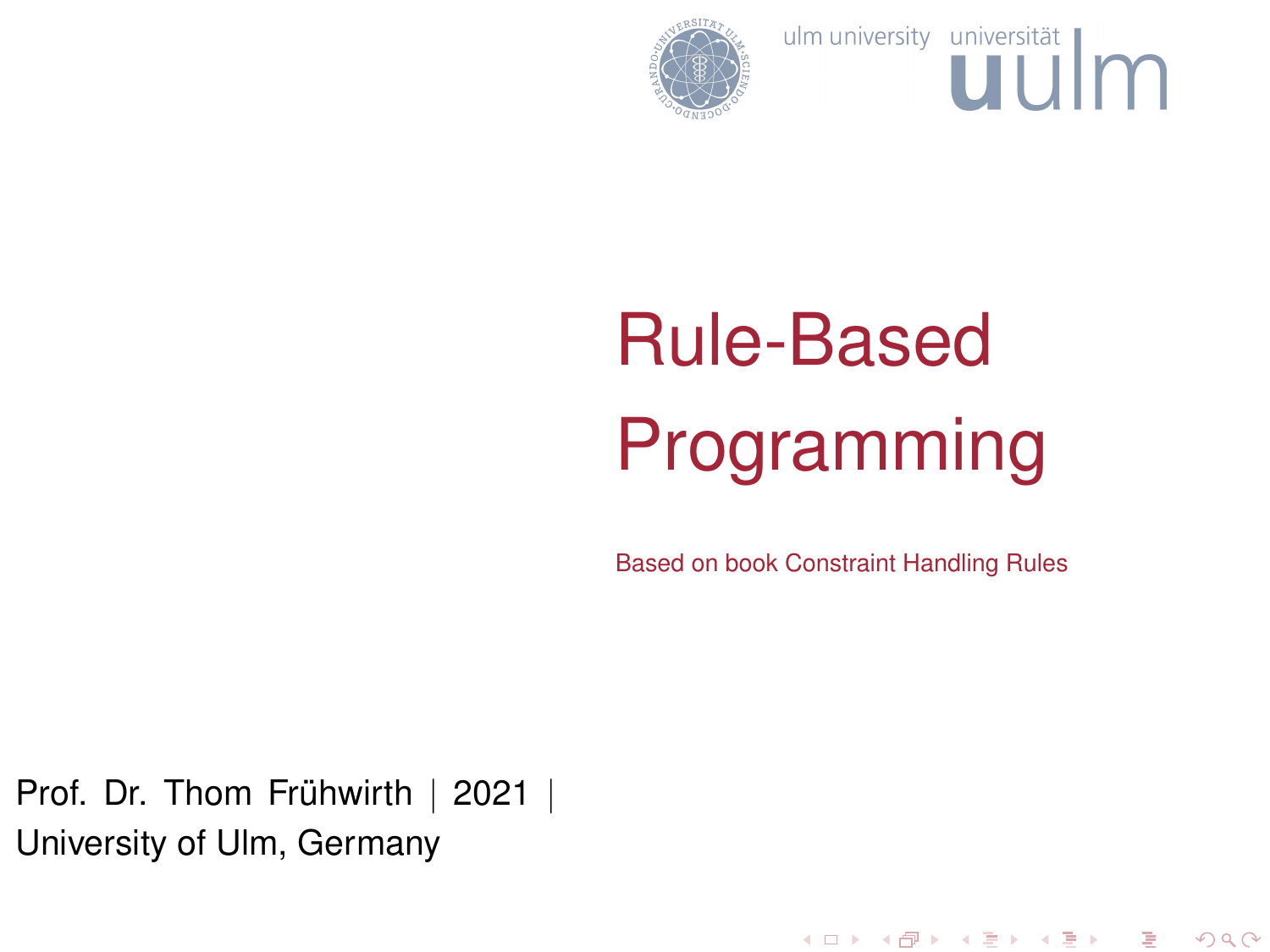Renaissance of rule-based approaches

Results on rule-based system re-used and re-examined for

- $\blacktriangleright$  Business rules and Workflow systems
- ▶ Semantic Web (e.g. validating forms, ontology reasoning. OWL)

KOD KAP KED KED E YAN

- $\blacktriangleright$  UML (e.g. OCL invariants) and extensions (e.g. ATL)
- $\blacktriangleright$  Computational Biology
- $\blacktriangleright$  Medical Diagnosis
- $\triangleright$  Software Verification and Security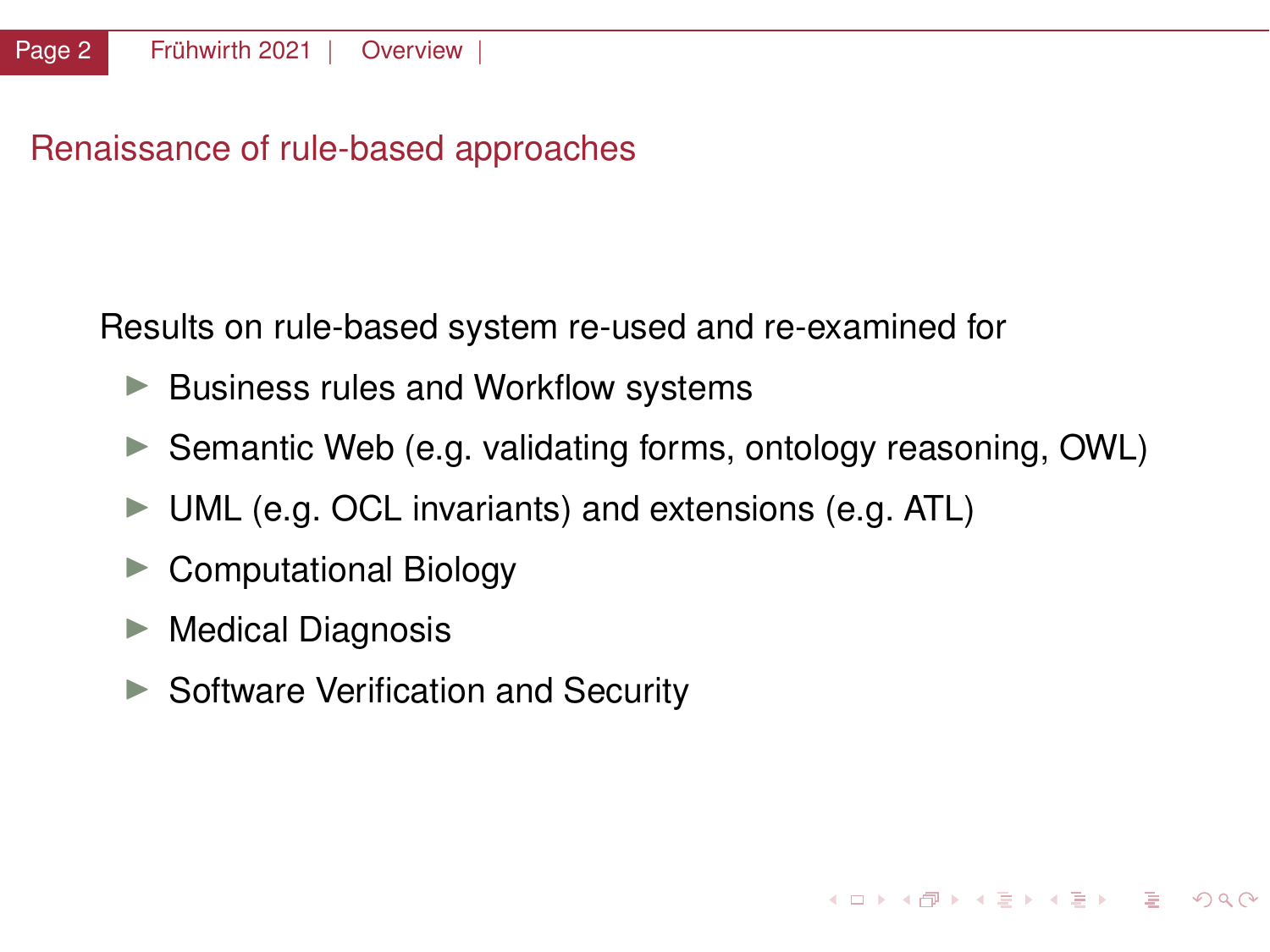# <span id="page-2-0"></span>Embedding rule-based approaches in CHR

Using source-to-source transformation for embeddings

- ▶ Rewriting- and graph-based **formalisms** 
	- ▶ GAMMA Multiset Transformation
	- Term Rewriting Systems and Functional Programming (also a language)

KED KARD KED KED A BLADA

- ▶ Colored Petri Nets
- ▶ Rule-based **systems** 
	- $\blacktriangleright$  Production Rules
	- ▶ Event-Condition-Action Rules
	- $\blacktriangleright$  Logical Algorithms (also a formalism)
- ▶ Logic- and constraint-based **programming languages** 
	- $\triangleright$  Datalog for Deductive Databases (also a system)
	- ▶ Prolog and Constraint Logic Programming
	- ▶ Concurrent Constraint Programming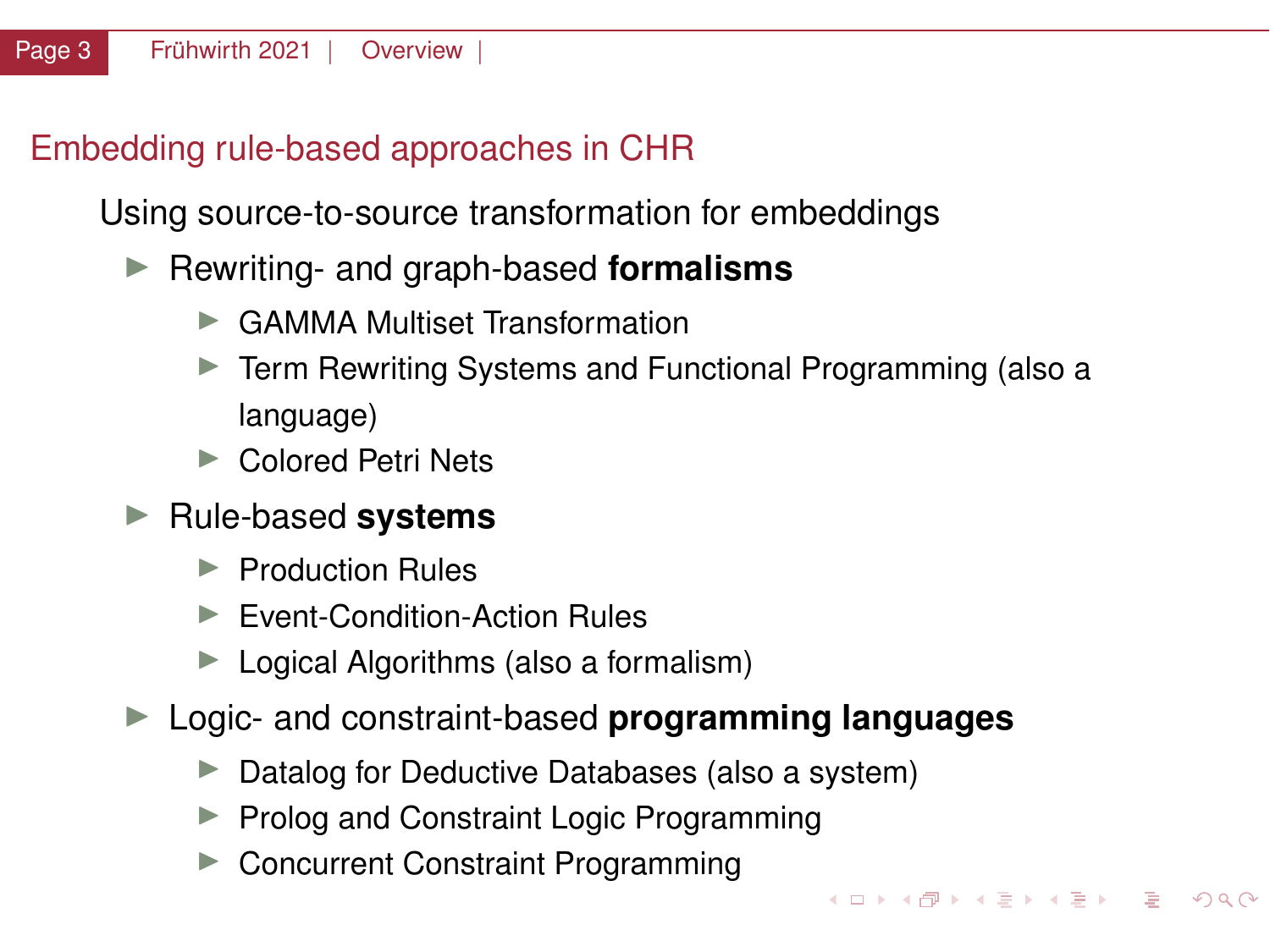# <span id="page-3-0"></span>Advantages of Embeddings in CHR

# Advantages of CHR for **execution**

- $\blacktriangleright$  Effective and efficient high-level embeddings
- $\triangleright$  Abstract (non-ground) execution for compile-time partial evaluation and program transformation
- Incremental, anytime, online algorithms for free
- $\blacktriangleright$  Concurrent, parallel for confluent programs
- $\triangleright$  Completion can make programs confluent

#### Advantages of CHR for **analysis**

- $\blacktriangleright$  Decidable confluence and operational equivalence
- $\blacktriangleright$  Estimating complexity semi-automatically
- $\blacktriangleright$  Logic-based declarative semantics for correctness

*Embeddings for comparison and cross-fertiliza[tio](#page-2-0)[n \(](#page-4-0)[tr](#page-2-0)[an](#page-3-0)[s](#page-4-0)[fe](#page-0-0)[r](#page-39-0) [o](#page-40-0)[f id](#page-0-0)[e](#page-143-0)[as\)](#page-0-0)*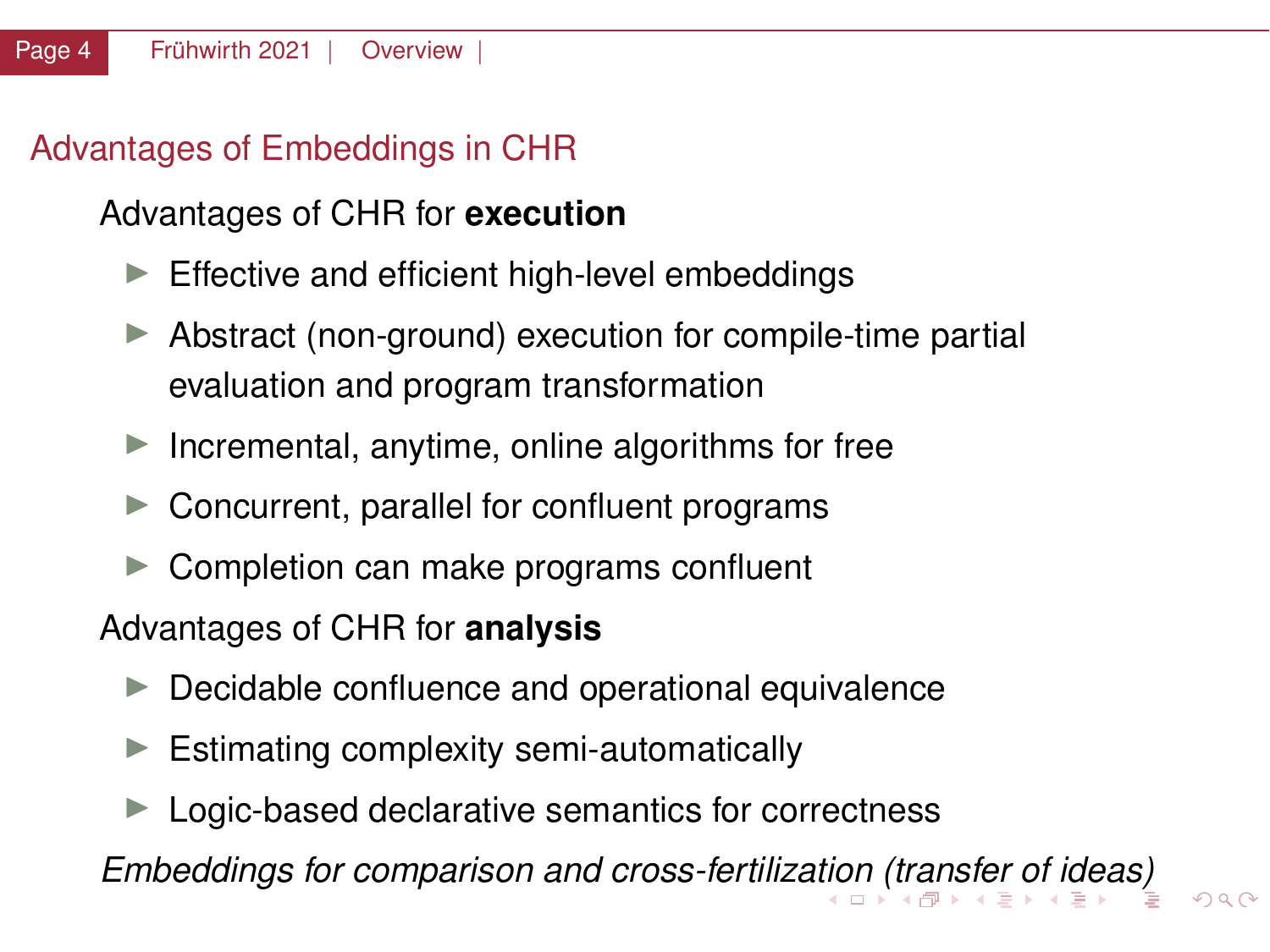<span id="page-4-0"></span>Positive ground range-restricted CHR

- I Approaches can be embedded into simple CHR fragment (except constraint logic programming and concurrent programming)
	- **P positive**: no built-ins in body of rule
	- **In ground**: queries ground
	- **P** range-restricted: variables in body also occur in head or as result of auxiliary functions as non-failing built-ins in body

KED KARD KED KED A BLADA

- $\blacktriangleright$  These conditions imply
	- $\blacktriangleright$  Every state in a computation is ground
	- $\blacktriangleright$  CHR constraints need to do not wake up
	- $\blacktriangleright$  Guard entailment check is just test
	- Computations cannot fail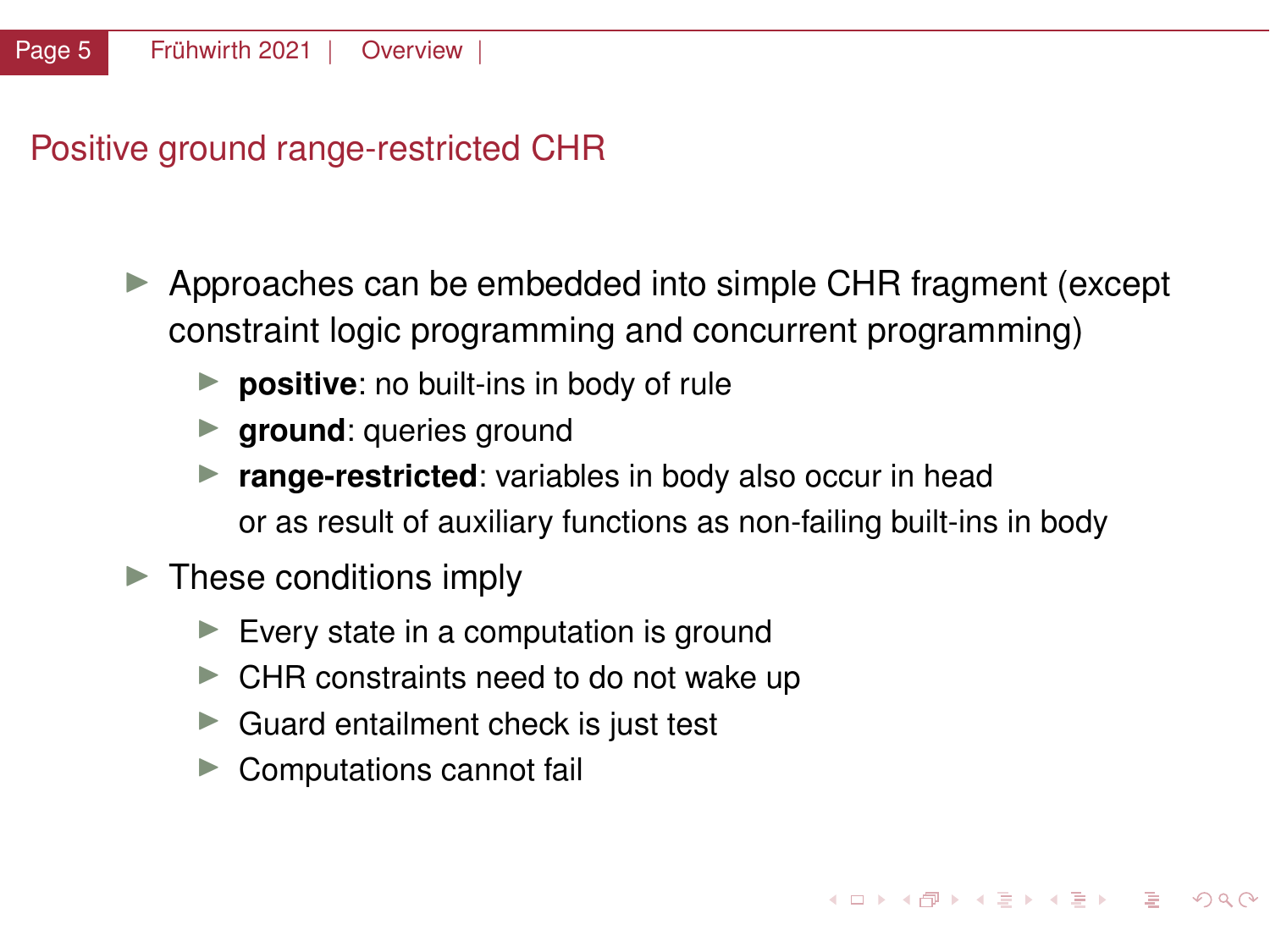# **Rewriting-based and graph-based formalisms (I)**

- ▶ Multiset Transformation: GAMMA
	- $\blacktriangleright$  Based solely on multiset rewriting
	- ▶ Basis of Chemical Abstract Machine (CHAM)
	- $\triangleright$  Chemical metaphor of reacting molecules
- Graph-based diagrammatic formalisms: Petri nets
	- $\blacktriangleright$  Examples: Petri Nets, state charts, UML activity diagrams
	- $\triangleright$  Computation: tokens move along arcs
	- $\triangleright$  Token at nodes correspond to constraints, arcs to rules

 $(0 \times 10^6) \times 10^6$ 

 $\Omega$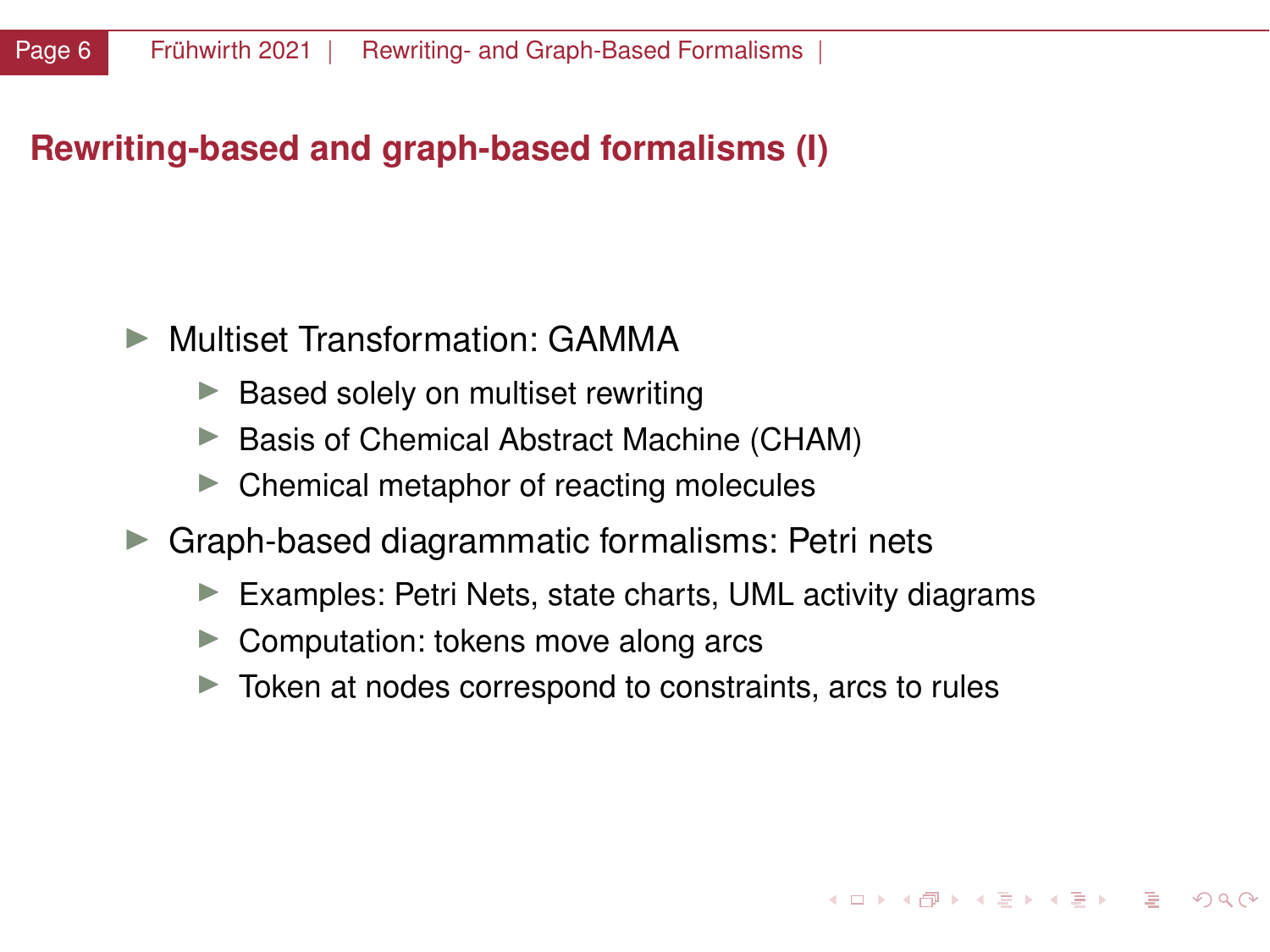# **Rewriting-based and graph-based formalisms (II)**

#### $\blacktriangleright$  Term rewriting systems (TRS)

- $\blacktriangleright$  Replace subterms given term according to rules until exhaustion
- Analysis of TRS has inspired related results for CHR (termination, confluence)
- $\blacktriangleright$  Formally based on equational logic
- $\blacktriangleright$  Functional Programming (FP)
	- $\blacktriangleright$  Related to syntactic fragment of TRS extended with built-ins
- $\triangleright$  Graph transformation systems (GTS)
	- $\triangleright$  Generalise TRS: graphs are rewritten under matching morphism

KO KARA KE KE KE YA GA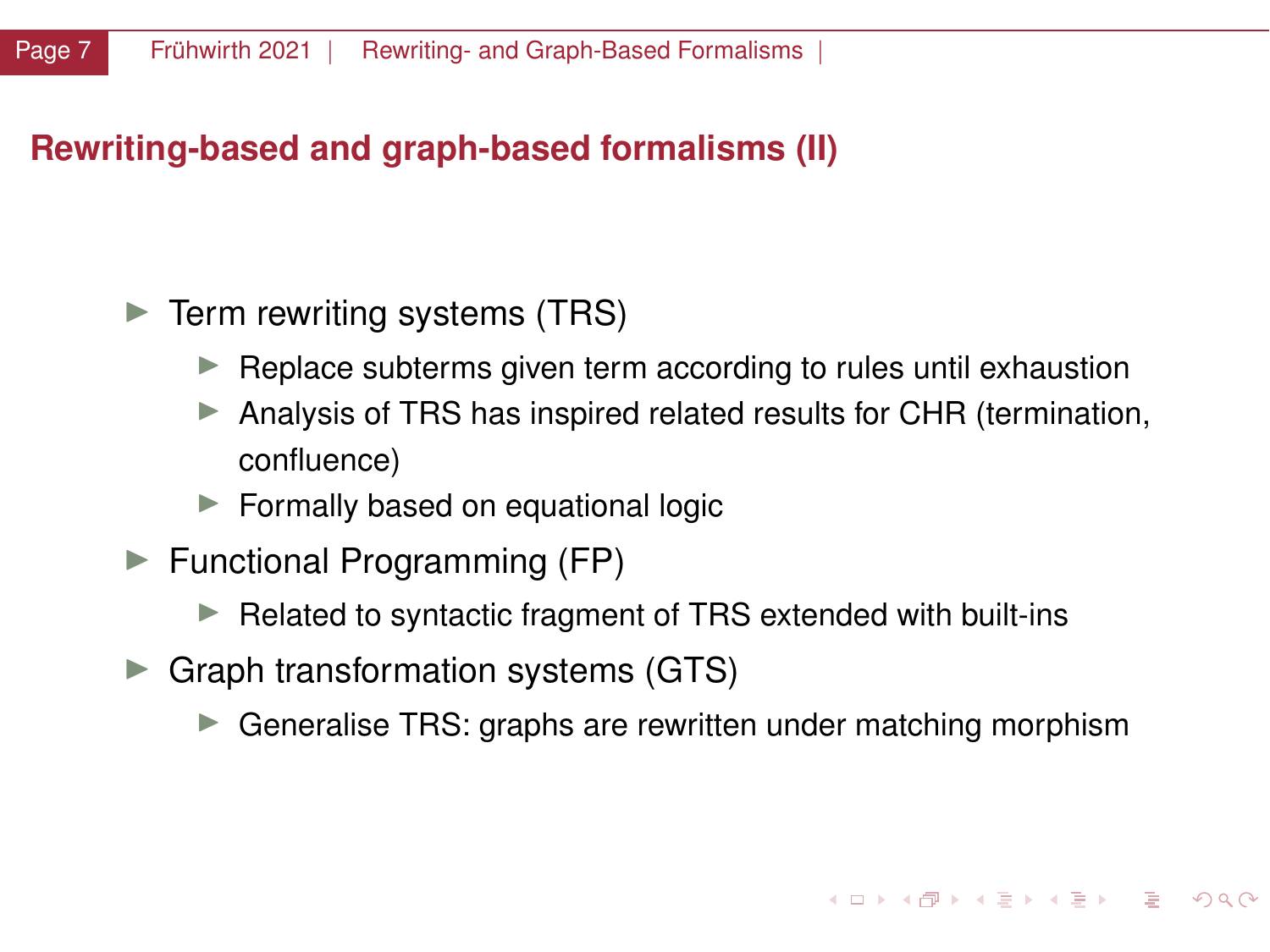Rewriting-based and graph-based formalisms in CHR

Embedding of classical computational formalisms in CHR

- $\triangleright$  States mapped to CHR constraints
- $\blacktriangleright$  Transitions mapped to CHR rules

Results in certain types of **positive ground range-restricted CHR simplification rules (PGRS rules)**

KED KARD KED KED A BLADA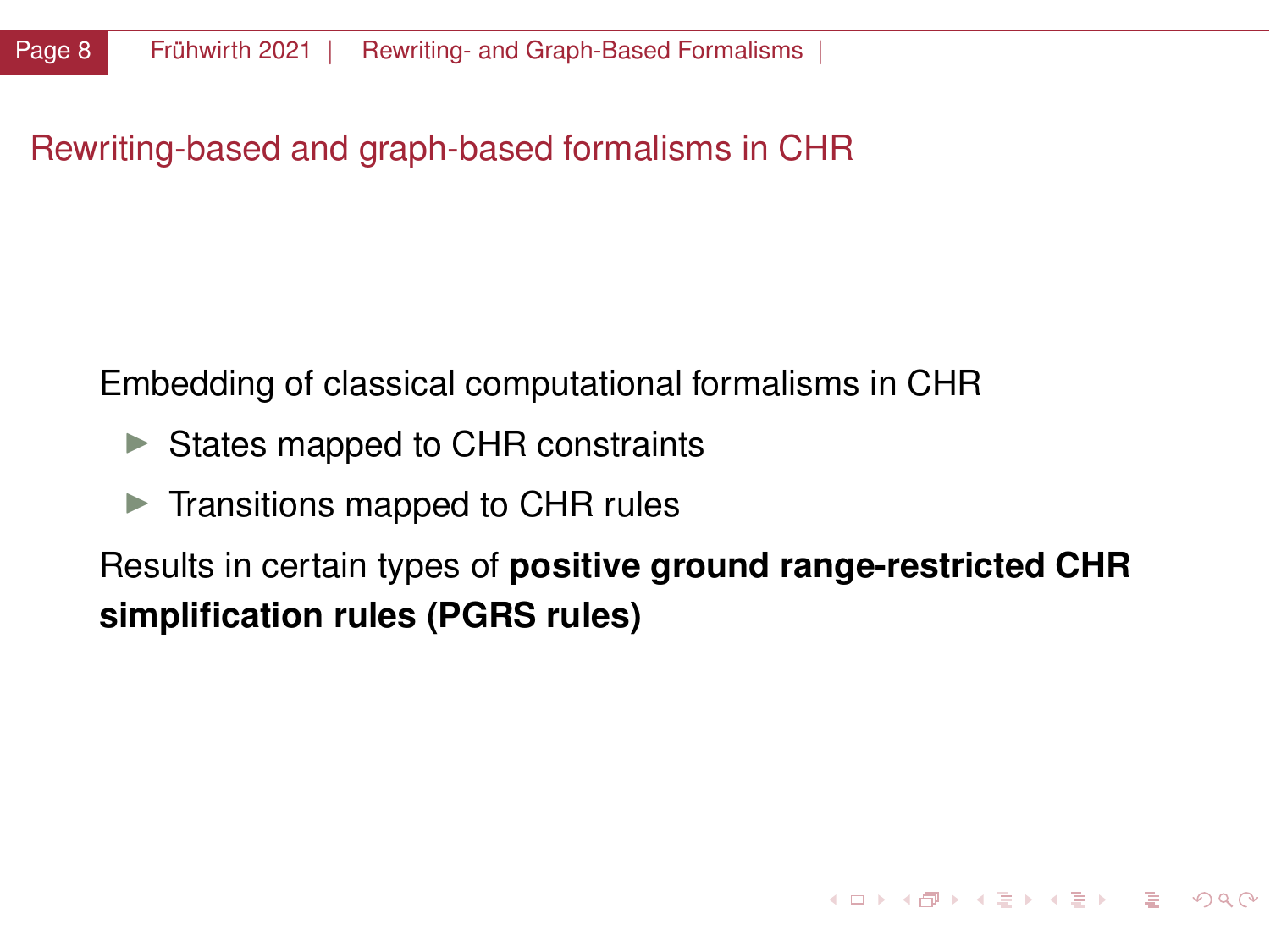# GAMMA

- $\triangleright$  Chemical metaphor: molecules in solution react according to reaction rules (transitions)
- $\blacktriangleright$  Reaction in parallel on disjoint sets of molecules (states)
- Basis for Chemical Abstract Machine (ChAM)

# Definition (GAMMA)

- GAMMA program: pairs  $(c/n, f/n)$  (predicate *c*, function *f*)
- $\blacktriangleright$  *f* applied to molecules in solution *S* for which *c* holds
- Result  $f(x_1, \ldots, x_n) = \{y_1, \ldots, y_m\}$  replaces  $\{x_1, \ldots, x_n\}$  in *S*
- Repeat until exhaustion (no more application possible)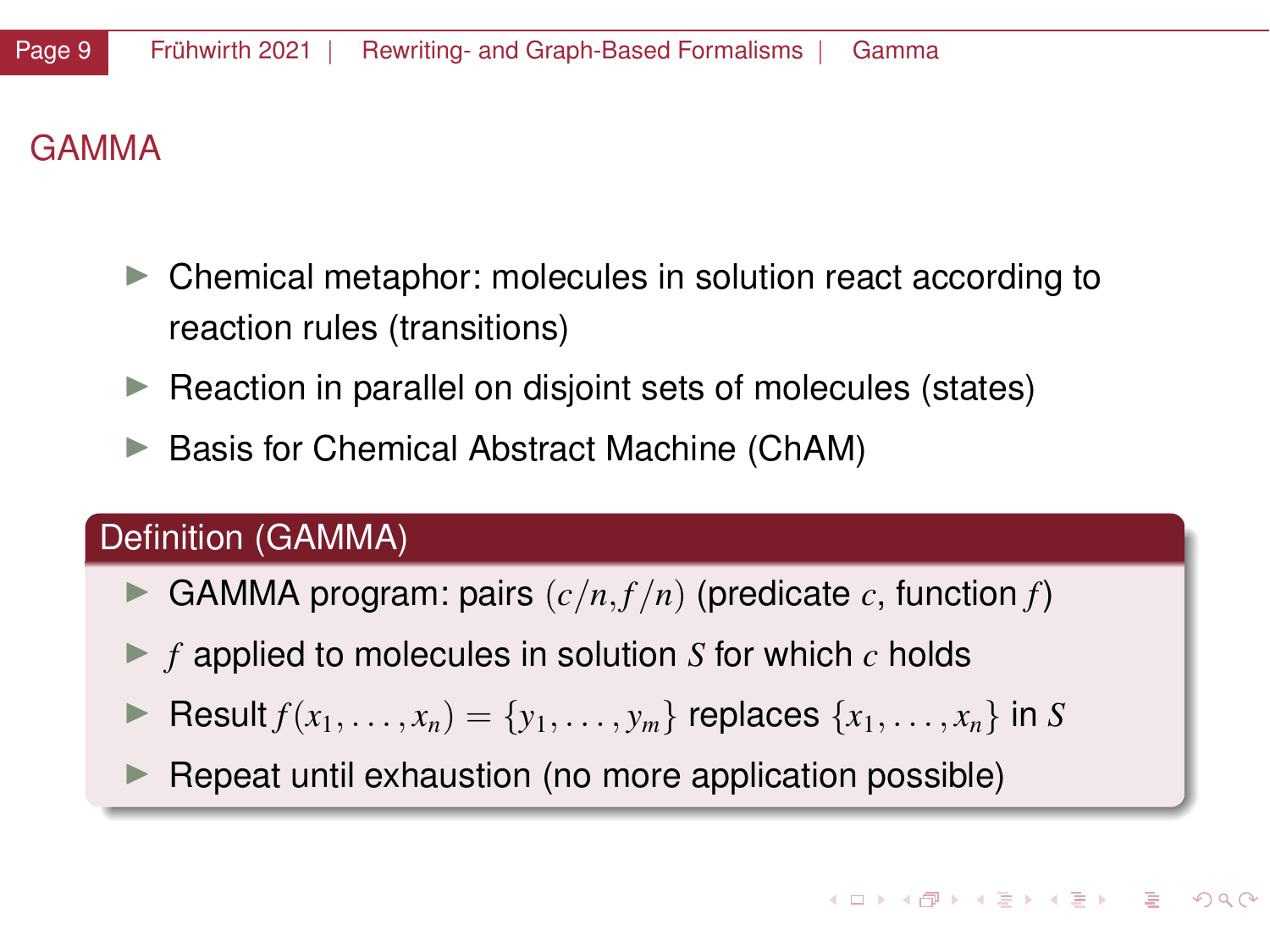#### GAMMA Translation

 $\triangleright$  Molecules modeled as unary CHR constraints, reactions as rules

#### Definition (Rule scheme for GAMMA pair)

GAMMA pair  $name = (c/n, f/n)$  is translated to simplification rule

$$
name \t\t@ d(x_1), \ldots, d(x_n) \Leftrightarrow c(x_1, \ldots, x_n) \mid f(x_1, \ldots, x_n),
$$

where *d*/1 wraps molecules, *c*/*n* is built-in, *f* /*n* is defined by rules

$$
f(x_1,\ldots,x_n)\Leftrightarrow C\,|\,D,d(y_1),\ldots,d(y_m),
$$

where *C* guard and *D* are auxiliary constraints.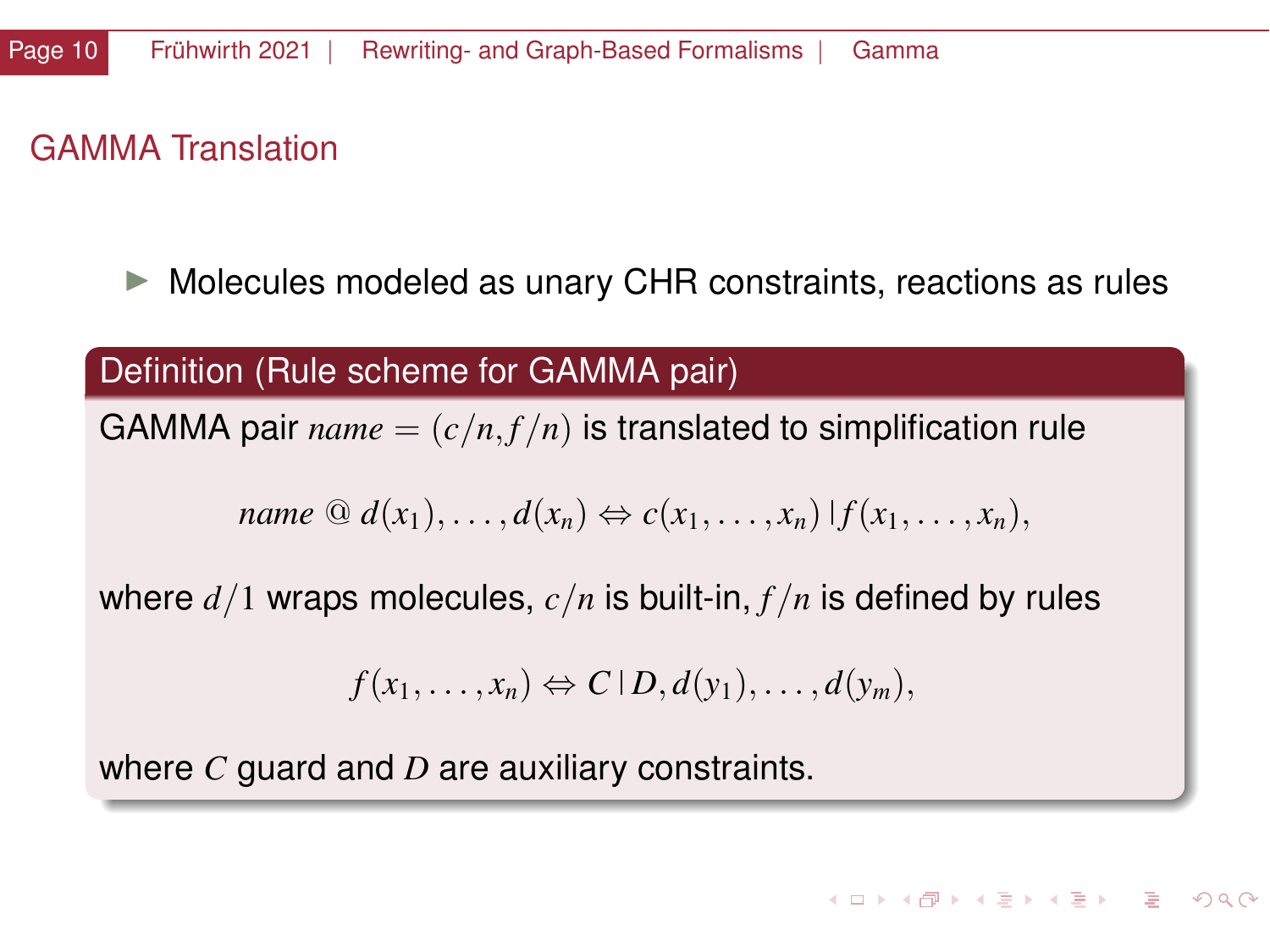#### GAMMA examples and translation into CHR

#### Example (Minimum)

```
% min = (<2, first/2)min \mathfrak{G} d(X), d(Y) <=> X<Y | first(X,Y).
       first(X, Y) \leq > d(X).
```
#### Example (Greatest Common Divisor)

```
\text{gcd} = (\frac{\langle 2, \text{qcdsub}}{2})gcd \theta d(X), d(Y) \iff X \leq Y \mid gcdsub(X, Y).
         \alphacdsub(X, Y) \leq y d(X), d(Y-X).
```
#### Example (Prime sieve)

 $s$  prime =  $\frac{div}{2}$ , first/2) prime  $\theta$  d(X), d(Y)  $\Leftarrow$  X div Y | first(X,Y). first $(X, Y) \leq > d(X)$ .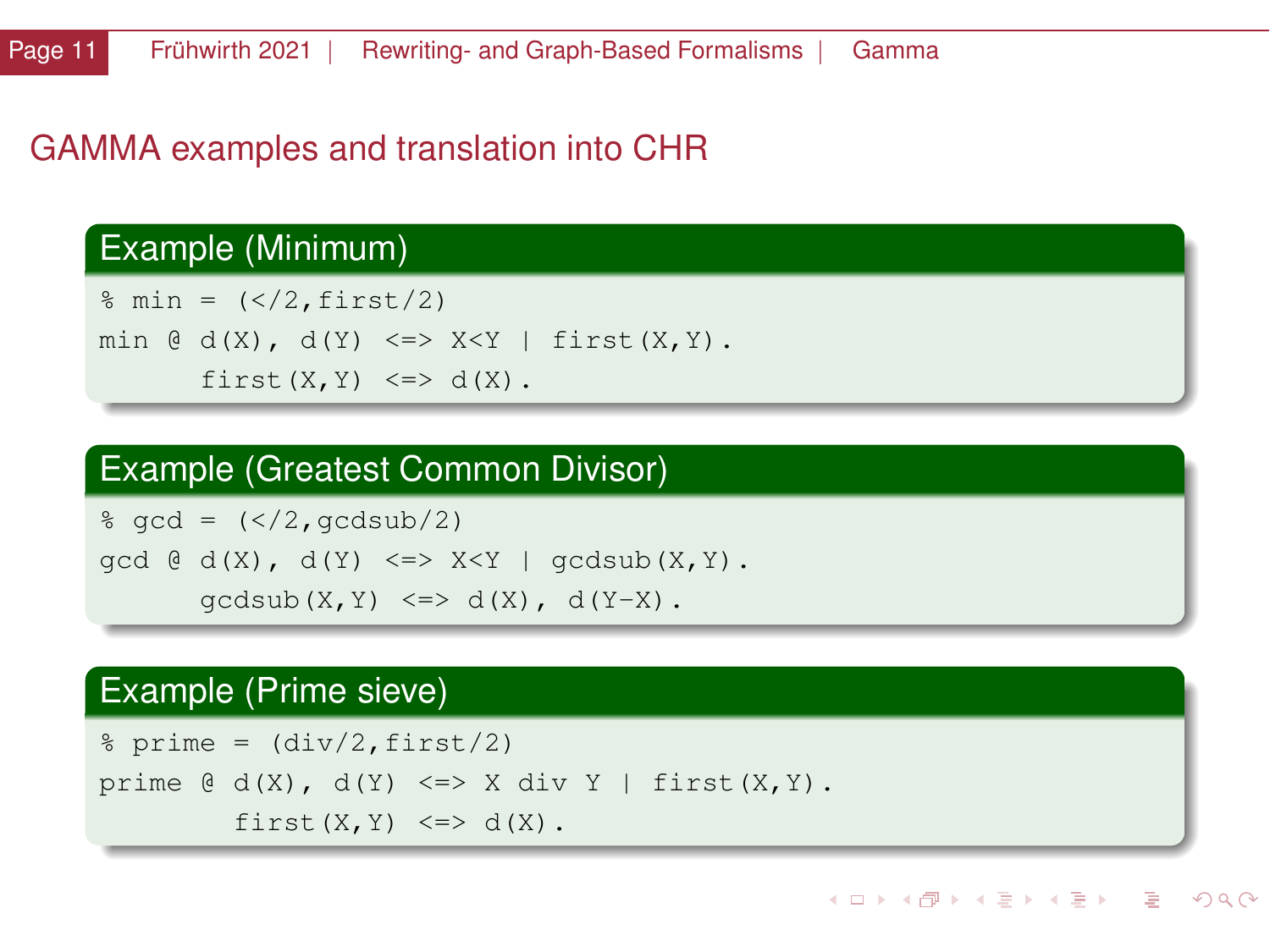# Compile-Time Optimization of CHR - Partial Evaluation with Rule Removal

Definition (Partial Evaluation with Rule Removal)

 $\triangleright$  Given a terminating and confluent (well-behaved) CHR program with a generalized simpagation rule

 $H1 \vee H2 \Leftrightarrow C \vdash B$ 

- ►  $\mapsto^*$  is the reflexive transitive closure of the transition relation  $\mapsto$ .
- **Execute** H1, C, B  $\mapsto$  \* E. **Replace** rule body by the answer and simplify rule into:

 $HO \setminus H1-H0$ ,  $H2 \Leftrightarrow C \mid E-H0-C$ 

 $H0$  are the common CHR constraints in H<sub>1</sub> and E.  $G-H$  are the constraints G without the constraints  $H$ .

- ▶ An *internal constraint* never occurs in a query (initial state).
- If an internal constraint is not used anymore, **remove** the rules that define it.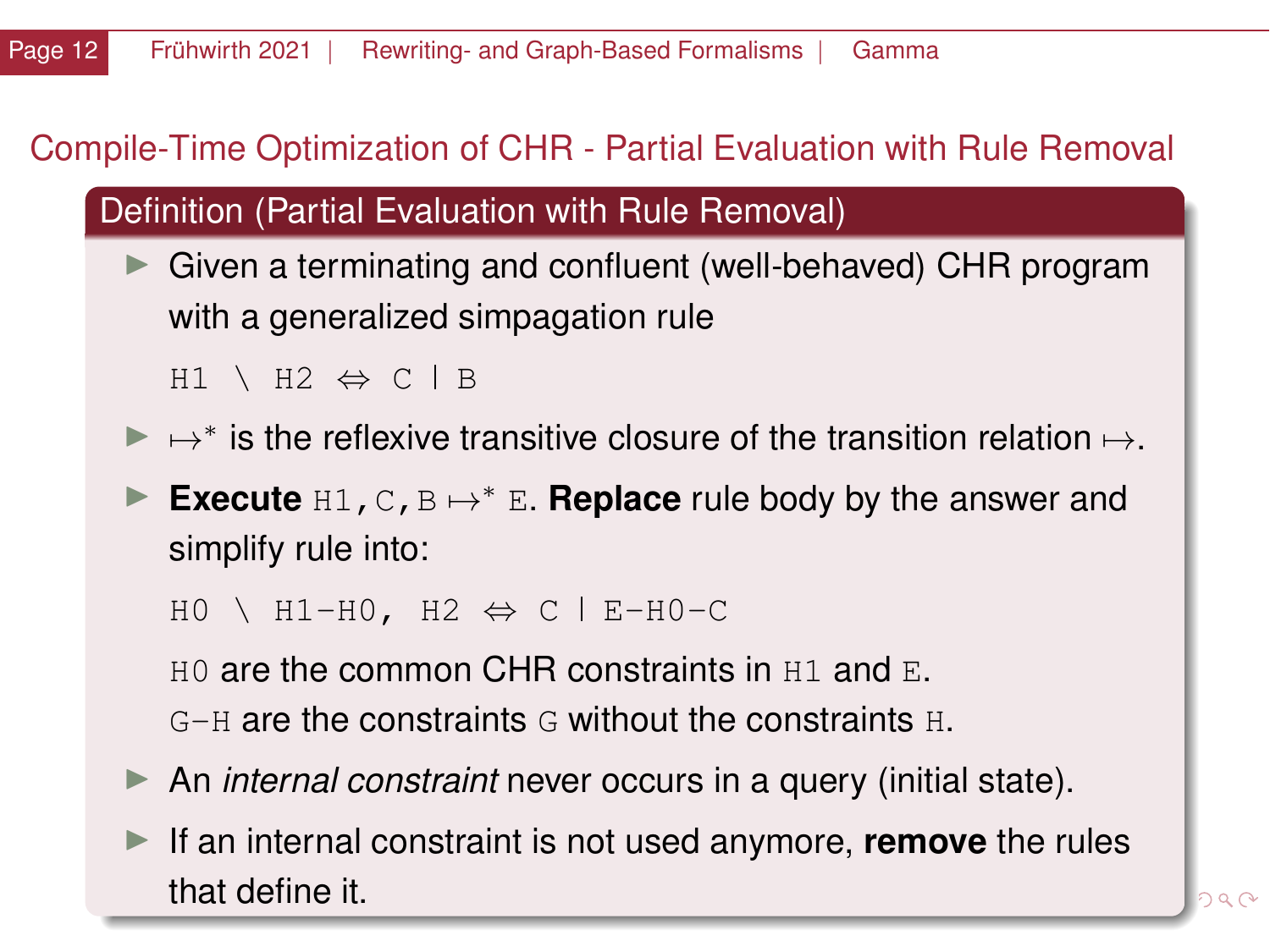#### Partial Evalution - GAMMA Example

Example (Greatest Common Divisor)

Terminating and confluent CHR program.

```
\text{gcd } @d(X), d(Y) \iff X \leq Y \text{ } \text{ } q \text{cdsub}(X, Y).qcdsub(X, Y) \leq > d(X), d(Y-X).
```

```
Execute X \leq Y, gcdsub(X, Y) \mapsto * X\leq Y, d(X), d(Y-X).
Replace rule body by answer. Make it a simpagation rule.
Remove rules defining internal constraint gedsub.
```
**KORK CREAKER DE VOOR** 

```
\text{gcd } \mathfrak{g} \text{ d}(X) \setminus \text{ d}(Y) \iff X \leq Y \mid d(Y-X).
```
This is just the  $qcd$  rule of the CHR introduction.

Why not partially evaluate the rule for gcdsub?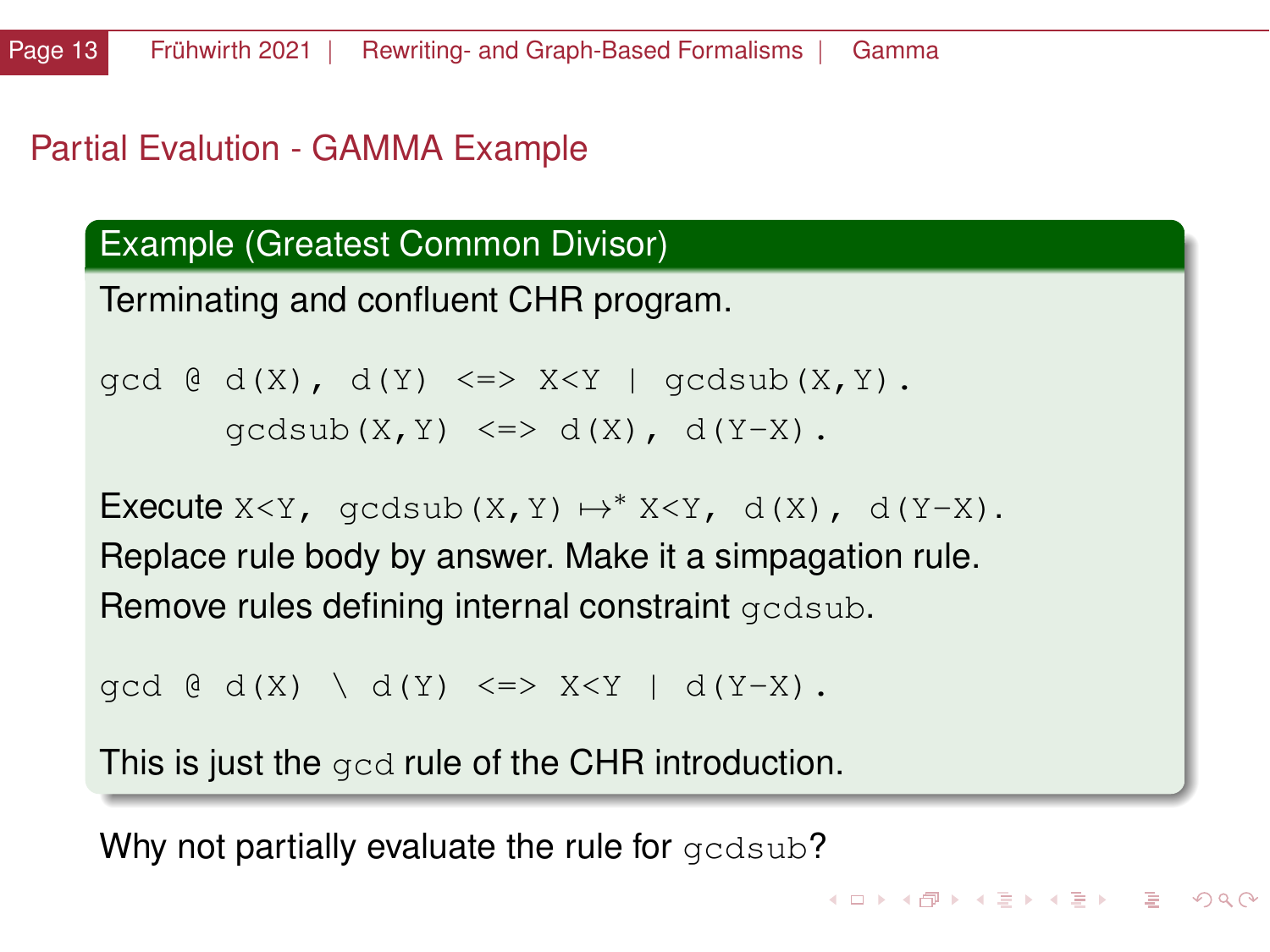#### GAMMA with  $\gamma$ -Abstraction - Translation

 $\gamma$ -abstraction introduces explicit variable arguments. It allows for nameless functions and conditions regarded as boolean functions.

## Definition (Rule scheme for GAMMA pair with variables)

GAMMA pair with  $\gamma$ -abstraction  $g = (\gamma(x_1, \ldots, x_n) : Cond, (f_1(\ldots), \ldots, f_m(\ldots)))$ where *Cond* is a condition on the molecules  $x_1, \ldots, x_n$ and  $f_1, \ldots, f_m$  are functions applied to these molecules, is translated to simplification rule

 $g \oplus d(x_1), \ldots, d(x_n) \Leftrightarrow Cond \mid f_1(\ldots, y_1), \ldots, f_m(\ldots, y_m), d(y_1), \ldots, d(y_m)$ 

where the *f<sup>i</sup>* are built-in or defined by rules of the form

$$
f_i(\ldots,y_i) \Leftrightarrow G \, | \, D
$$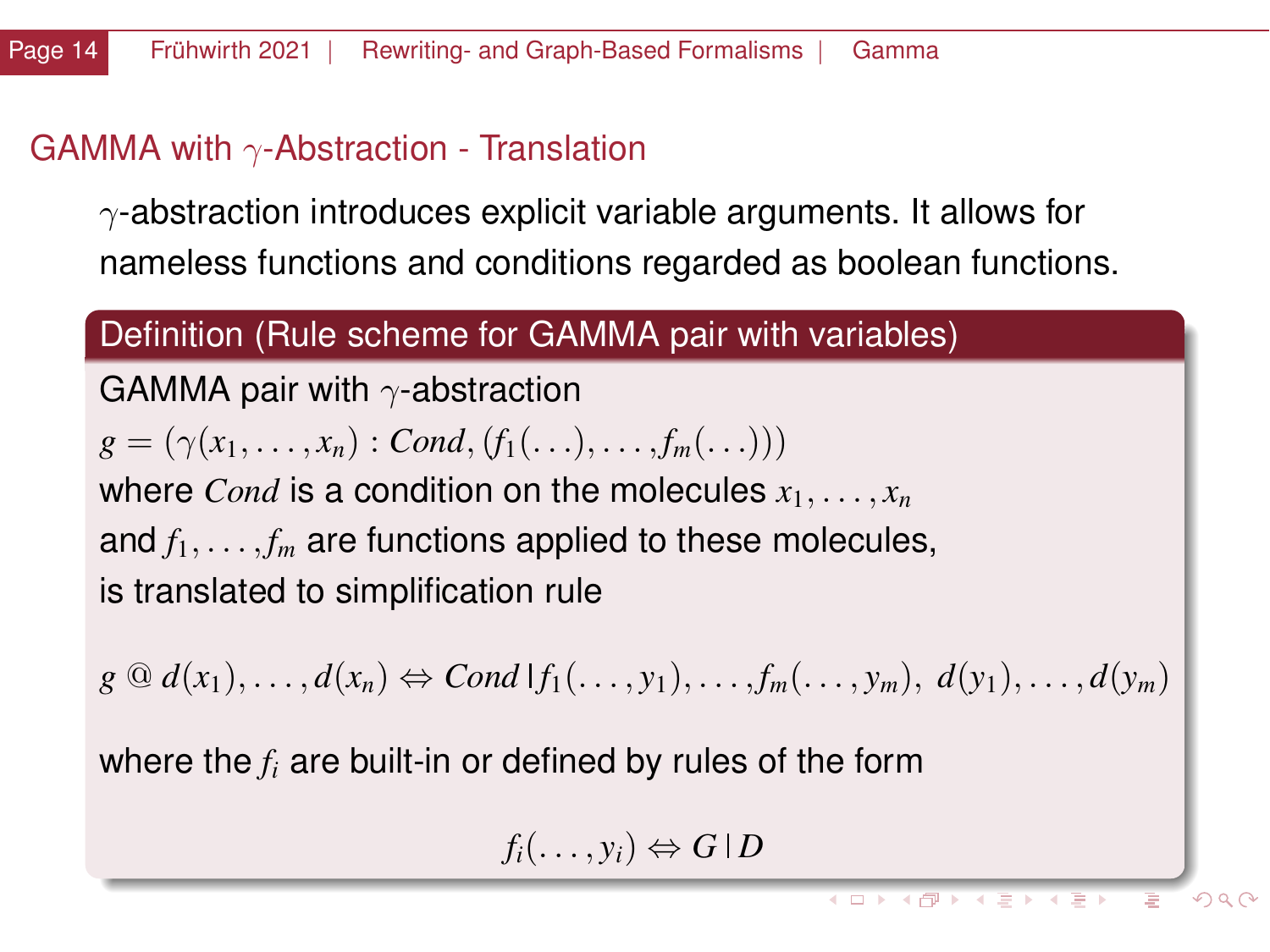#### GAMMA with  $\gamma$ -Abstraction - Examples

#### Example (Minimum)

 $min = ( [X, Y] : X < Y, [X])$ min  $\theta$  d(X), d(Y) <=> X<Y | d(X).

#### Example (Greatest Common Divisor)

 $qcd = ( [X, Y] : X < Y, [X, Y-X])$ 

 $gcd \varnothing d(X)$ ,  $d(Y) \iff X \leq Y \mid d(X)$ , Z is Y-X,  $d(Z)$ .

#### Example (Prime sieve)

prime =  $([X, Y]: X \text{ div } Y, [X])$ prime  $@d(X)$ ,  $d(Y) \iff X div Y | d(X)$ .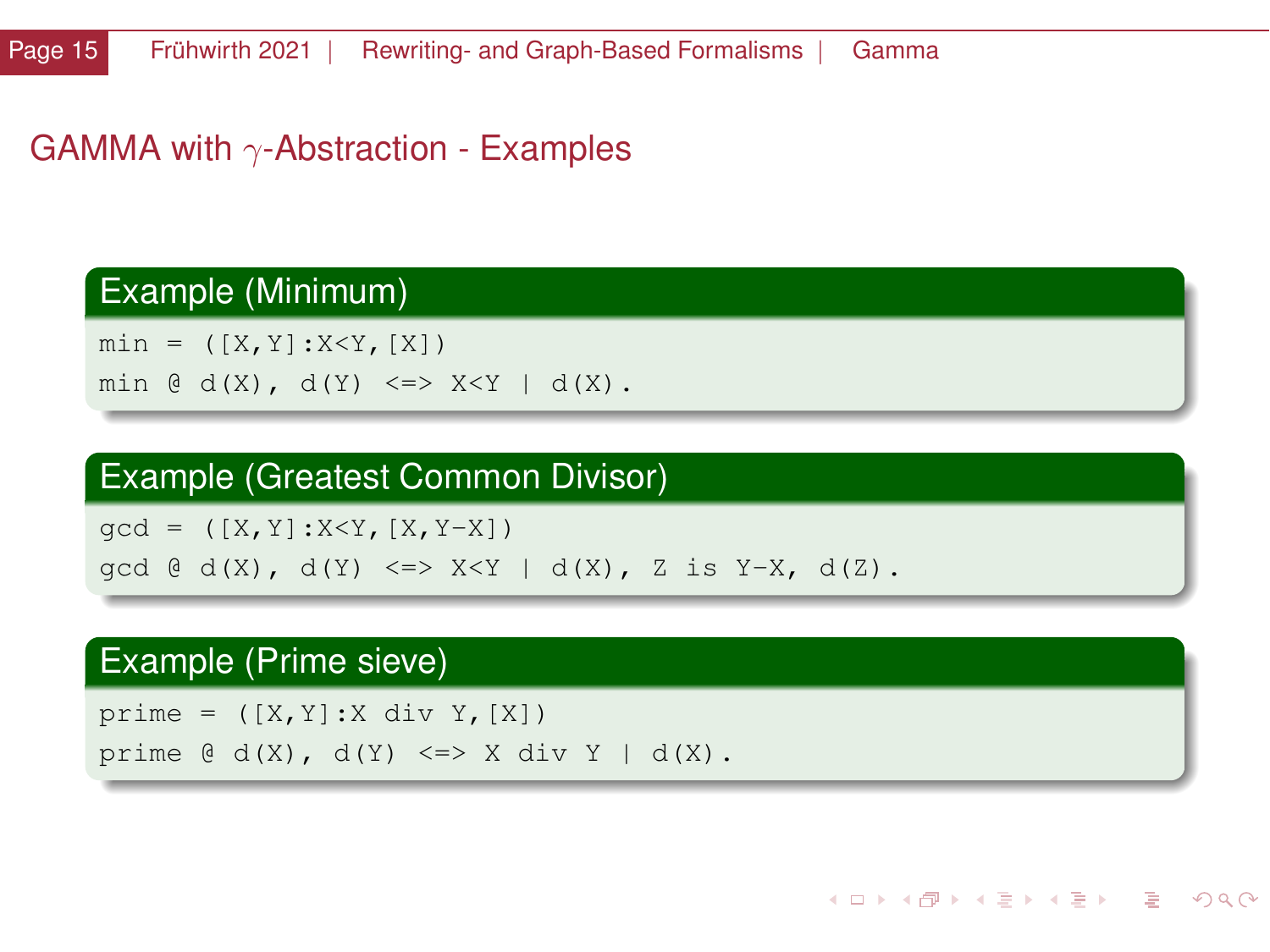# Petri Nets

Diagrammatic model for concurrent distributed systems, for nondeterministic discrete-event dynamic systems.

- $\blacktriangleright$  Petri Net is a directed bipartite graph with
	- $\blacktriangleright$  Place nodes (P) (◦)
	- **Transition nodes (T)** ( $\pi$ )
	- $\triangleright$  Arcs (→)
	- $\blacktriangleright$  Tokens ( $\bullet$ )
- $\triangleright$  Tokens reside in places, move along arcs through transitions
- $\triangleright$  Transitions fire if there are tokens in places of all incoming arcs:
	- $\triangleright$  One token removed from place for each incoming arc, one token placed in place of each outgoing arc

Petri Nets often describe nonterminating processes. Still, many properties are decidable, because Petri Nets are not Turing-complete.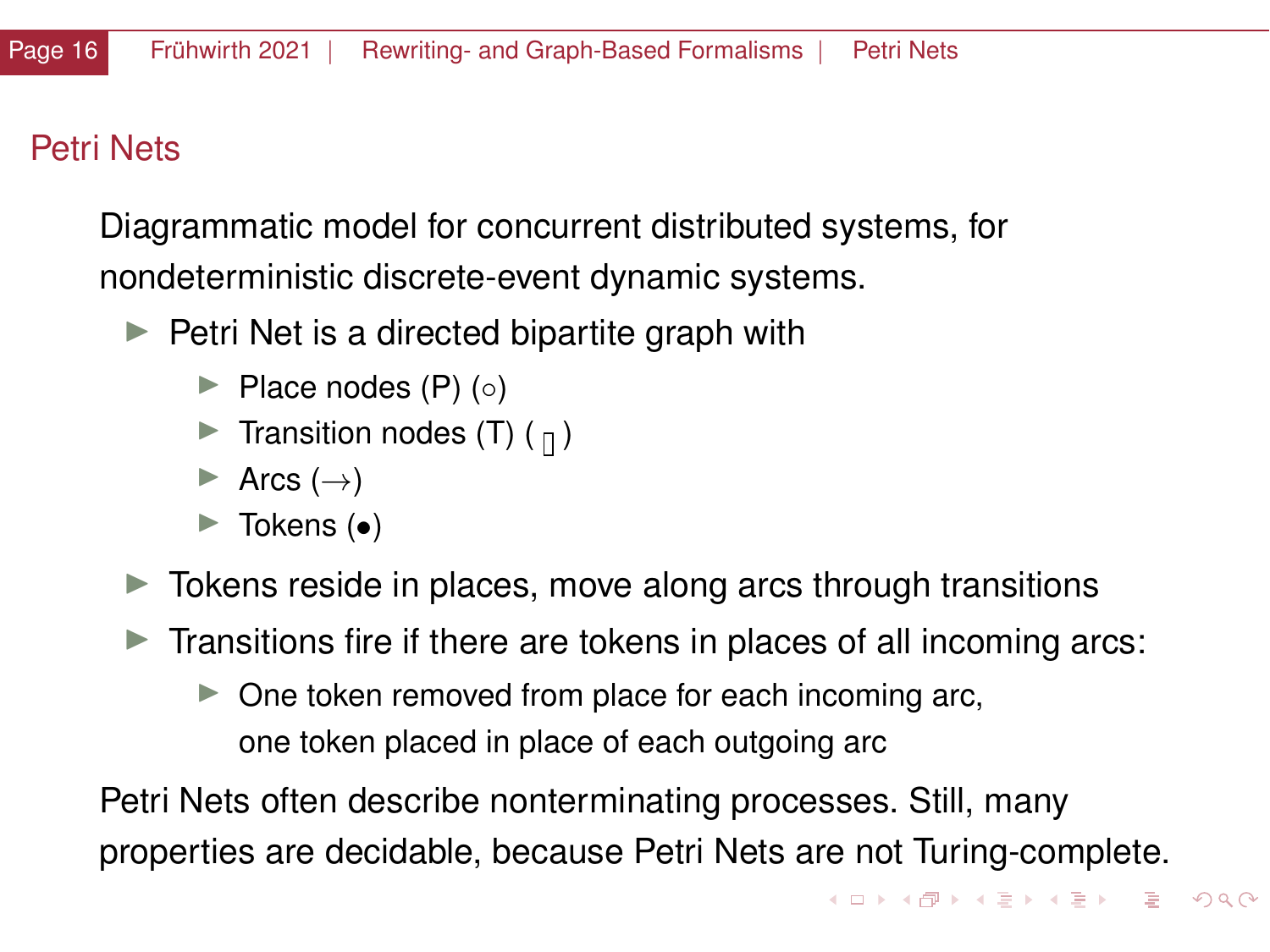# Example (Petri Net)



Places P1 - P4

 $\blacktriangleright$  P1 and P4 contain one token, P3 contains two tokens

- $\blacktriangleright$  Transitions T1 and T2
	- $\blacktriangleright$  T1 needs one incoming token, produces two outgoing tokens
	- $\blacktriangleright$  T2 needs two incoming token, produces two outgoing tokens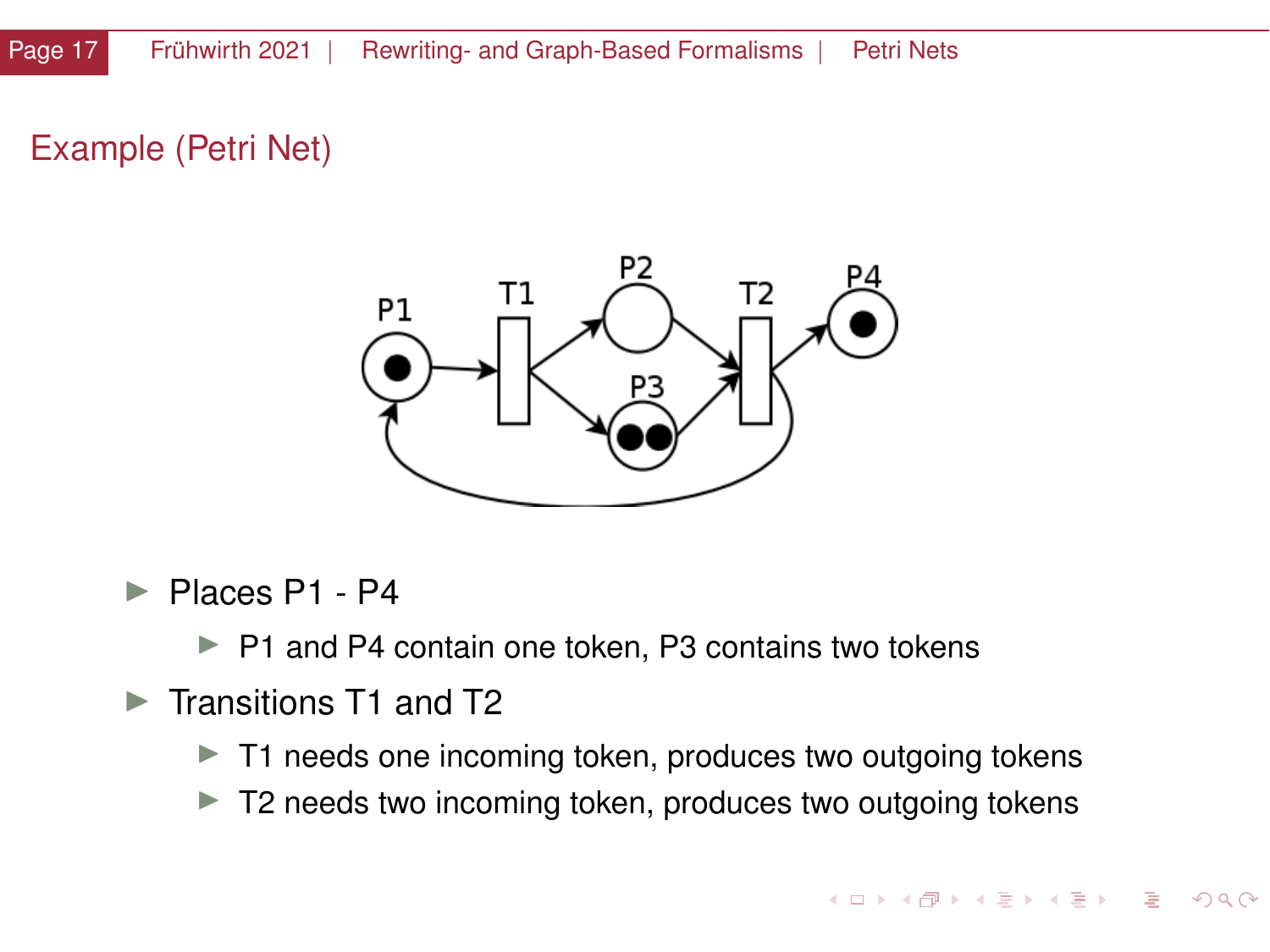#### Example (Petri Net) in CHR



Standard Petri Nets translate to tiny fragment of CHR

- $\triangleright$  Nullary CHR constraints for places
- $\triangleright$  Simplification rules without guards and without built-in constraints

イロト イ団 トイミト イミト ニミー りんぴ

- t1 @ p1 ⇔ p2, p3
- t2 @ p2, p3 ⇔ p1, p4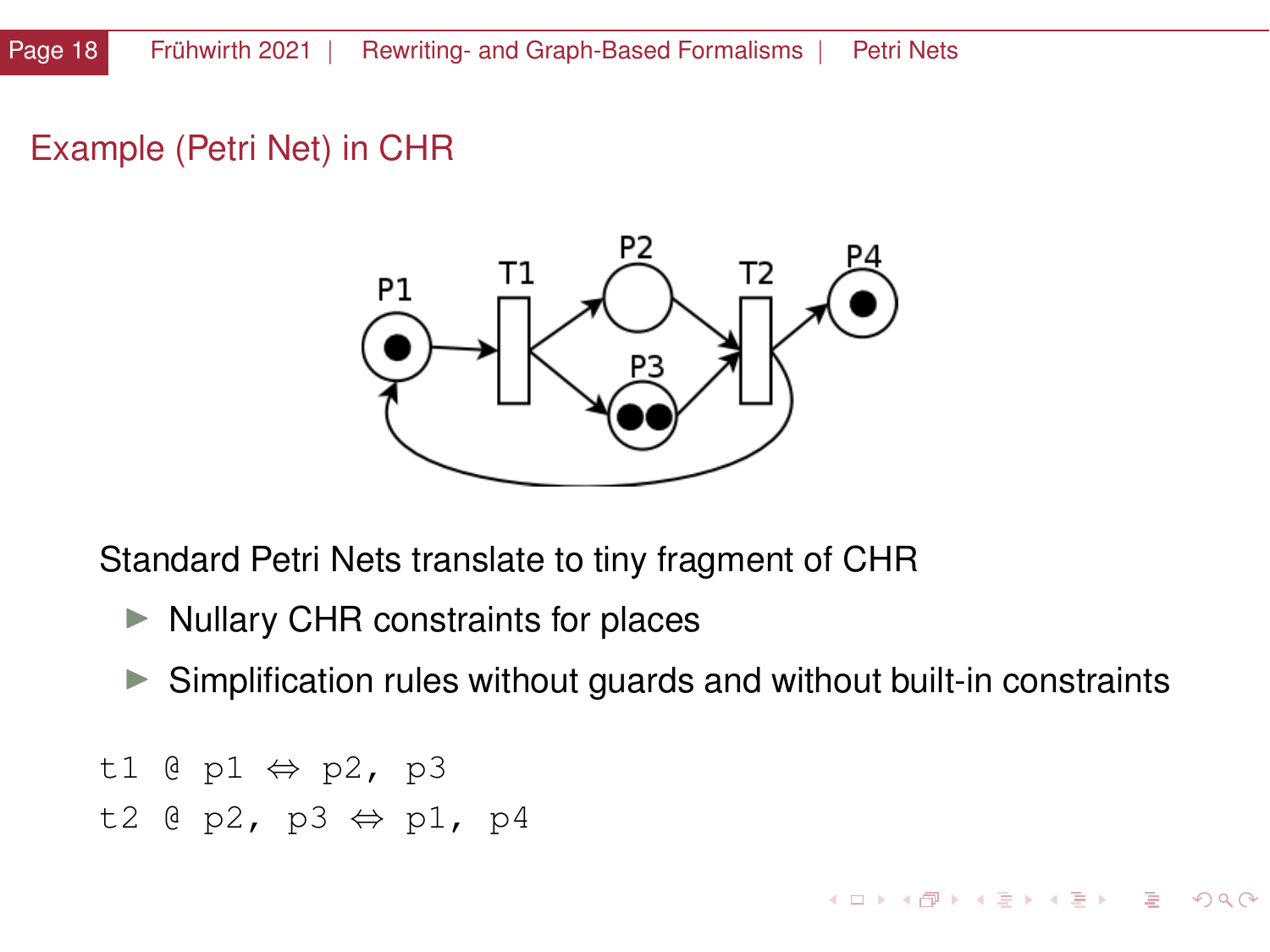# Colored Petri Nets (CPN)

Tokens have different colors (values)

- $\blacktriangleright$  Places constrained to allow only certain colors
- $\triangleright$  Number of colors is fixed and finite
- $\triangleright$  Transitions guarded with conditions on token colors

 $\mathbf{A} \otimes \mathbf{A} \otimes \mathbf{A} \otimes \mathbf{A} \otimes \mathbf{A} \otimes \mathbf{A} \otimes \mathbf{A} \otimes \mathbf{A} \otimes \mathbf{A} \otimes \mathbf{A} \otimes \mathbf{A} \otimes \mathbf{A} \otimes \mathbf{A} \otimes \mathbf{A} \otimes \mathbf{A} \otimes \mathbf{A} \otimes \mathbf{A} \otimes \mathbf{A} \otimes \mathbf{A} \otimes \mathbf{A} \otimes \mathbf{A} \otimes \mathbf{A} \otimes \mathbf{A} \otimes \mathbf{A} \otimes \mathbf{$ 

- $\blacktriangleright$  Equations at transitions generate new tokens
- $\triangleright$  Sound and complete translation to CHR exists

Colored Petri Nets are still not Turing-complete.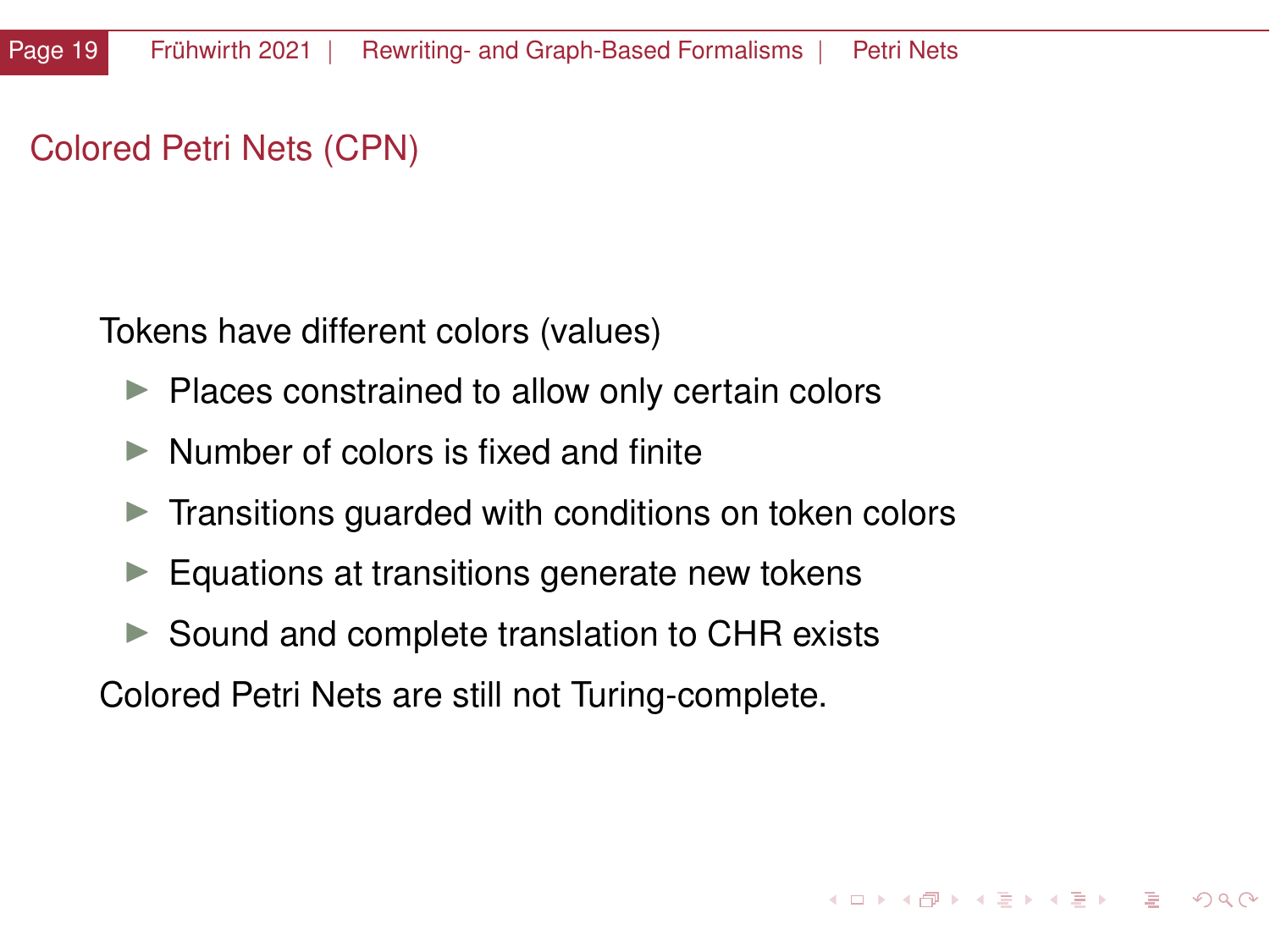#### **Translation**

Simplification rules over unary CHR constraints and finite data

 $\mathbf{A} \otimes \mathbf{A} \otimes \mathbf{A} \otimes \mathbf{A} \otimes \mathbf{A} \otimes \mathbf{A} \otimes \mathbf{A} \otimes \mathbf{A} \otimes \mathbf{A} \otimes \mathbf{A} \otimes \mathbf{A} \otimes \mathbf{A} \otimes \mathbf{A} \otimes \mathbf{A} \otimes \mathbf{A} \otimes \mathbf{A} \otimes \mathbf{A} \otimes \mathbf{A} \otimes \mathbf{A} \otimes \mathbf{A} \otimes \mathbf{A} \otimes \mathbf{A} \otimes \mathbf{A} \otimes \mathbf{A} \otimes \mathbf{$ 

 $QQ$ 

- $▶$  Places  $\rightarrow$  unary CHR constraint symbols for tokens
- $\triangleright$  Tokens  $\rightarrow$  arguments of place constraints
- $\triangleright$  Transitions  $\rightarrow$  CHR simplification rules
	- $▶$  Places of incoming arcs  $→$  rule head
	- $\triangleright$  Transition guard  $\rightarrow$  rule guard
	- $\blacktriangleright$  Transition equation  $\rightarrow$  rule body
	- $▶$  Places of outgoing arcs  $→$  rule body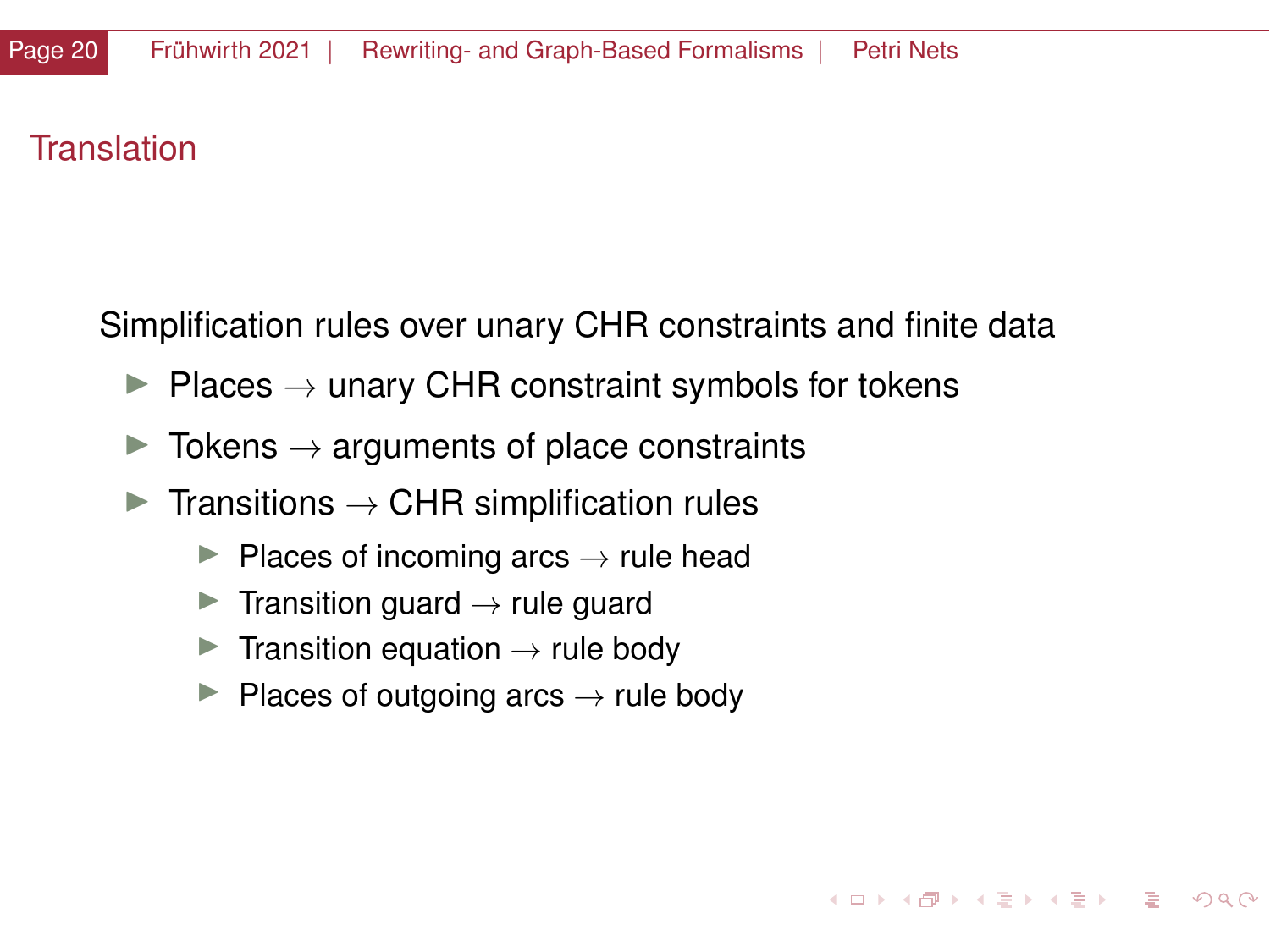#### Example – Dining Philosophers

 $\triangleright$  Classical Fairness problem: Competition for limited ressources

- $\blacktriangleright$  Philosophers sit at round table, between each philosopher one fork
- $\blacktriangleright$  Philosophers either eat or think
- $\blacktriangleright$  For eating, forks from both sides required
- $\blacktriangleright$  After eating for a while, philosophers start thinking again
- $\blacktriangleright$  Nonterminating system
- ▶ Three Dining Philosophers as Colored Petri Net
	- $\blacktriangleright$  Philosopher as colored token (integer)
	- $\triangleright$  Tokens *x* and *y* are neighbors iff  $y = (x + 1) \mod 3$
	- $\blacktriangleright$  Places: eat e, think t, fork f
	- $\blacktriangleright$  Transitions: et and t.e.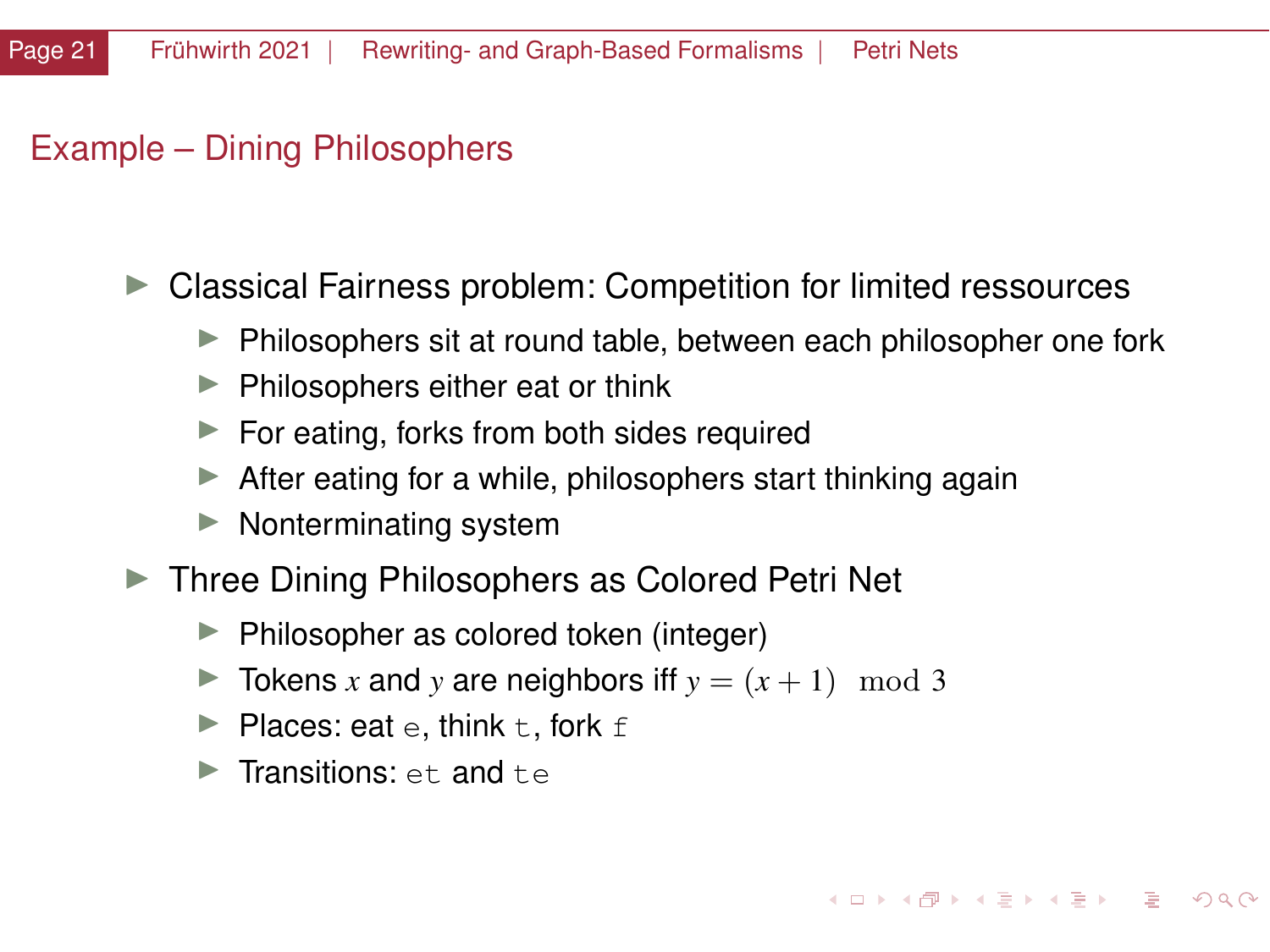# Three dining philosophers Petri Net



K ロ > K @ > K 경 > K 경 > 시경  $299$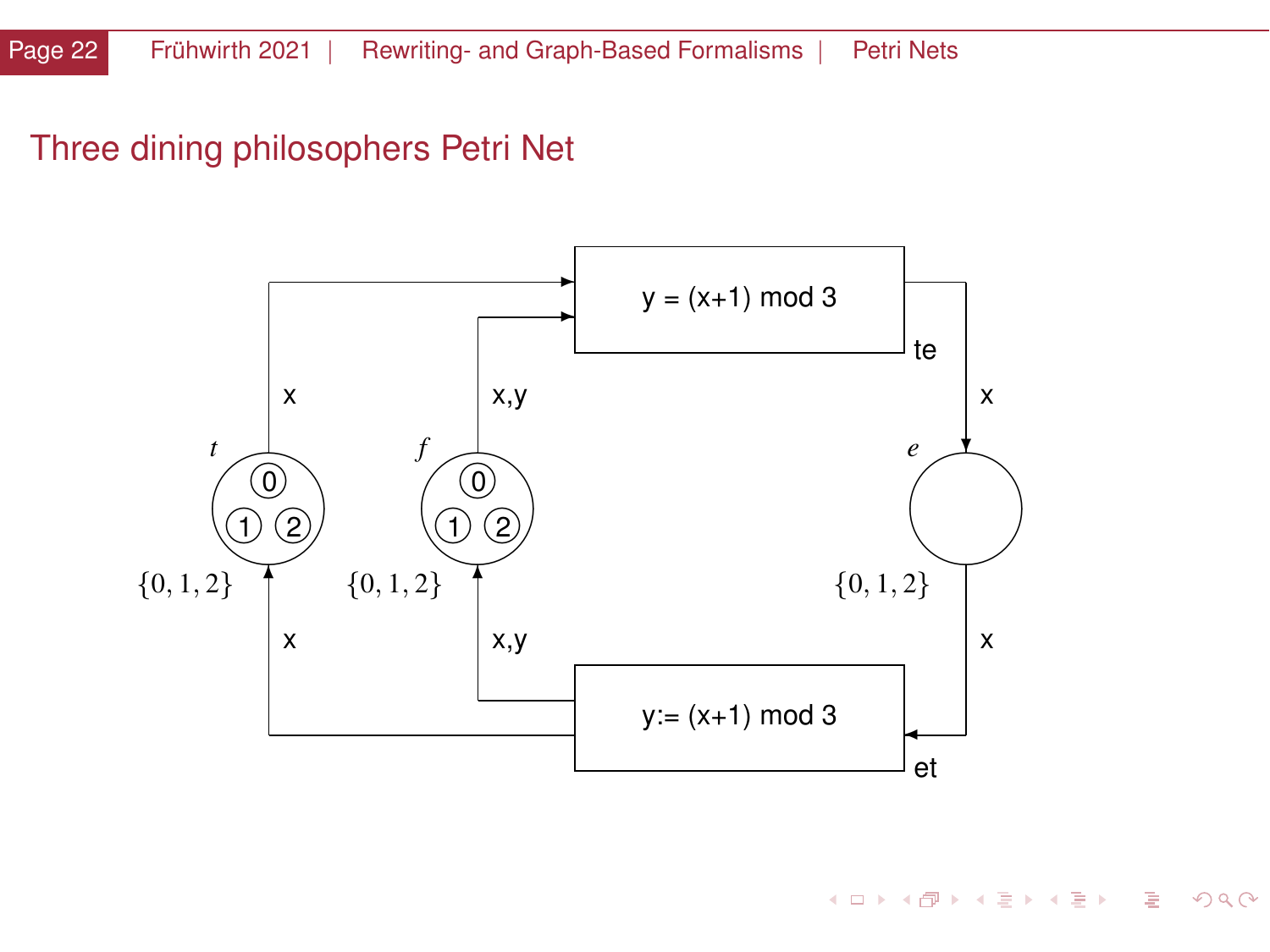## Three dining philosophers CHR translation

#### Example (Dining philosophers in CHR)

te  $\theta$  t(X),  $f(X)$ ,  $f(Y)$  <=>  $Y = (X+1)$  mod 3  $\theta$  (X).

et @ e(X) <=> Y = (X+1) mod 3, t(X),  $f(X)$ ,  $f(Y)$ .

- $\triangleright$  Note: et rule is reverse of the rule
- $\blacktriangleright$  Execution in CHR is not fair [but see Conflict Resolution]
- $\triangleright$  CPN fixes number of philosophers
- $\blacktriangleright$  CHR more general, number can be a parameter

Examples of cross-fertilization by CHR embedding

- $\triangleright$  State Reachability Analysis of CPN applicable to subset of CHR
- $\triangleright$  Confluence Analysis of CHR applicable to CPN for fairness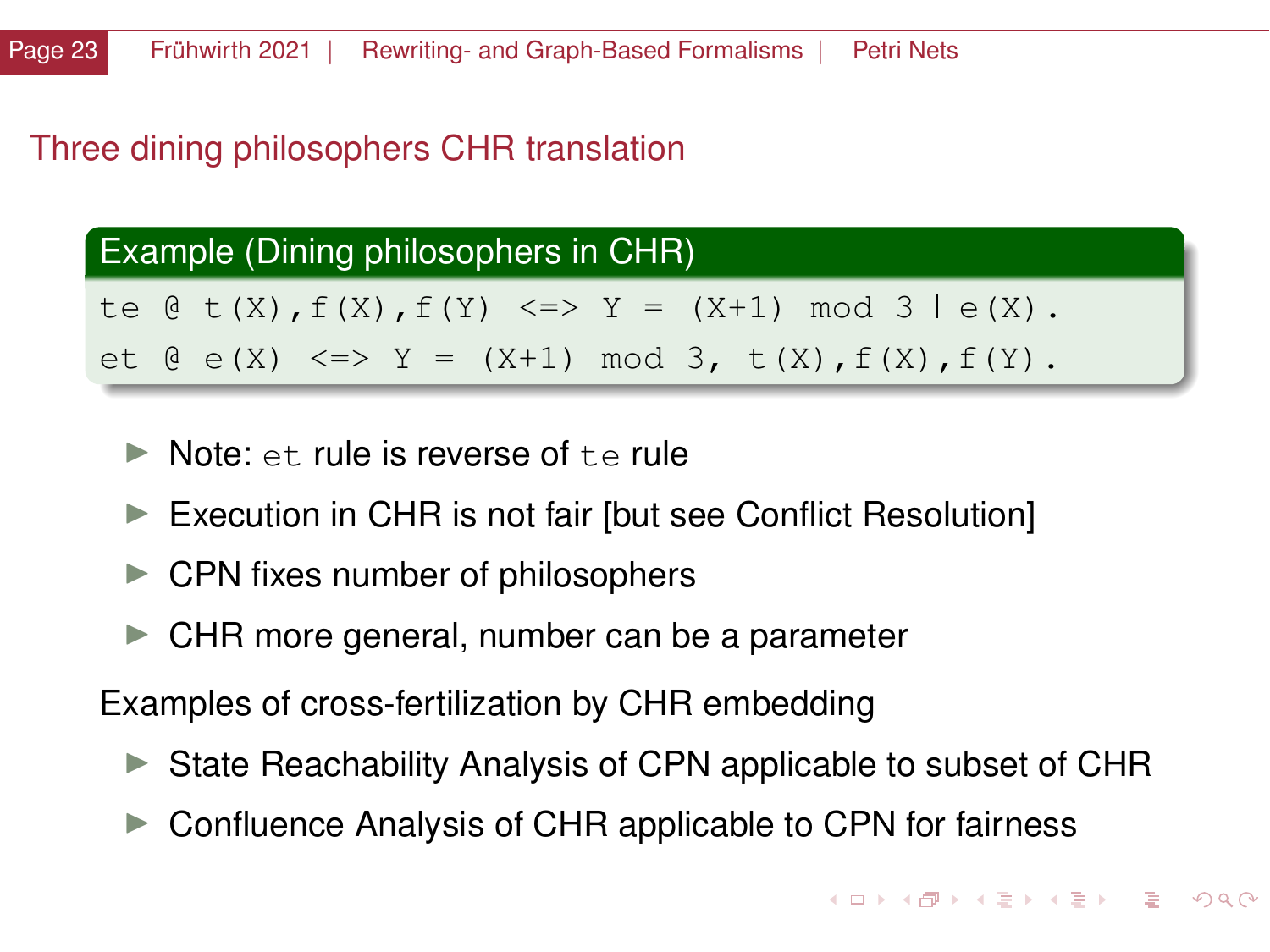#### Comparison: GAMMA, Colored Petri Nets, PGRS-Subset of CHR

GAMMA pair with γ-abstraction in CHR (only unary constraint *d*/1):

 $g \oplus d(x_1), \ldots, d(x_n) \Leftrightarrow Cond \mid f_1(\ldots, y_1), \ldots, f_m(\ldots, y_m), d(y_1), \ldots, d(y_m)$ 

Colored Petri Net in CHR (only unary constraints, finite data types):

*t* @ *p*1(*x*1), . . . , *pn*(*xn*) ⇔ *Cond f*1(. . . , *y*1), . . . , *fm*(. . . , *ym*), *p* 0 1 (*y*1), . . . , *p* 0 *<sup>m</sup>*(*ym*)

Positive Ground Range-Restricted Simplification Rules of CHR:

 $r \n\textcircled{2} c_1(\bar{x}_1), \ldots, c_n(\bar{x}_n) \Leftrightarrow Cond \mid \textit{Buildths,} \ c'_1(\bar{y}_1), \ldots, c'_m(\bar{y}_m)$ 

GAMMA can embed CHR constraints as structured data  $d(c_i(\bar{x}_i))$ . Petri Nets only if data is finite as token in place  $c_i(t(\bar{x}_i))$ . Can analyse and draw GAMMA and PGRS-CHR as Petri Nets.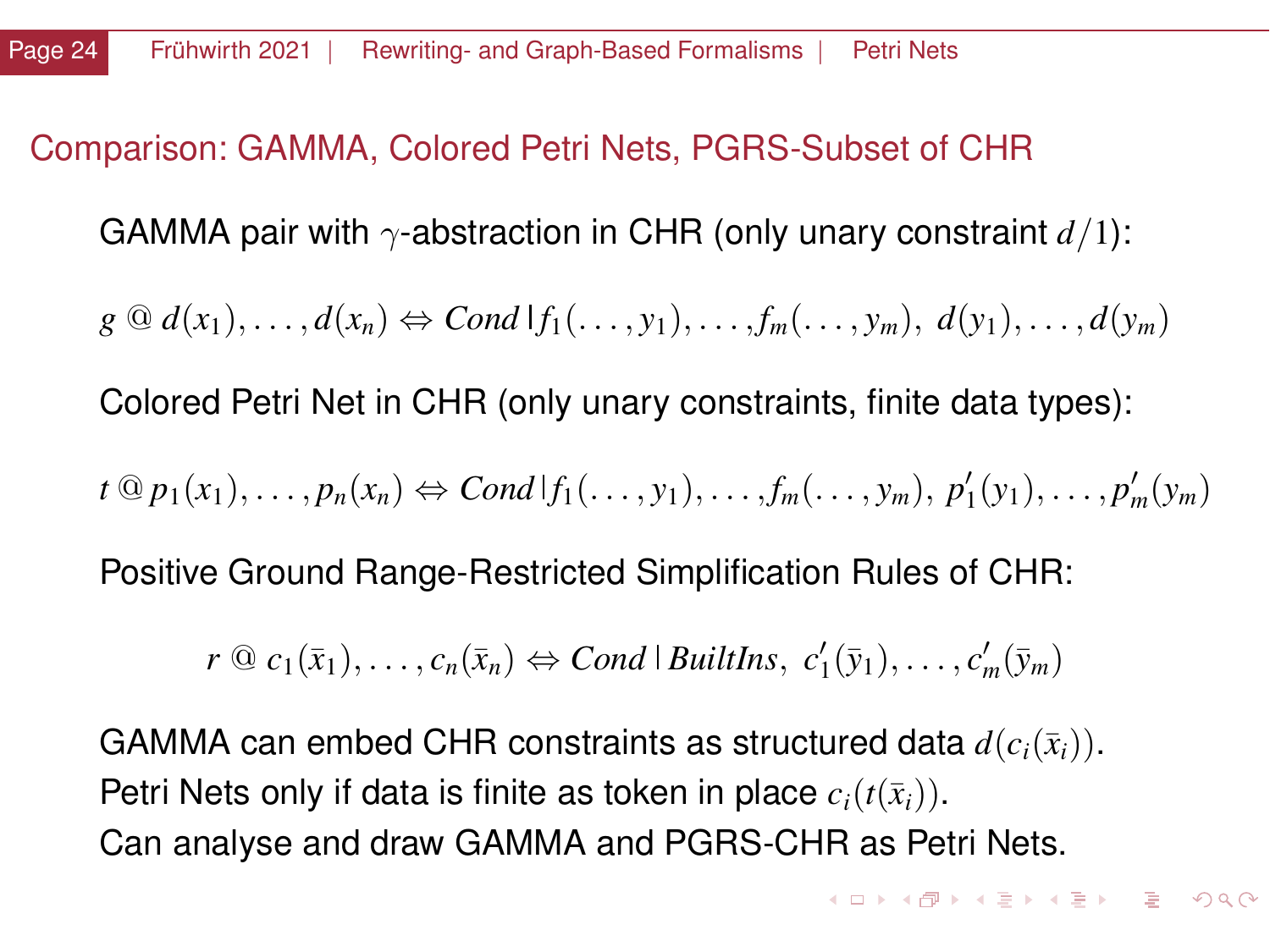# <span id="page-24-0"></span>Term Rewriting Systems (TRS)

Definition (Operational Semantics of TRS)

A TRS is a set of rewrite (TRS) rules  $S \to T$  (*S*, *T* are terms). Rule application until exhaustion:

$$
U[S\beta]_p\to U[T\beta]_p\text{ if }S\to T
$$

Given a term *U* with a sub-term *V* at position *p* that matches *S* with substitution β. Then we replace *V* by *T* under substitution β.

#### Definition (Declarative Semantics of TRS)

A TRS rule  $S \to T$  is interpreted as axiom formula  $\forall (S = T)$ , where  $=$ is the syntactic equality relation over terms of first-order logic. Relation  $=$  is reflexive, symmetric, transitive, and ( $\equiv$  is identity)  $f(X_1, \ldots, X_n) = g(Y_1, \ldots, Y_m) \Leftrightarrow f = g \wedge n = m \wedge X_1 = Y_1 \wedge \ldots \wedge X_n = Y_m$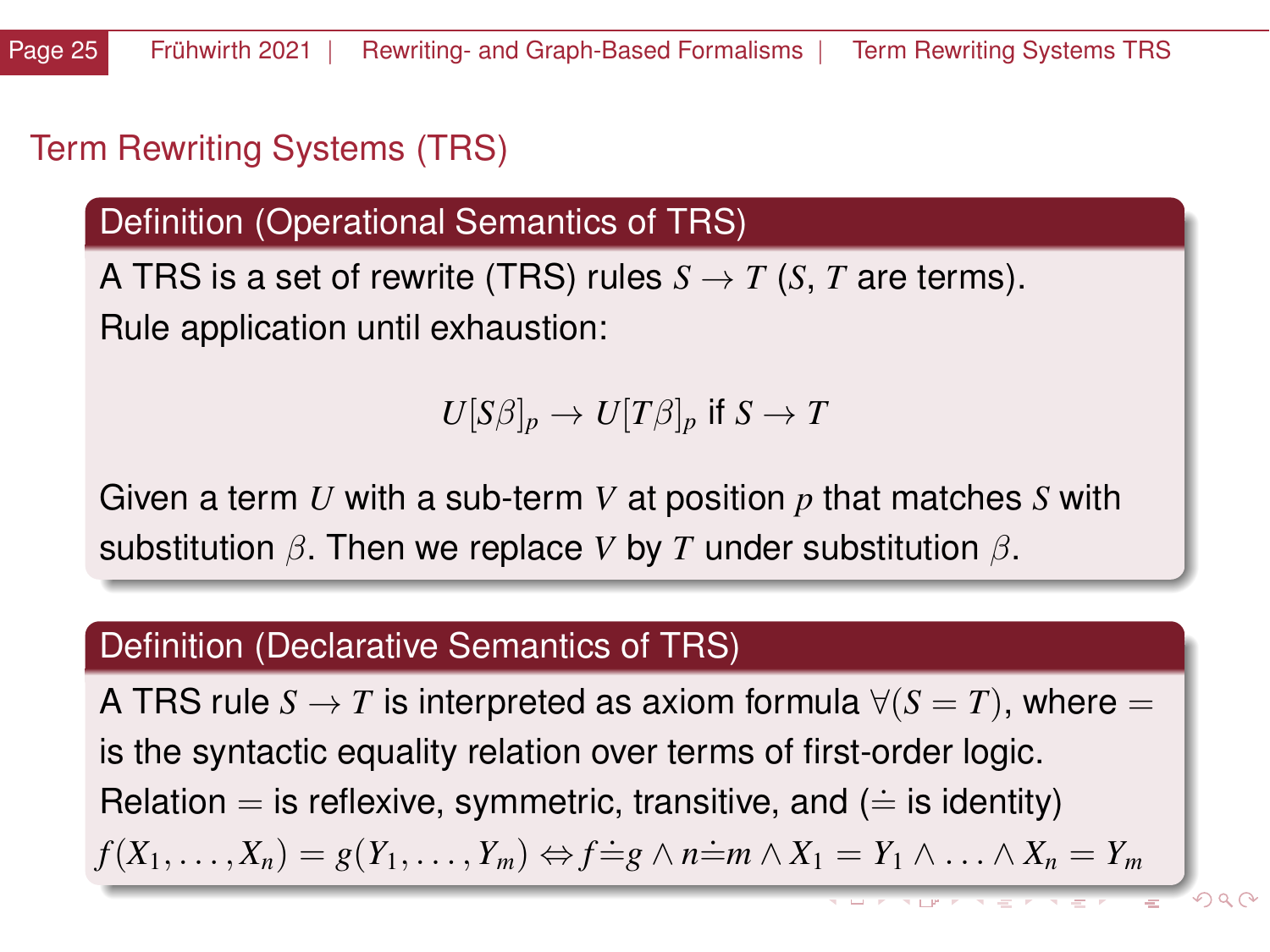# <span id="page-25-0"></span>Term rewriting systems (TRS) and CHR

Principles

- $\blacktriangleright$  Rewriting rules: directed equations between ground terms
- $\blacktriangleright$  Rule application: Given a term, replace subterms that match lhs. of rule with rhs. of rule
- $\blacktriangleright$  Rewriting until no further rule application is possible
- Comparison to CHR
	- $\triangleright$  TRS locally rewrite subterms at fixed position in one ground term (functional notation)
	- $\triangleright$  CHR globally manipulates several constraints in multisets of constraints (relational notation)
	- $\triangleright$  TRS rules: **no built-ins**, no guards, no logical variables
	- $\blacktriangleright$  TRS rules: restrictions on multiple occurrences of variables

TRS maps to subset of positive ground range-restricted simplification CHR rules without built-ins over binary CHR constraint fo[r e](#page-24-0)q[ua](#page-26-0)[li](#page-24-0)[ty](#page-25-0)  $QQ$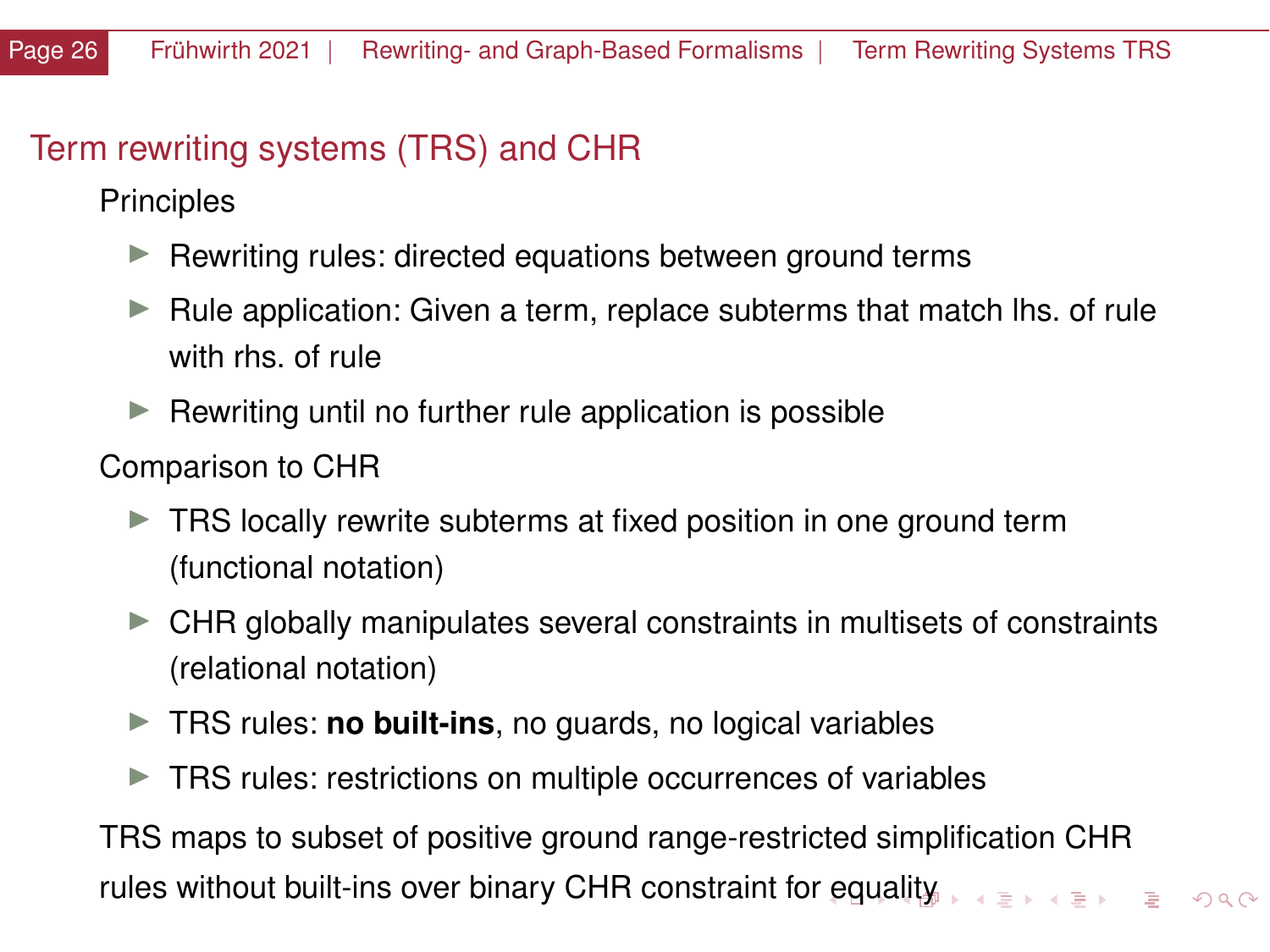# <span id="page-26-0"></span>Embedding TRS in CHR

Embedding in CHR uses equality from declarative semantics of TRS

| Definition (Rule scheme for term rewriting rule)              |
|---------------------------------------------------------------|
| <b>TRS</b> rule                                               |
| $S \to T$                                                     |
| translates to CHR simplification rule                         |
| $[X \eqcirc q S] \Leftrightarrow [X \eqcirc q T]$             |
| $(X \text{ new variable}, \text{eq } CHR \text{ constraint})$ |

KID KAR KE KE KE KE YA GA

Square brackts [. . .] denote flattening function (see next slide)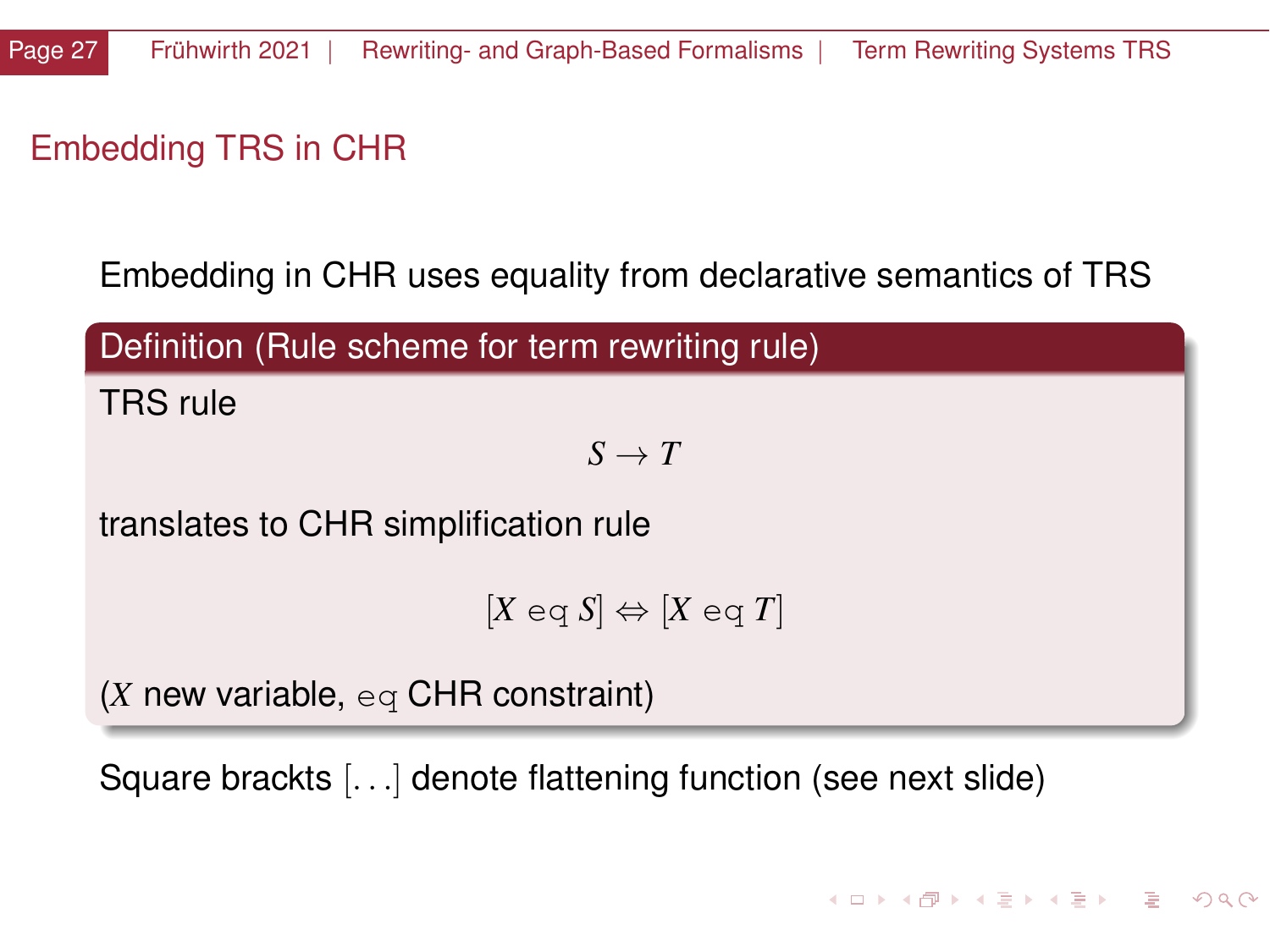# Flattening

Transformation forms basis for embedding TRS (and FP) in CHR

- $\triangleright$  Opposite of variable elimination, introduce new variables
- $\blacktriangleright$  Flattening function transforms atomic equality constraint eq between nested terms into conjunction of *flat* equations

# Definition (Flattening function)

$$
[X \eqcirc q \text{ } T] := \left\{ \begin{array}{ll} X \eqcirc q \text{ } T & \text{if } T \text{ is a variable} \\ X \eqcirc q \text{ } f(X_1, \ldots, X_n) \land \bigwedge_{i=1}^n [X_i \eqcirc q \text{ } T_i] & \text{if } T = f(T_1, \ldots, T_n) \end{array} \right.
$$

 $(X$  variable, T term,  $X_1 \ldots X_n$  new variables)

Size grows by linear factor. Generates tree structure with equations as nodes.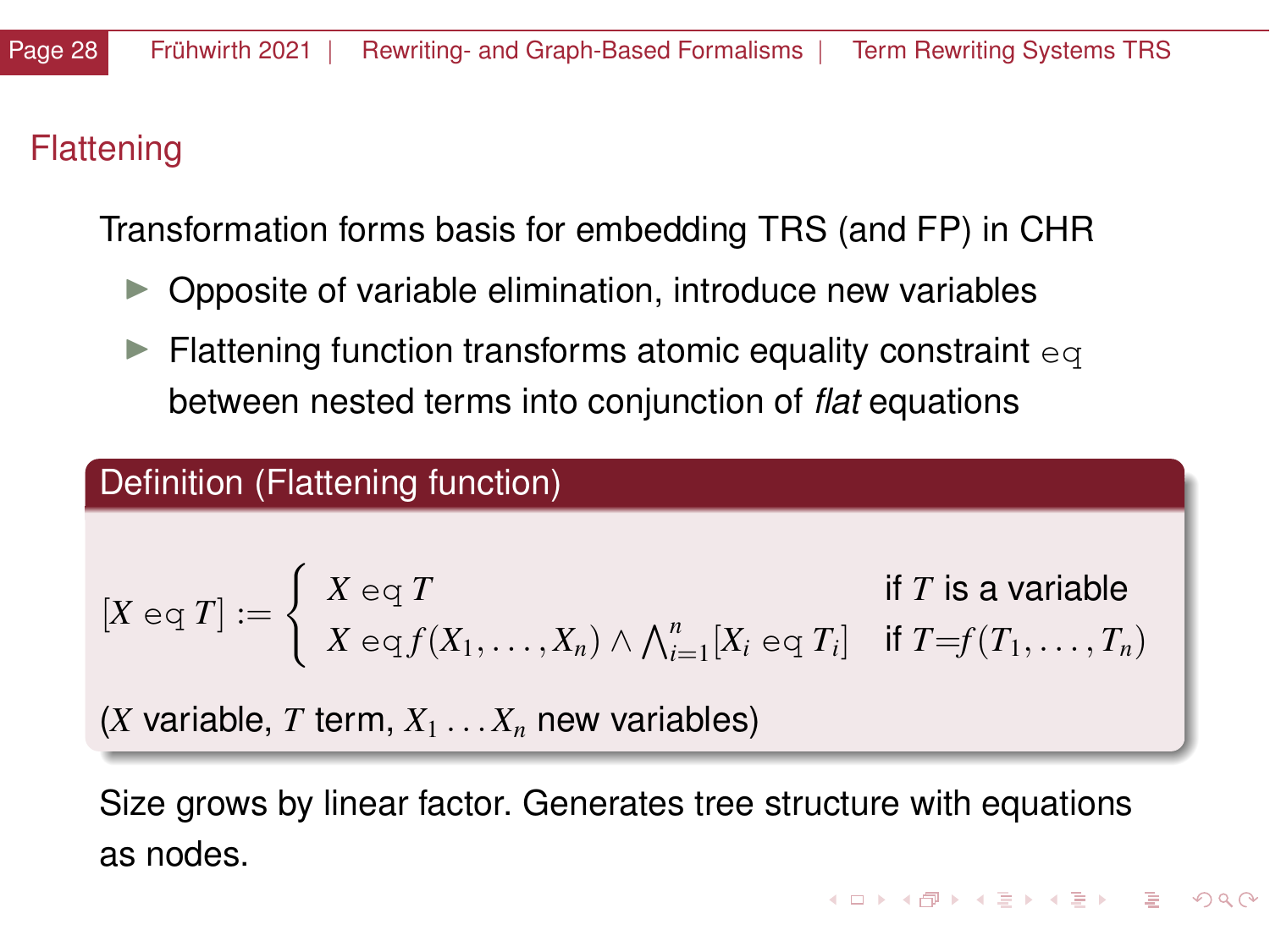Example (Addition of natural numbers)

Successor notation for natural numbers:  $s(N) = N + 1$ .

| Example (TRS)                                    |
|--------------------------------------------------|
| $0+Y \rightarrow Y$ .                            |
| $S(X) + Y \rightarrow S(X+Y)$ .                  |
|                                                  |
| Example (CHR)                                    |
| T eq T1+T2, T1 eq 0, T2 eq Y $\le$ $\ge$ T eq Y. |
| T eq T1+T2, T1 eq s(T3), T3 eq X, T2 eq Y <=>    |
| T eq s(T4), T4 eq T5+T6, T5 eq X, T6 eq Y.       |

CHR translation also works for non-ground queries, TRS only for ground queries.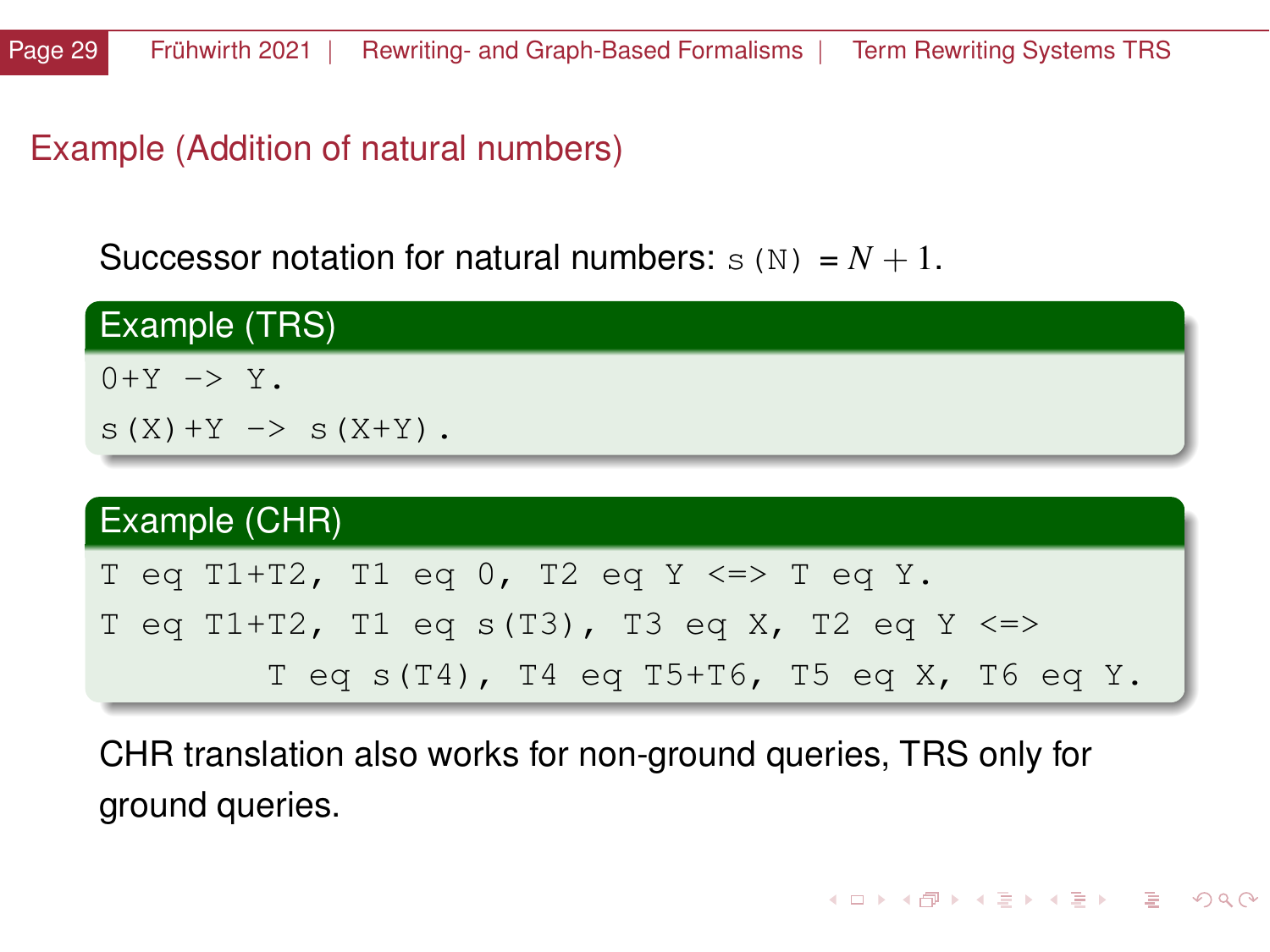# Example (Logical conjunction)

Boolean function over 0 for *false* and 1 for *true*.

| <b>Example (TRS)</b>         |  |
|------------------------------|--|
| and $(0, Y)$ -> 0.           |  |
| and $(X, 0)$ -> 0.           |  |
| and $(1, Y)$ -> Y.           |  |
| and $(X, 1) \rightarrow X$ . |  |
| and $(X, X) \rightarrow X$ . |  |

#### Example (CHR)

T eq and (T1, T2), T1 eq 0, T2 eq Y <=> T eq 0. T eq and(T1,T2), T1 eq X, T2 eq  $0 \le x$ T eq and  $(T1, T2)$ , T1 eq 1, T2 eq Y <=> T eq Y. T eq and(T1,T2), T1 eq X, T2 eq 1  $\le$  T eq X. T eq and  $(T1, T2)$ , T1 eq X, T2 eq X <=> T eq X.

CHR translation also works for non-ground queries, TRS only for ground queries.K ロ > K @ > K 경 > K 경 > 시경

 $QQ$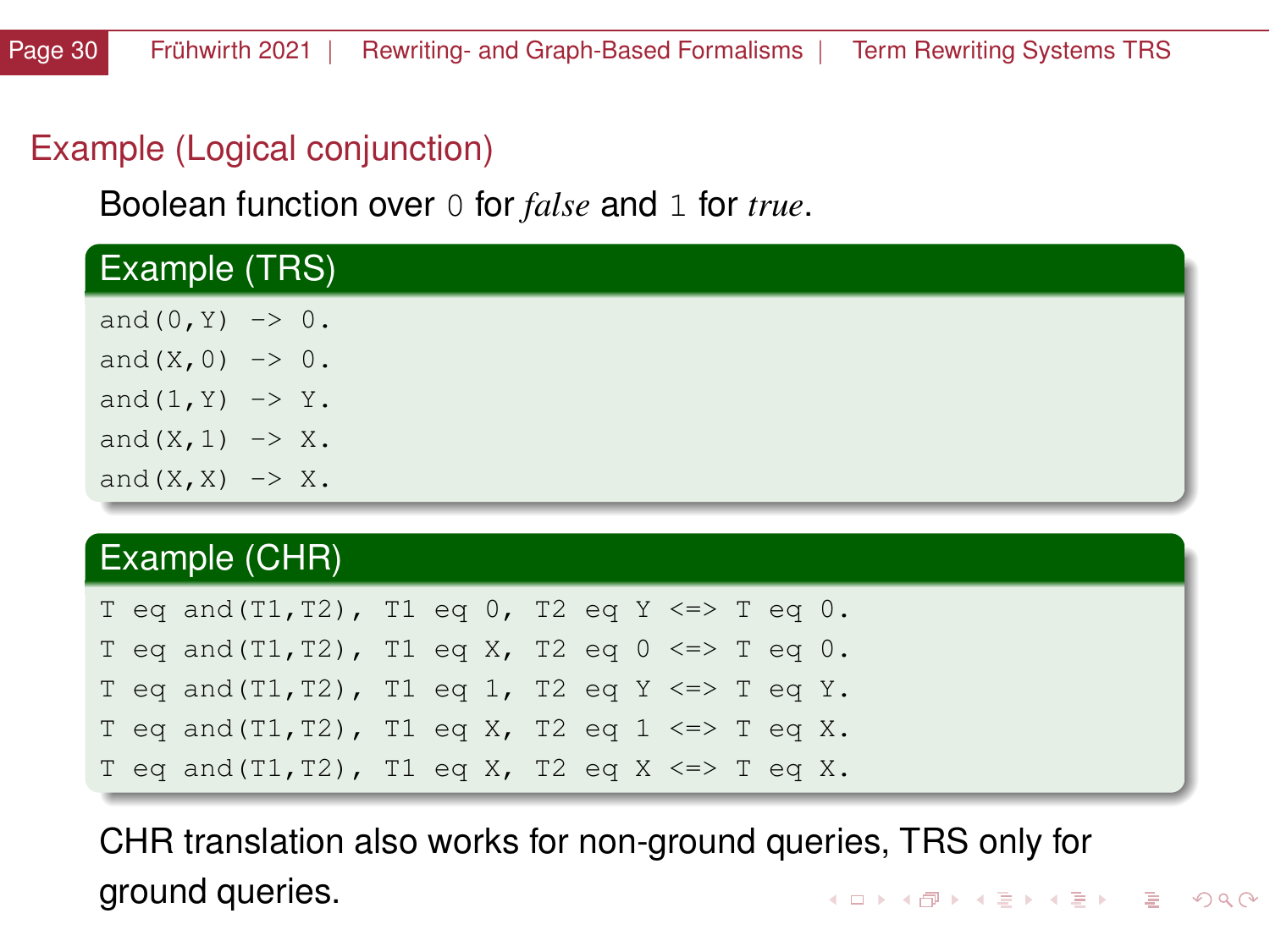## Completeness of Embedding and Nonlinearity of TRS

- **In TRS linear** if variables occur at most once on lhs and rhs.
- $\blacktriangleright$  Embedding by flattening incomplete if TRS nonlinear

#### Example

```
In TRS, rule and (X, X) \rightarrow X applicable to
and(and(0,1),and(0,1)) \rightarrow and(0,1) \rightarrow 0.
In CHR embedding, rule
T eq and (T1, T2), T1 eq X, T2 eq X <=> T eq X
not directly applicable to query
X eq and (X1, X2), X1 eq and (X3, X4), X3 eq 0, X4 eq 1,
X2 eq and(X5,X6), X5 eq 0, X6 eq 1
because and (X3, X4) and and (X5, X6) are different.
```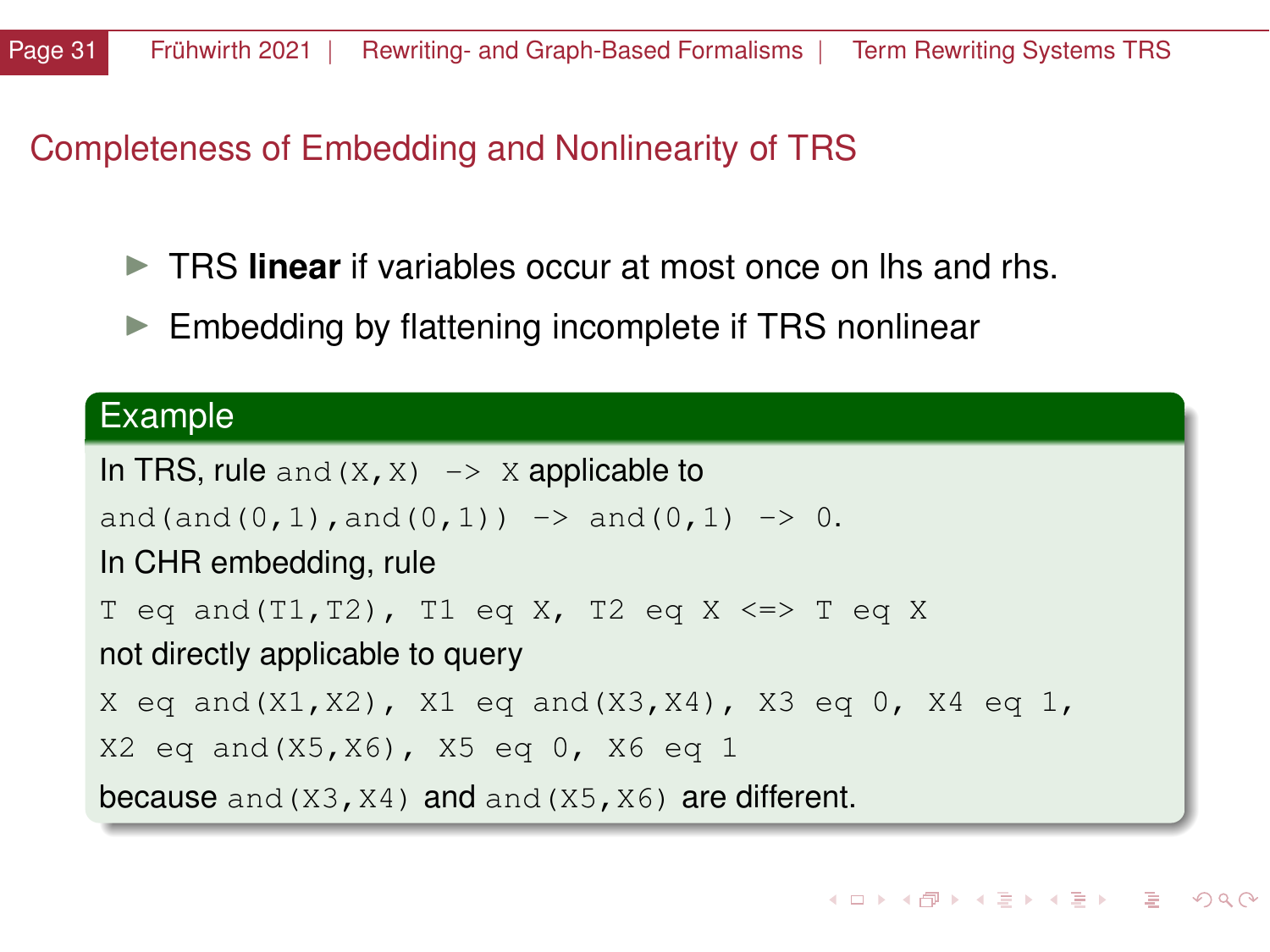# <span id="page-31-0"></span>Completene Embedding for nonlinearity TRS

Definition (Rule scheme variant for nonlinear TRS)

For nonlinear lhs: Propagate syntactic equality upwards in tree.

*X* eq *T* ∧ *Y* eq  $T$  ⇒  $X = Y$ 

For nonlinear rhs: Keep equations except for root variable.

$$
\bigwedge_{i=1}^n [X_i \in \subset T_i] \setminus X \in \subset f(X_1,\ldots,X_n) \Leftrightarrow X \in \subset g(Y_1,\ldots,Y_m) \wedge \ldots
$$

# Example (Boolean conjunction)

```
T1 eq T, T2 eq T ==> T1=T2.
T1 eq 0, T2 eq Y \ T eq and(T1,T2) \le > T eq 0.
...
T1 eq X, T2 eq X \ T eq and(T1,T2) \le > T eq X.
```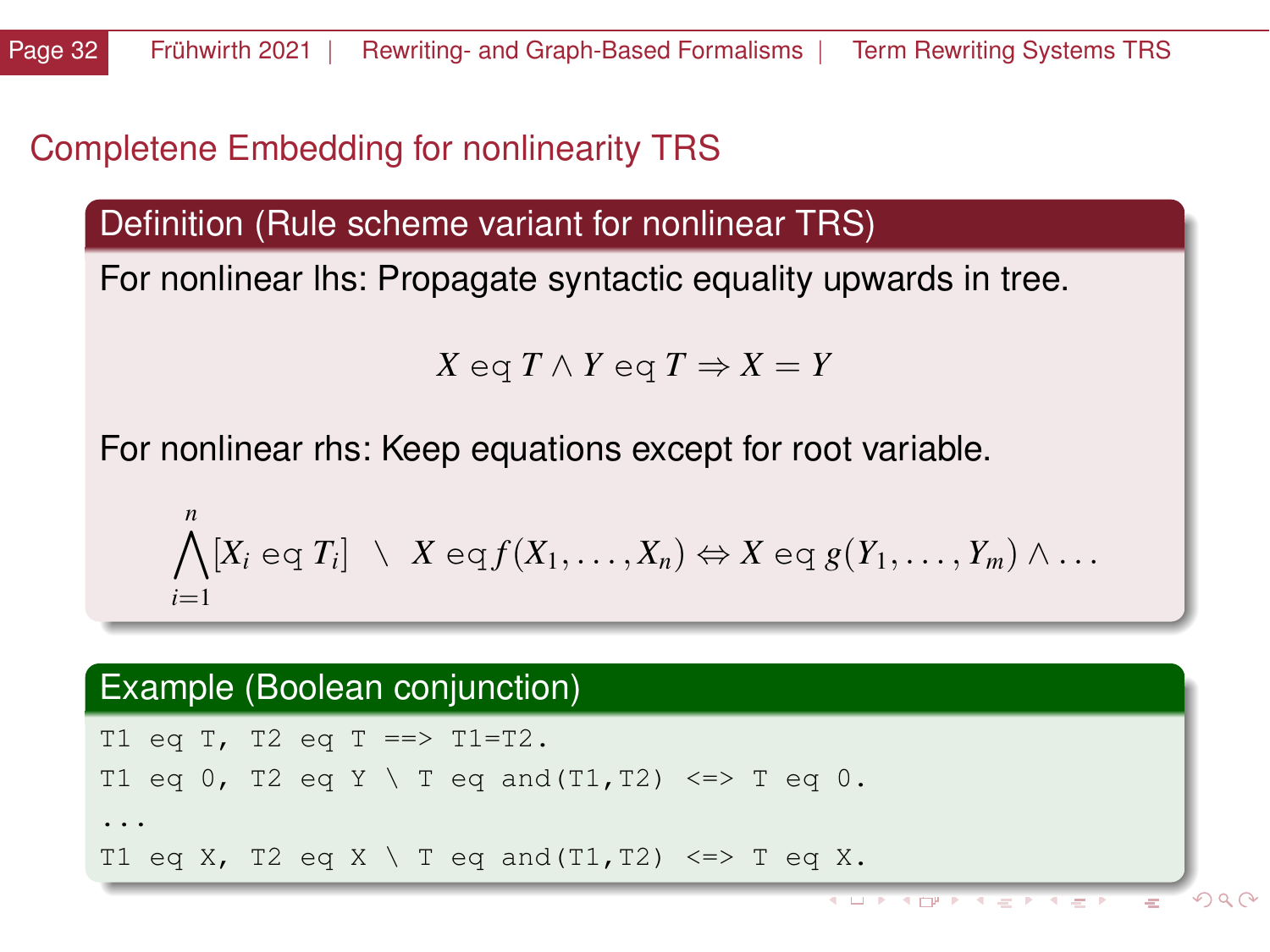# <span id="page-32-0"></span>Associative-Commutative (AC) Term Rewriting

Example (Associative-Commutative Addition)

commutativity: X+Y -> Y+X

associativity:  $X+(Y+Z)$  ->  $(X+Y)+Z$ 

But first rule does not terminate. Lack of unique normal form.

Low-level implementation in TRS. In CHR, exploit multiset semantics.

Definition (Associative-Commutative Transformation)

Declare binary function  $F$  to be AC with built-in  $ac(F)$ . **Commutativity**

T eq T0  $\Leftrightarrow$  T0=..[F, T1, T2], ac(F) | T has F: T1, T has F: T2.

#### **Associativity**

% T has F:T1 \ T1 has F:T2  $\Leftrightarrow$  ac(F) | T has F:T2.

T1 has F:T2 \ T has F:T1  $\Leftrightarrow$  ac(F) | T=T1.

T has F:T1 \ T eq T2  $\Leftrightarrow$  ac(F) | T has F:T0, T0 eq T2.

Assoc. incompatible with equality propagation, [si](#page-31-0)n[c](#page-39-0)[e](#page-31-0)  $T1$  [be](#page-0-0)c[o](#page-40-0)[m](#page-0-0)[es](#page-143-0)  $T$ [.](#page-143-0)  $290$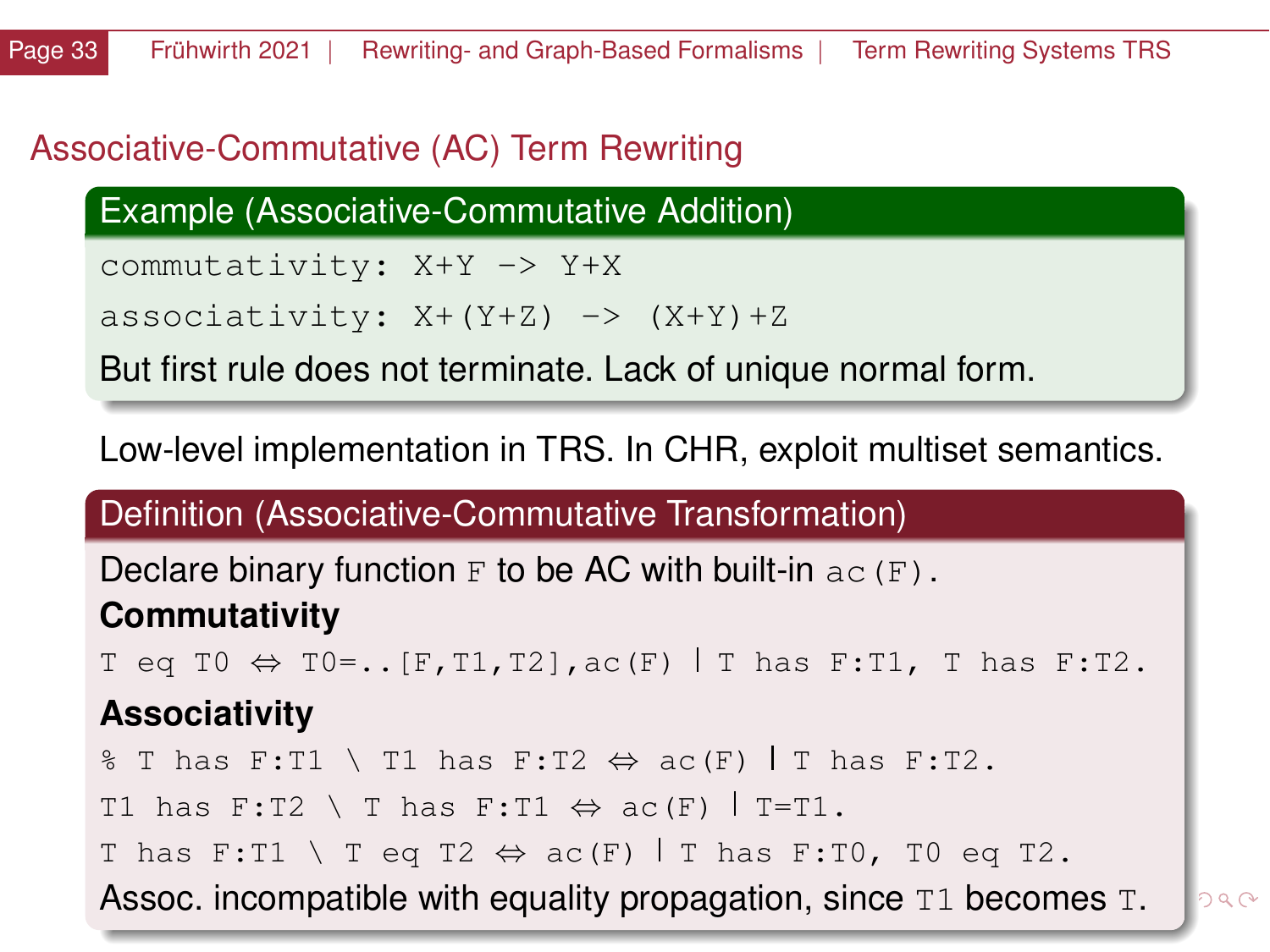#### <span id="page-33-0"></span>Compile-Time Optimization of CHR - Partial Evaluation for Rule Heads

#### Definition (Partial Evaluation for Rule Heads)

 $\triangleright$  Given a terminating and confluent (well-behaved) CHR program with a generalized simpagation rule

 $r$  @ H1 \ H2  $\Leftrightarrow$  C  $\vert$  B

- **Execute** H1, H2, C  $\mapsto$  <sup>\*</sup> D, E (D built-ins, E CHR constraints) without using rule  $r$ .
- **Replace** rule head and guard by answer and simplify rule:

**KOD KARD KED KE DA YA A** 

 $r'$  @ HO \ E-HO  $\Leftrightarrow$  D | B-HO-D

 $H0$  are the common CHR constraints in  $E$  and  $B$ .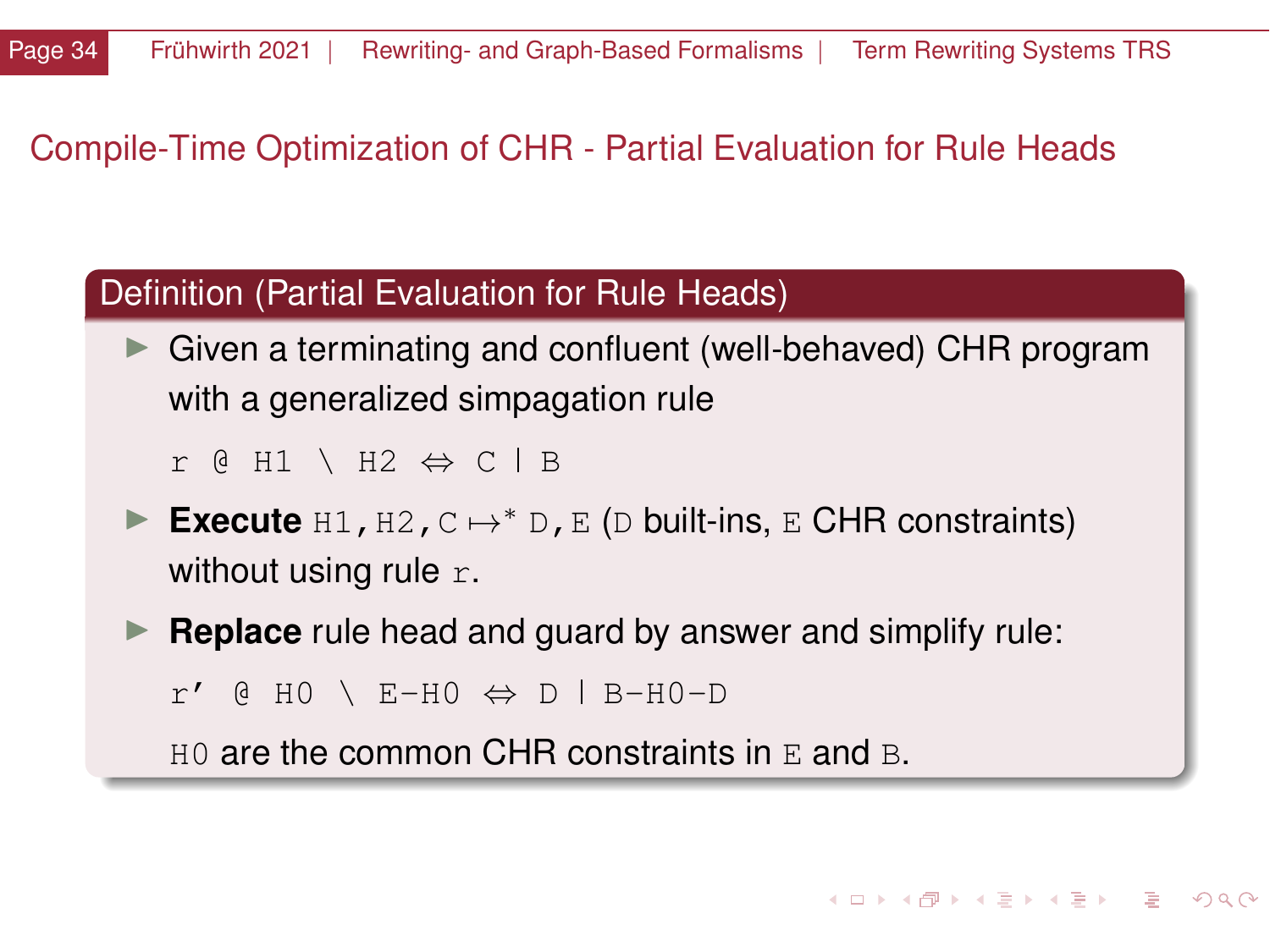# CHR Compile-Time Program Transformation

The transformation is defined by CHR rules. Check correctness.

#### Definition (CHR Program Transformation)

- $\triangleright$  Given: well-behaved transformation rules, terminating program
- **For each generalized simpagation rule from the original program** r @ H1 \ H2  $\Leftrightarrow$  C  $\vert$  B
- **Execute** H1, H2, C → \* D, E (D built-ins, E CHR constraints) with the transformation rules only.
- **Replace** rule head and guard by answer and simplify rule:

 $r'$  @ HO \ E-HO  $\Leftrightarrow$  D | B-HO-D

 $H0$  are the common CHR constraints in E and B.

 $\blacktriangleright$  Apply compile-time partial evaluation to the rule bodies. If original program not confluent, apply only transformation rules.

 $290$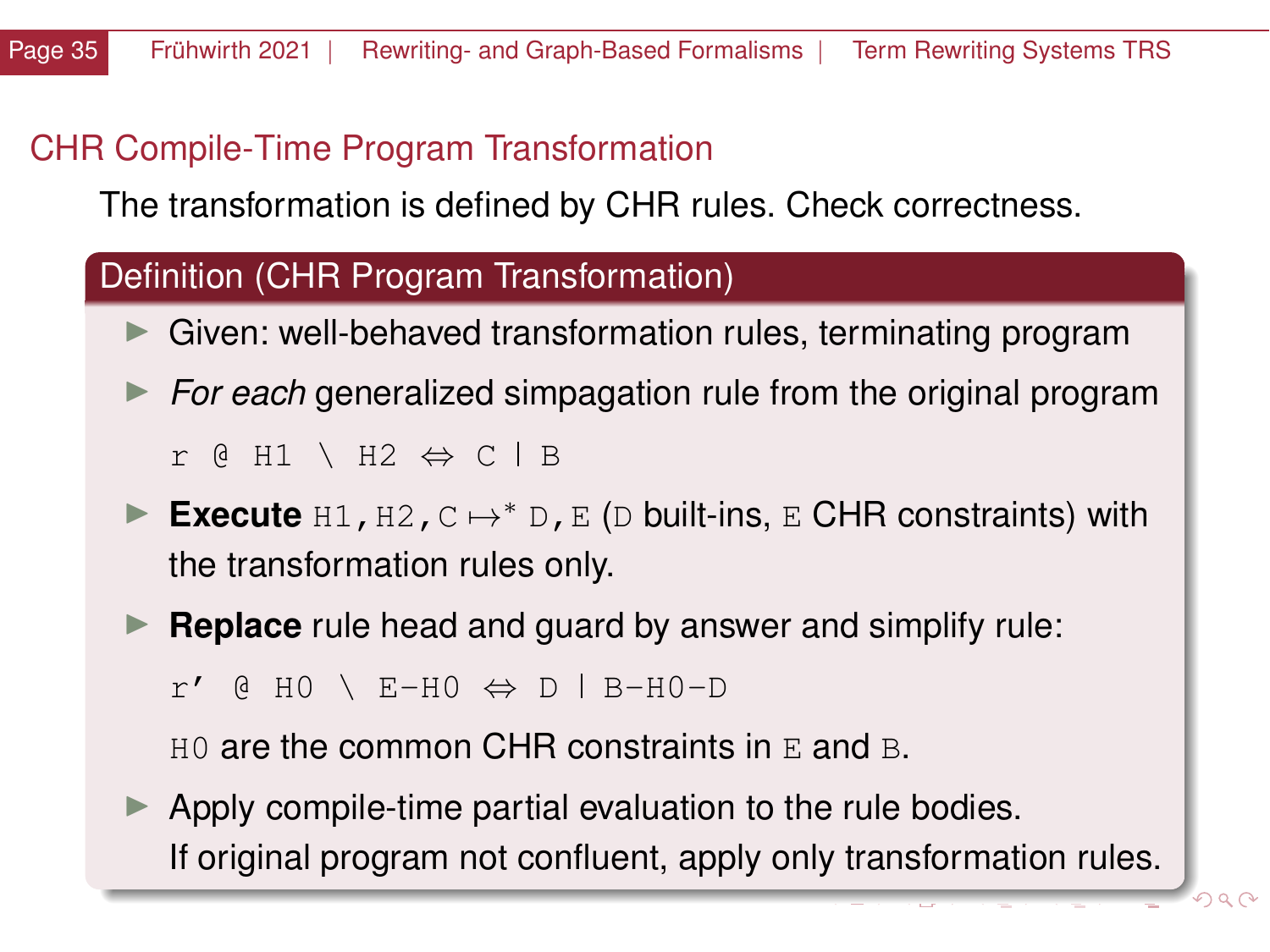#### Example (AC-Addition of Natural Numbers)

Example (TRS with low level implemention)

 $0+Y \rightarrow Y$ 

 $S(X) + Y \implies S(X+Y)$ .

#### Example (CHR standard embedding of TRS)

T eq T1+T2, T1 eq 0, T2 eq Y  $\le$  > T eq Y.

T eq T1+T2, T1 eq s(T3), T3 eq X, T2 eq Y <=>

T eq s(T4), T4 eq T5+T6, T5 eq X, T6 eq Y.

#### Example (CHR with AC of addition)

T eq T0 <=> T0=.. [F, T1, T2], ac(F) | T has F: T1, T has F: T2.

T has  $(+)$ :T1,T has  $(+)$ :T2,T1 eq 0,T2 eq Y <=> T eq Y.

T has  $(+):T1, T$  has  $(+):T2, T1$  eq s(T3), T3 eq X, T2 eq Y <=>

T eq s(T4),T4 has (+):T5,T4 has (+):T6,T5 eq X,T6 eq Y.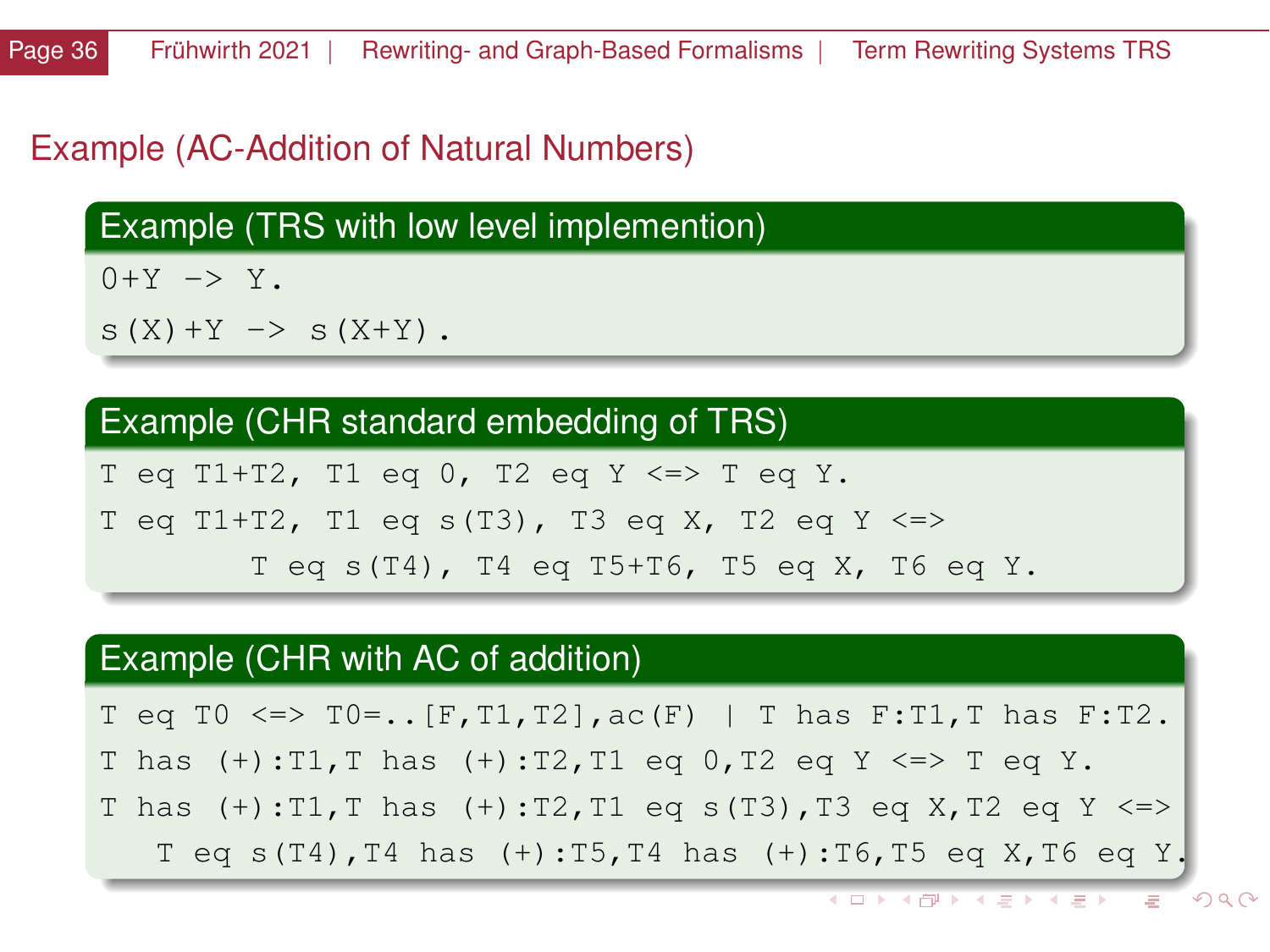# <span id="page-36-0"></span>Functional Programming (FP)

FP can be seen as programming language based on TRS formalism

- $\triangleright$  Extended by built-in functions and guard tests
- $\triangleright$  Distinguish between functions (defined by rules) and data
- $\triangleright$  Syntactic restriction on lhs (left-hand-side) of rewrite rule: No nesting of functions, functions defined over data only (Exceptions possible, e.g. higher-order functions)

KOD KAP KED KED E YAN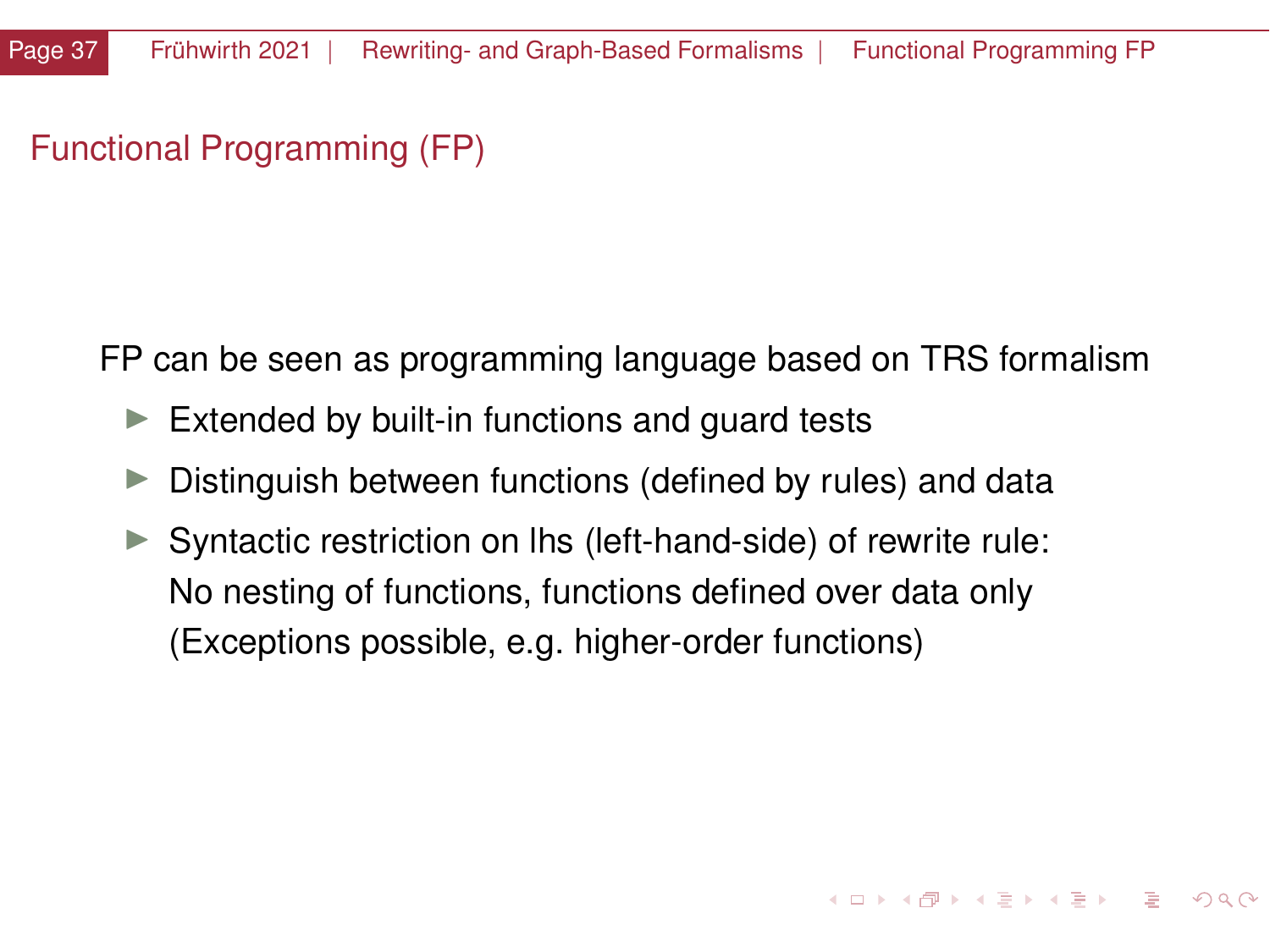# <span id="page-37-0"></span>**Translation**

# Definition (Rule scheme for functional program rule)

FP rewrite rule

 $S \rightarrow G/T$ 

translates to CHR simplification rule

 $X \in G$   $S \Leftrightarrow G$   $[X \in G]$ 

(*X* new variable)

Additional generic rules for data and auxiliary functions

```
X eq T \Leftrightarrow datum(T) | X=T.
X eq T \Leftrightarrow builtin(T) \vert call(T,X).
```
 $(call(T,X))$  calls built-in function T, returns result in X)

Generic rules can be applied at compile time t[o b](#page-36-0)[od](#page-38-0)[y](#page-36-0) [\(a](#page-37-0)[n](#page-38-0)[d](#page-0-0) [h](#page-39-0)[e](#page-40-0)[ad](#page-0-0)[\)](#page-143-0)

 $\Omega$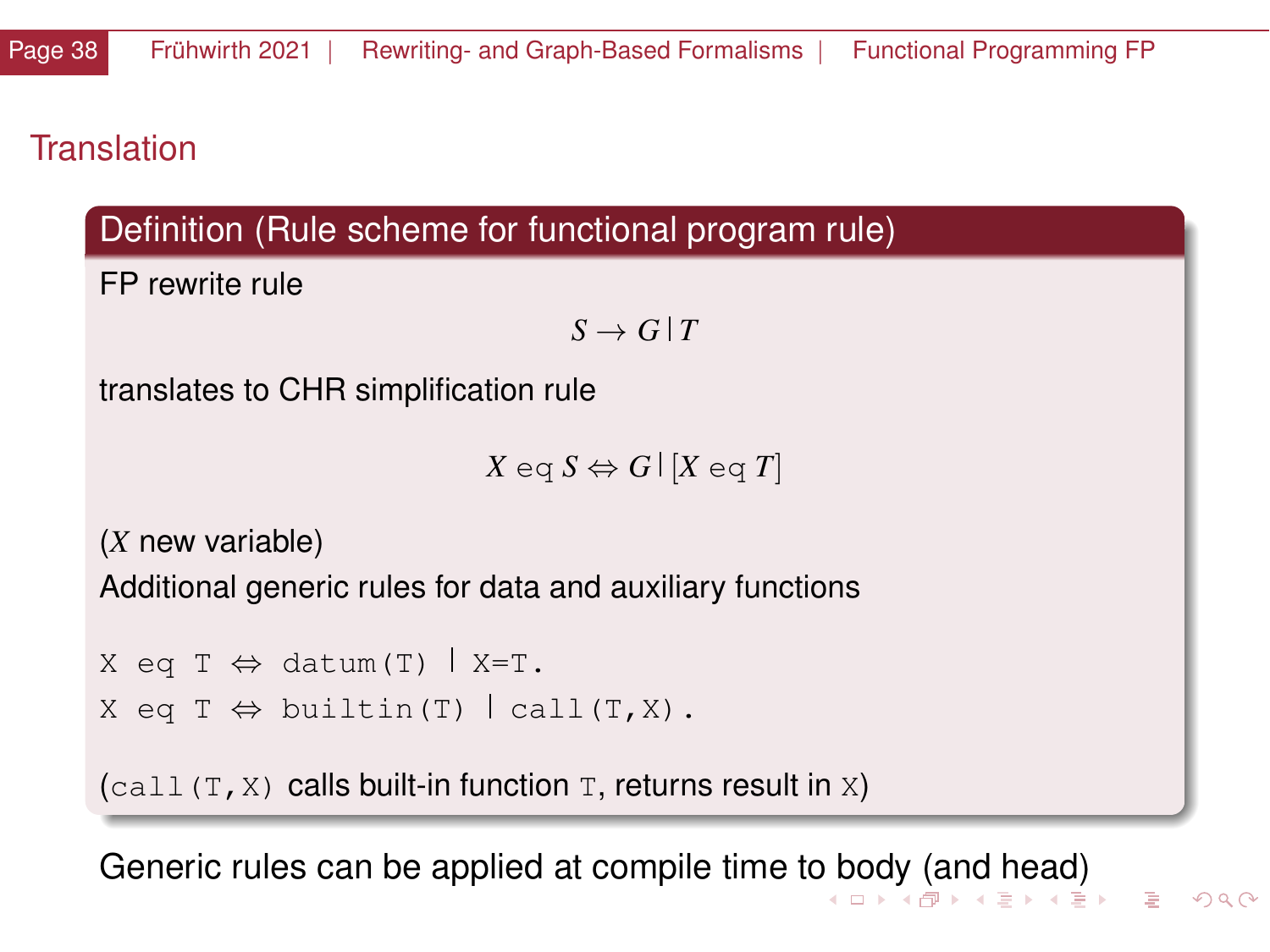## <span id="page-38-0"></span>Examples (Adding natural numbers, logical conjunction)

#### Example (Addition of natural numbers in CHR)

T eq  $0+Y \le y$  T eq Y.

T eq  $s(X) + Y \iff T = s(T4)$ , T4 eq T5+T6, T5 eq X, T6 eq Y.

#### Example (Logical conjunction in CHR)

```
T eq and (0, Y) \iff T = 0.
T eq and (X, 0) \iff T=0.
T eq and (1, Y) \iff T eq Y.
T eq and (X, 1) \leq > T eq X.
T eq and (X, Y) \leq > T eq X.
```
Generic rules applied at compile-time by partial evaluation of CHR

#### イロト イ団 トイミト イミト ニミー りんぴ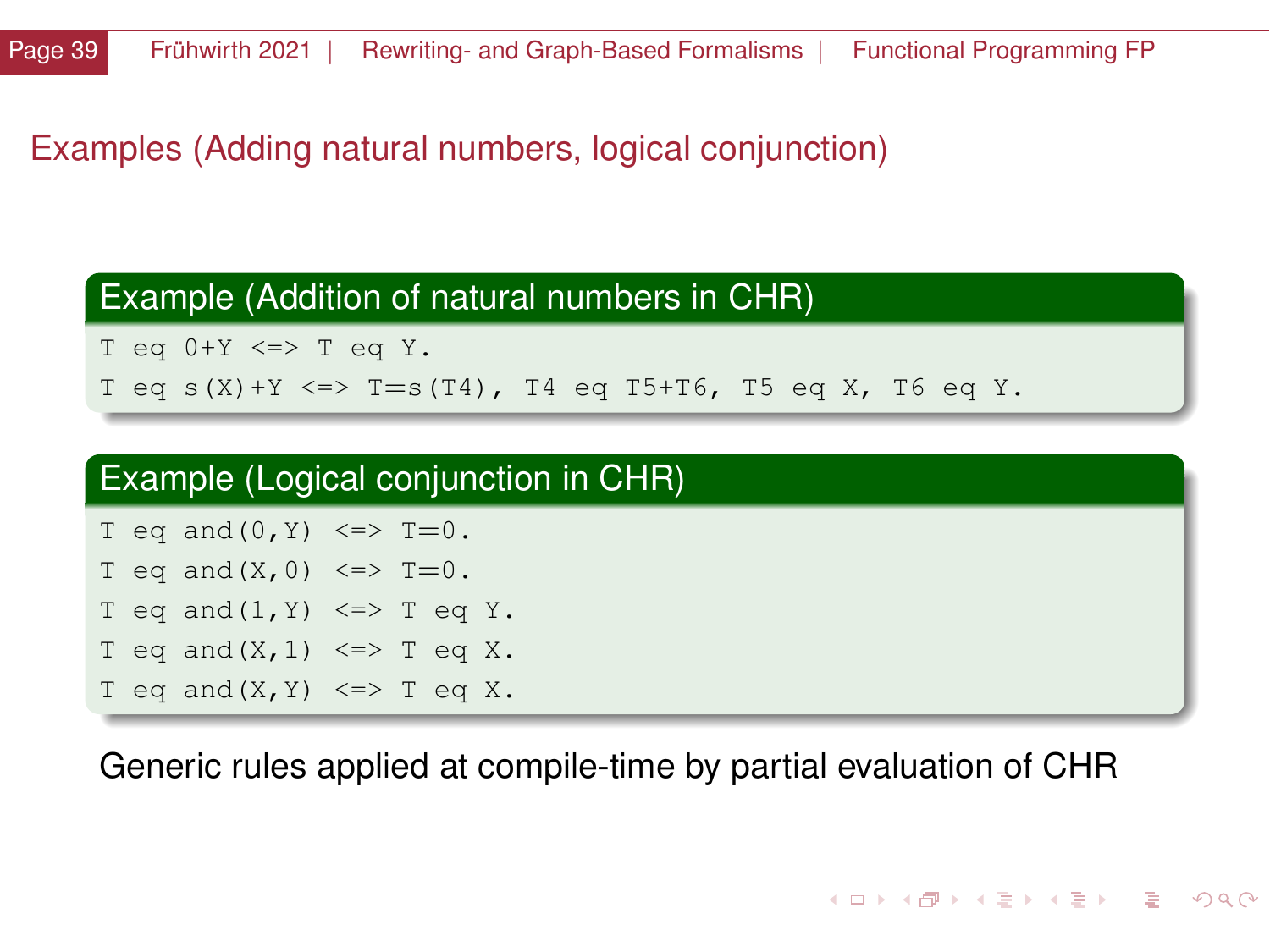# <span id="page-39-0"></span>Example (Fibonacci Numbers)

### Example (Fibonacci in FP)

 $fib(0) \rightarrow 1$ . fib(1)  $\rightarrow$  1. fib(N)  $\rightarrow$  N > = 2 | fib(N-1) + fib(N-2).

#### Example (Fibonacci in CHR)

```
T eq fib(0) \le \ge T=1.
T eq fib(1) \le \ge T=1.
T eq fib(N) \le > N > = 2 | call(F1+F2, T),
                    F1 eq fib(N1), call(N-1,N1),
                    F2 eq fib(N2), call(N-2, N2).
```
Generic rules for datum and built-in already applied in bodies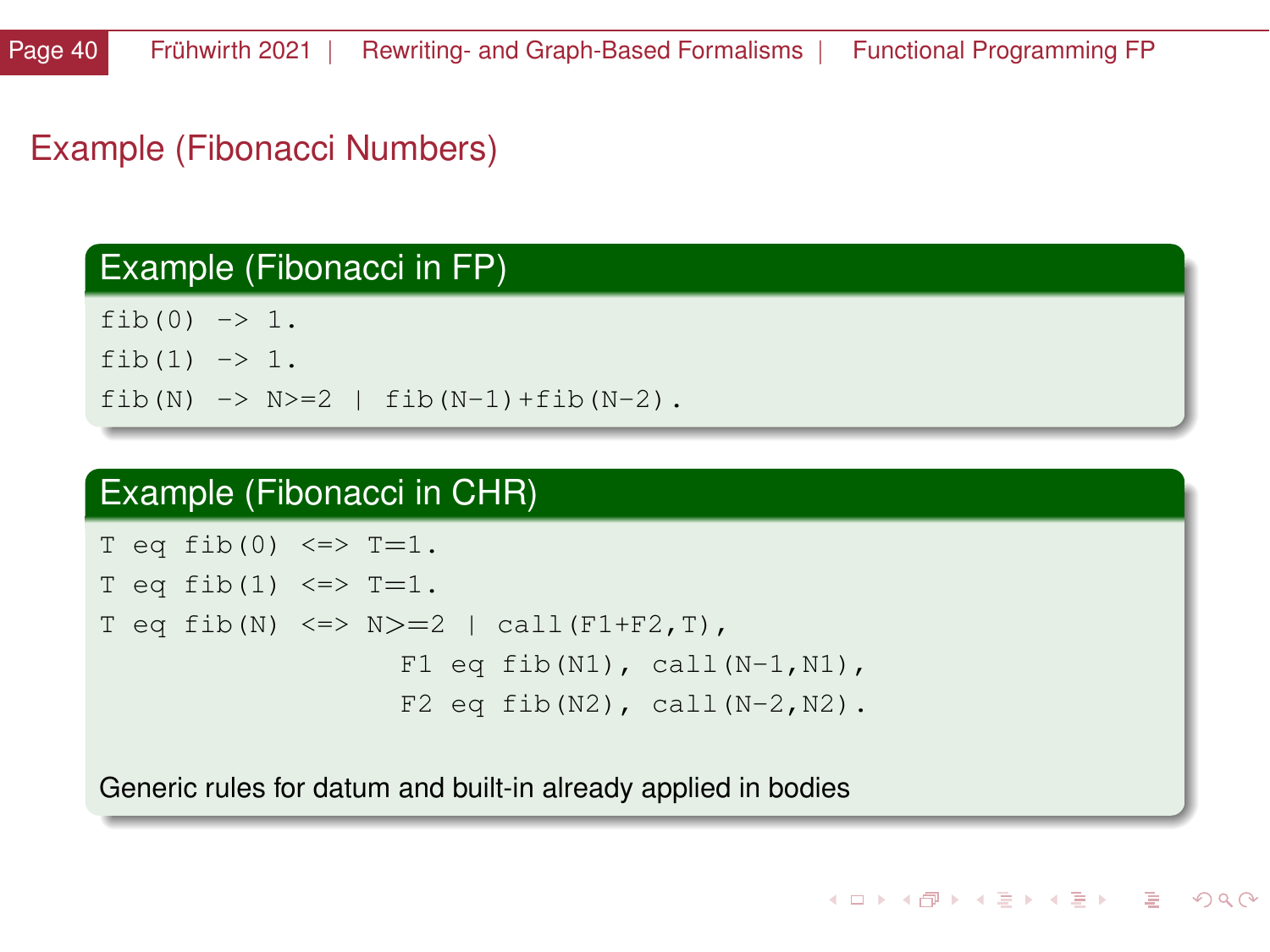<span id="page-40-0"></span>Higher Order Functions in FP

#### Higher order functions have functions as arguments

```
Example (Higher Order Function twice)
Apply any unary function twice on its argument
twice(F, A) \leftarrow F(F(A)) (F: function, A: argument)
So given inc(X) --> X + 1then twice (inc, 7) \rightarrow inc (inc(7)) \rightarrow 9
```
イロト イ団 トイミト イミト ニミー りんぴ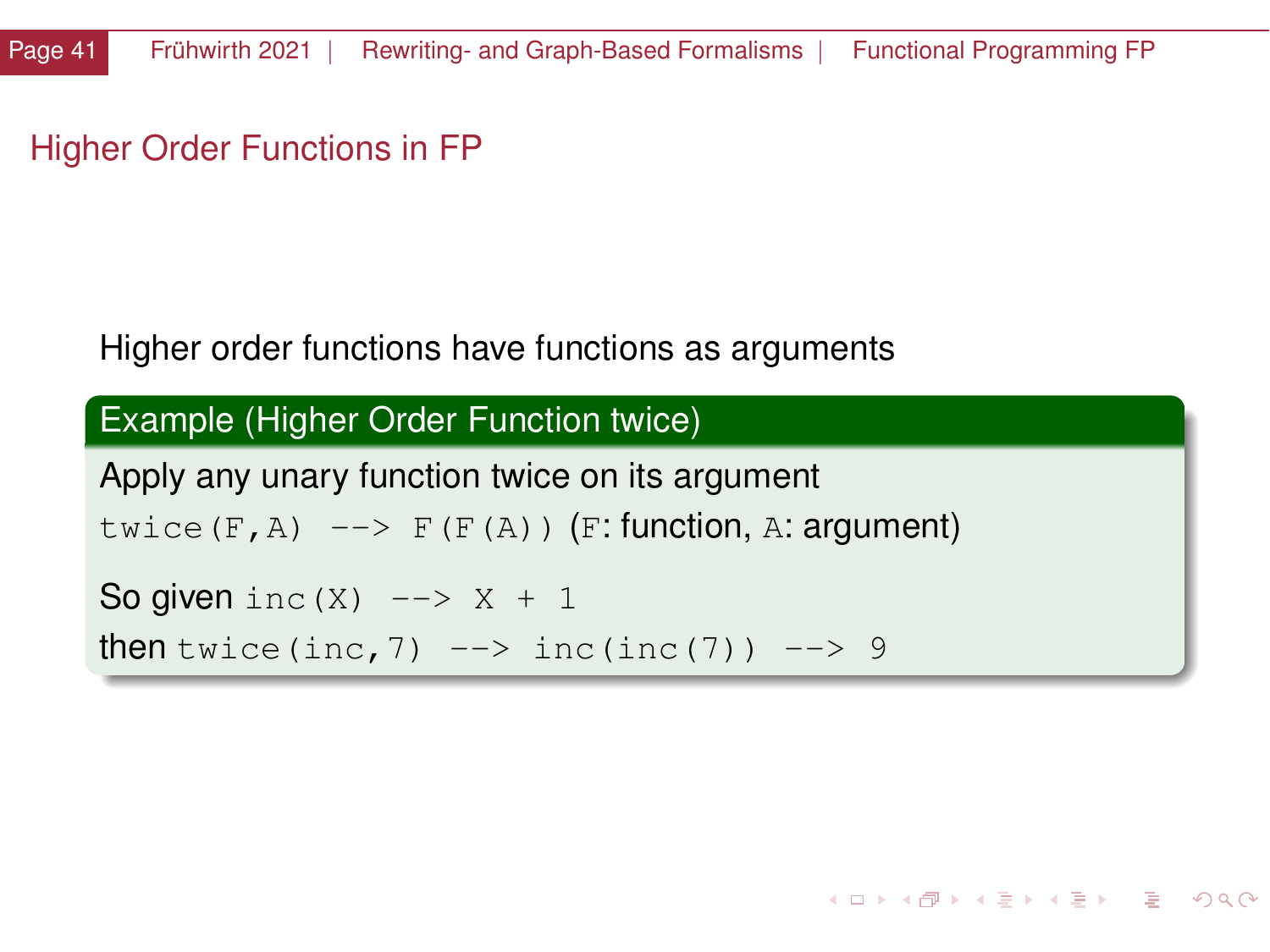# Higher Order Functions in CHR

Use auxiliary function:  $apply(F,[A1,\ldots,An])$ applies function  $F$  to the arguments  $A1, \ldots An$ 

#### Example (Higher Order Function twice)

Function twice is defined as:

twice(F,A)  $\left(-\right)$  apply(F, [apply(F, [A])])

Extend translation of FP by a definition of  $apply$ 

### Definition (Transformation Rule for apply/2)

```
X eq apply(F, Args) \le >
  atom(F),
  is_list(Args) |
    G = \ldots [F|Args],
    X eq G.
```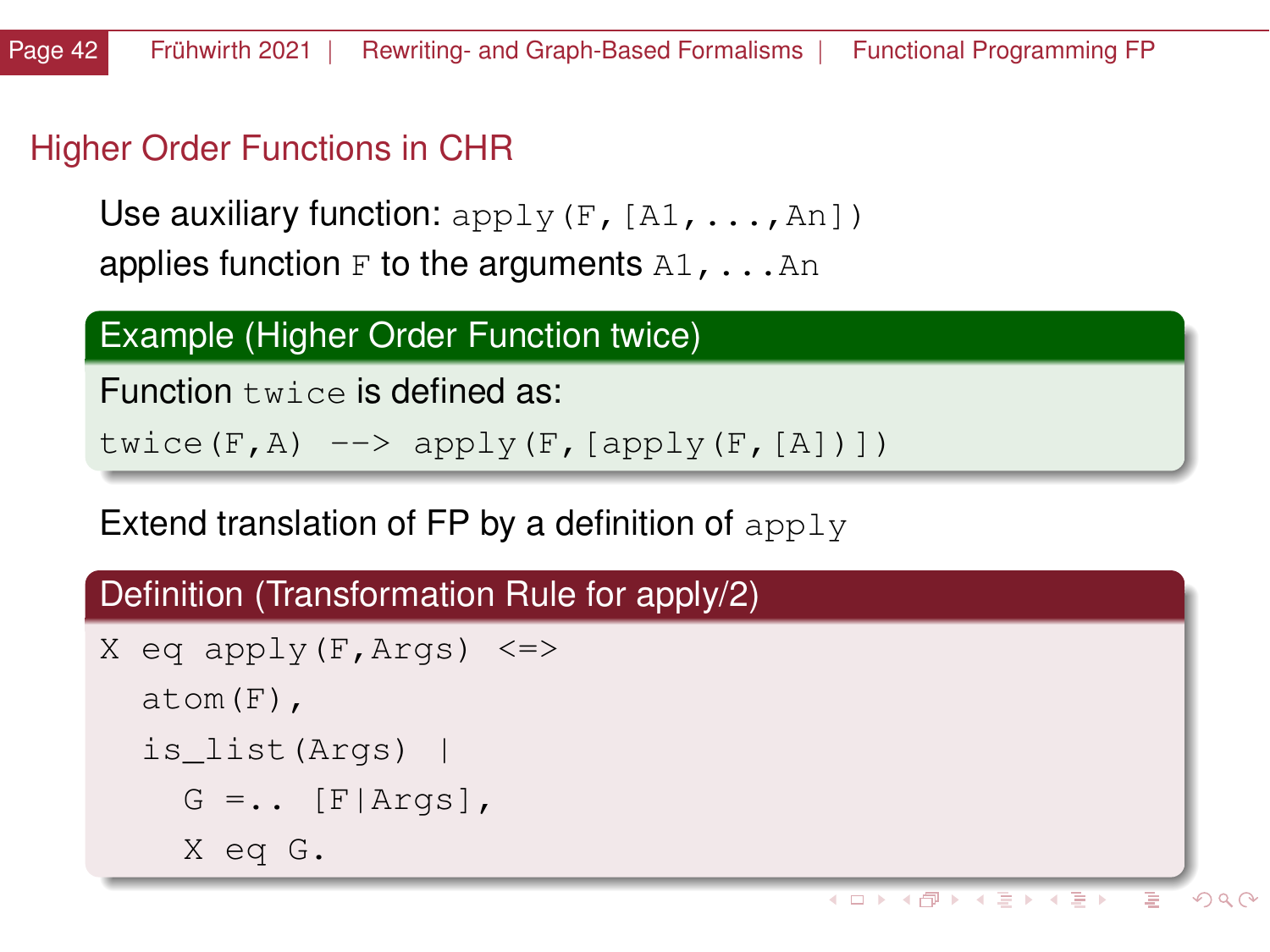# Higher Order Function twice

Example: twice – FP definition

twice(F,A)  $\left[-> \text{apply}(F, [\text{apply}(F, [A])]\right)$ 

### Example: twice – CHR embedding with transformation

```
X eq twice(F, A) \le >
     X eq apply(F1, [X1]),
     F1 eq F, F1 eq F,
     X1 eq apply(F1, [A1]),
     A1 eq A.
```
#### Example: twice – query

```
?- evaluate(X eq twice(inc,6)).
X = 8?- evaluate(X eq twice(fib,6)).
X = 377.
```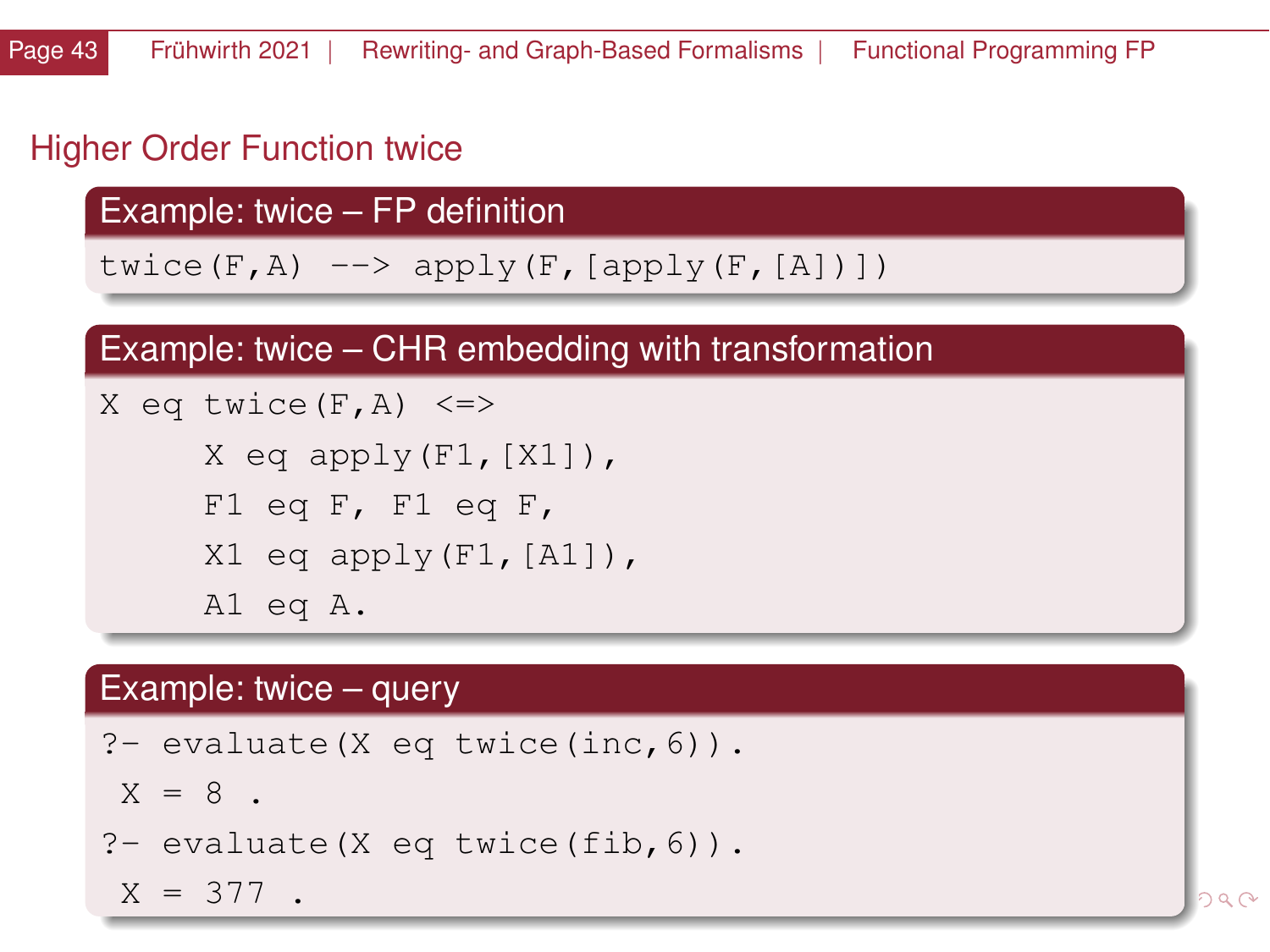# Higher Order List Processing Functions

Example: map – FP definition

map(F,  $[$ ])  $\rightarrow$   $[$ ].

map(F, $[X|Xs]$ ) -->  $[apply(F, [X])|map(F, Xs)]$ .

### Example: map – query

?- evaluate  $(X \text{ eq map} (fib, [1, 2, 3, 4, 5]))$ .

 $X = \begin{bmatrix} 1 & 2 & 3 & 5 & 8 \end{bmatrix}$ .

#### Example: foldr – FP definition

foldr $(F,Z, [])$  --> Z.

 $foldr(F,Z,[X|Xs]) \quad \text{--> apply}(F,[X,foldr(F,Z,Xs)]).$ 

#### Example: foldr – query

?- evaluate(X eq foldr(+, 0,  $[1, 2, 3, 4, 5, 6, 7, 8, 9])$ ).

 $X = 45$ .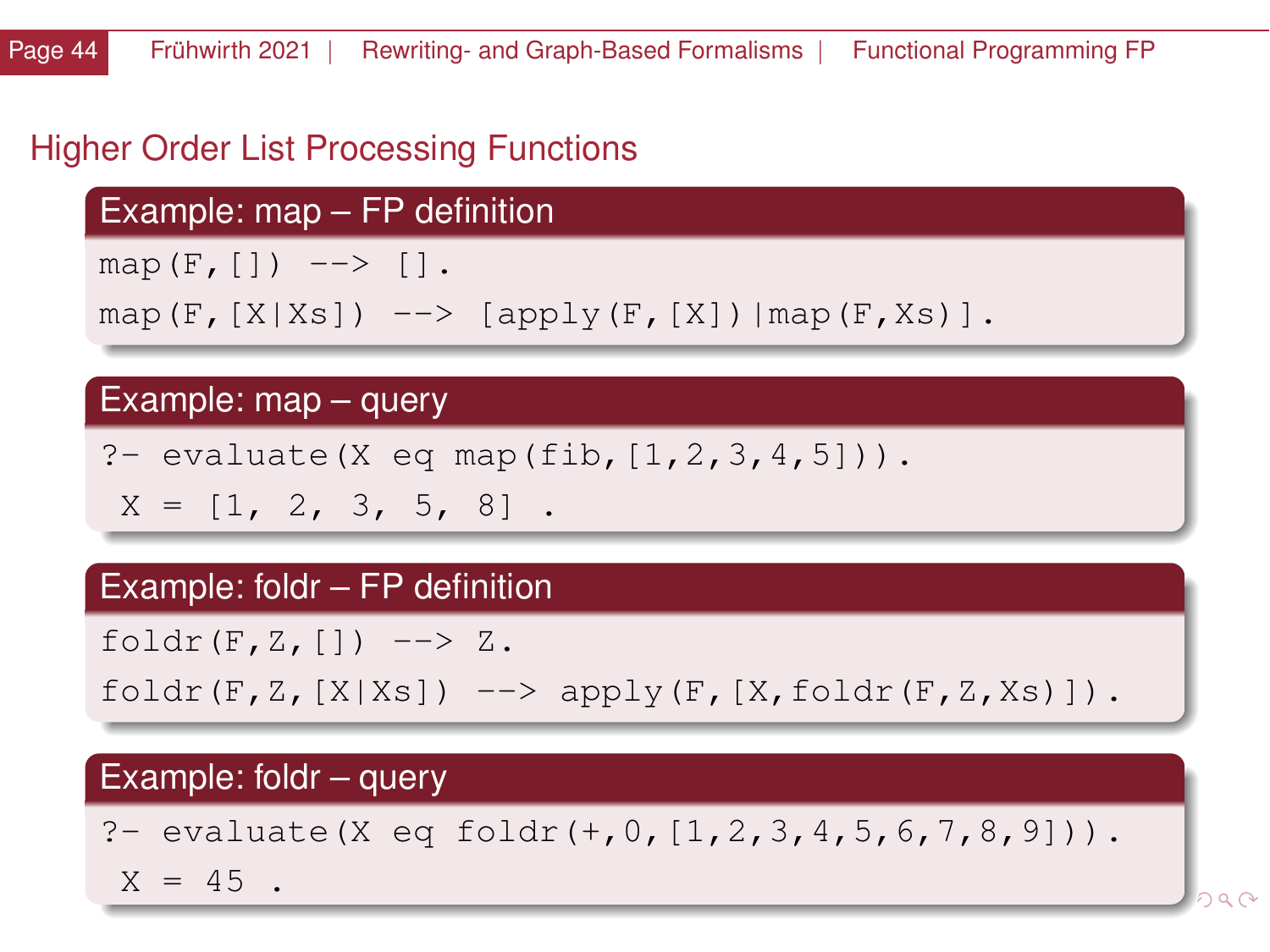# $\lambda$  Abstraction for Anonymous Functions

An anonymous function does not have a name. It consists of a paramter list and its definition. (Like  $\gamma$  abstraction in GAMMA.) Useful in higher order programming. We implement it with apply/2.

### Definition (Transformation Rule for apply/2 with  $\lambda$  abstraction)

```
X eq apply(L:E, Args) \le >
  is list(L), is list(Args)
  copy term(L:E,Args:EC),
  X eq EC.
copy term copies a term using new variables.
```
So variables in the  $\lambda$  abstraction remain unbound.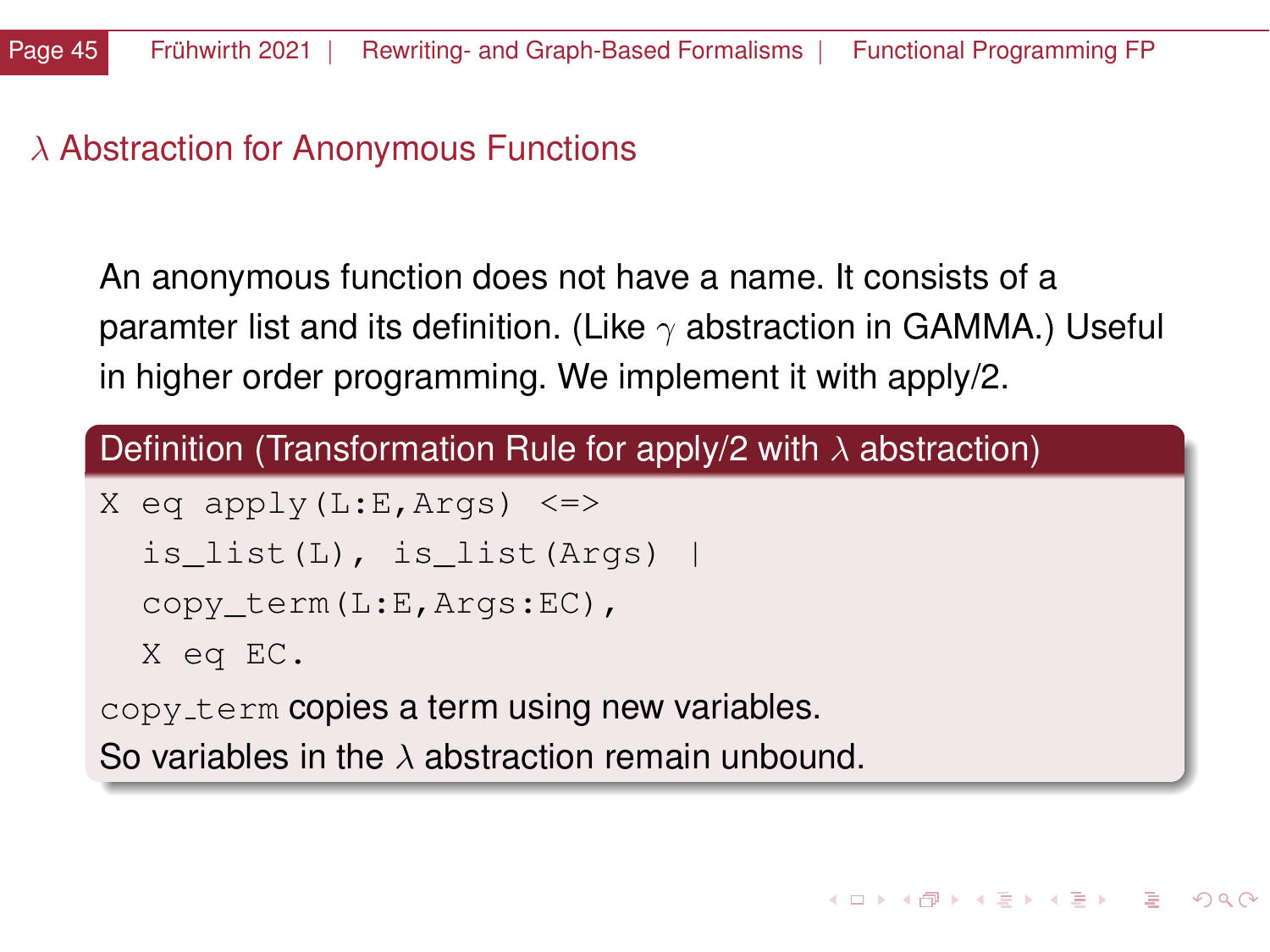# λ Abstraction Examples

## Examples

```
?- evaluate (X eq twice ([Y]:Y*Y, 7)-1).
X = 2400
```

```
?- evaluate(X eq map([Y]:Y*Y, \text{map}([X]:X-1, [2,3,4,5,6]))).
X = \begin{bmatrix} 1 & 4 & 9 & 16 & 25 \end{bmatrix}.
```

```
?- evaluate( X eq foldr([U,V]:U*V+fib(U),1, [1,2,3,4])).
X = 63.
```
#### イロト (伊) イミト (ミ) - ミーの久心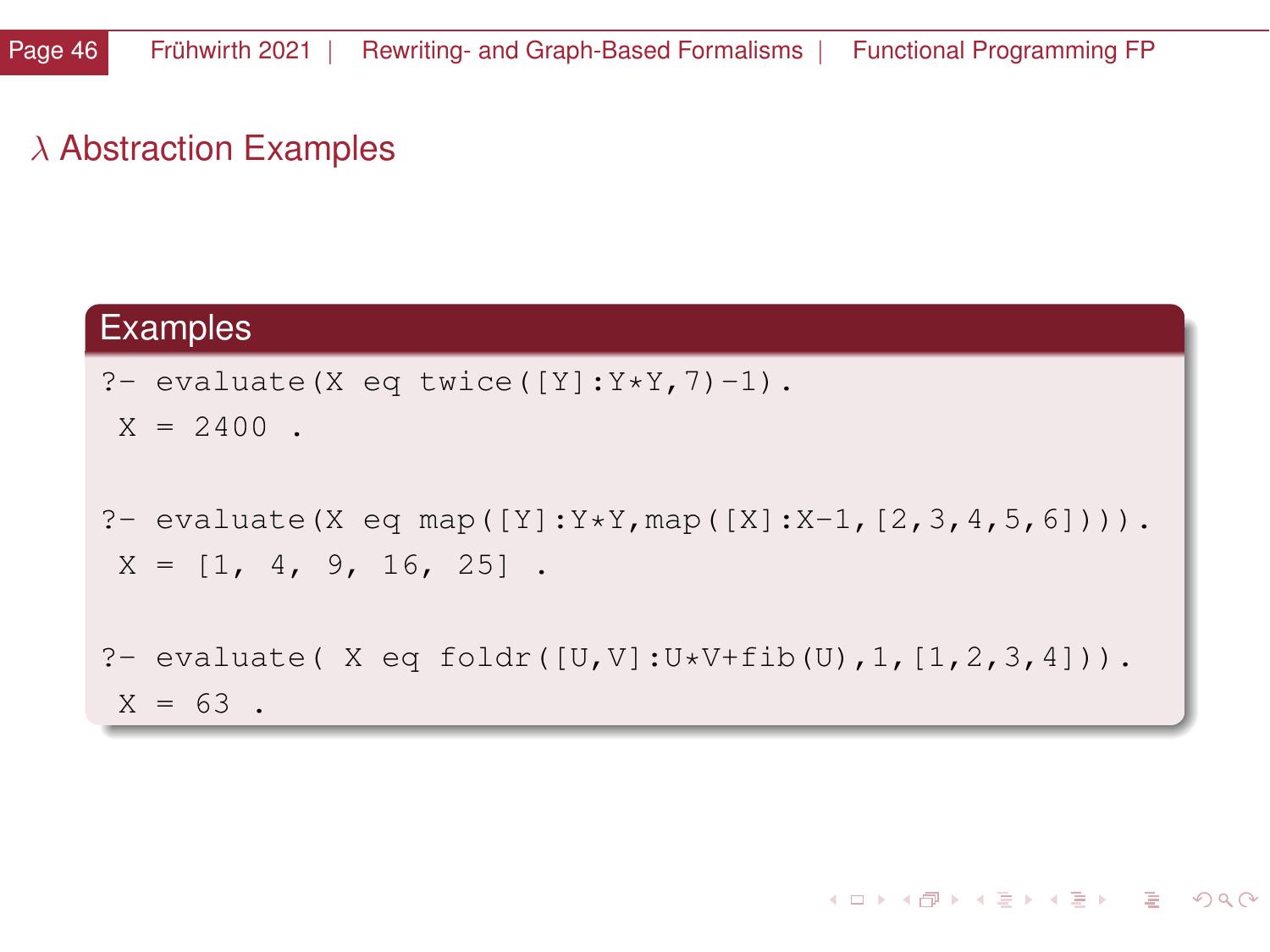### Comparison: TRS and FP with AC, PGRS-Subset of CHR

- **► TRS lacks built-ins. FP adds built-ins and data.**
- ► FP lacks for definitions of **higher-order** (nested) functions. They are predefined (builtin).
- **FIRS and FP cannot directly express AC (associativity and commutativity)** of functions. It can be builtin in TRS.

## **PGRS-CHR program in FP under two conditions:**

- $\blacktriangleright$  Each CHR constraint can be rewritten as function: make one argument its result (always a variable), e.g. add  $(X, Y, Z)$ **becomes** Z eq add $(X, Y)$ .
- If the eq constraints of the resulting rewritten rules form a tree, then unflattening into FP rule possible.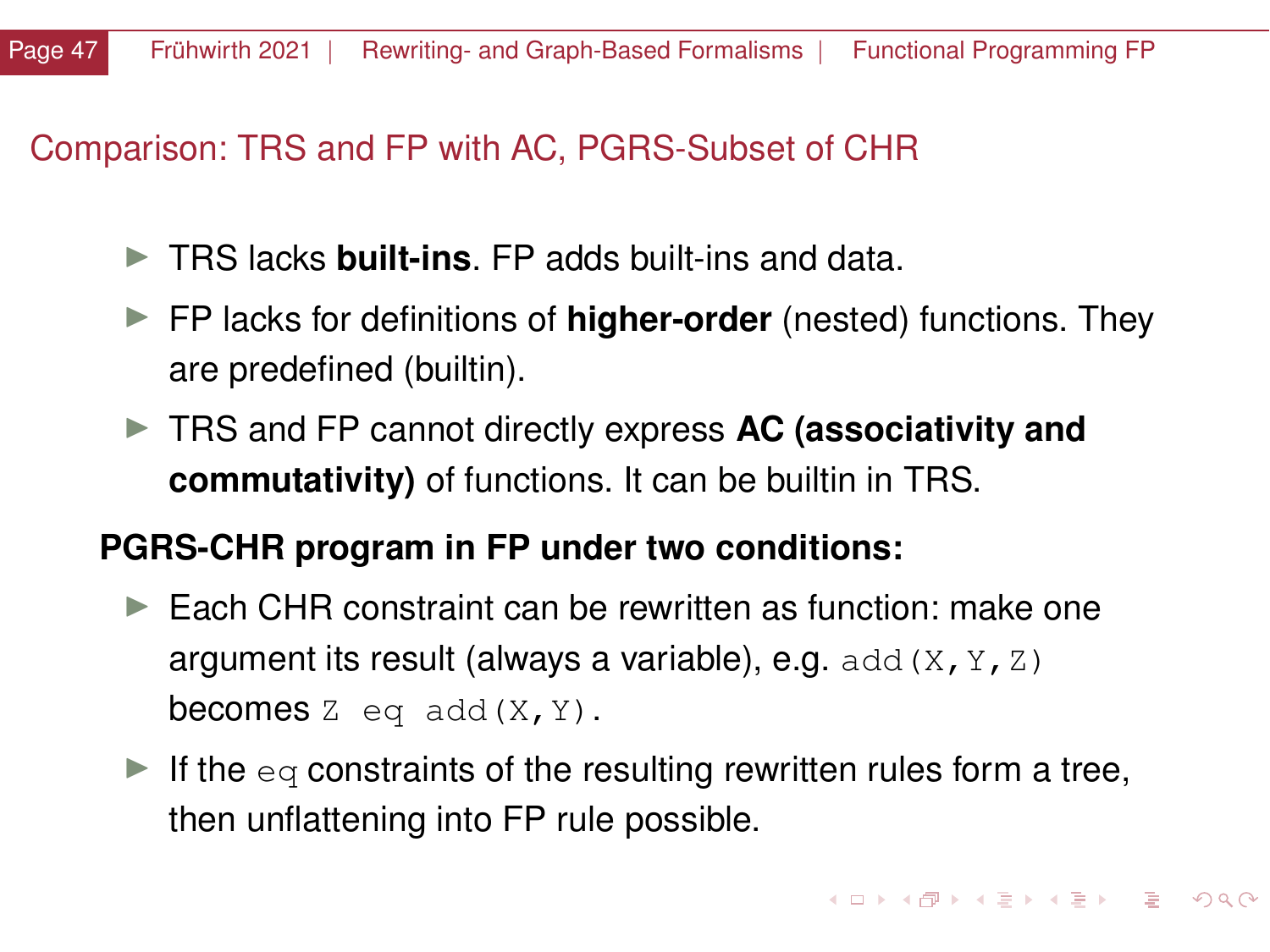### <span id="page-47-0"></span>PGRS-Subset of CHR in FP extended by AC

With AC transfered from TRS to FP, define a multi-set union operator for conjunction of CHR constraints interpreted as Boolean functions.

#### Example (PGRS-CHR in FP with AC of u)

```
% maximum multiset transformation
max(A) u max(B) \leftarrow > A=<B | max(B).
?- evaluate(X eq max(3) u max(7) u max(5)).
X = max(7).
% destructive assignment
assign(V,N) u cell(V,O) \rightarrow cell(V,N).
?- evaluate(X eq cell(x, 5) u assign(x, 3) u assign(x, 7)).
X = \text{cell}(x, 7).
```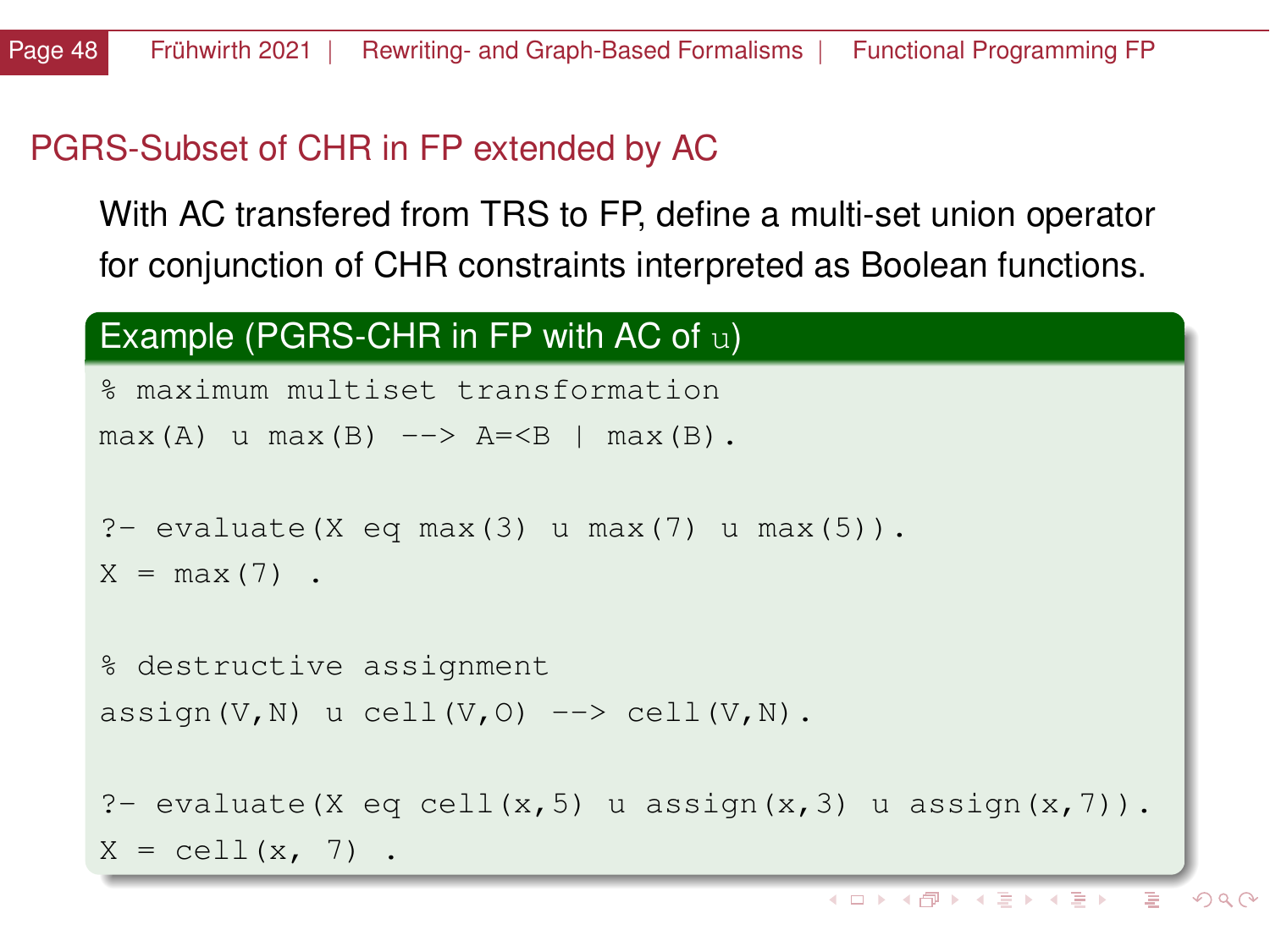## <span id="page-48-0"></span>**Rule-based systems (I)**

For implementation of practical applications

#### **Production rule systems**

- $\blacktriangleright$  First rule-based systems
- $\triangleright$  No declarative semantics
- $\blacktriangleright$  Developed in the 1980s

#### ▶ Event-Condition-Action (ECA) rules

 $\blacktriangleright$  Extension of production rules for active database systems

 $\left\{ \begin{array}{ccc} \square & \times & \overline{\cap} & \times \end{array} \right. \left\{ \begin{array}{ccc} \square & \times & \times & \square & \times \end{array} \right. \left. \begin{array}{ccc} \square & \times & \times & \square & \times \end{array} \right.$ 

 $\Omega$ 

- $\blacktriangleright$  Rules react to updates and other events
- $\blacktriangleright$  Hot research topic in the 1990s
- $\triangleright$  Some aspects standardized in SQL-3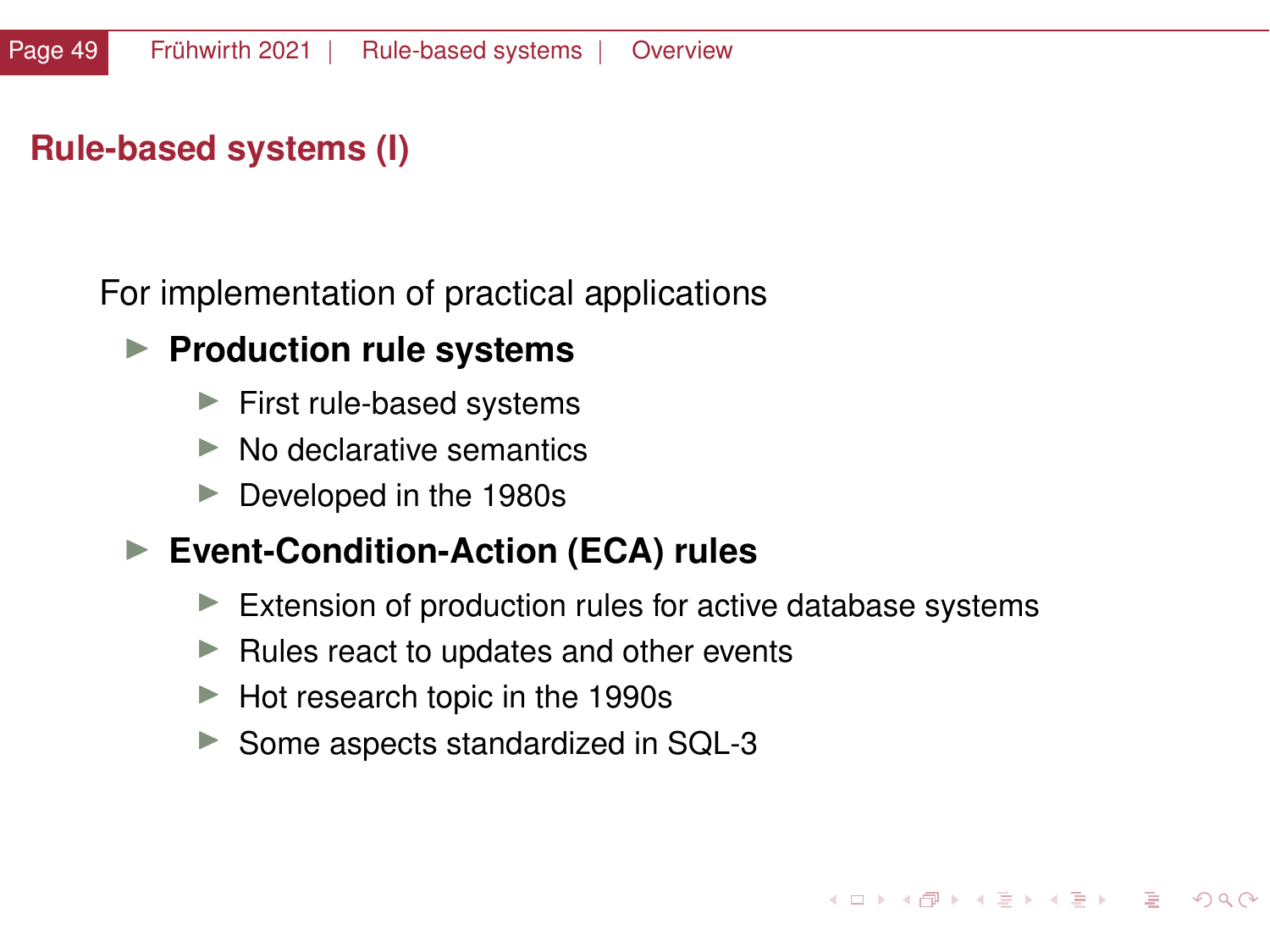# <span id="page-49-0"></span>**Rule-based systems (II)**

### ▶ Business rules in Workflow Systems

- $\triangleright$  Constrain structure and behavior of business
- $\blacktriangleright$  Describe operation of company and interaction with costumers and other companies
- $\blacktriangleright$  Recent commercial approach (since end of 1990s)

# ▶ Logical Algorithms

- $\blacktriangleright$  Hypothetical declarative production rule language
- $\blacktriangleright$  Permanent deletion by overshadowing information
- $\blacktriangleright$  More recent approach (early 2000s)
- $\blacktriangleright$  Also a rule-based formalism

# **► Datalog**

- $\blacktriangleright$  Deductive-database query language
- $\triangleright$  Subset of Logical Algorithms (no deletion)
- $\triangleright$  Subset of logic programming language Prolog (only finite data)
- Developed in the late 1980s, research top[ic](#page-48-0) a[ga](#page-50-0)[i](#page-48-0)[n n](#page-49-0)[o](#page-50-0)[w](#page-47-0)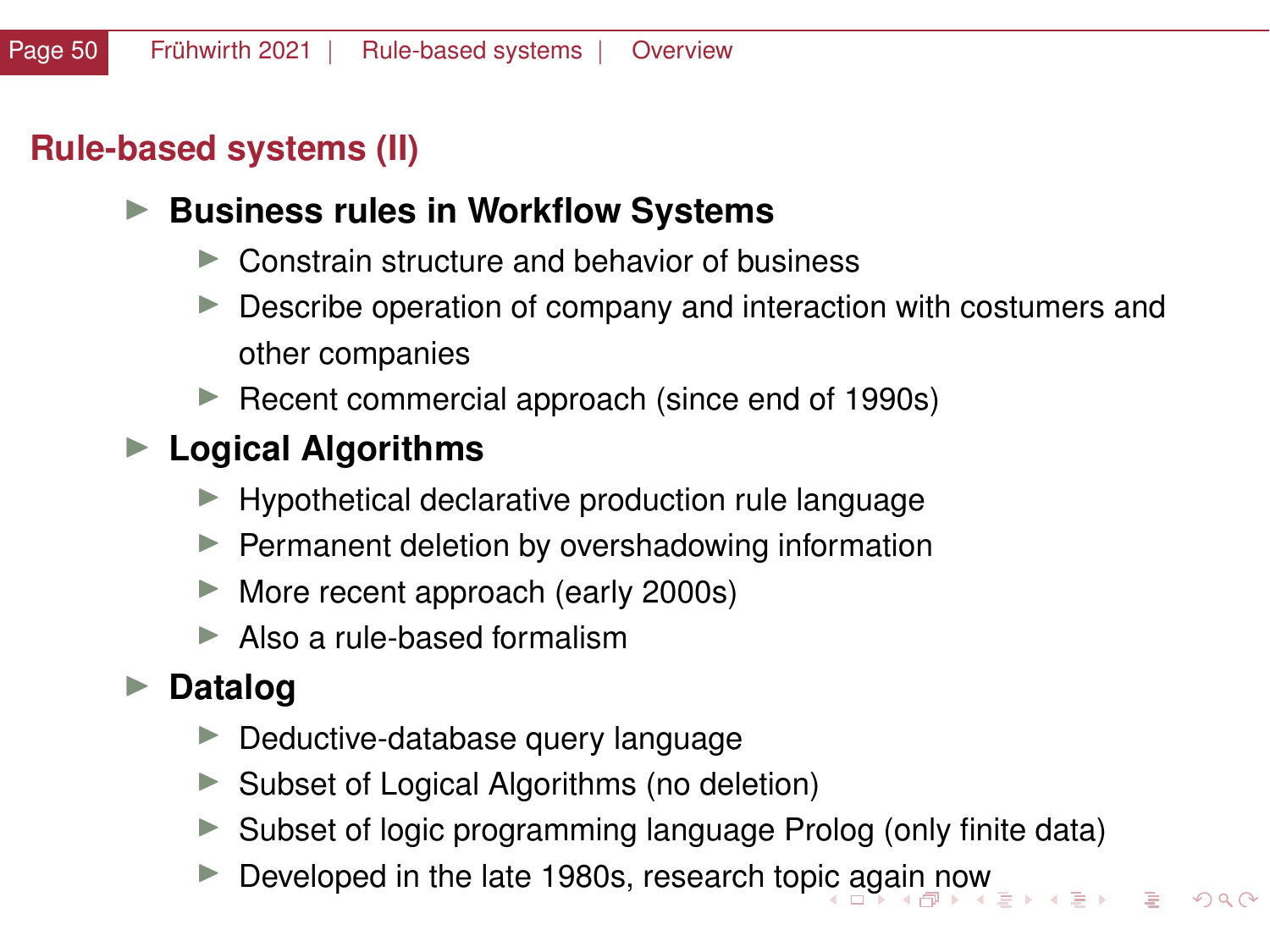### <span id="page-50-0"></span>Production rule systems

Working memory stores facts (working memory elements, WME) Facts have name and named attributes (like records or objects)

### Production rule

#### **if** *Condition* **then** *Action*

- **If-clause:** *Condition* 
	- $\blacktriangleright$  Expression matchings describing facts (patterns)

K ロ ▶ K 御 ▶ K 君 ▶ K 君 ▶ ○ 君

 $\Omega$ 

- **Figure**: *Action* 
	- $\triangleright$  insertion and removal of facts
	- $\triangleright$  IO statements
	- auxiliary functions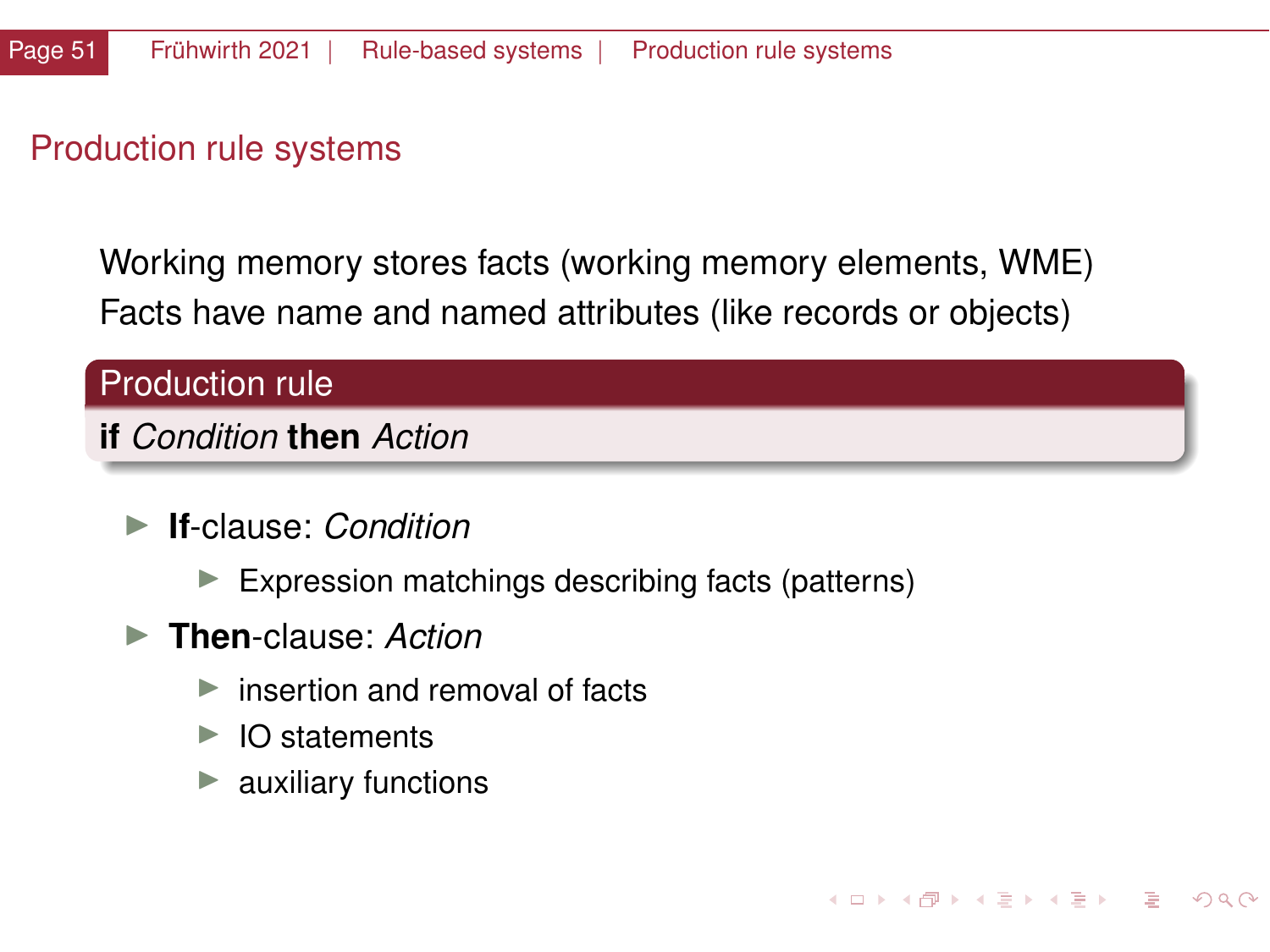### Production rule systems semantics

Execution cycle

- 1. Identify all rules with satisfied if-clause
- 2. **Conflict resolution** chooses one rule
	- $\blacktriangleright$  e.g. based on priority
- 3. Then-clause is executed

Continue until exhaustion (all applicable rules applied)

K ロ ▶ K 優 ▶ K 경 ▶ K 경 ▶ ○ 경

 $QQ$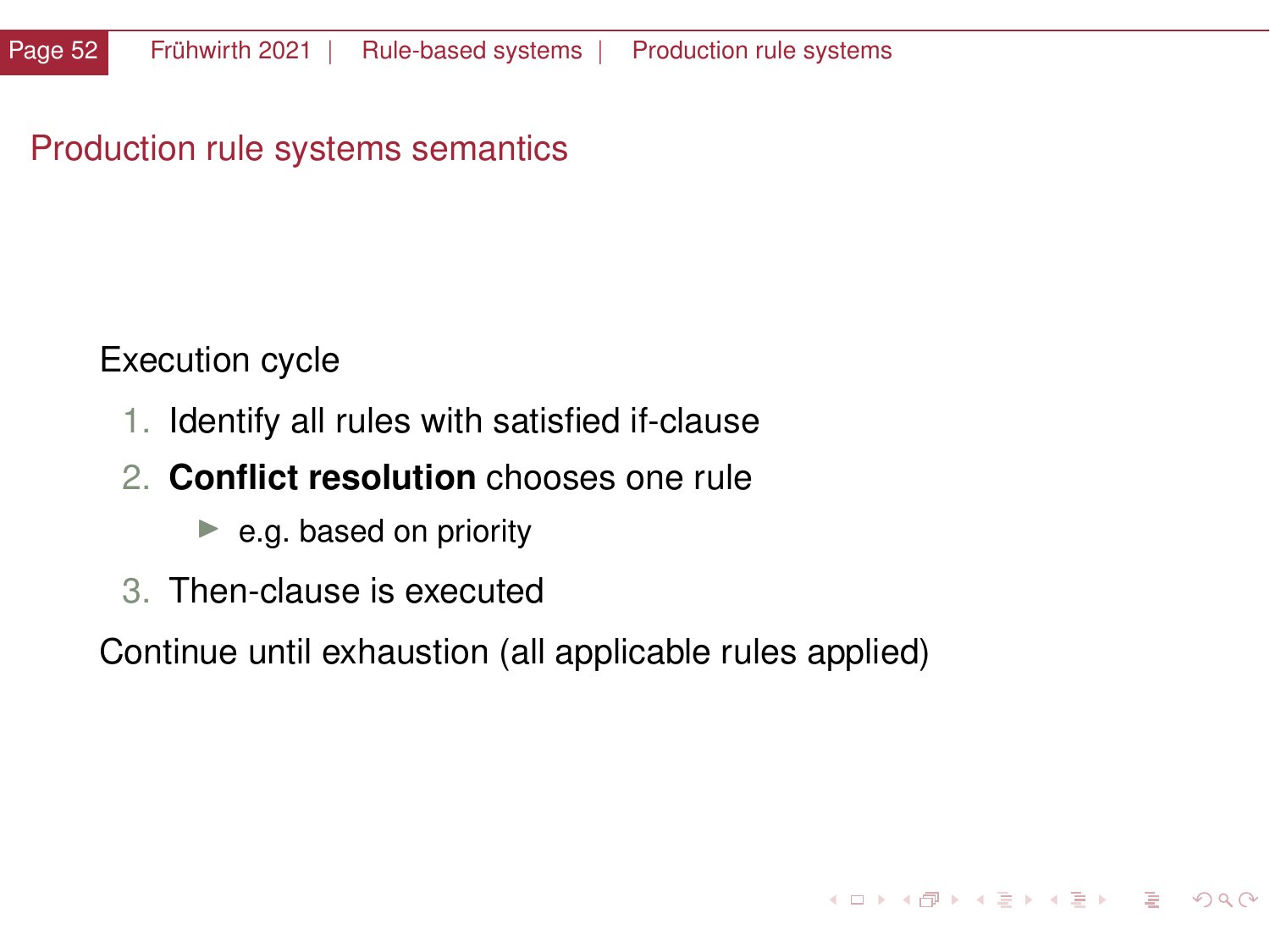## Embedding Production rules in CHR

### **► Facts** translate to CHR constraints

- $\blacktriangleright$  Attribute name encoded by argument position
- I **Production rules** translate to CHR *(generalised) simpagation rules*
	- $\blacktriangleright$  If-clause forms head and guard, then-clause forms body
- $\blacktriangleright$  Removal/insertion of facts by positioning in head/body of rule
- **ID Negation-as-absence** and **conflict resolution** implementable in CHR with *refined semantics* or CHR language extensions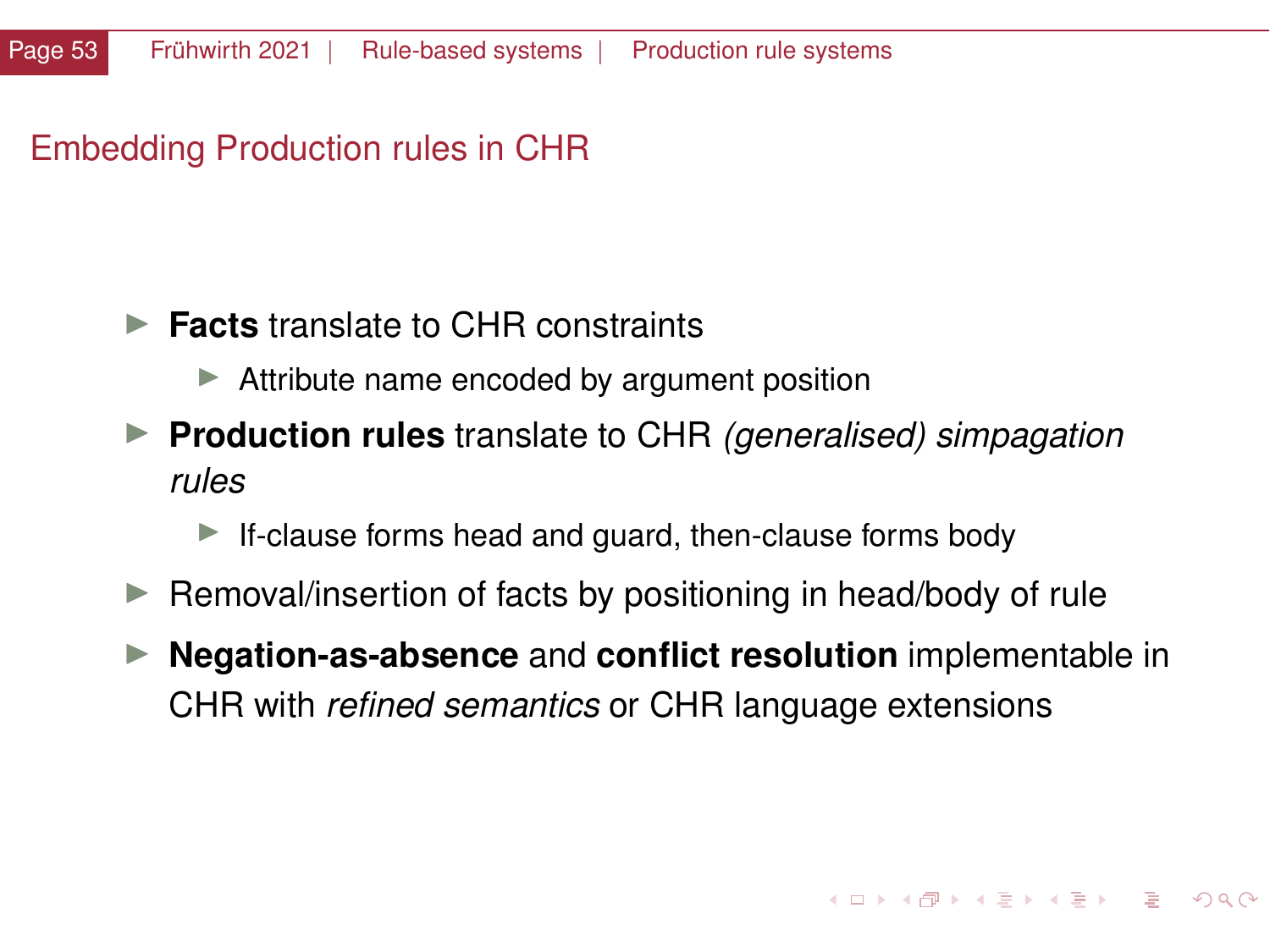### **Translation**

### Definition (Rule scheme for production rule)

```
OPS5 production rule
```

```
(p \ N \ LHS \dashrightarrow RHS)
```
translates to CHR generalized simpagation rule

N @ LHS1 \ LHS2 ⇔ LHS3 | RHS'

LHS left hand side (if-clause), RHS right hand side (then-clause)

KOD KAP KED KED E YAN

- $\blacktriangleright$  LHS1: patterns of LHS for facts not modified in RHS
- $\blacktriangleright$  LHS2: patterns of LHS for facts modified in RHS
- $\blacktriangleright$  LHS3: conditions of LHS
- $\triangleright$  RHS': RHS without removal (for LHS2 facts)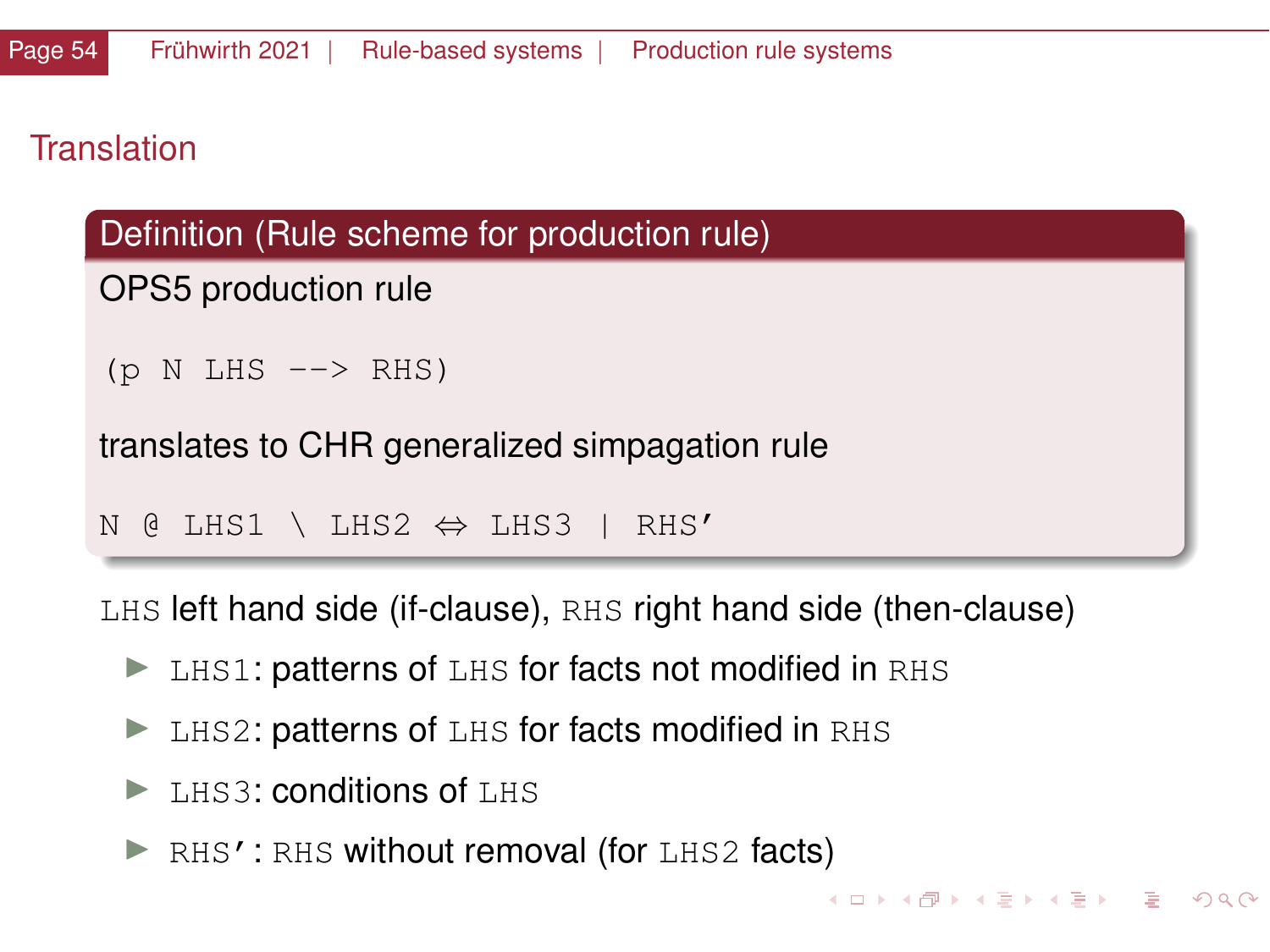# Example (Fibonacci)

#### Example (OPS5)

```
(p next-fib (limit ˆis <limit>)
    {(fibonacci ˆindex {<i> <= <limit>}
                  ˆthis-value <v1>
                  ˆlast-value <v2>) <fib>}
    --> (modify <fib> ^index (compute <i> + 1)
                         ^{\circ}this-value (compute \langle v1 \rangle + \langle v2 \rangle)
                         ˆlast-value <v1>)
         (write (crlf) Fib <i> is <v1>))
```
#### Example (CHR)

next-fib @ limit(Lim), fibonacci(I,V1,V2) <=> I =< Lim | fibonacci(I+1,V1+V2,V1), write(fib I is V1), nl.

イロト イ団 トイミト イミト ニミー りんぴ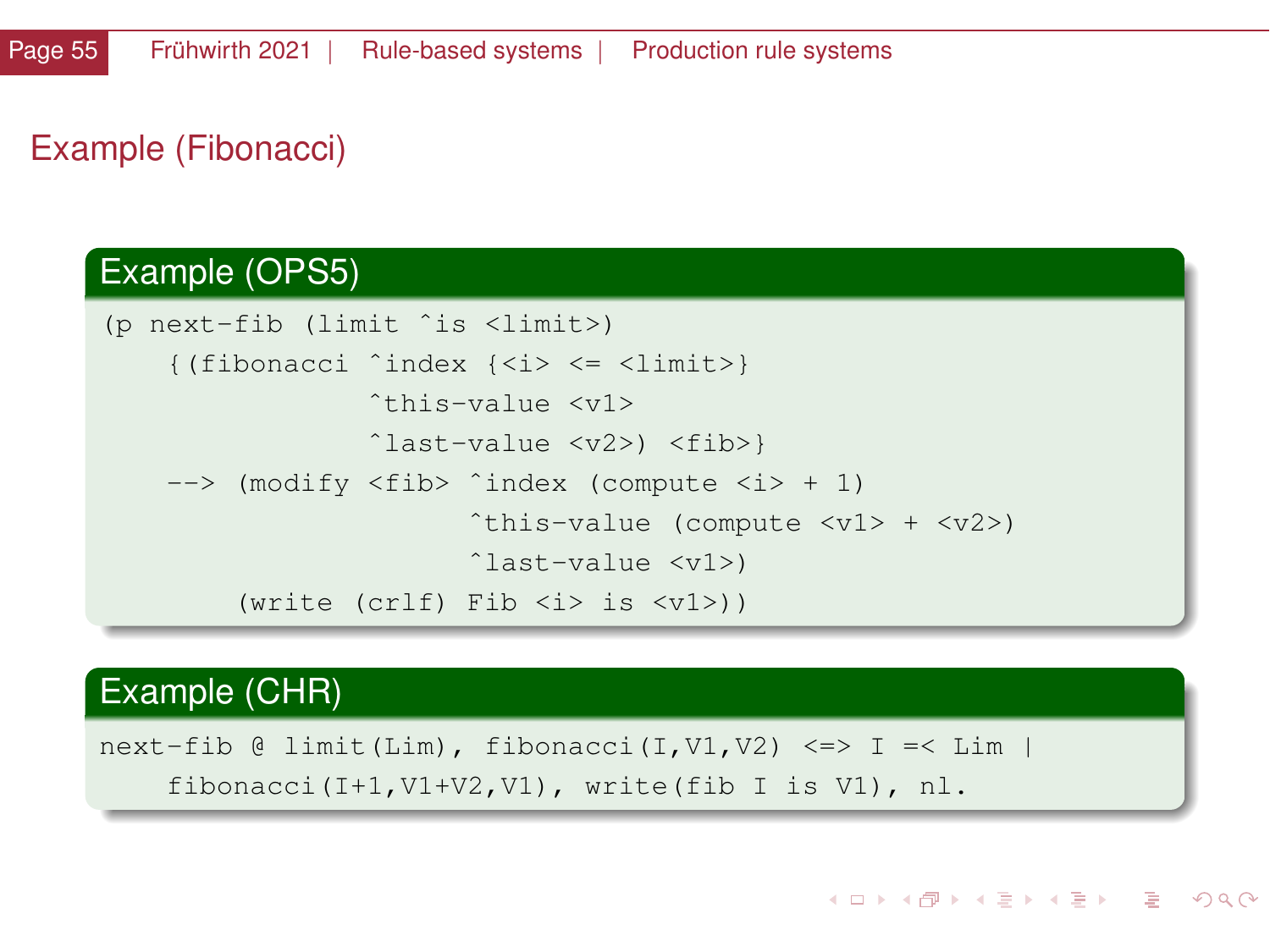### Example (Greatest common divisor) (I)

#### Example (OPS5)

```
(p done-no-divisors
    (euclidean-pair ˆfirst <first> ˆsecond 1) -->
    (write GCD is 1) (halt) )
(p found-gcd
    (euclidean-pair ˆfirst <first> ˆsecond <first>) -->
    (write GCD is <first>) (halt) )
```
# Example (CHR)

done-no-divisors @ euclidean\_pair(First, 1) <=> write(GCD is 1).

found-gcd @ euclidean\_pair(First, First) <=> write(GCD is First).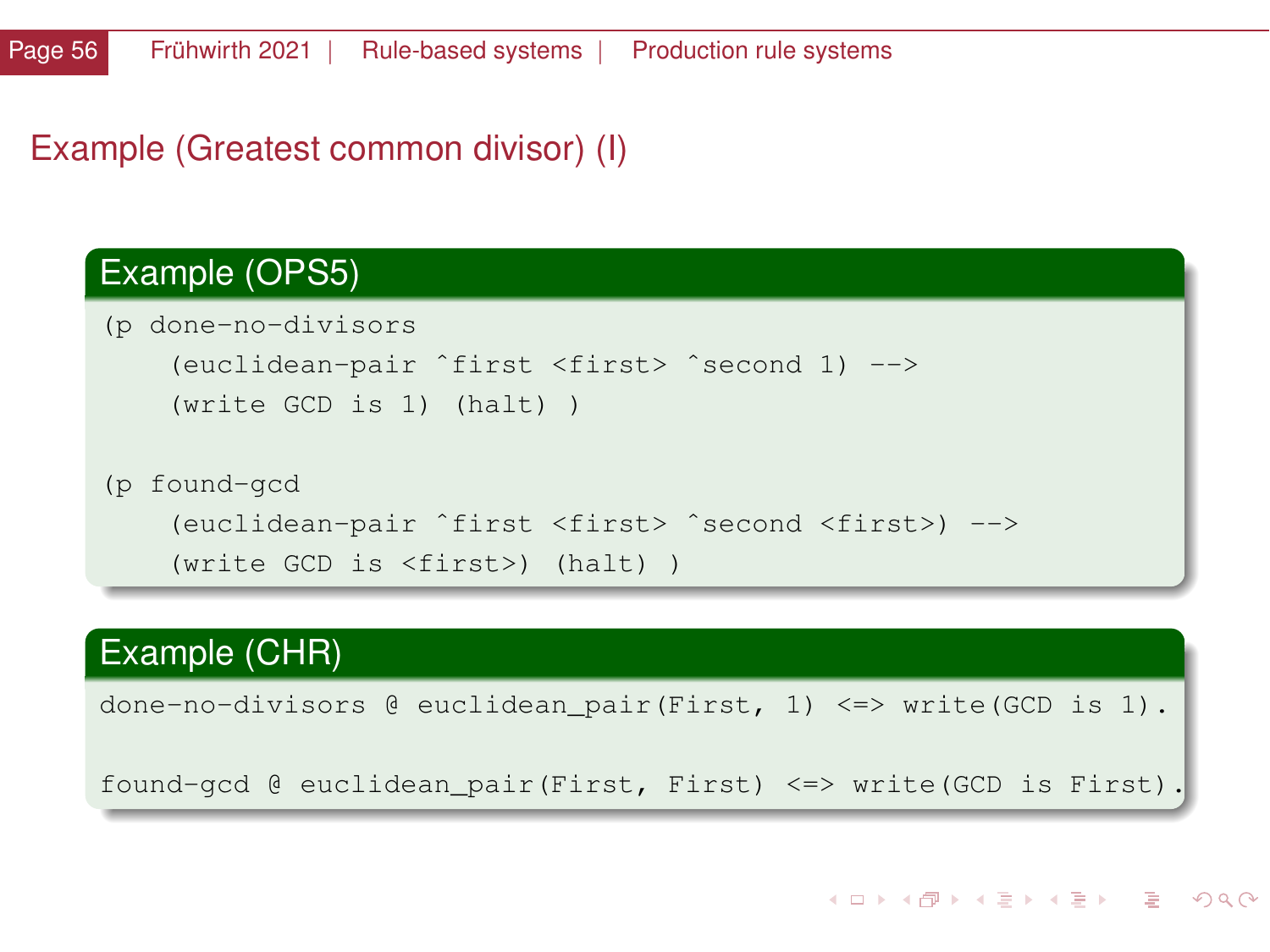### Example (Greatest common divisor) (II)

#### Example (OPS5)

```
(p switch-pair
    {(euclidean-pair ˆfirst <first>
                      ˆsecond { <second> > <first>} )
    \langlee-pair>} -->
    (modify <e-pair> ˆfirst <second>
                      ˆsecond <first>)
    (write <first> -- <second> (crlf)) )
```
### Example (CHR)

switch-pair @ euclidean\_pair(First, Second) <=> Second > First | euclidean\_pair(Second, First), write(First--Second), nl.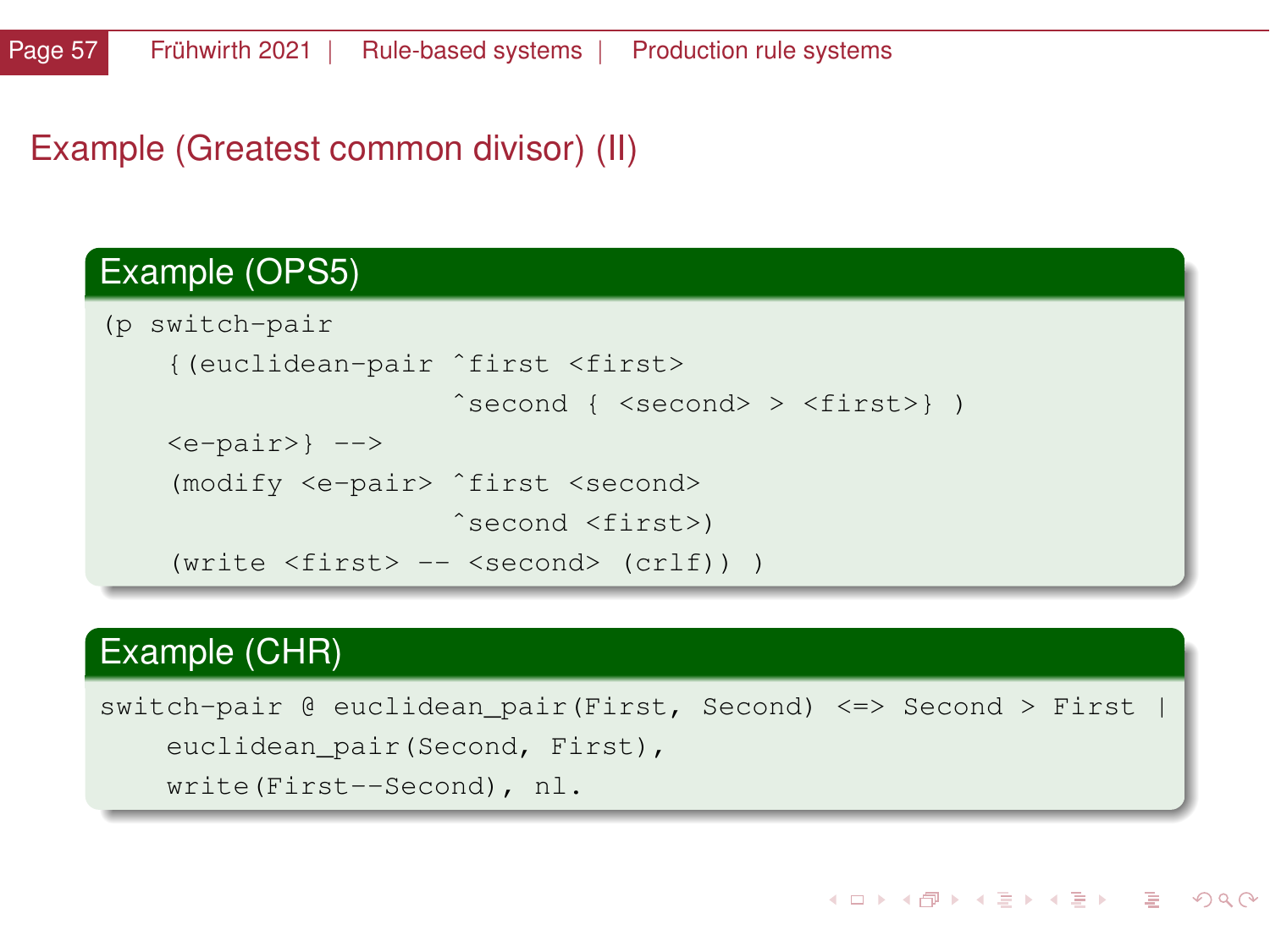### Example (Greatest common divisor) (III)

### Example (OPS5)

```
(p reduce-pair
    {(euclidean-pair ˆfirst <first>
                      ˆsecond { <second> < <first> } )
    \langlee-pair>} -->
    (modify <e-pair> ˆfirst (compute <first>-<second>))
    (write <first> -- <second> (crlf)) )
```
### Example (CHR)

reduce-pair @ euclidean\_pair(First, Second)) <=> Second < First | euclidean\_pair(First-Second, Second), write(First--Second), nl.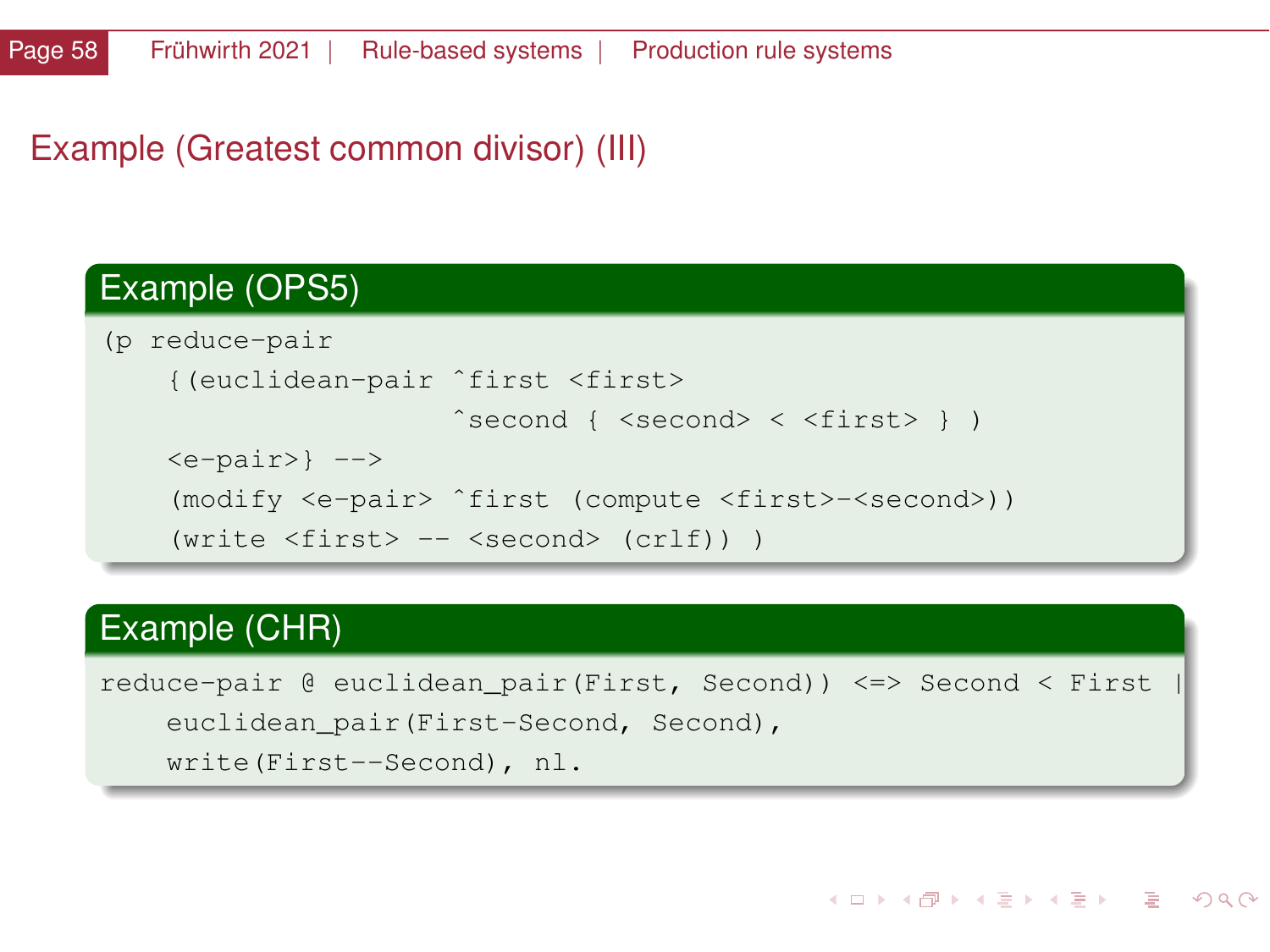# <span id="page-58-0"></span>Negation-as-Absence

Negated pattern -(PositivePattern) in production rules

- $\blacktriangleright$  Satisfied if no fact satisfies condition
- $\blacktriangleright$  Facts correspond to data (not operations)

# Example (Minimum in OPS5)

A number is the minimum if there is no other number that is smaller.

KED KARD KED KED A BLADA

```
(p minimum
       (num^{\text{val}} < x>)-(num \hat{v}al \langle \langle x \rangle)
       \leftarrow (make min \hat{v}val \langle x \rangle)
```
Compact, but inefficient and non-monotonic. . .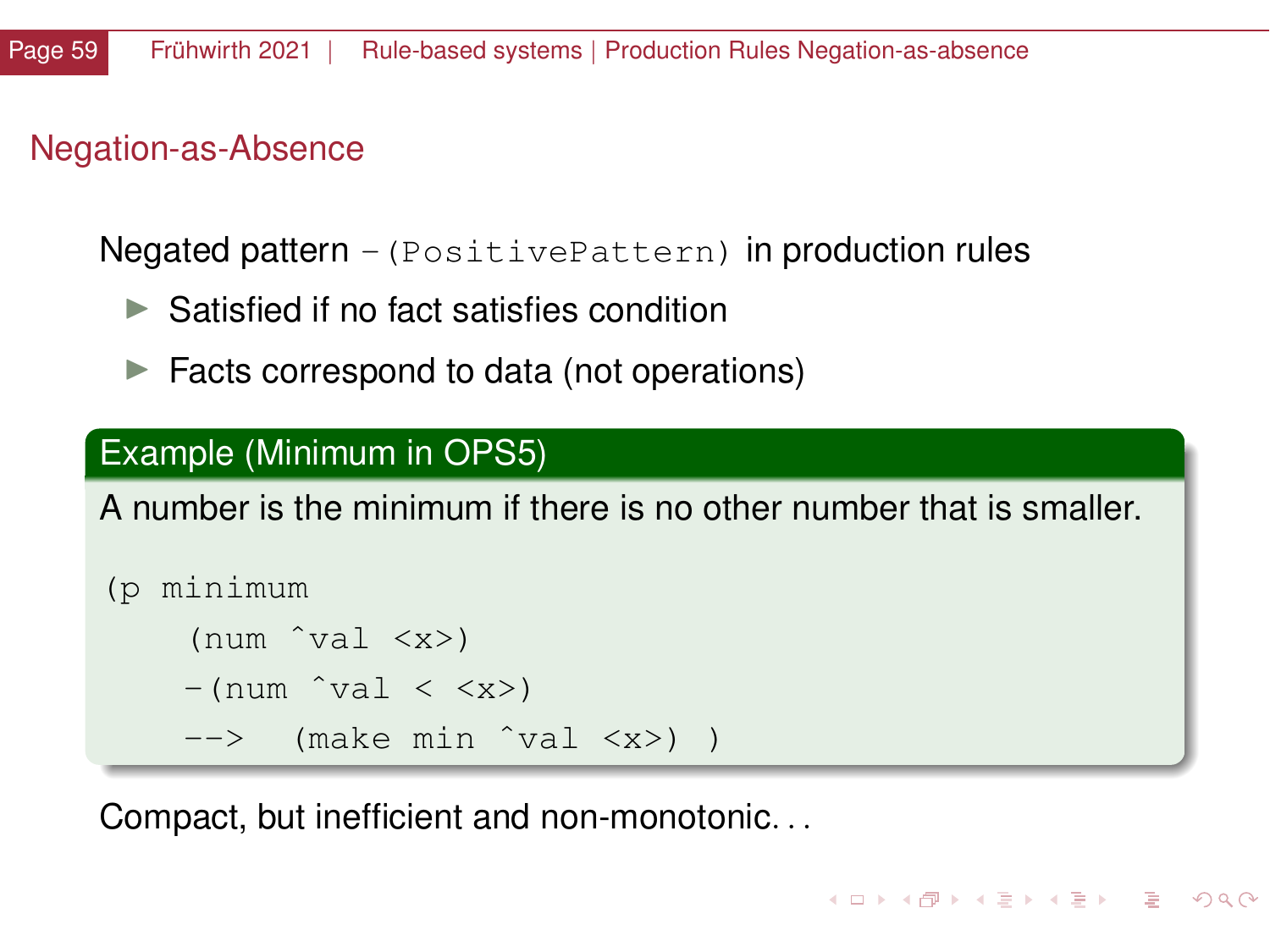# <span id="page-59-0"></span>Non-Monotonicity of Logic Formalisms and Rule-Based Systems

# **Monotonicity:**

- $\blacktriangleright$  Logic: Adding formulae to a theory allows to draw more conclusions (logical consequences, inferences), e.g. classical first-order predicate logic.
- $\blacktriangleright$  Rule-Based System: Adding rules to program or constraints to initial state allows more rule applications, e.g. CHR abstract semantics.

# **Nonmonotonicity (Defeasible Reasoning):**

Maybe closer to human commonsense reasoning.

- $\blacktriangleright$  Logic: Conclusion may be retracted if formula is added.
- $\triangleright$  Rule-Based System: Rule application not possible anymore if information is added.

There may be conflicting rule applications ⇒ **[Con](#page-58-0)[fli](#page-60-0)[c](#page-58-0)[t R](#page-59-0)[e](#page-47-0)[s](#page-48-0)[olu](#page-143-0)[ti](#page-0-0)[on](#page-143-0)**[.](#page-0-0)

 $\Omega$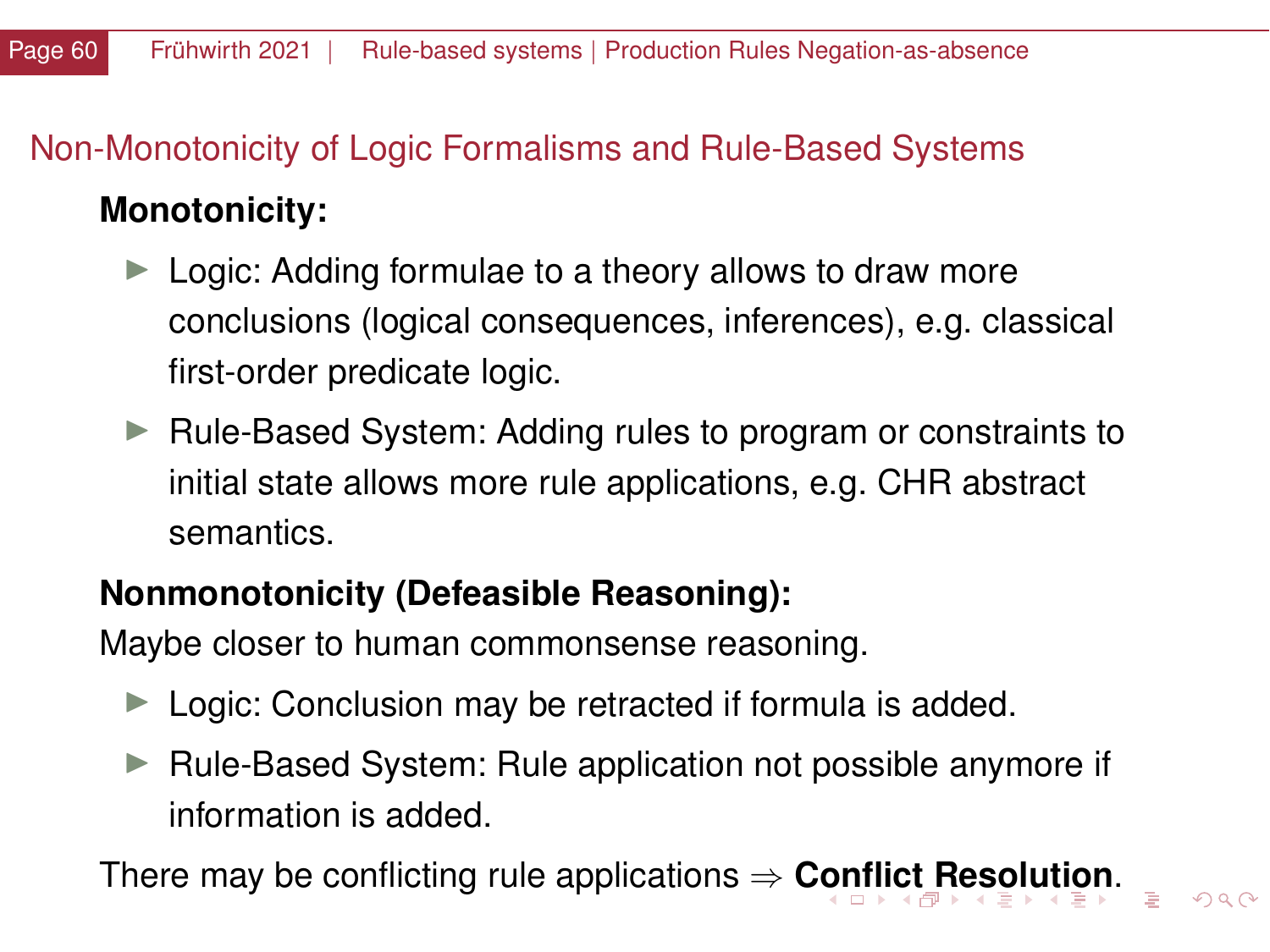# <span id="page-60-0"></span>Negation by Closed-World-Assumption (CWA)

- **Classical negation** in first-order logic is monotonic.
- In Prolog, **negation-as-failure** is non-monotonic: If we cannot derive something, we conclude its negation holds.
- In production rules, **negation-as-absence** is non-monotonic: If a fact is not found, we conclude its negation holds.

### Example (Minimum in OPS5, contd.)

Non-monotonic because it uses negation-as-absence. Given a set of number facts, the rule computes the minimum. But if we add smaller number in the beginning, the minimum changes.

If we add the new number later on, we get a second minimum. So not confluent.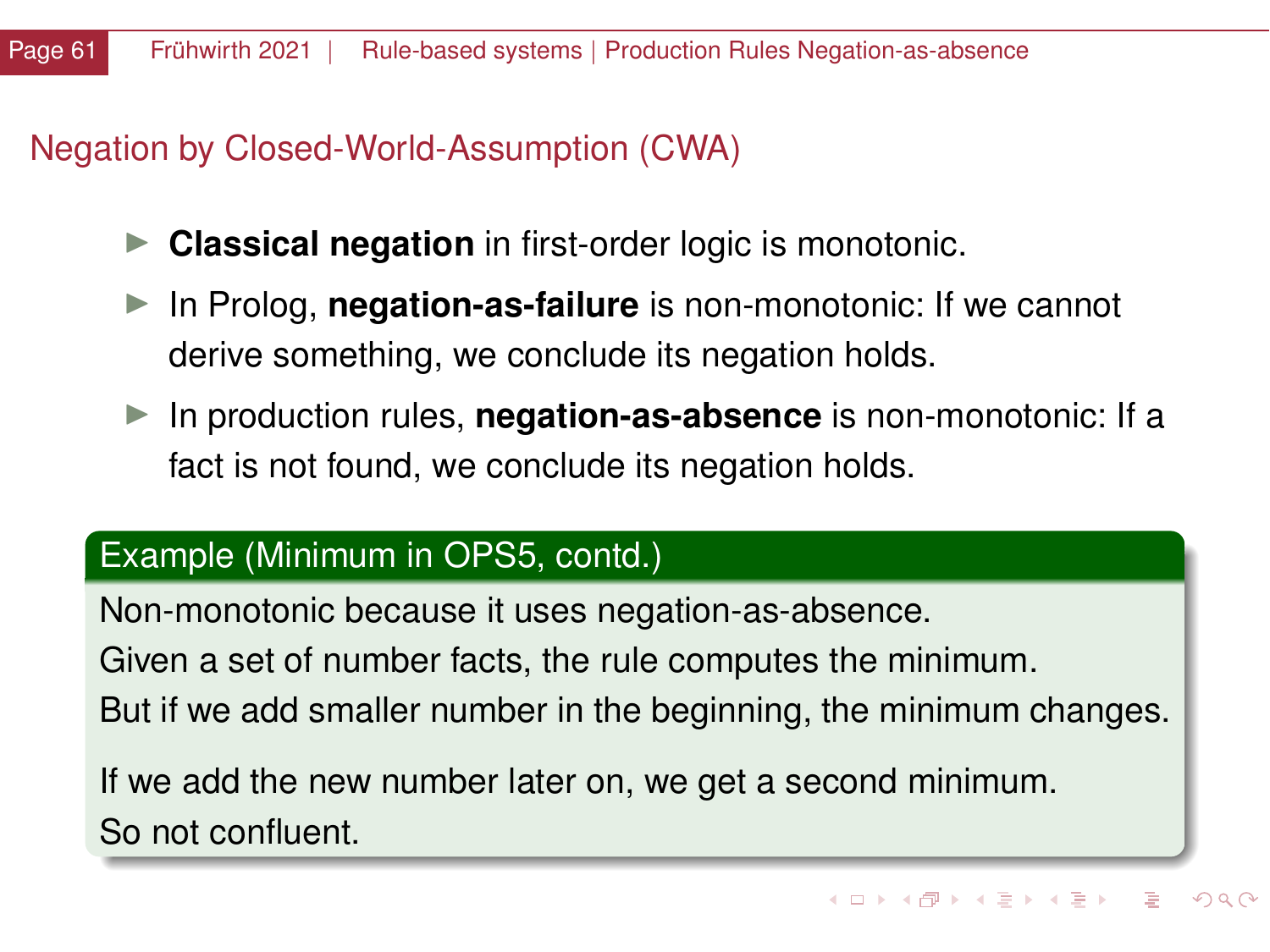# Negation-as-Absence to Restrict Rule Applicability

#### Example (Transitive Closure in OPS5)

```
(p init-path
    (edge ˆfrom <x> ˆto <y>)
   -(path \text{ from } <x> ^to <iy>)
   --> (make path ˆfrom <x> ˆto <y>) )
(p extend-path
    (edge ˆfrom <x> ˆto <y>)
    (path ˆfrom <y> ˆto <z>)
   --> (make path ˆfrom <x> ˆto <z>) )
```
Negation-as-absence is used to avoid non-termination and duplicate facts.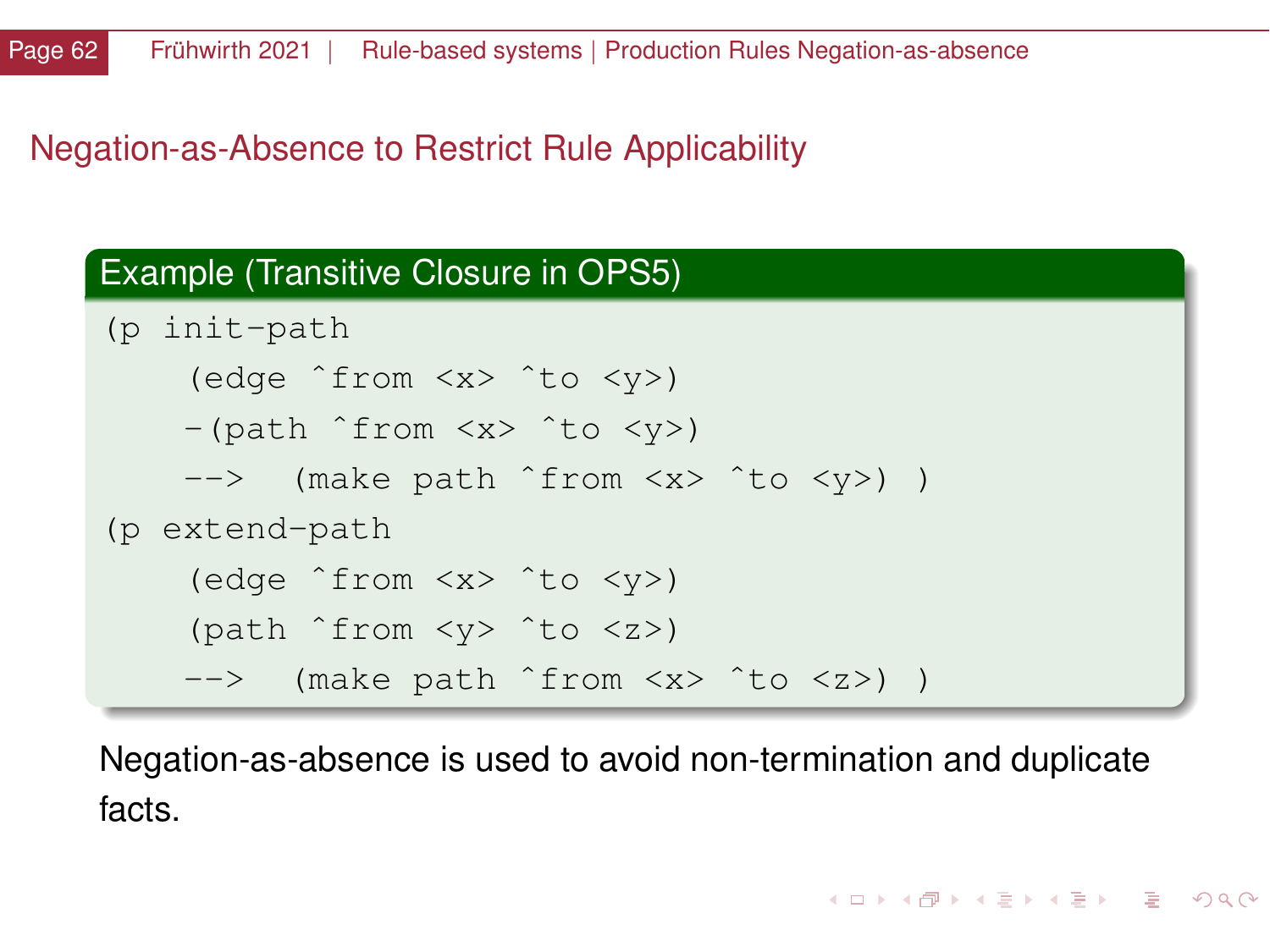#### Reasoning with Default and Exceptions

- $\blacktriangleright$  Negation-as-absence can be used for default reasoning
- $\triangleright$  Default is assumed unless contrary proven or exception raised

#### Example (Marital Status in OPS5)

```
(p default
    (person ˆname <x>)
   -(married ˆname <x>)
   --&(make single ˆname <x>) )
```
Status single is default if not married (as opposed to divorced). What happens if person marries? What happens if person divorces?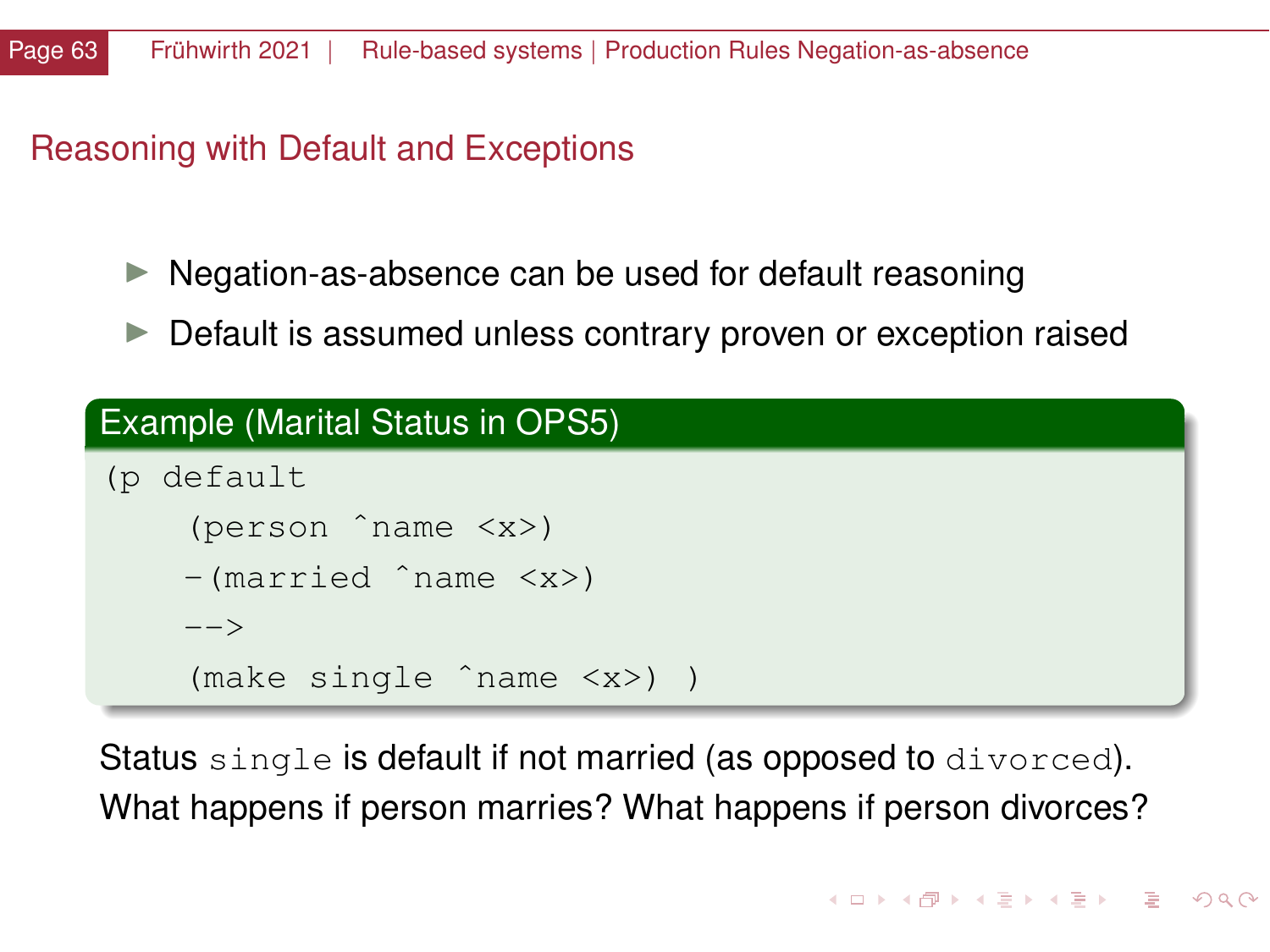#### <span id="page-63-0"></span>Translation of Negation-as-Absence into CHR

#### $\blacktriangleright$  Two approaches and one special case

- $\blacktriangleright$  Built-in find chr constraint in guard (low level)
- $\blacktriangleright$  CHR constraint to check for absence (requires refined semantics, easier to analyse)
- ▶ Special Case: Repair retract obsolete conclusions (changes semantics)
- $\triangleright$  Assume w.l.o.g. one negation per rule (not nested)
- $\blacktriangleright$  Positive rule parts translated as before
- $\triangleright$  Transfer to CHR for arbitrary generalised simpagation rules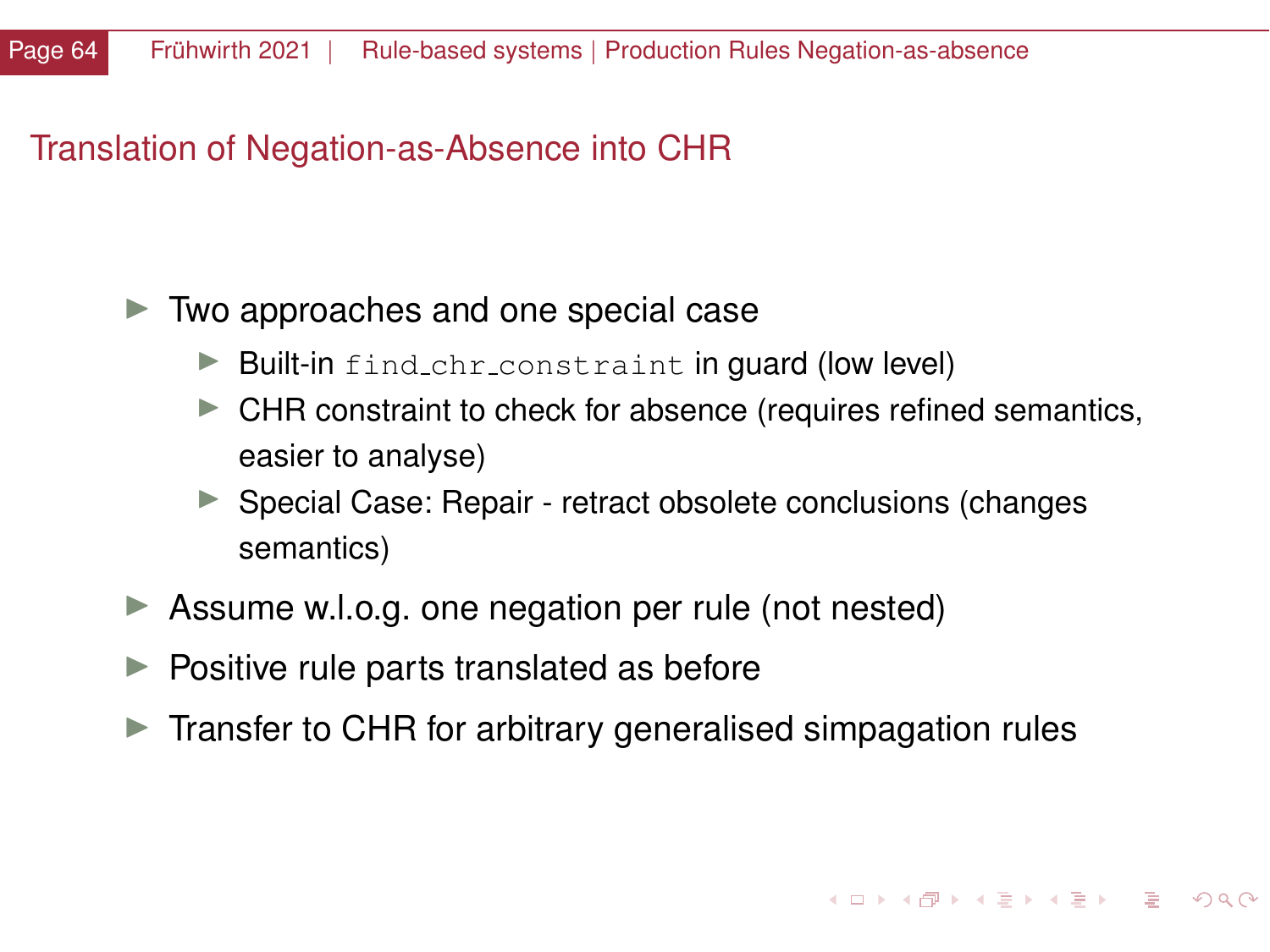# <span id="page-64-0"></span>CHR rules with negation-as-absence

### Definition (Rule scheme for CHR rule with negation in head)

CHR generalised simpagation rule with unique identifier  $N$  and negated pattern (NH CHR constraints, NC built-in constraints)

```
N @ H1 \ H2 -(NH, NC) \Leftrightarrow C | B
```
### translates to CHR rules

```
N1 \theta fire ∧ H1 ∧ H2 \Rightarrow C \theta check(N, vars(H1, H2, C))
```

```
N2 @ NH \ check(N, vars(H1, H2, C)) \Leftrightarrow NC | true
```

```
N3 @ H1 \ H2 ∧ check(N,vars(H1,H2,C)) ⇔ B
```
- $\triangleright$  *vars*( $\bar{t}$ ) denotes the list of variables of its arguments  $\bar{t}$
- $\triangleright$  **phase constraint**  $fire/0$  triggers rules, is removed at end
- I check/2 checks for absence of negated [pat](#page-63-0)t[er](#page-65-0)[n](#page-63-0)<br>All and the sense is a second second that the sense is a second that the sense is a second that the sense is a second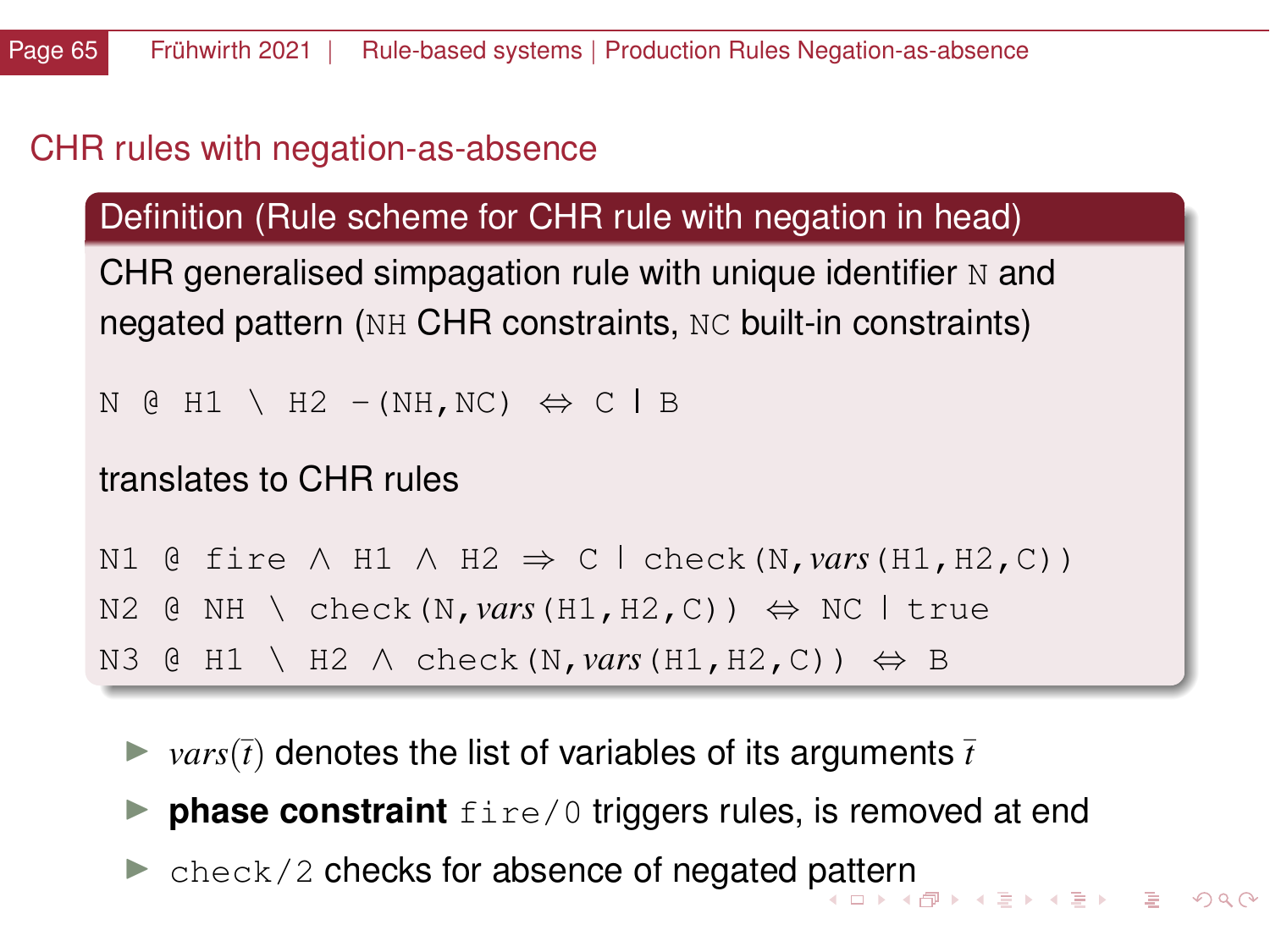#### <span id="page-65-0"></span>CHR rules with negation-as-absence (II)

| <b>Explanation</b> |  |  |                                                                                    |  |
|--------------------|--|--|------------------------------------------------------------------------------------|--|
|                    |  |  | N1 @ fire $\land$ H1 $\land$ H2 $\Rightarrow$ C $\mid$ check (N, vars (H1, H2, C)) |  |
|                    |  |  | N2 @ NH \ check(N, vars(H1, H2, C)) $\Leftrightarrow$ NC   true                    |  |
|                    |  |  | N3 @ H1 \ H2 $\land$ check (N, vars (H1, H2, C)) $\Leftrightarrow$ B               |  |

- $\triangleright$  fire, H1, H2 found, check for absence of NH using rule N1
- If NH found using rule N2, then remove check, nothing done
- ► Else apply original rule using N3, remove H<sub>2</sub> and check, add B
- I Relies on rule order between N2 and N3
- ▶ Works under **refined semantics**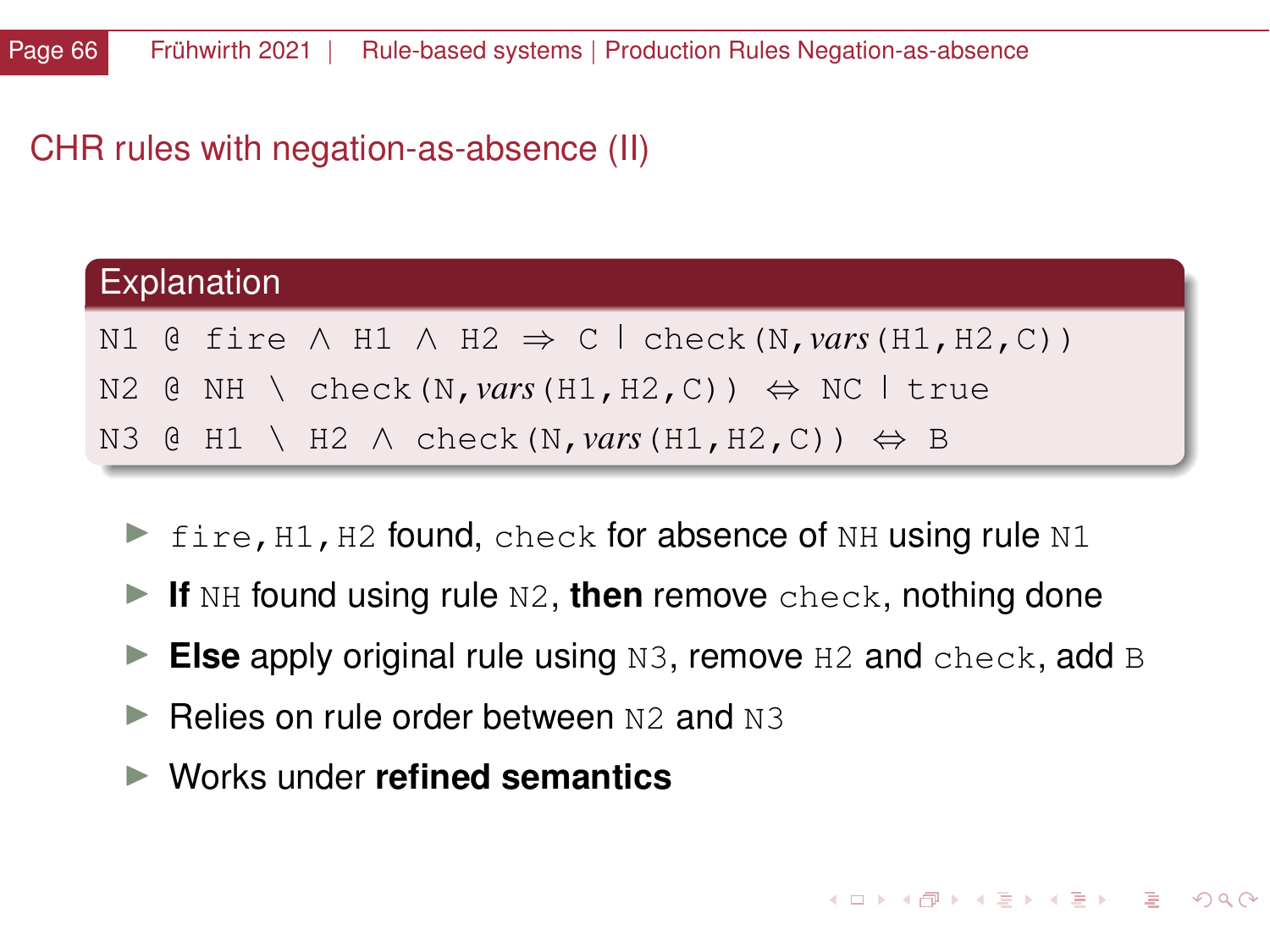### <span id="page-66-0"></span>Example Minimum with Negation-as-Absence

### Example (Translation Minimum in CHR)

 $\frac{1}{2}$  min  $\frac{1}{2}$  num(X), -(num(Y), Y<X) ==> min(X). fire,  $num(X) ==$  check( $min, [X]$ ).  $num(Y) \setminus check(min,[X]) \iff Y < X \mid true.$  $num(X) \setminus check(min, [X]) \leq \Rightarrow min(X)$ .

#### Example (Minimum Queries)

?- num(2),num(1),num(3). % code without phase constraint num(2),num(1),num(3), min(2),min(1) % not correct

- $?$  fire, num(2), num(1), num(3).  $%$  fire at start num(2), num(1), num(3) % fire should come at end
- $?$  num(2), num(1), num(3), fire.  $%$  fire at end num(2),num(1),num(3), min(1) % minimum correctly computed

?-  $num(2)$ ,  $num(1)$ ,  $num(3)$ ,  $fire$ ,  $num(0)$ ,  $num(4)$ ,  $fire$ .  $%$   $fire$  twice  $298$  $num(2), \ldots, num(4), min(1), min(0)$  $num(2), \ldots, num(4), min(1), min(0)$  $num(2), \ldots, num(4), min(1), min(0)$  $num(2), \ldots, num(4), min(1), min(0)$  $num(2), \ldots, num(4), min(1), min(0)$  $num(2), \ldots, num(4), min(1), min(0)$  $num(2), \ldots, num(4), min(1), min(0)$  $num(2), \ldots, num(4), min(1), min(0)$  $num(2), \ldots, num(4), min(1), min(0)$  % inco[rr](#page-65-0)[ect](#page-67-0), n[o](#page-67-0)[t](#page-47-0) in[cr](#page-0-0)[eme](#page-143-0)[nt](#page-0-0)[al](#page-143-0)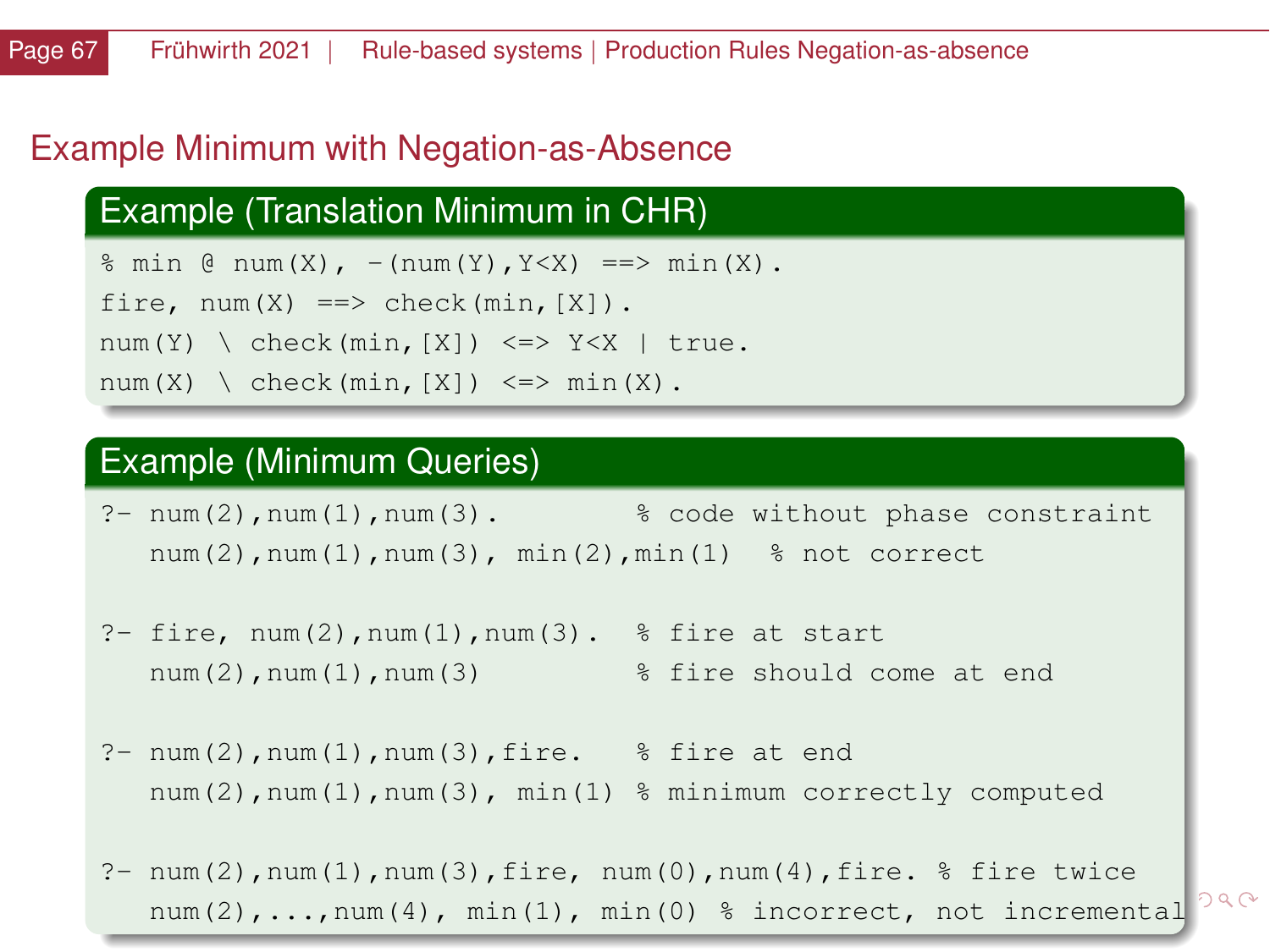# <span id="page-67-0"></span>More Examples

Example (OPS5 Transitive closure in CHR, init-path rule)

 $\frac{1}{2}$  path  $\theta$  e(X, Y), -(p(X, Y), true) ==> p(X, Y).

```
fire, e(X, Y) \implies check(path, [X, Y]).
p(X, Y) (check(path, [X, Y]) <=> true.
e(X, Y) (check(path, [X, Y]) \leq \geq p(X, Y).
```
### Example (OPS5 Marital status in CHR)

 $\text{\$ status@person(X), - (married(X), true) \ ==> single(X).}$ 

```
fire, person(X) ==> check(status, [X]).
married(X) \ check(status, [X]) <=> true.
```

```
person(X) \setminus check(status, [X]) \iff single(X).
```
KOD KAP KED KED E VAA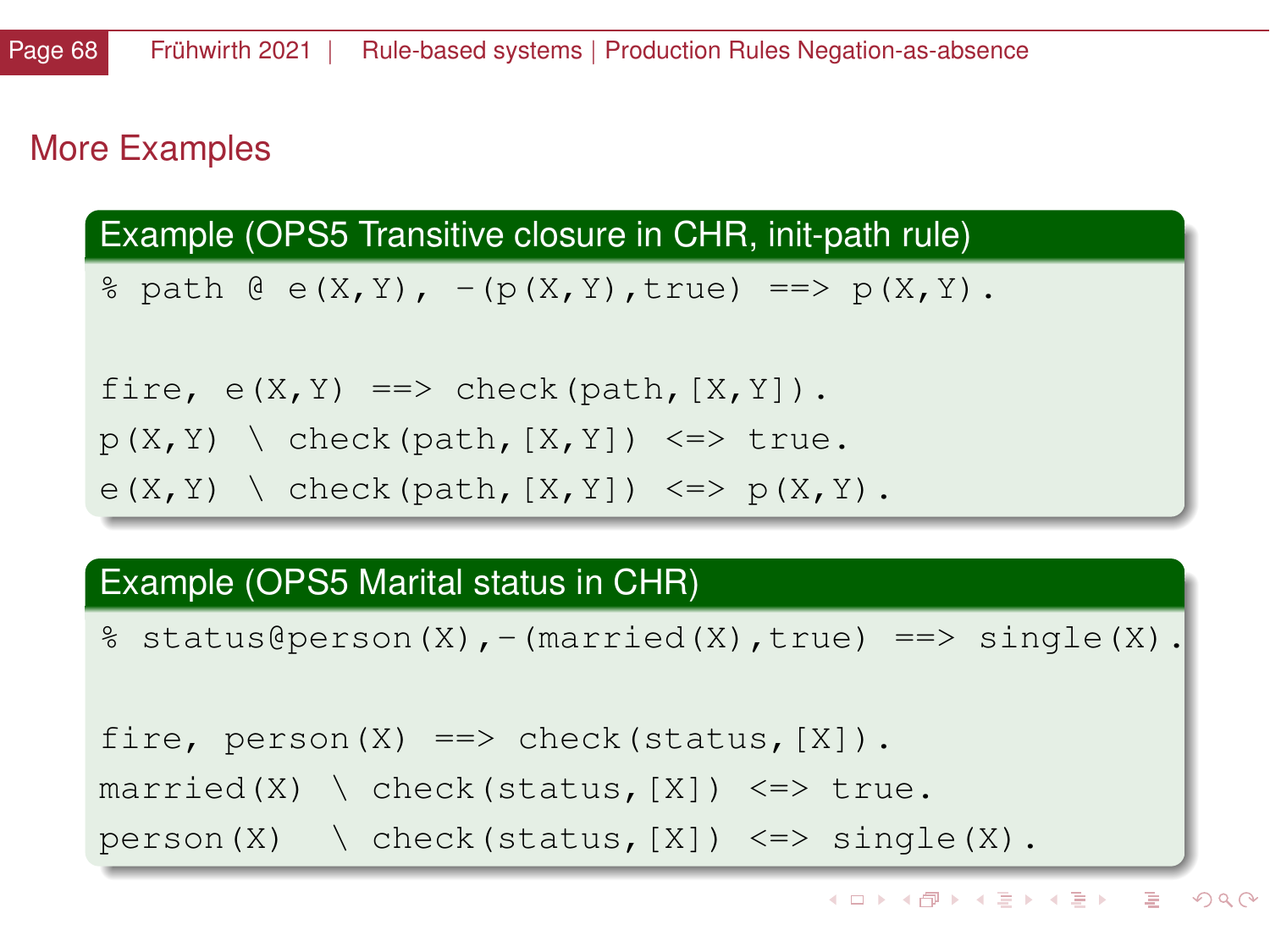# <span id="page-68-0"></span>CHR propagation rules with special-case negation-as-absence

Assume negative pattern holds, otherwise repair by undoing body

- $\blacktriangleright$  If B has no built-ins, contains all head variables:
- $\blacktriangleright$  Then use B directly instead of auxiliary check
- $\triangleright$  Changes semantics, hence may not be correct

| Definition (Rule scheme for CHR propagation rule with negation)            |                          |  |  |  |  |
|----------------------------------------------------------------------------|--------------------------|--|--|--|--|
| CHR propagation rule                                                       |                          |  |  |  |  |
| N $\odot$ H1 - (NH, NC) $\Rightarrow$ C $\Box$ B                           |                          |  |  |  |  |
| translates to CHR rules                                                    |                          |  |  |  |  |
| N2 @ NH \ B $\Leftrightarrow$ NC   true $\frac{1}{2}$ repair by removing B |                          |  |  |  |  |
| N' @ H1 $\Rightarrow$ C   B                                                | % ignore negated pattern |  |  |  |  |

Rules a[re](#page-67-0) o[r](#page-47-0)dered:  $N2$  $N2$  rules have to come [be](#page-67-0)[fo](#page-69-0)re  $N'$  $N'$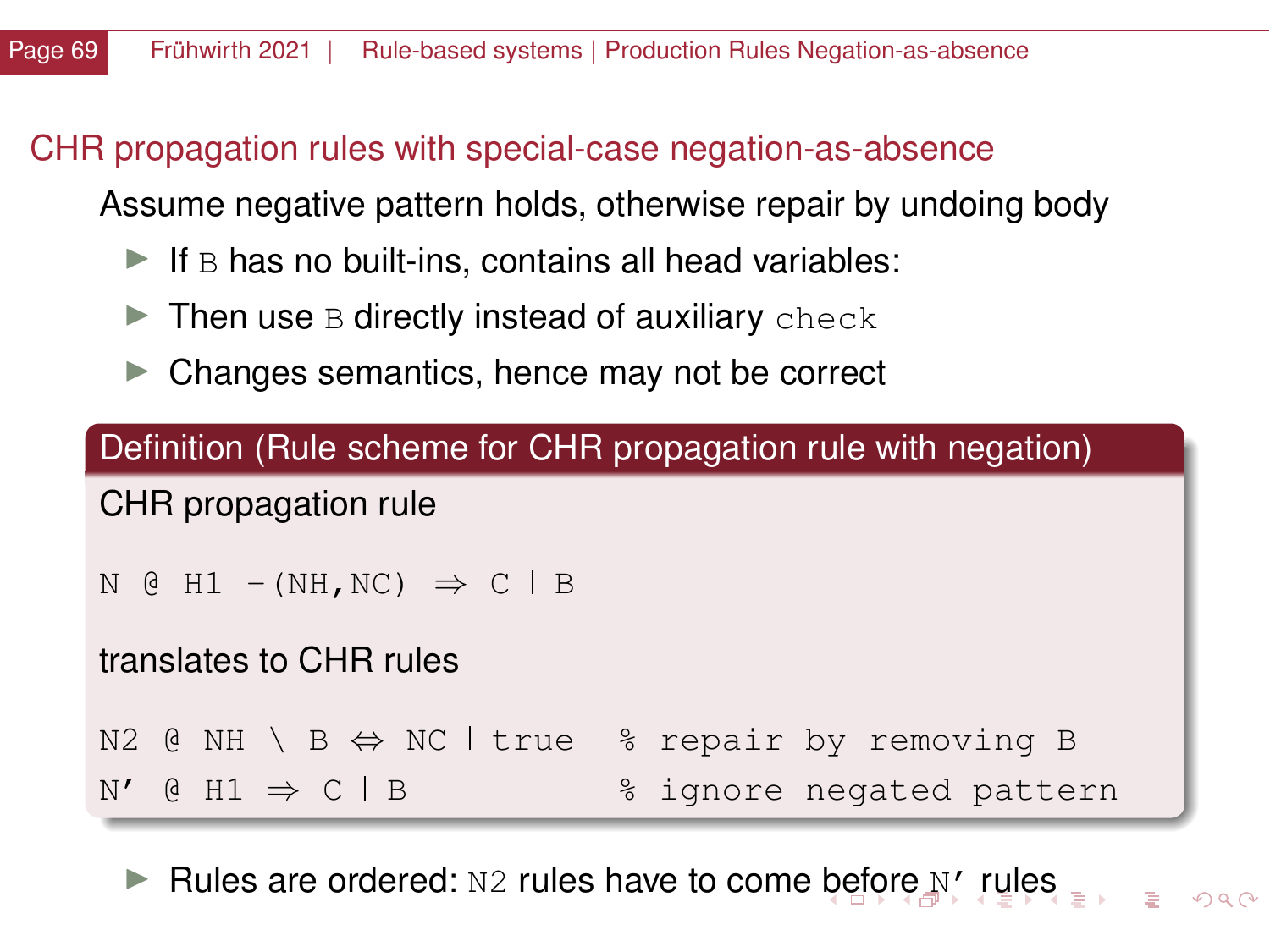#### <span id="page-69-0"></span>Consequences and Examples

- $\triangleright$  Shorter, more concise programs, often confluent, incremental, concurrent, declarative  $\Rightarrow$  better execution and analysis
- $\triangleright \Rightarrow$  Negation may not be needed if we have propagation rules

#### Example (Minimum in CHR)

 $num(Y)$   $\mid$   $min(X)$   $\leq$   $>>$   $Y\leq X$  | true.  $num(X) == > min(X)$ .

#### Example (Transitive closure in CHR)

 $p(X, Y)$   $\rightarrow$   $p(X, Y)$   $\leftarrow$   $\rightarrow$  true.  $e(X, Y) \implies p(X, Y)$ .

### Example (Marital Status in CHR)

married(X)  $\infty$  single(X)  $\le$  > true.  $person(X) ==> single(X)$ .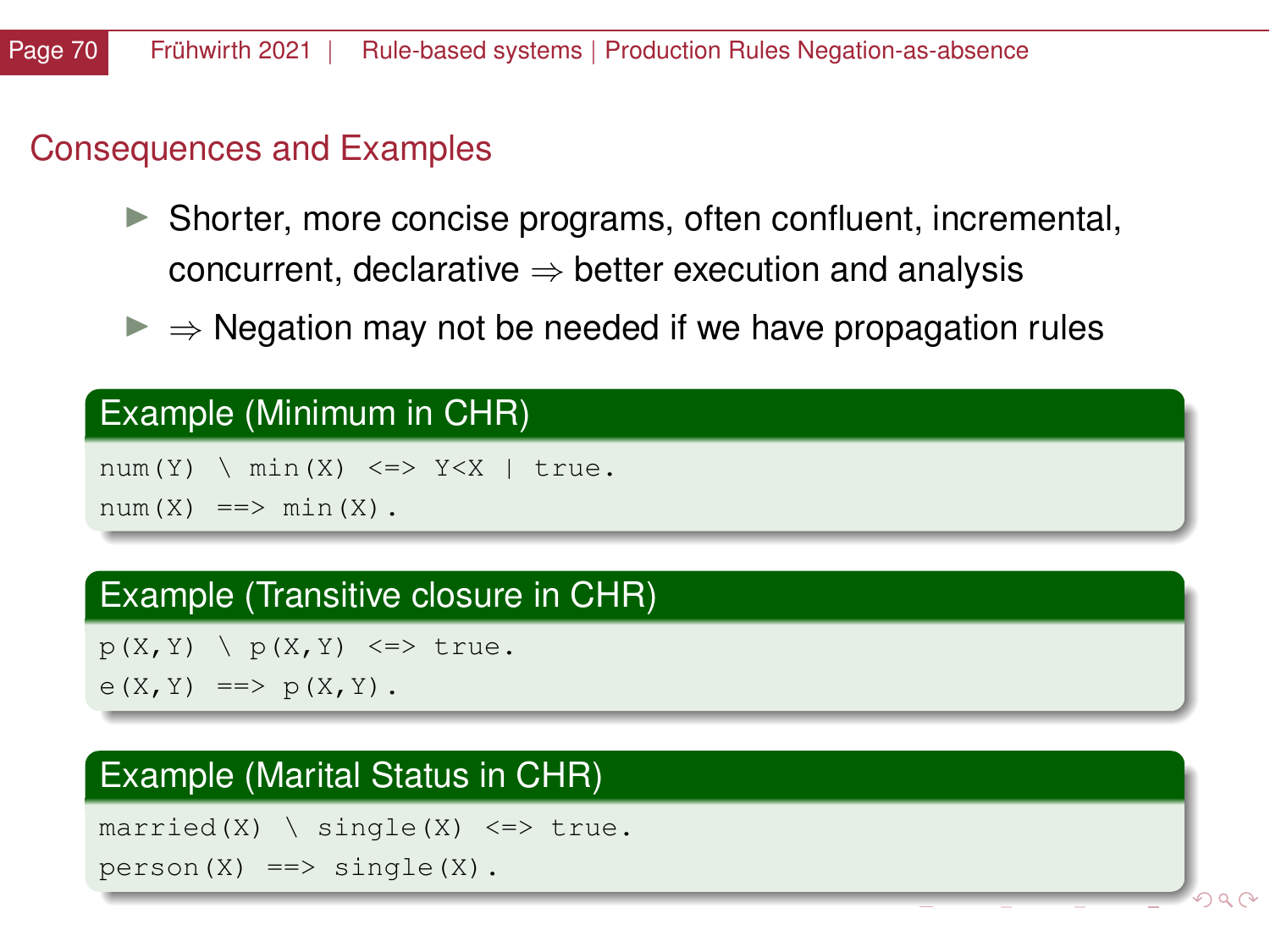# Conflict Resolution

#### Definition (Conflict Resolution)

Choose rule to be applied among applicable rules according to given strategy based on property of rules.

### Definition (Conflict Resolution by Weight)

- ► Give rules a **weight (priority, preference)**.
- I Weights known at compile-time (static) or computed at run-time (dynamic).
- Choose rule with highest weight.
- Requires (total) order on weights.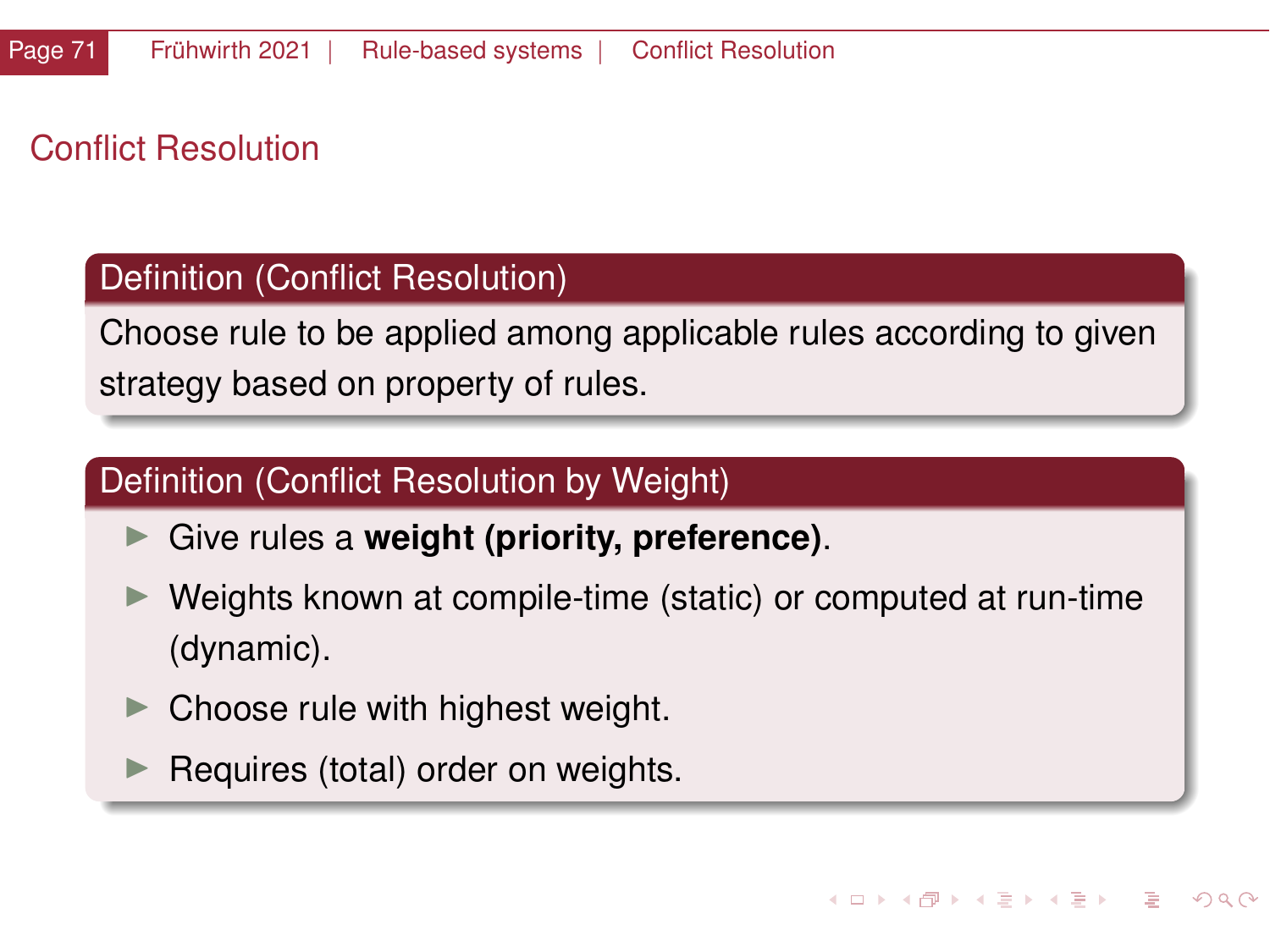#### Incremental conflict resolution (I)

Choose rule to be applied among applicable rules. Implementable for arbitrary CHR rules under refined semantics.

### Definition (Rule scheme for CHR rule with given property)

Generalised simpagation rule with property P

```
H1 \setminus H2 \Leftrightarrow C \mid B : P
```
#### translates to CHR rules

```
find @ H1 \land H2 \Rightarrow C conflictset([rule(P, Id, vars(H1, H2, C))])
apply @ H1 \ H2 \land apply(rule(P, Id, vars(H1, H2, C))) \Leftrightarrow B
```
- $\blacktriangleright$  Rule find: finds applicable rules
- $\triangleright$  Constraint conflictset/1: collects applicable rules
- Rule apply: executes chosen rule given in apply/1

**KORK EXTERNE DRAM**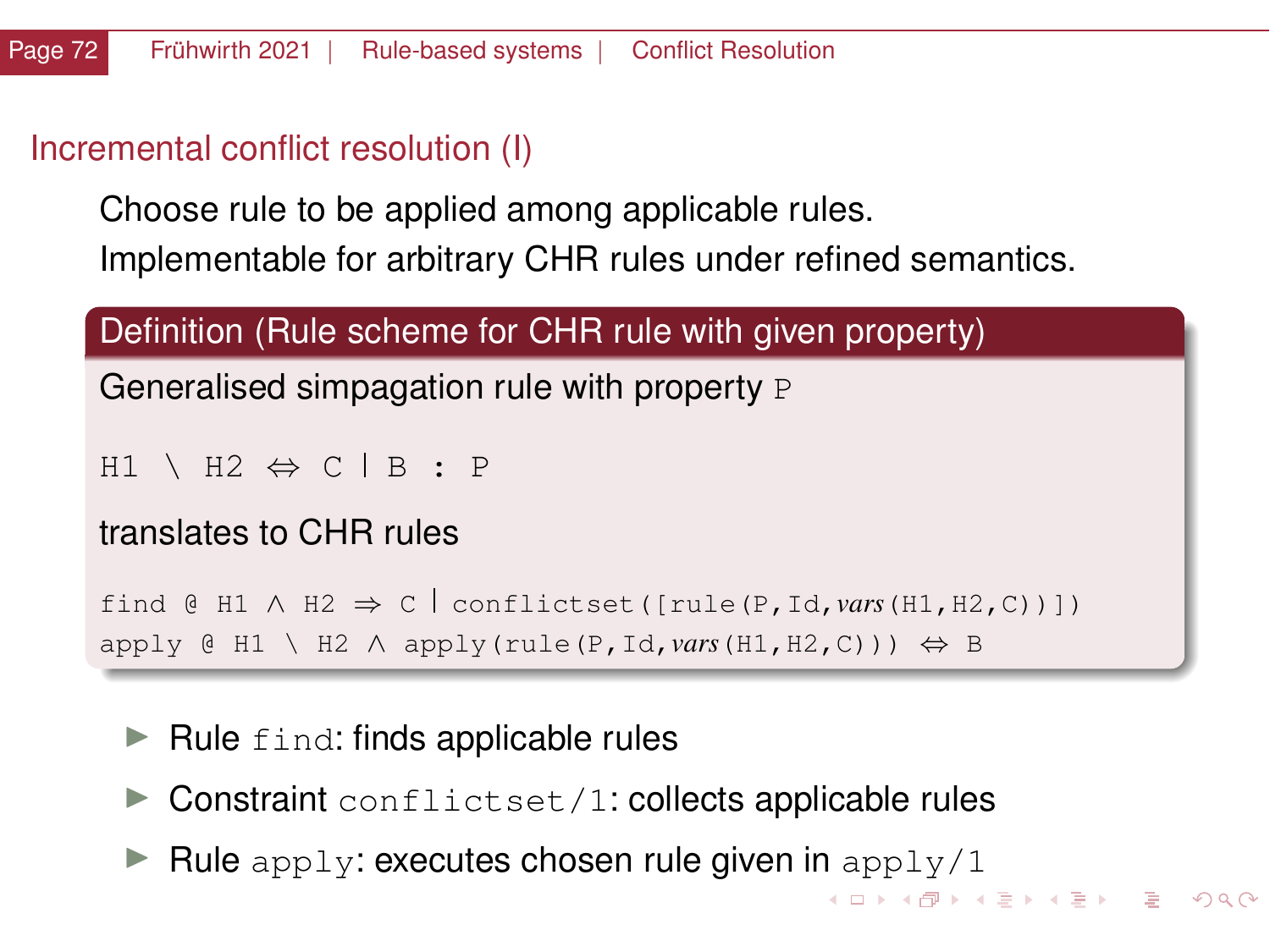### Incremental conflict resolution (II)

Additional generic rules for rule choice



Plus rules for clean-up and garbage-collection of auxiliary constraints

- $\blacktriangleright$  Rule collect collects applicable rules into one conflictset
- $\blacktriangleright$  Rule choose selects and applies rule if in phase  $fire$ :
	- $\triangleright$  choose/3 selects rule from nonempty conflictset
	- $\blacktriangleright$  Updated conflictset without applied rule is added
	- **Then** rule R applied by rule  $\alpha$ <sub>pply</sub>/1 (if still possible)
	- $\triangleright$  **Then** phase constraint  $f$ ire is called again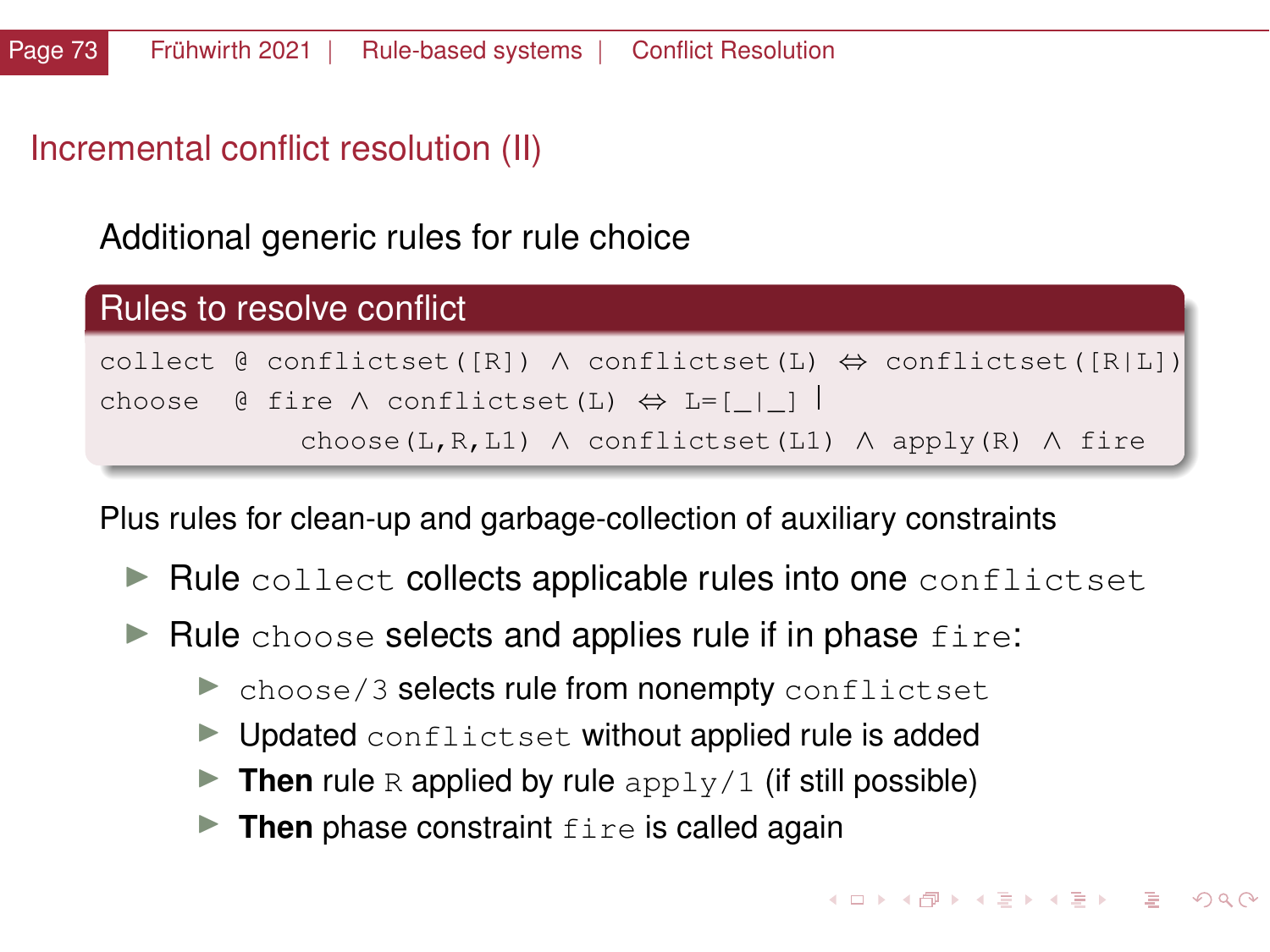### Conflict resolution strategies (I)

Rule choice depends on the property *P* of the rules. Select a rule from the conflict set according to strategy:

- $\blacktriangleright$  *dfs*: ensures depth first traversal; fast
- $\blacktriangleright$  *bfs*: ensures breadth first traversal; fair
- $\triangleright$  *random*: selects a rule randomly; fast and fair
- $\blacktriangleright$  *P* (a number): selects a rule with highest priority

イロトメ 倒 トメ ミトメ ミトー 差

 $QQ$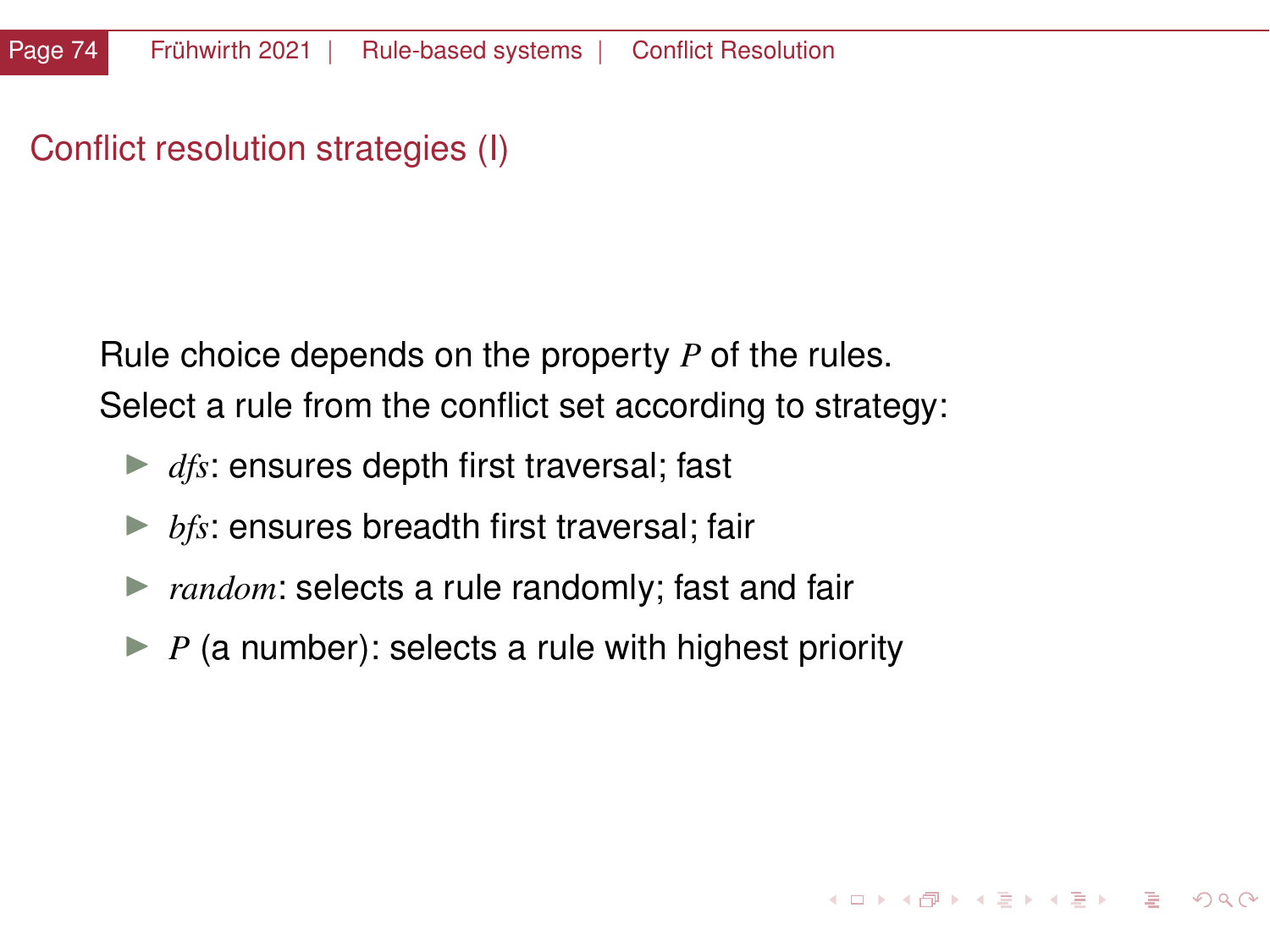# Conflict resolution strategies (II)

#### Choice rules

```
dfs @ choose(L,R,L1) \Leftrightarrow L=[rule(dfs,, )| ]
   L=[R|L1].
```

```
bfs @ choose(L,R,L1) \Leftrightarrow L=[rule(bfs,_,_)|_]
   append(L1, [R], L).
```
random @ choose(L,R,L1)  $\Leftrightarrow$  L=[rule(random, \_, \_)|\_] random\_select(R,L,L1).

```
priority @ choose(L,R,L1) \Leftrightarrow L=[rule(N,_,_)|_],number(N) |
   sort(L,[R|L1]). % smaller number means higher priority
```
Assumes that all rules have same type of property and strategy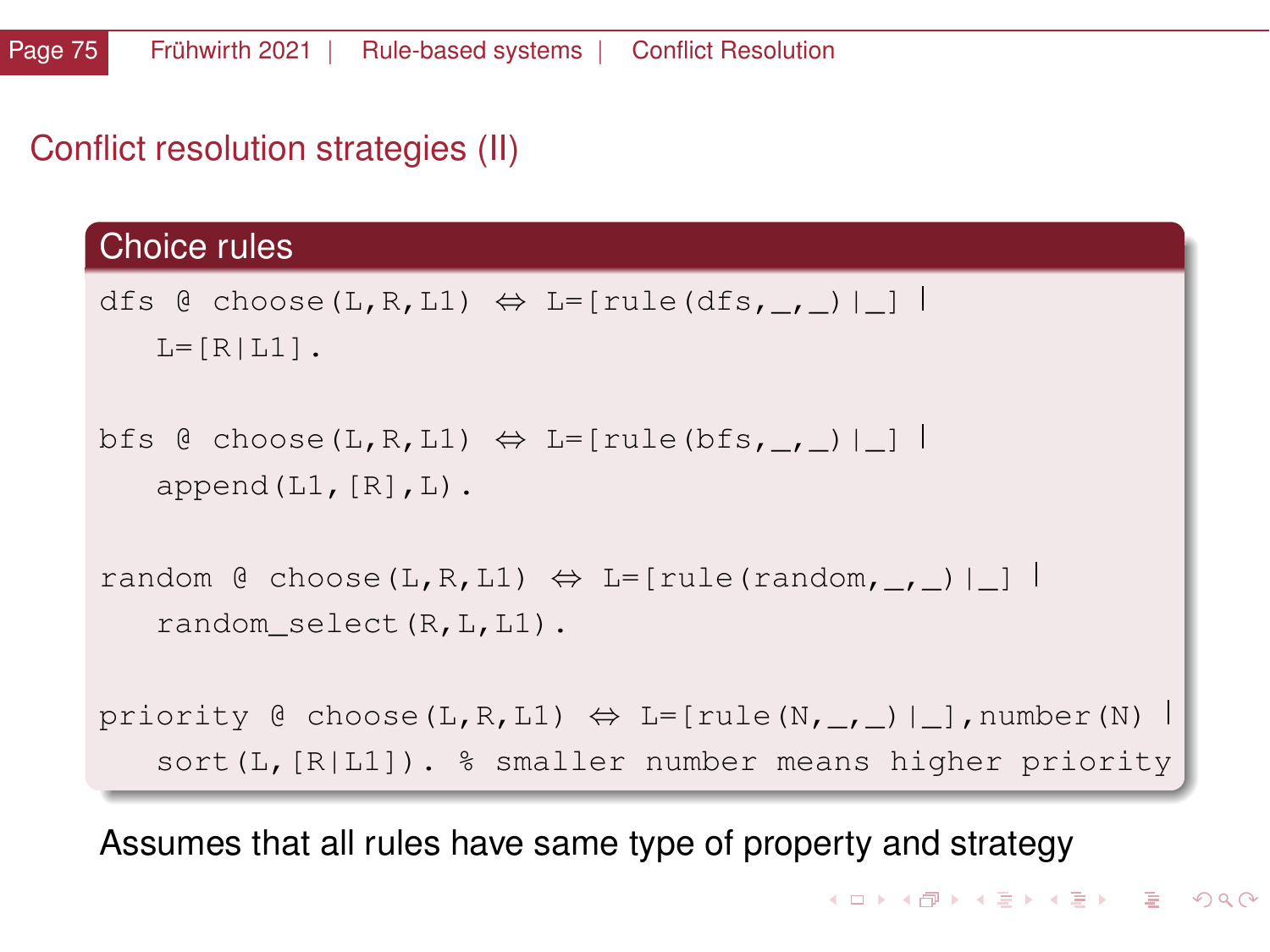# Example - Coin flip

### Example (CHR with Random choice)

h @ coin <=> head : random.

t @ coin <=> tail : random.

#### Example (CHR Conflict Resolution)

find-h  $\theta$  coin ==> true | conflictset([rule(random, h, [])]). apply-h  $\theta$  coin, apply(rule(random, h, [])) <=> head.

find-t  $\theta$  coin ==> true | conflictset([rule(random,t, [])]). apply-t @ coin, apply(rule(random,t,[])) <=> tail.

# Example (CHR Execution)

Query coin, fire leads to conflictset ([rule(random, h, []),

rule(random, t, [])]) from which choose randomly selects.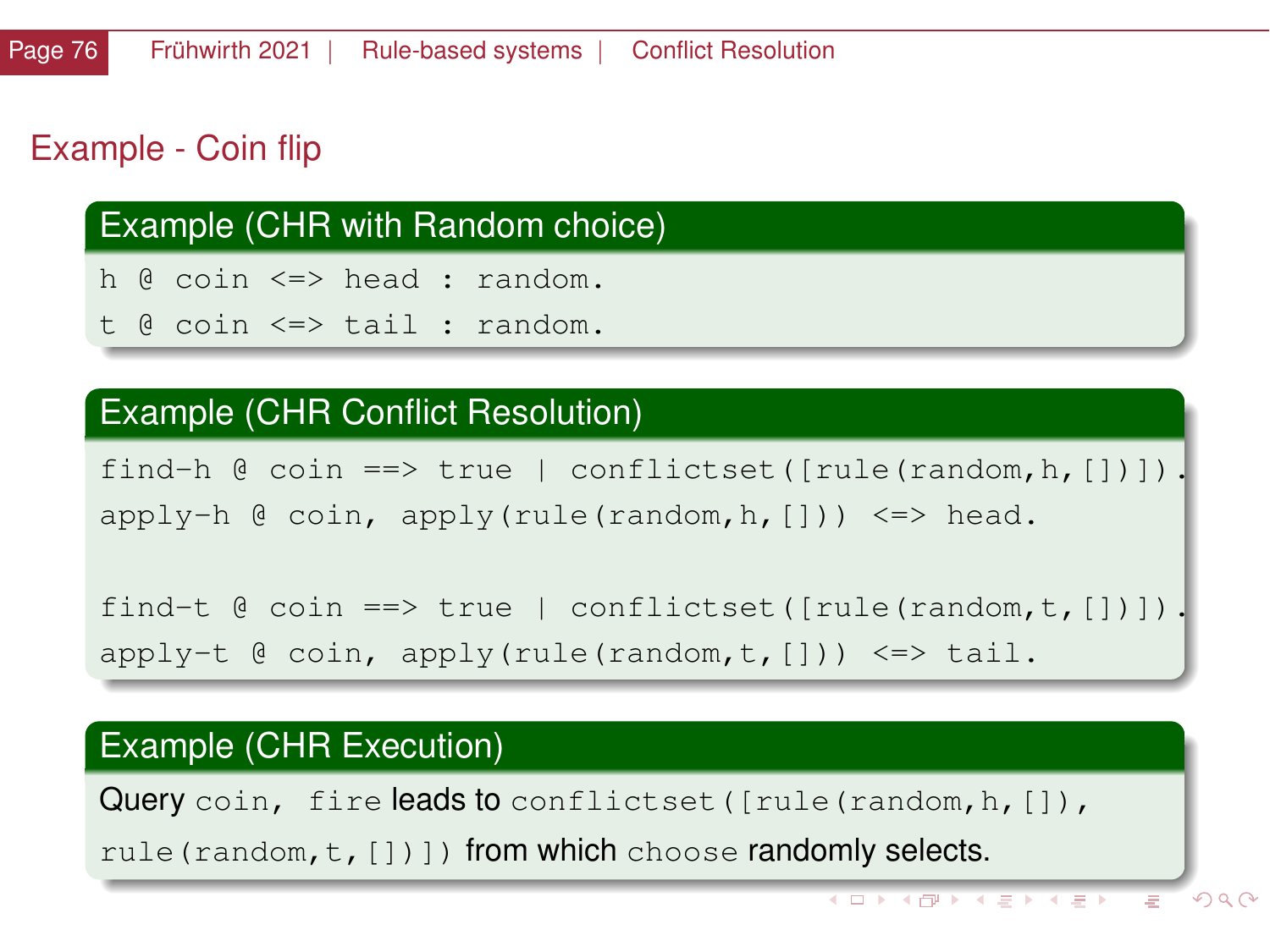#### Example (Dijkstra's shortest path)

#### Example (CHR with dynamic Priority)

d1 @ dist(X,N) \ dist(X,M) <=> N=<M | true : 0.

dn @ dist(X,N), edge(X,Y,M) ==> N1 is N+M, dist(Y,N1) : N.

#### Example (CHR Conflict Resolution)

```
dist(A,B), dist(A,C) ==> B=<C |
       conflictset([rule(0,d1,[A,B,C])]).
dist(A,B) \ apply(rule(0,d1,[A,B,C])), dist(A,C) <=> true.
dist(A,B), edge(A, C, D) ==>
       conflictset([rule(B,dn,[A,B,C,D])]).
dist(A,B), edge(A,C,D) \ apply(rule(B,dn,[A,B,C,D])) <=>
       F is B+D, dist(C, F).
```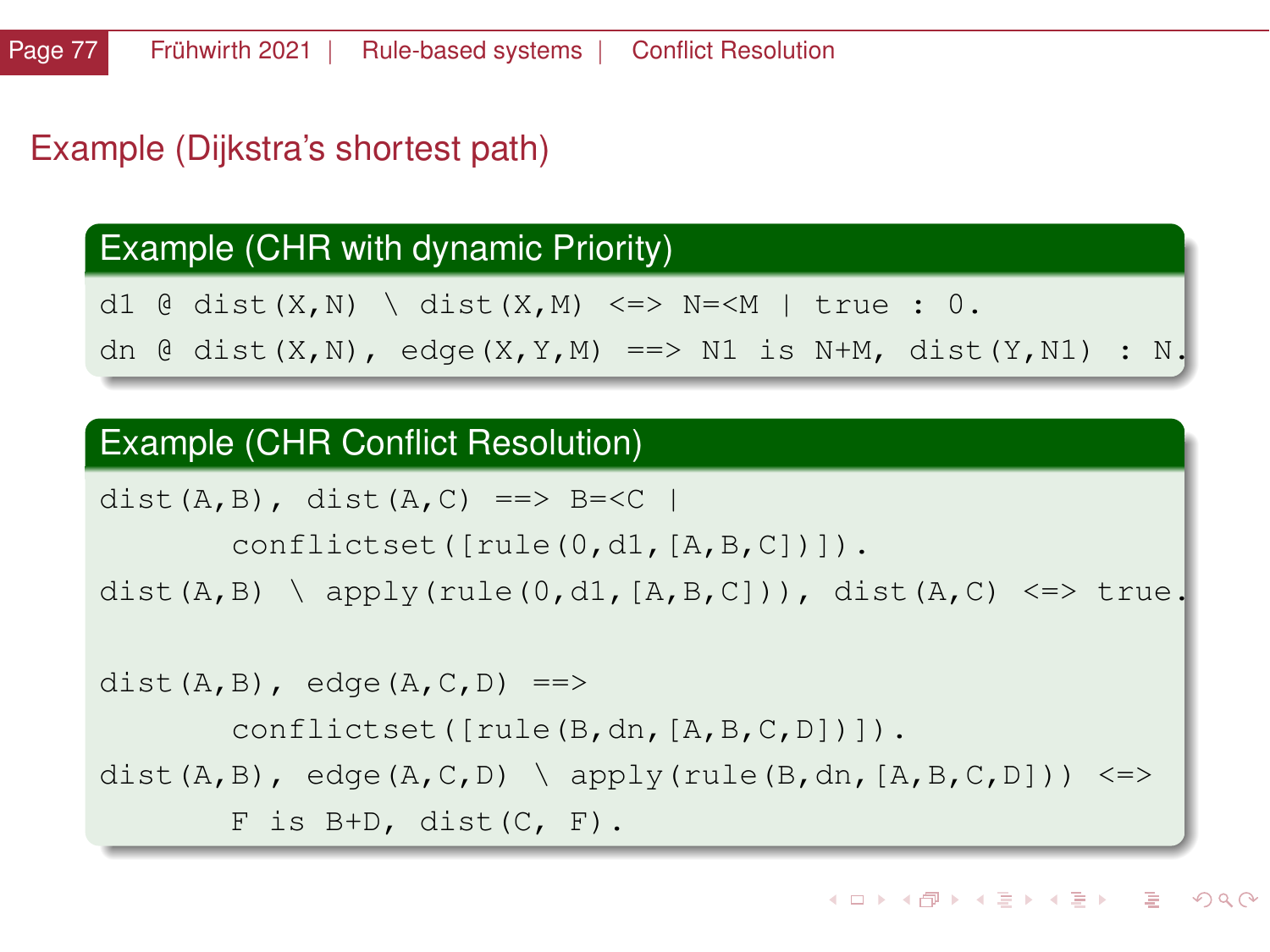# Negation-as-Absence using Conflict resolution

Definition (Rule scheme for CHR rule with negation)

Generalised simpagation rule with negated pattern, property  $P$  and identifier Id

 $H1 \setminus H2 - (NH, NG) \Leftrightarrow C \parallel B : P$ 

```
translates to CHR rules
```
find  $\theta$  H1  $\land$  H2  $\Rightarrow$  C conflictset([rule(P, Id, *vars*(H1, H2, C))]) ignore @ NH \ apply(rule(P, Id, vars(H1, H2, C)))  $\Leftrightarrow$  NG true  $apply \oplus H1 \setminus H2 \land apply(rule(P,Id,vars(H1,H2,C))) \Leftrightarrow B$ 

**KORK EXTERNE DRAM** 

- $\blacktriangleright$  find and apply rules as before
- $\blacktriangleright$  Add ignore rule before apply rule Deletes  $\text{apply}/1$  if NH is present and NG holds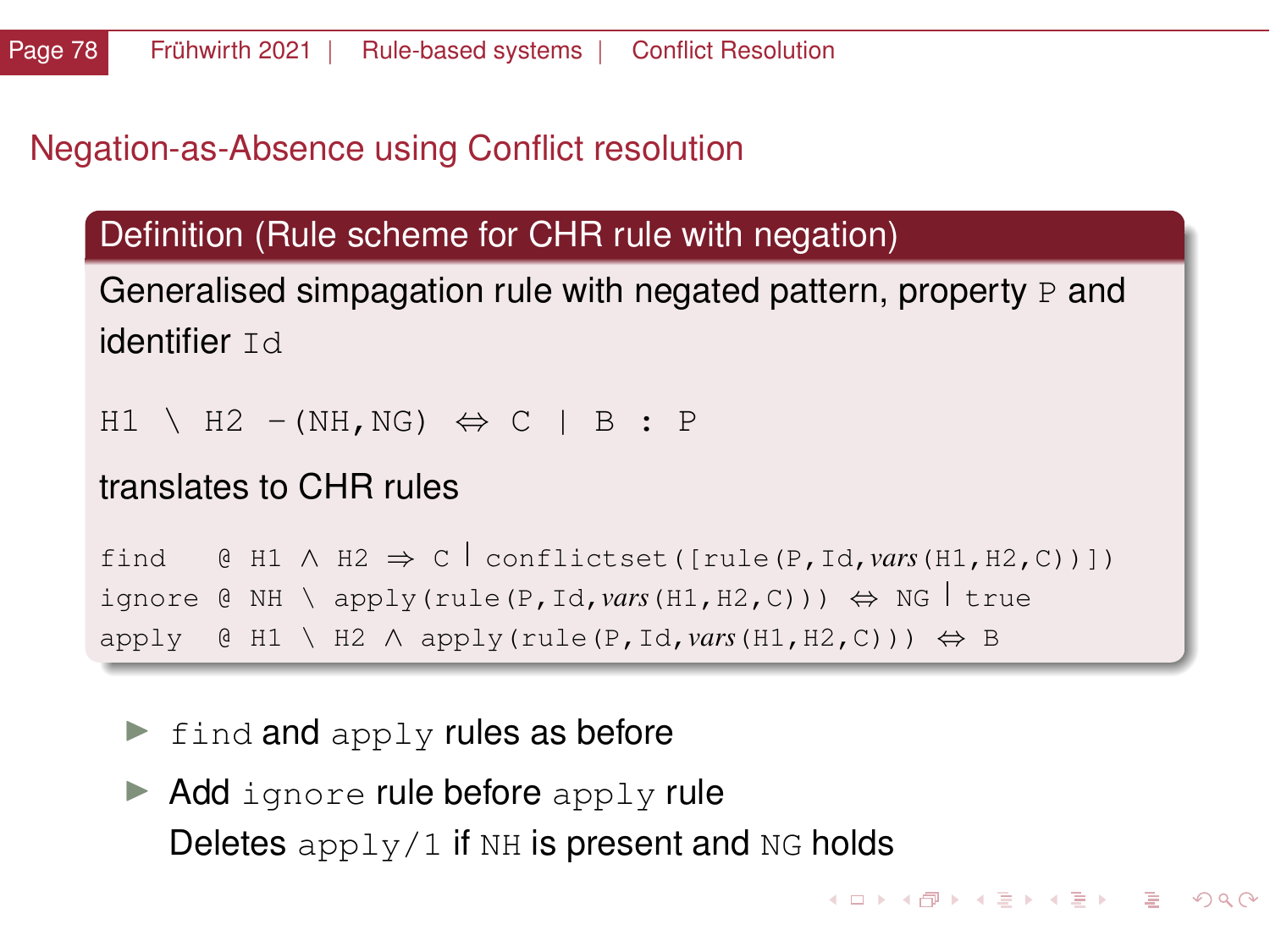Example - Marital Status

### Example (CHR with Negation))

 $person(X) - (married(X), true) \implies single(X) : dfs.$ 

#### Example (CHR with Conflict Resolution))

find  $\theta$  person(A) ==> conflictset([rule(dfs, st,[A])]). ignore  $\theta$  married(A) \ apply(rule(dfs, st, [A]))  $\leq$  > true. apply  $\theta$  person(A) \ apply(rule(dfs, st, [A])) <=> single(A).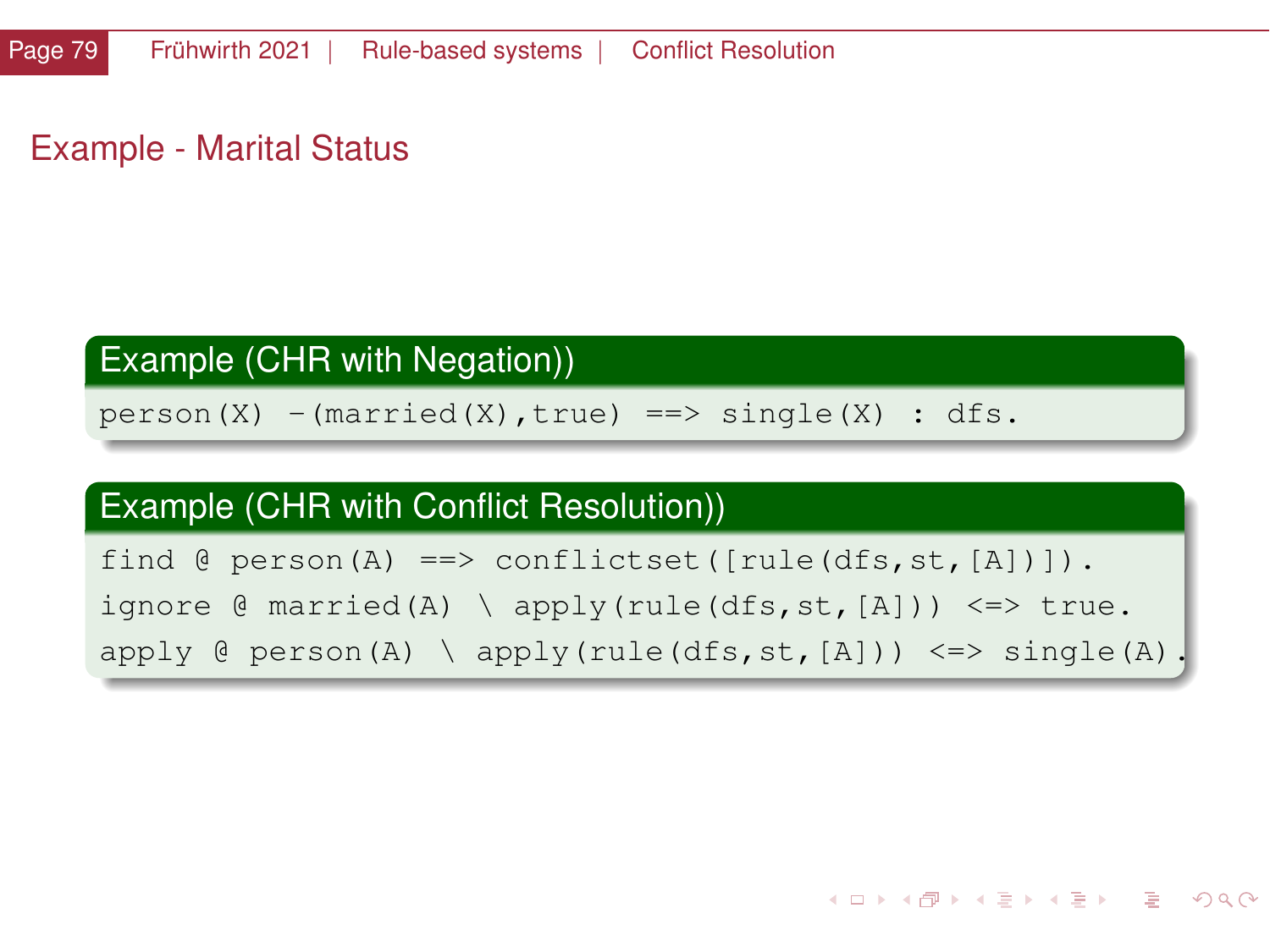### <span id="page-79-0"></span>Summary production rule systems in CHR

- ► Conflict Resolution with Negation-as-Absence transferred to CHR under *refined semantics*
- ▶ Conflict Resolution and Negation-as-Absence are **non-monotonic**
- **Propagation rules** compute rule application attempts without side-effects
- **Phase constraints** ensure rules are applied only when present
- **ID Phase constraints rely on** *left-to-right evaluation order* **of queries**
- $\blacktriangleright$  Phase constraint triggers conflict resolution after each rule application
- ▶ Negation-as-Absence relies on *rule order* in program text
- $\triangleright$  Special case of Negation-as-Absence avoids negation at all
- $\blacktriangleright$  PGRS-rules subset of CHR expressable in production rule systems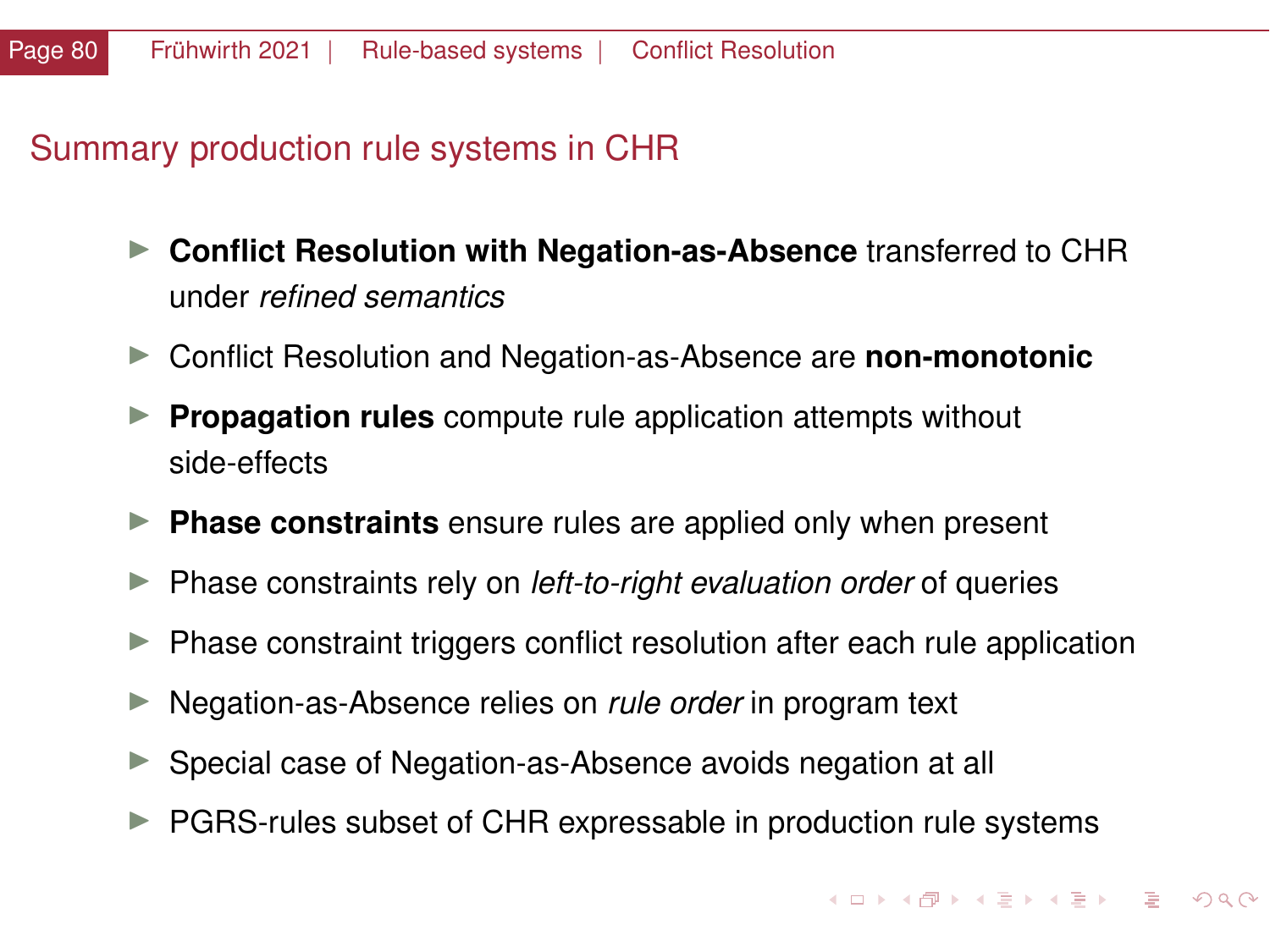# <span id="page-80-0"></span>**Event Condition Action rules**

Extension of production rules for databases, generalise features like integrity constraints, triggers and view maintenance

### ECA rules

**on** *Event* **if** *Condition* **then** *Action*

- I *Event*
	- $\blacktriangleright$  triggers rules
	- external or internal
	- composed with logical operators and sequentially in time
- ▶ *(Pre-)condition* 
	- $\blacktriangleright$  includes database queries
	- $\blacktriangleright$  satisfied if result non-empty
- ▶ *Action*

 $\triangleright$  $\triangleright$  $\triangleright$  include database operations, rollbacks, I[O a](#page-79-0)n[d](#page-81-0) a[ppl](#page-80-0)[ic](#page-81-0)a[ti](#page-48-0)[on](#page-143-0) [ca](#page-0-0)[lls](#page-143-0)

 $\Omega$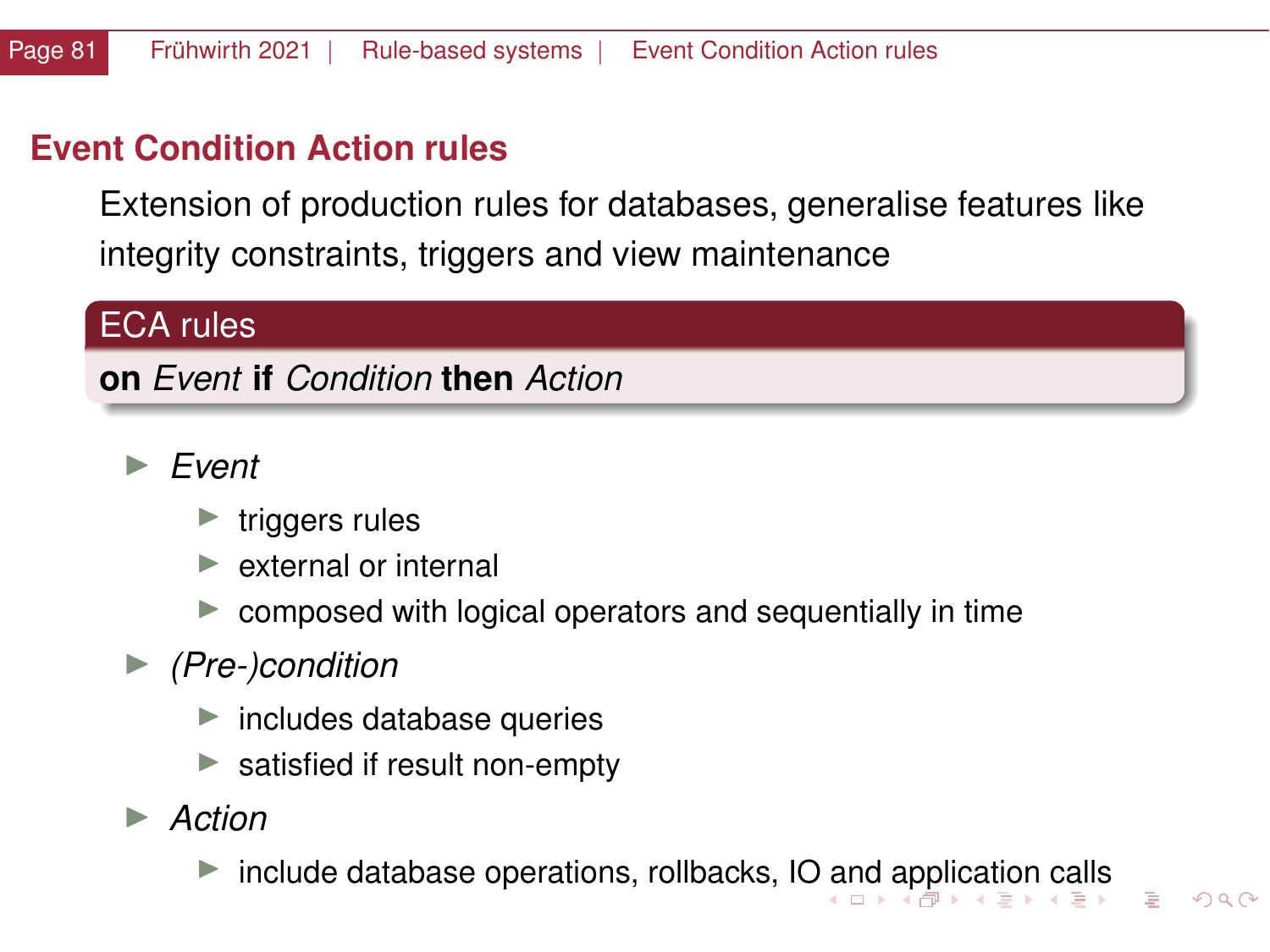# <span id="page-81-0"></span>Some Database Terminology

- **Attribute:** Argument of a database tuple (relation). Typically scalar data type (constants).
- **Integrity Constraints:** Conditions on attributes in tuples and between tuples that have to hold in a consistent database.
- **Trigger:** An event that is to cause an action.
- **IDED** View Maintenance: Update to some attributes of a tuple should result in meaningful values for the other attributes.
- **Transaction:** an independent sequence of atomic, consistent, isolated and durable database actions. Changes only take effect if transaction ends successfully and is **committed**.
- **► Rollback:** Undo transaction and its effects.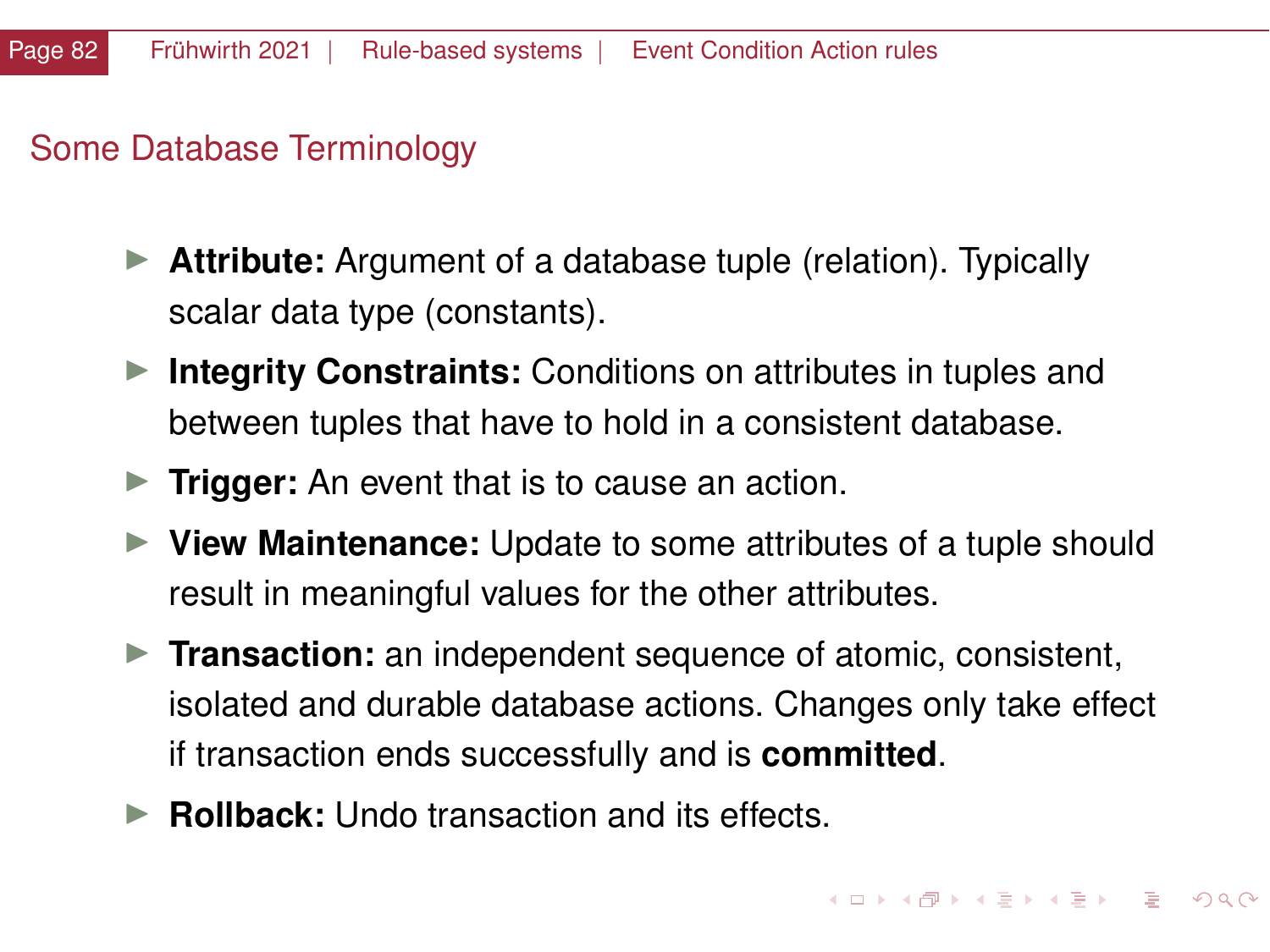# Issues in ECA rules

Technical and semantical questions arise

 $\triangleright$  Different results depending on point of execution. Solution: *Coupling modes:* immediately, later in the same or outside the transaction

 $($   $\Box$   $\rightarrow$   $($  $\Box$   $\rightarrow$   $($   $\Box$   $\rightarrow$   $\Box$   $\rightarrow$   $\Box$   $\rightarrow$ 

- $\blacktriangleright$  Applied to single tuples or sets of tuples?
- Application order of rules (priorities)
- **►** *Conflict resolution* may be necessary
- $\blacktriangleright$  Concurrent or sequential execution?

We choose solution that goes well with CHR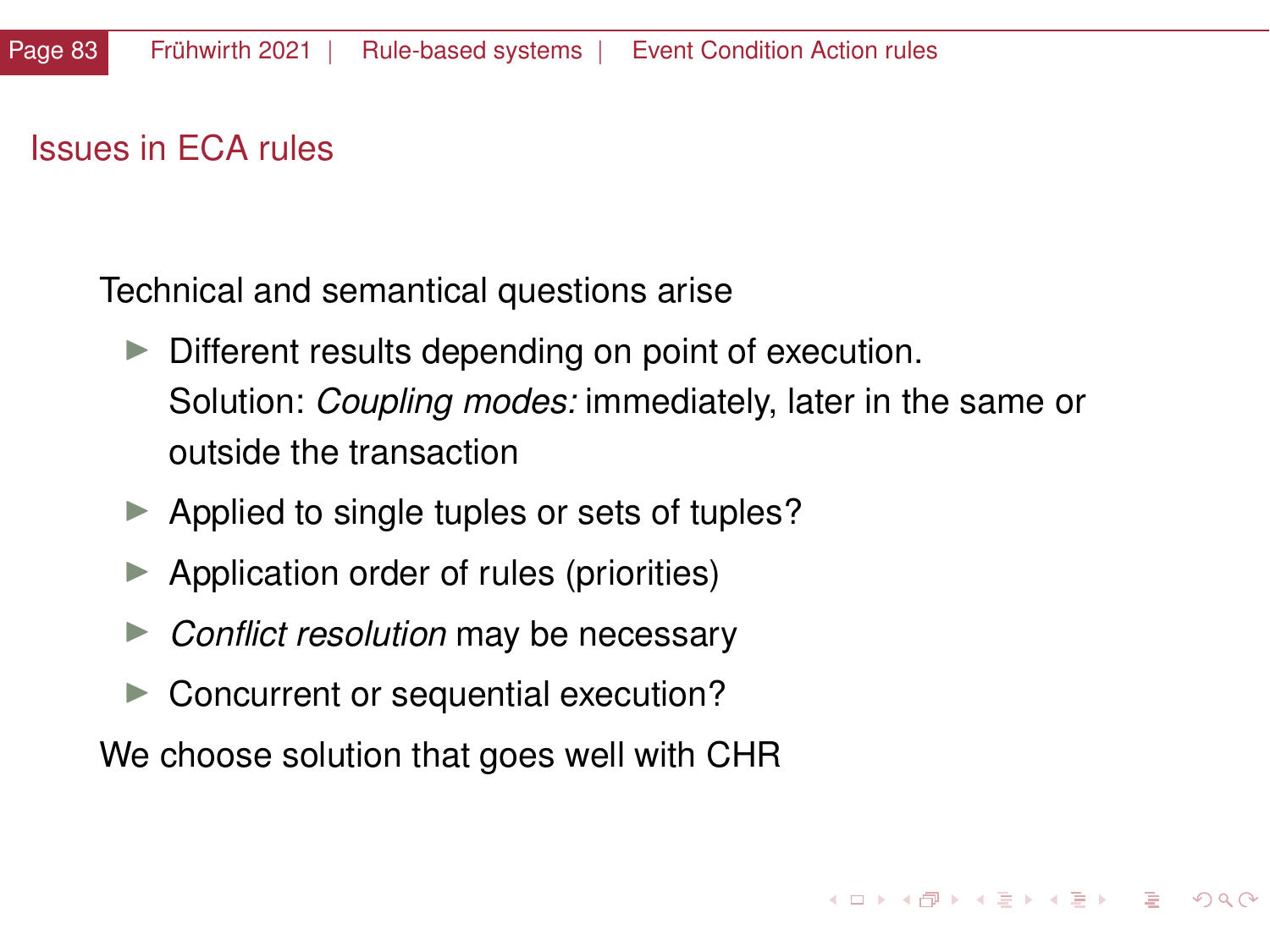# Embedding ECA rules in CHR

- $\triangleright$  Model events and database tuples as CHR constraints
- $\blacktriangleright$  Update event constraints insert/1, delete/1, update/2
- $\blacktriangleright$  Arguments of these constraints are ground database tuples

### Definition (Rule scheme for database relation)

Each *n*-ary relation *r* generates CHR rules

ins  $\theta$  insert  $(R) \Rightarrow R$ del @ delete(R) \ R ⇔ true upd @ update(R, R1) \ R  $\Leftrightarrow$  R1

where  $\text{\sc r}=r(x_1,\ldots,x_n),\,\text{\sc r}=r(y_1,\ldots,y_n),$  with  $x_i,y_j$  distinct fresh variables

### Additional generic rules to remove events at end of program

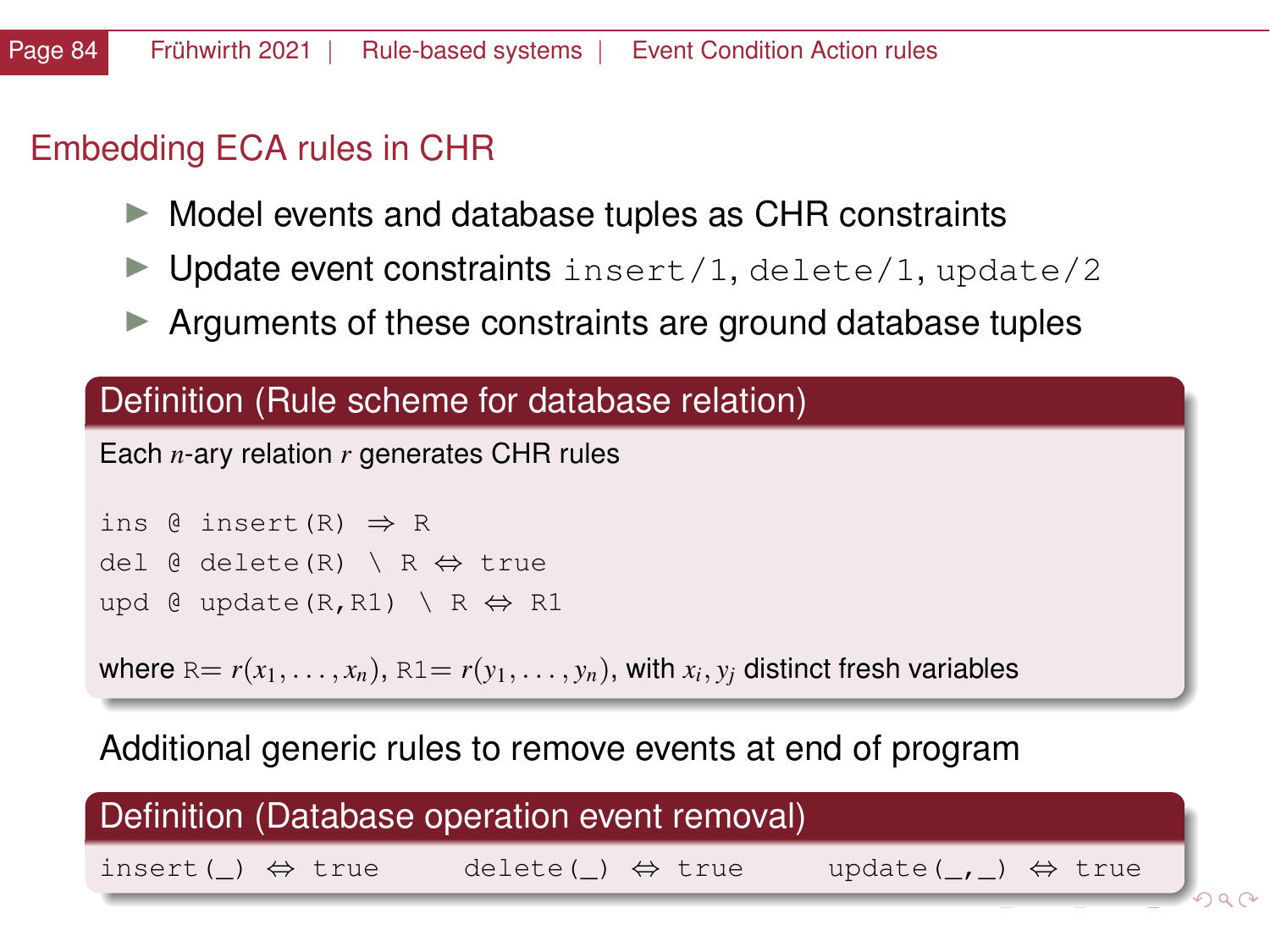# <span id="page-84-0"></span>Embedding ECA rules in CHR with Patterns

Extend semantics by patterns with variables:

- $\blacktriangleright$  delete/1 and update/2 take patterns as arguments
- ► Update **all** tuples matching pattern (do not bind pattern)

#### Definition (Rule scheme for database relation)

Each *n*-ary relation *r* generates CHR rules

```
ins \theta insert(R) \Rightarrow R
del @ delete(P) \ R \Leftrightarrow match(P,R) true
upd @ update(P,P1) \ R \Leftrightarrow match((P,P1),(R,R1)) \land R \neq R1 | R1
```
where P, P1, R, R1 are of the form  $r(x_1, \ldots, x_n)$ , all variables distinct and fresh

 $match(P, R)$  holds if tuple R matches tuple pattern P  $R \neq R1$  ensures termination of update/2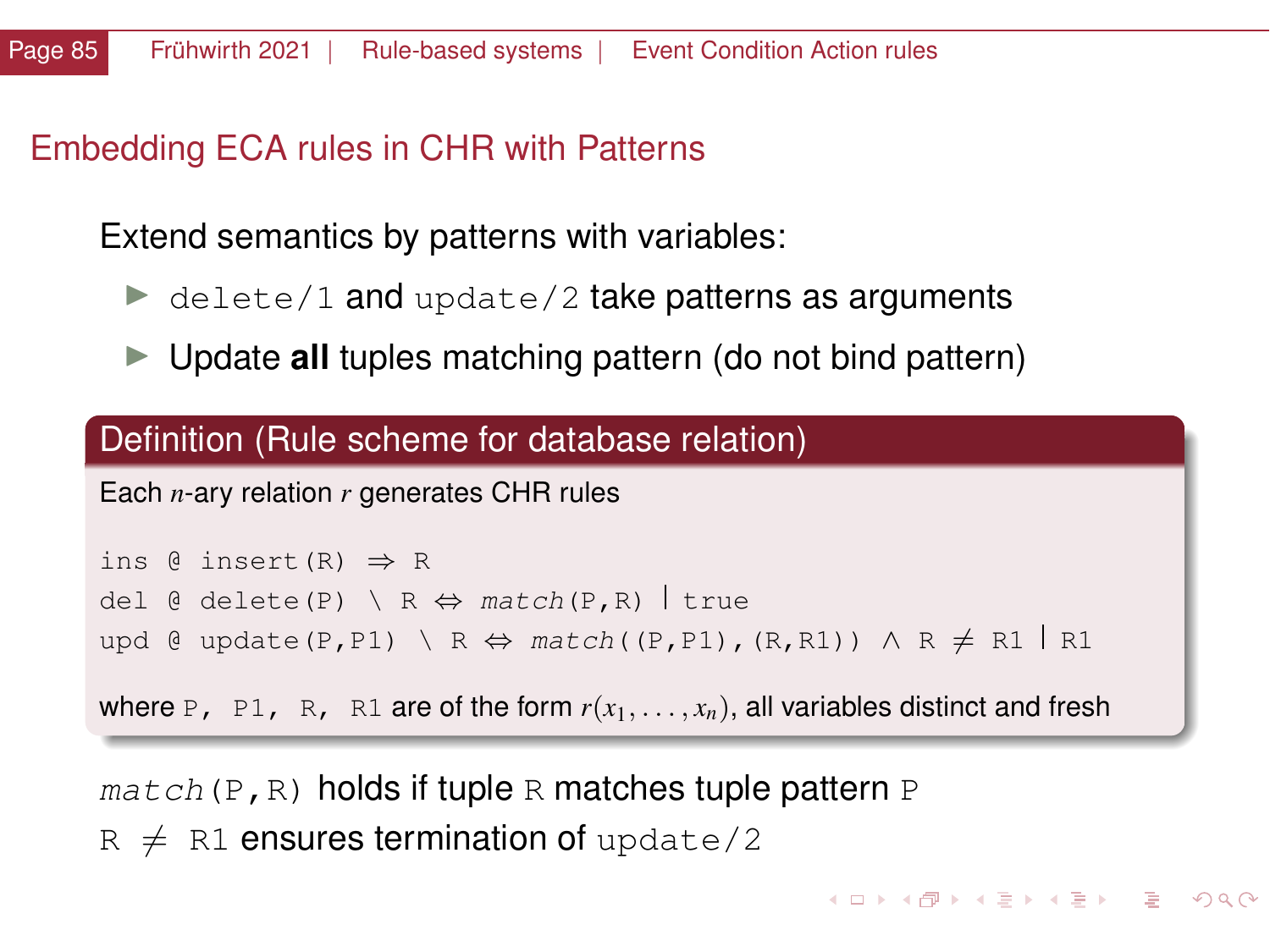### <span id="page-85-0"></span>Example (Limit employee's salary increase by 10 %)

```
DEFINE RULE LimitSalaryRaise
IF employee.salary > 1.1 \times PREVIOUS employee.salary
THEN update employee.salary = 1.1 \times PREVIOUS employee.salary
```
# CHR embedding of above SQL statement:

► *Before* update happends (by rule upd)

# Example update(emp(Name,S1), emp(Name,S2)) <=>  $S2>S1*1.1$ update(emp(Name,  $S1$ ), emp(Name,  $S1*1.1$ )).

**After update happends (by rule upd)** 

#### Example

```
update(emp(Name,S1), emp(Name,S2)) <=> S2>S1*1.1 |
```

```
update(emp(Name, S2), emp(Name, S1*1.1)).
```
Difference: first argument of update in th[e b](#page-84-0)[od](#page-86-0)[y](#page-84-0)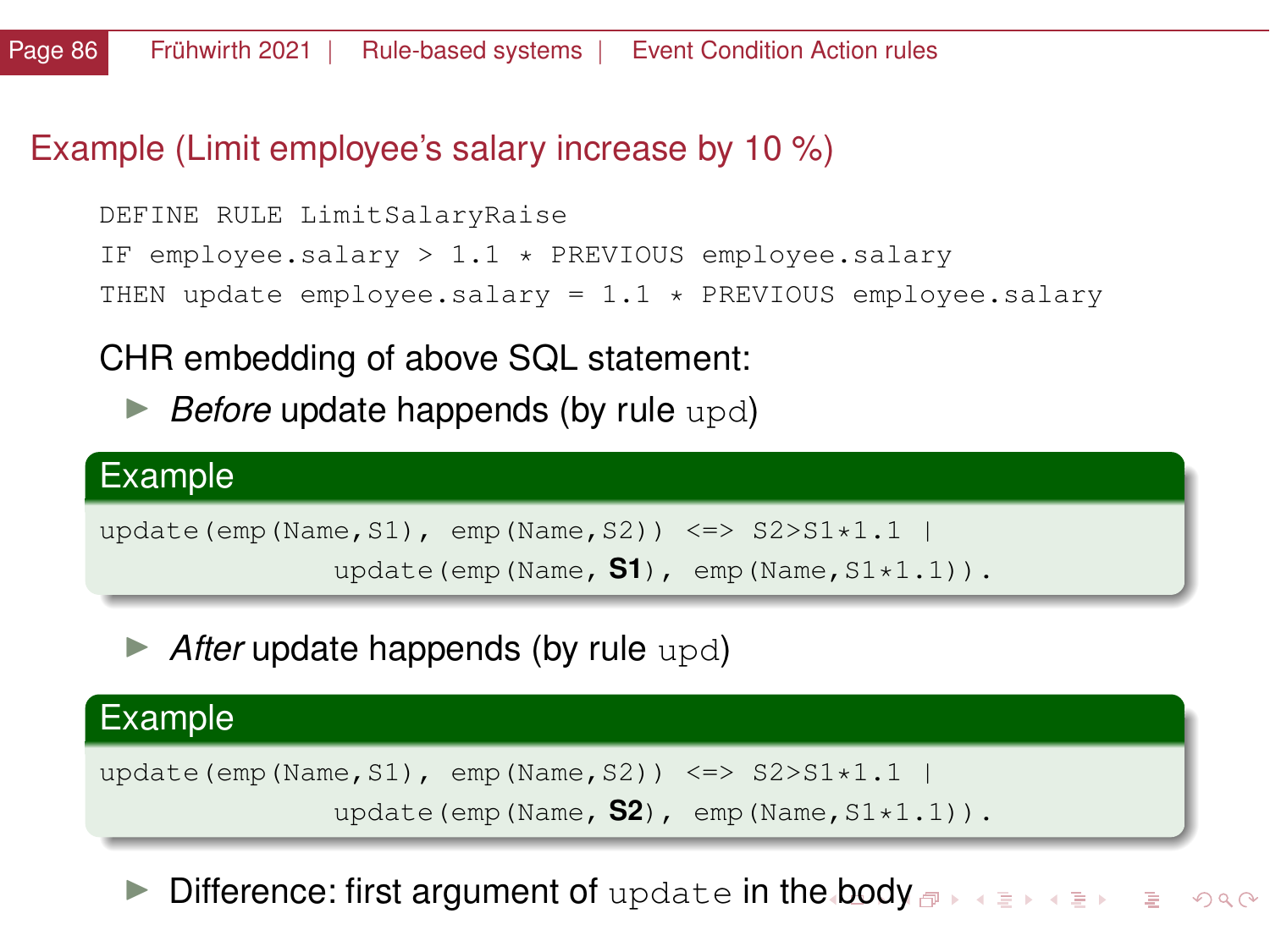# <span id="page-86-0"></span>Production Rule Negation Example with Deletion in ECA

Since deletion is explicit in ECA, we can react to it

### Example (Marital Status Code)

```
\text{...}\ person(X) -(married(X), true) ==> single(X).
insert(person(A)) == > insert(single(A)).married(A) \ insert(single(A)) \le > true.
insert(married(A)), single(A) ==> delete(single(A)).
delete(married(A)), person(A) ==> insert(single(A)).
```
# Example (Marital Status Queries)

```
?- insert(person(sue)).
```
person(sue), single(sue)

```
?- insert(person(sue)),insert(married(sue)).
```
person(sue), married(sue)

```
?- insert(married(sue)),insert(person(sue)), delete(married(sue)).
```

```
person(sue), single(sue)
```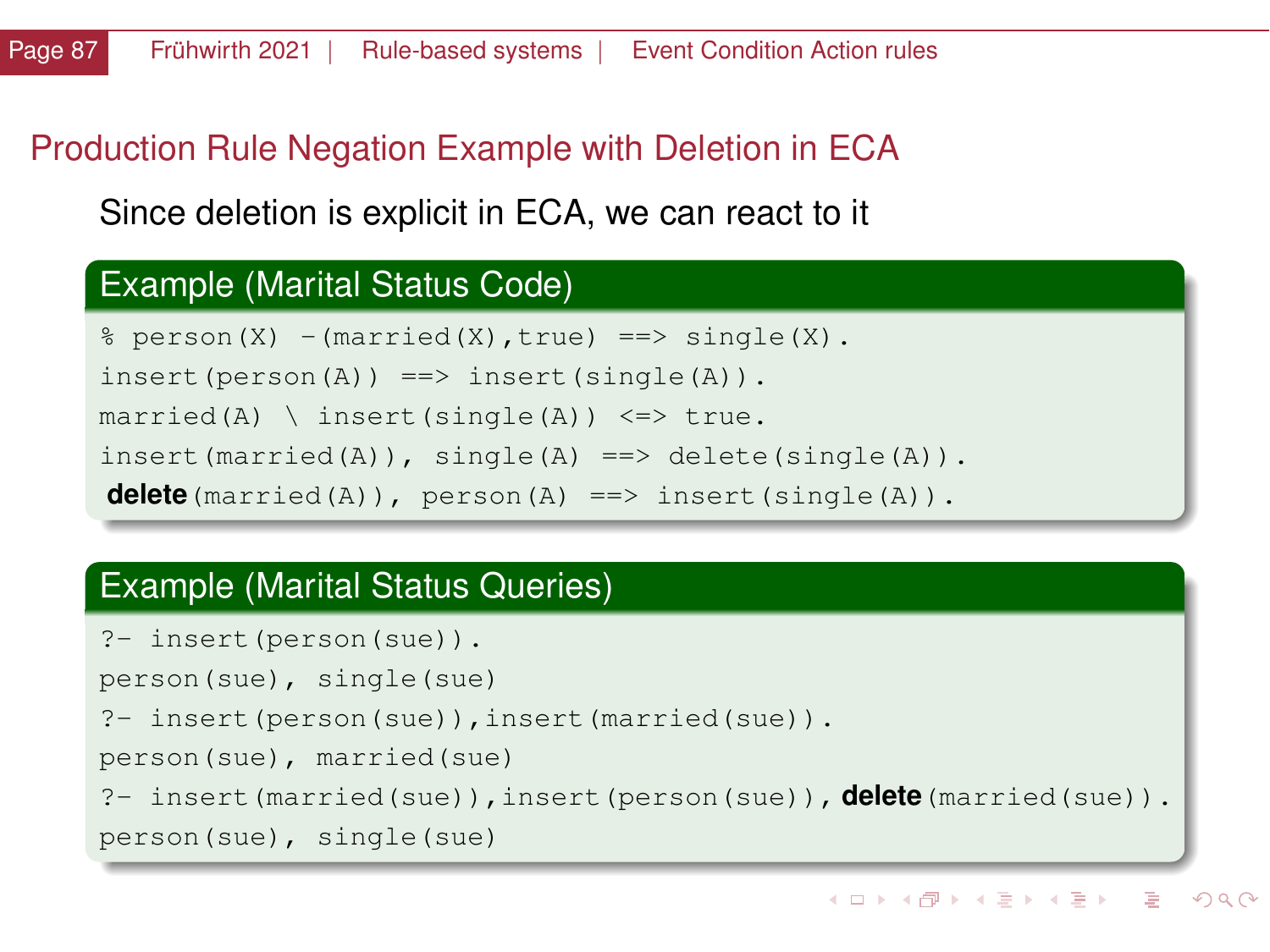### <span id="page-87-0"></span>Transaction with Commit and Rollback

- $\blacktriangleright$  Each transaction has a unique identifier.
- $\blacktriangleright$  Each database update event of a transaction gets this identifier.
- $\blacktriangleright$  Transactions start with transaction (Id) and end with commit(Id) or rollback(Id).
- $\blacktriangleright$  The previous rule scheme is adapted accordingly.

#### Definition (Database Update Events with Transactions)

### Each rule is prefixed by commit  $(I)$  as phase constraint.

```
ins@ commit(I)∧insert(I,R) ⇒ R
del@ commit(I)∧delete(I,P)\R ⇔ match(P,R) true
upd@ commit(I)∧update(I,P,P1)\R ⇔ match((P,P1),(R,R1))∧R≠R1 R1
```
#### Transaction and clean-up rules come at the end of the program.

```
transaction(I) \ insert(R) \Leftrightarrow insert(I,R).
rollback(I) \ insert(I, ) \Leftrightarrow true.
commit(I) \ insert(I, _) \Leftrightarrow true.
% analogous for delete and update events
```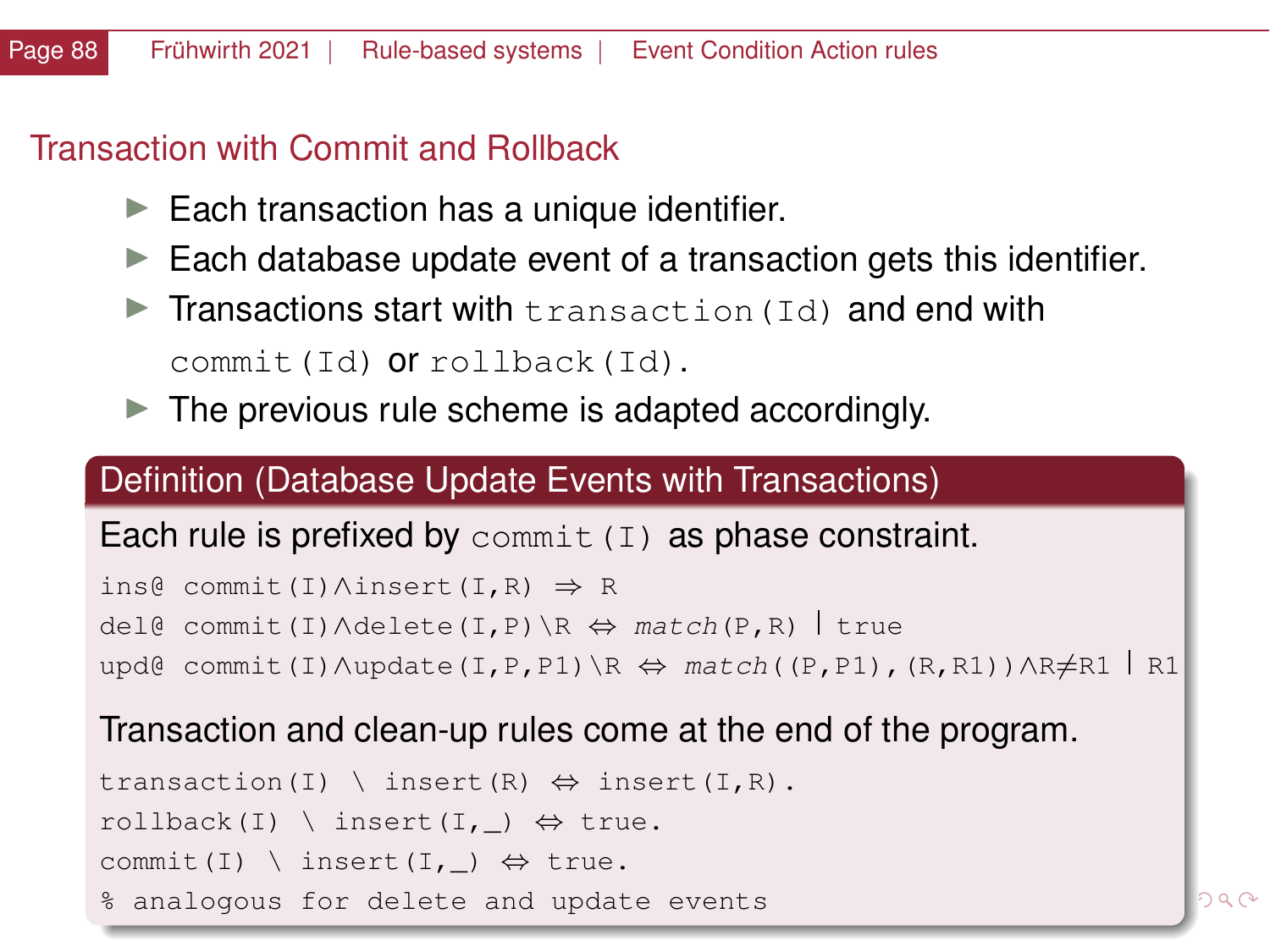# <span id="page-88-0"></span>Localized Constraints, Data and Operation Constraints in CHR

# Definition (Localized CHR)

- I **Localized constraint:** one argument is an identifier, the **location**.
- **Global constraint:** is a constraint that is not localized.
- Localized rule: localized constraints in head have same location and localized constraints in body have same location.

For example, in the CHR embedding, transactions use localized constraints while database relations are global.

### Definition (Data and Operation Constraints)

- I We may distinguish between **data** and **operation** constraints.
- $\blacktriangleright$  In the head of each rule, at least one operation constraint.
- I The rule (partially) **defines** the operation.

FP functions and database update events in CHR a[s o](#page-87-0)[pe](#page-89-0)[ra](#page-87-0)[tio](#page-88-0)[n](#page-89-0) [c](#page-47-0)[o](#page-48-0)[ns](#page-143-0)[tra](#page-0-0)[int](#page-143-0)[s.](#page-0-0)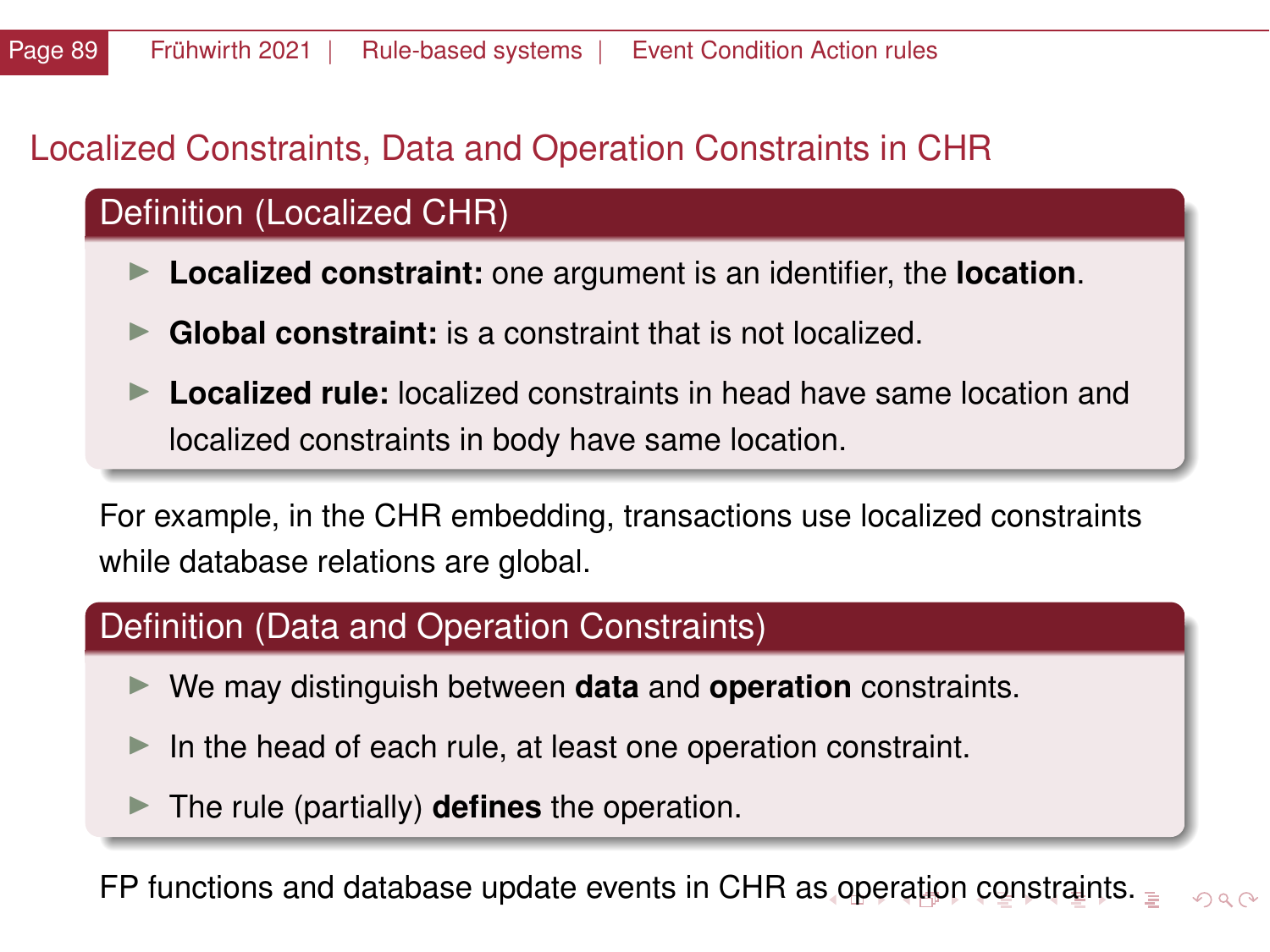# <span id="page-89-0"></span>Comparison ECA-Rules and CHR-Rules

- $\blacktriangleright$  ECA-Rules for databases, CHR-Rules for programs
- $\blacktriangleright$  ECA-Rules with explicit updates, in particular deletion
- $\blacktriangleright$  Embedding events as operation constraints, database relations as data constraints
- $\blacktriangleright$  Embedding transactions with localized constraints
- $\triangleright$  PGRS-Rules of CHR with constants expressable as ECA-Rules

 $\mathbf{A} \cap \mathbf{B} \rightarrow \mathbf{A} \oplus \mathbf{B} \rightarrow \mathbf{A} \oplus \mathbf{B} \rightarrow \mathbf{A} \oplus \mathbf{B}$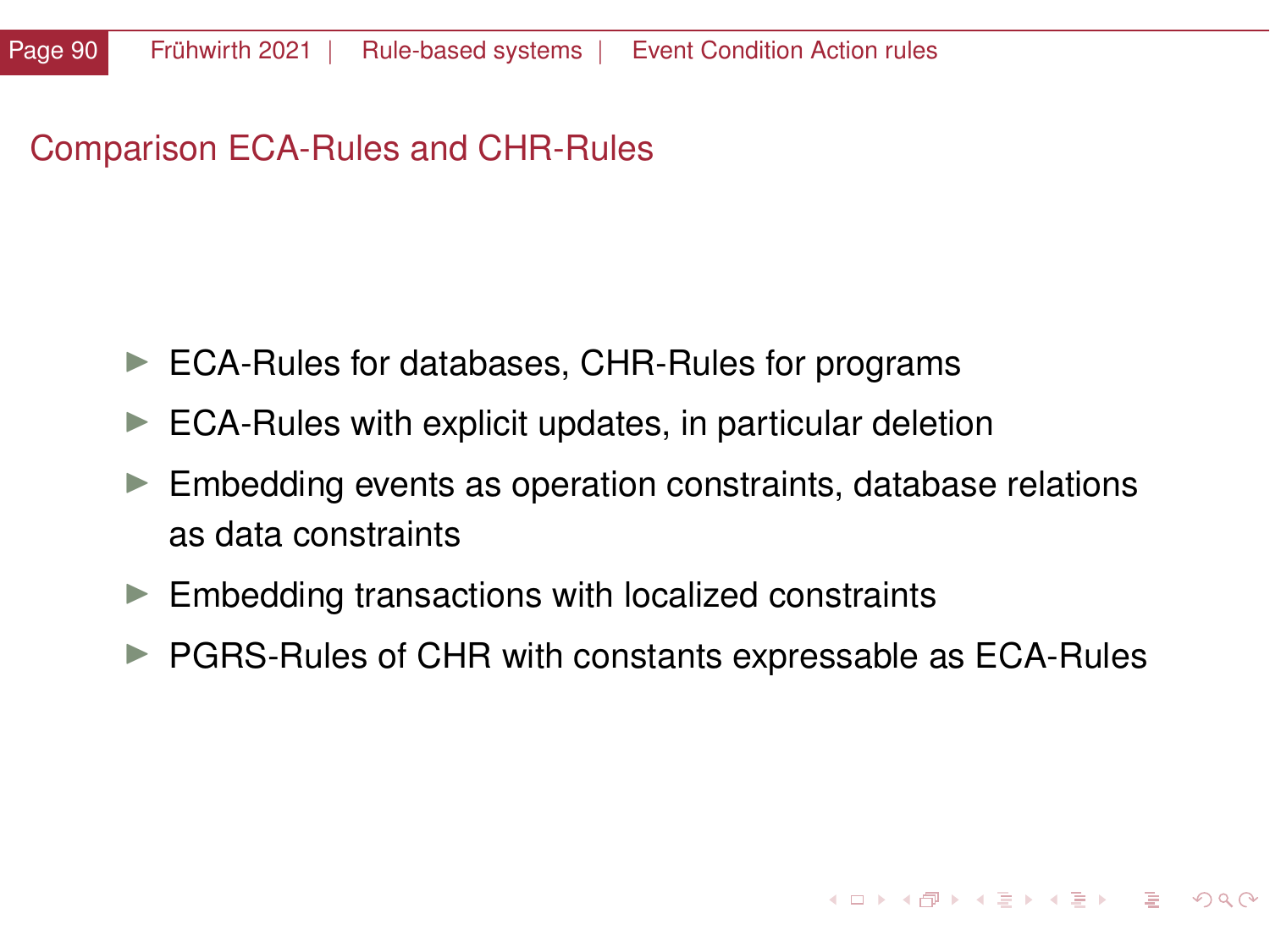# Logical Algorithms formalism

- $\blacktriangleright$  Hypothetical bottom-up logic programming language
- $\blacktriangleright$  Features deletion of atoms and rule priorities
- $\blacktriangleright$  Declarative production rule language, deductive database language, inference rules with deletion
- $\triangleright$  Designed to derive tight complexity results for program analysis algorithms
- **Fig. 3** The only implementation is in CHR
- It achieves the theoretically postulated complexity results!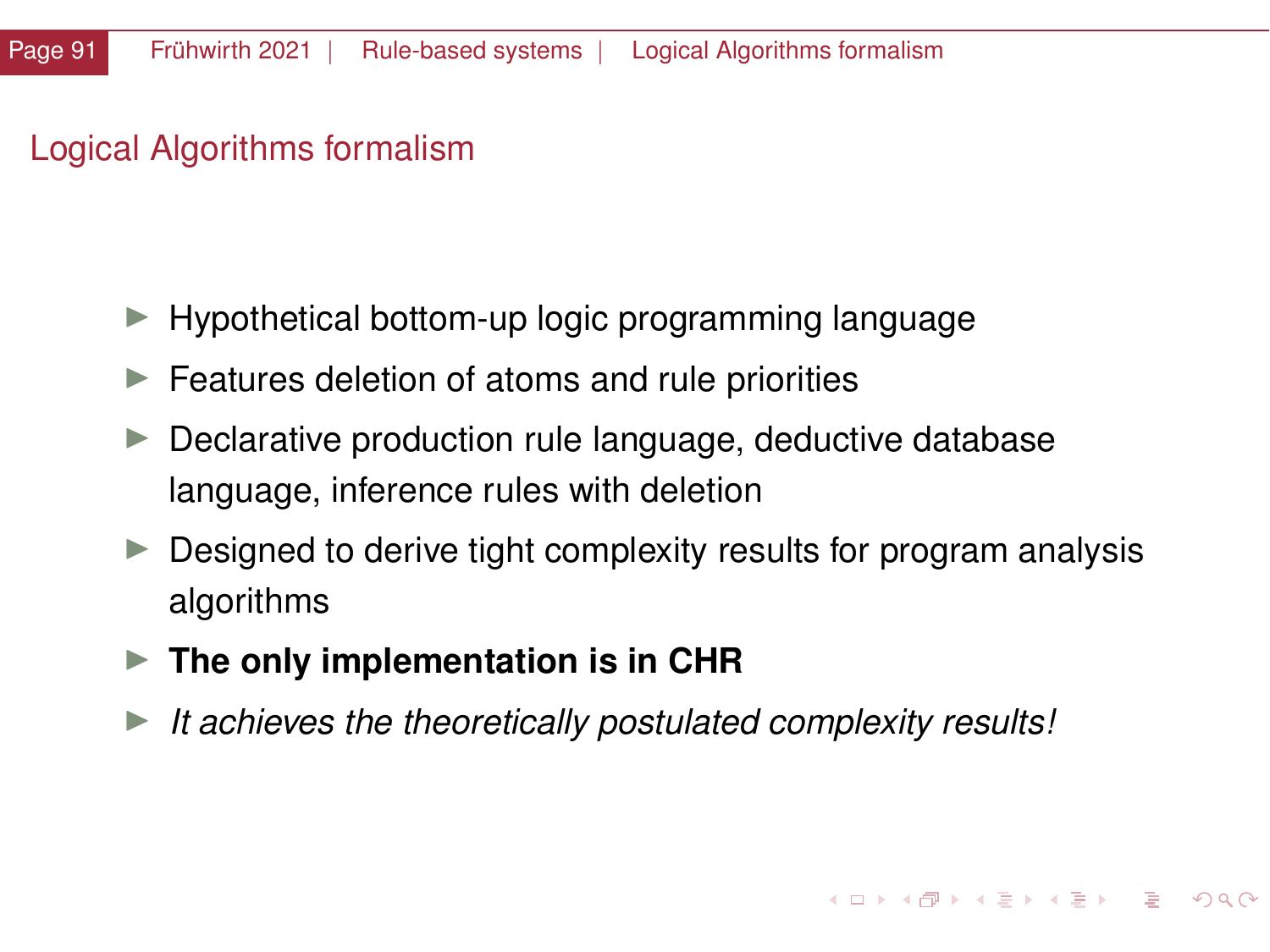# Logical Algorithm rules

# Definition (LA rules)

$$
r @ p : A \to C
$$

- $\blacktriangleright$  *r*: rule name
- $\blacktriangleright$  *p*: priority
	- $\triangleright$  arithmetic expression (variables must appear in first atom of A)
	- $\blacktriangleright$  either dynamic (contains variables) or static
- $\blacktriangleright$  A: conjunction of user-defined atoms and comparisons
- $\triangleright$  *C*: conjunction of user-defined atoms (variables must appear in *A*, i.e. range-restrictedness)
- $\blacktriangleright$  *del*(*A*): Permanent deletion of positive atom *A*, overshadows *A*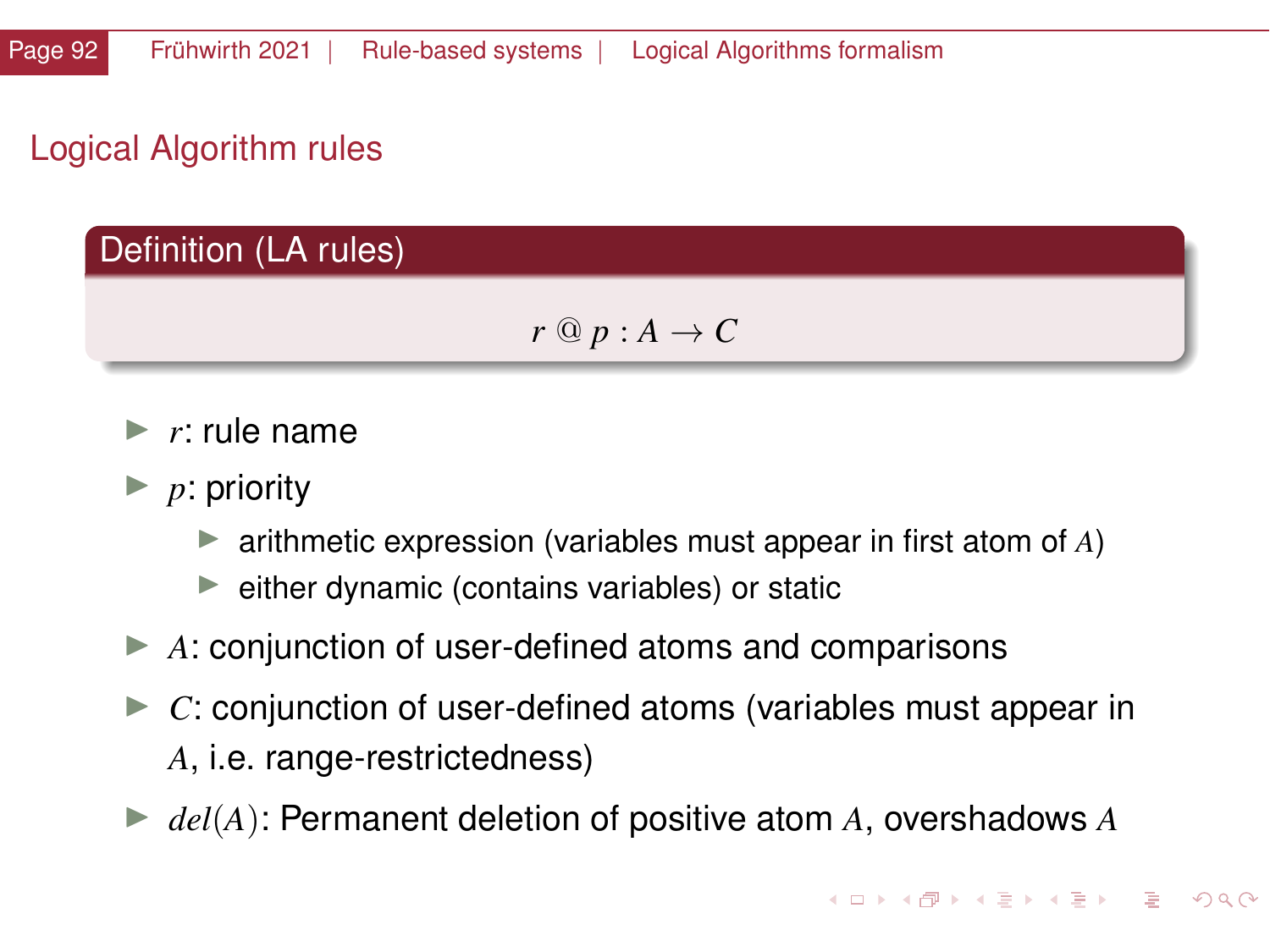# Logical Algorithm semantics

### Definition (LA semantics)

- **►** *LA state*: set of user-defined atoms atoms occur positive, deleted (negative), or in both ways
- ► LA *initial state*: ground state
- **In** Rule *applicable* to state if
	- Ihs. atoms match state such that positive lhs. atoms do not occur deleted in state
	- Ihs. comparisons hold under this matching
	- rhs. not contained in state (set-based semantics)
	- No other applicable rule with lower priority
	- LA *final state*: no more rule applicable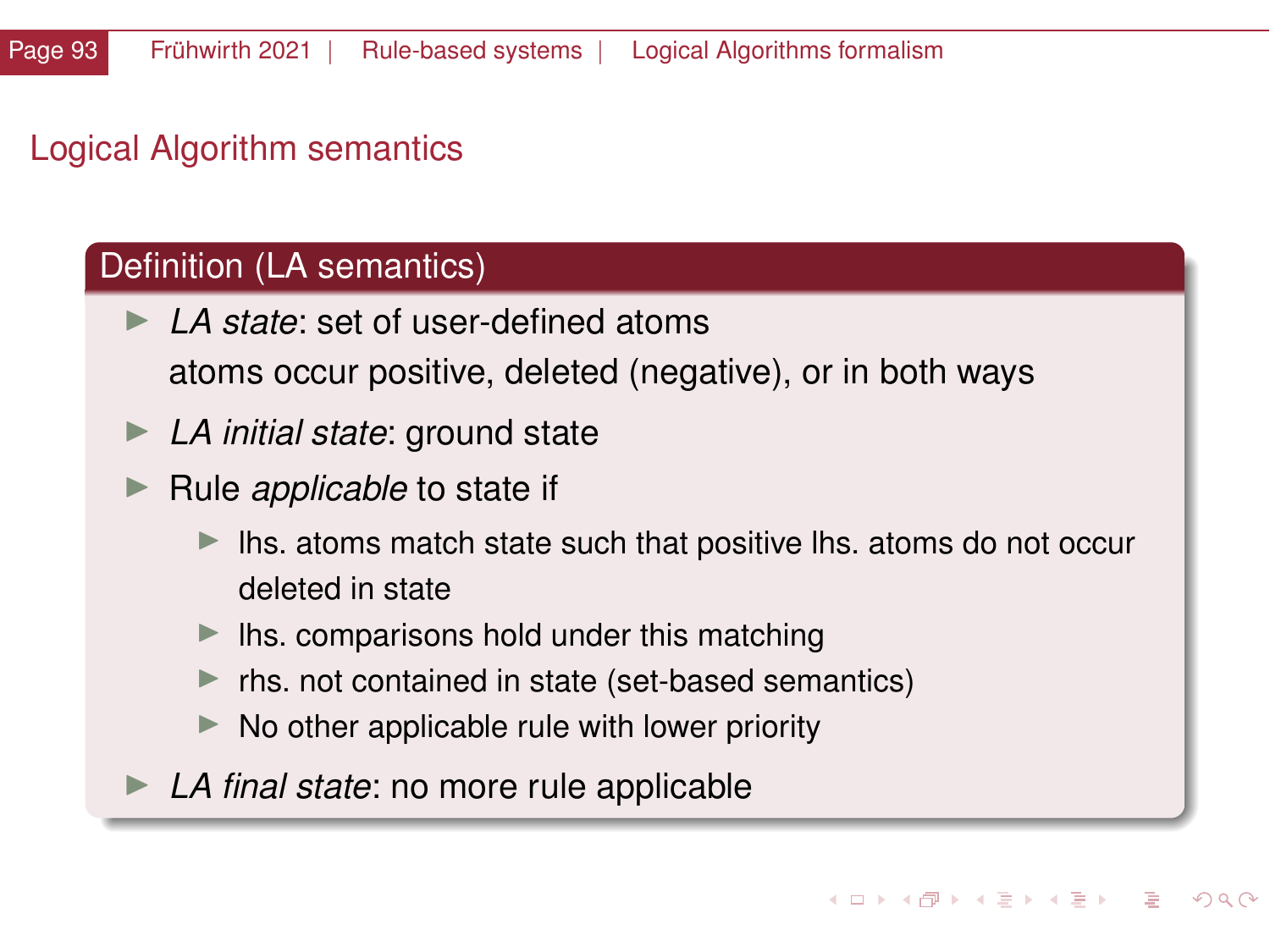# <span id="page-93-0"></span>Logical Algorithms in CHR

Basically positive ground range-restricted CHR propagation rules Differences to CHR:

- $\blacktriangleright$  set-based semantics
- $\blacktriangleright$  explicit deletion atoms
- $\blacktriangleright$  redundancy test for rules to avoid trivial nontermination

K ロ > K @ ▶ K ミ ▶ K ミ ▶ │ ミ │ ◆ 9,9,0°

 $\blacktriangleright$  rule priorities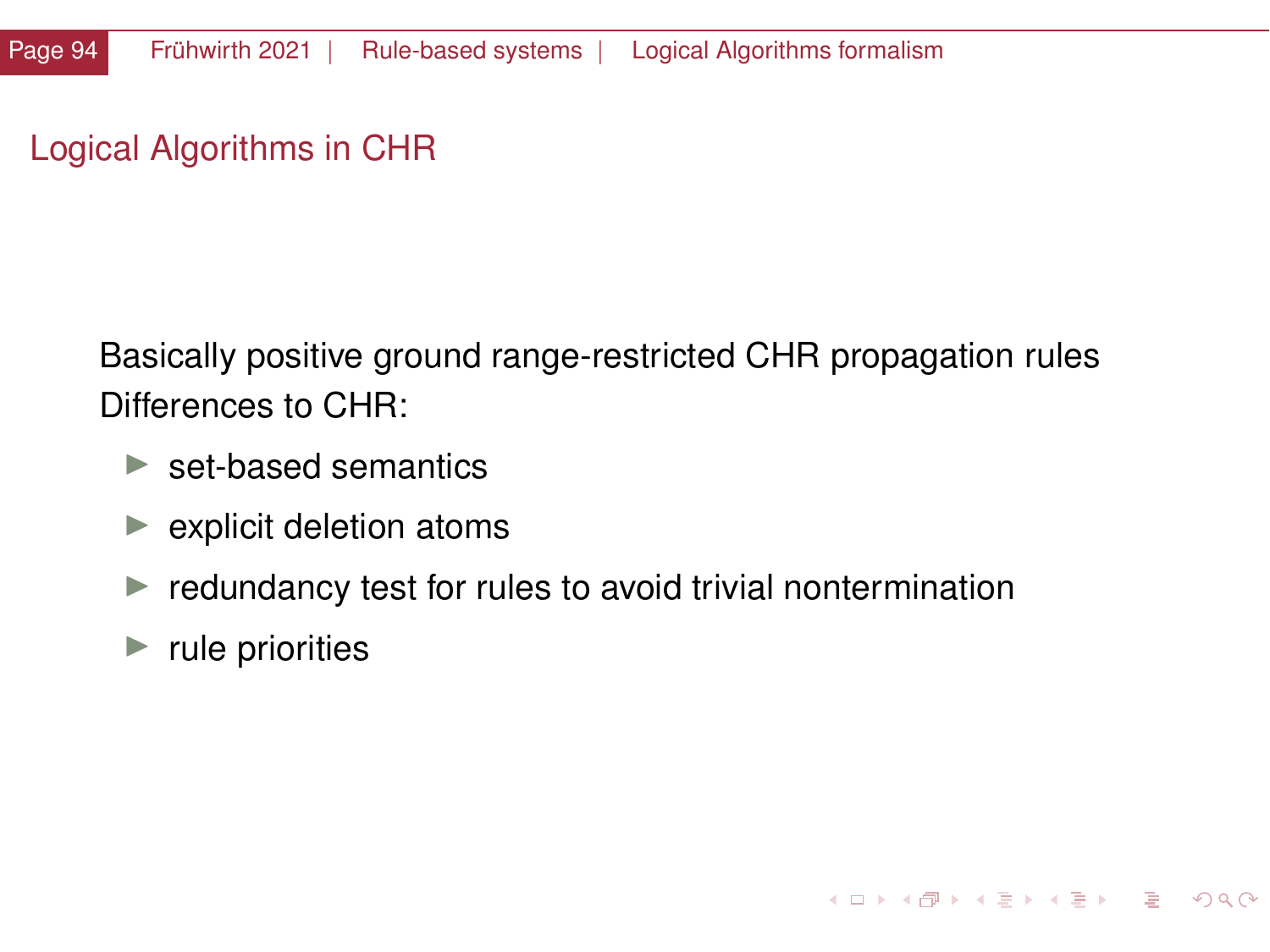# Embedding LA in CHR

# Definition (Rule scheme for LA predicate)

Each *n*-ary LA predicate *a*/*n* generates simpagation rules

 $(A = a(x_1, \ldots, x_n)$  with  $x_i$  distinct variables)

A \ A ⇔ true. % Set-Basedness

del(A) \ del(A) ⇔ true. % Set-Basedness

del(A)  $\setminus$  A  $\Leftrightarrow$  true.  $\ast$  Permanent Deletion (by Overshadowing)

# Definition (Rule scheme for LA rule)

LA rule

*r* @ *p* : *A* → *C*

translates to CHR propagation rules with priority

*r* @ *A*<sup>1</sup> ⇒ *A*<sup>2</sup> *C* : *p*

and derived rules from set-based transformation  $(A_1:$  atoms from  $A, A_2:$  comparisons from  $A)$ 

**Priorities by conflict resolution (or CHR language extensio[n\)](#page-93-0) allowing the service of the service of the service**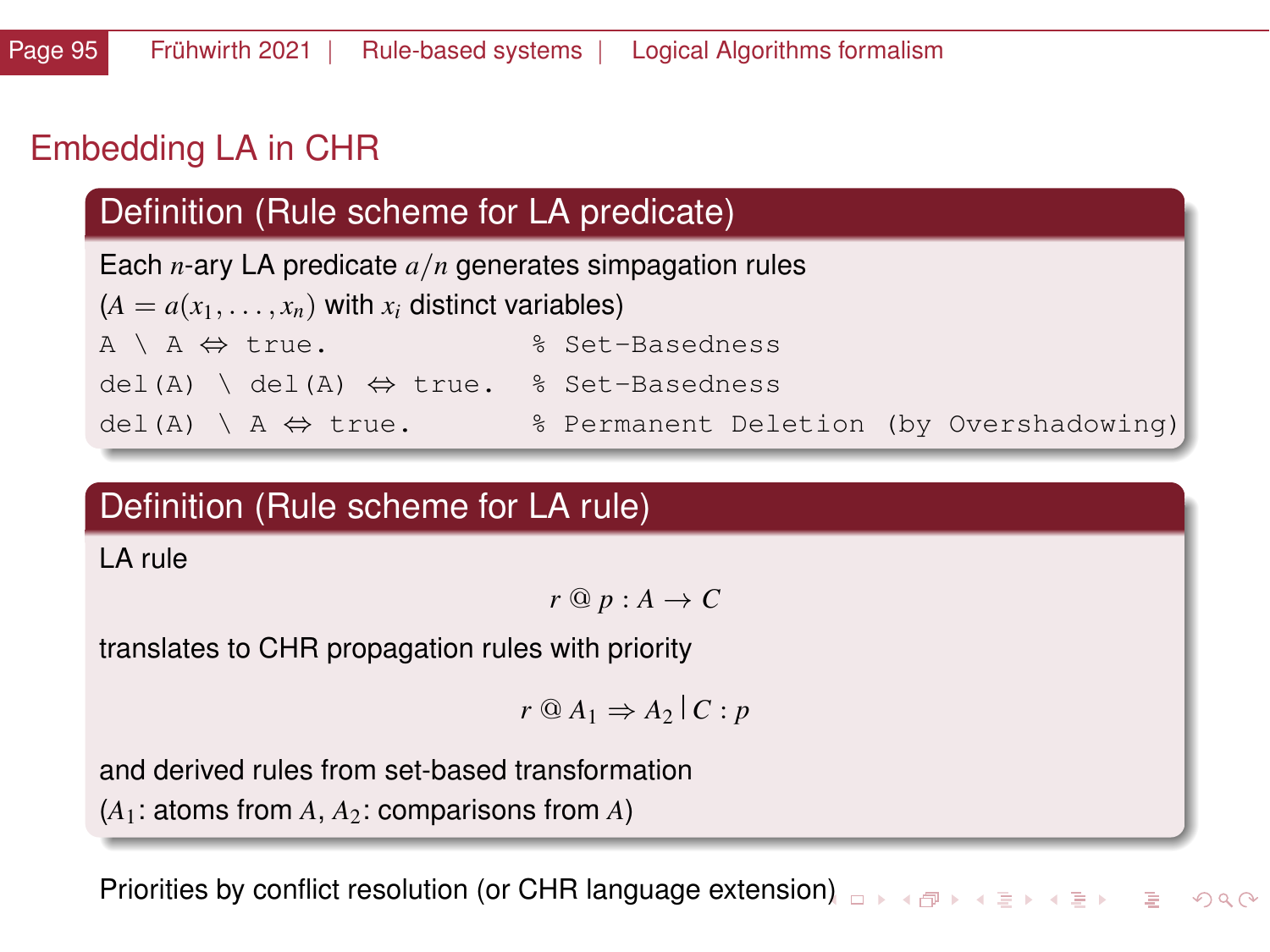### Ensuring set-based semantics by transformation

Generation of new rule variants by unifying head constraints Applicable to CHR rules in general (written as simplification rules)

#### Definition (Rule scheme for set-based semantics)

To a CHR generalized simplification rule

*H* ∧ *H*<sub>1</sub> ∧ *H*<sub>2</sub>  $\Leftrightarrow$  *G*  $\mid$  *B* 

add each rule (if guard does not imply that head is same as body)

 $H \wedge H_1 \Leftrightarrow H_1 = H_2 \wedge G \mid B'$ 

where  $B'$  is  $B$  with duplicate constraints removed.

#### Example

 $a(1, Y)$ ,  $a(X, 2) == b(X, Y)$ .

One additional rule from unifying  $a(1, Y)$  and  $a(X, 2)$ 

 $a(1,2) \implies b(1,2)$ .

イロトメ 伊 トメ 君 トメ 君 トー 君  $QQ$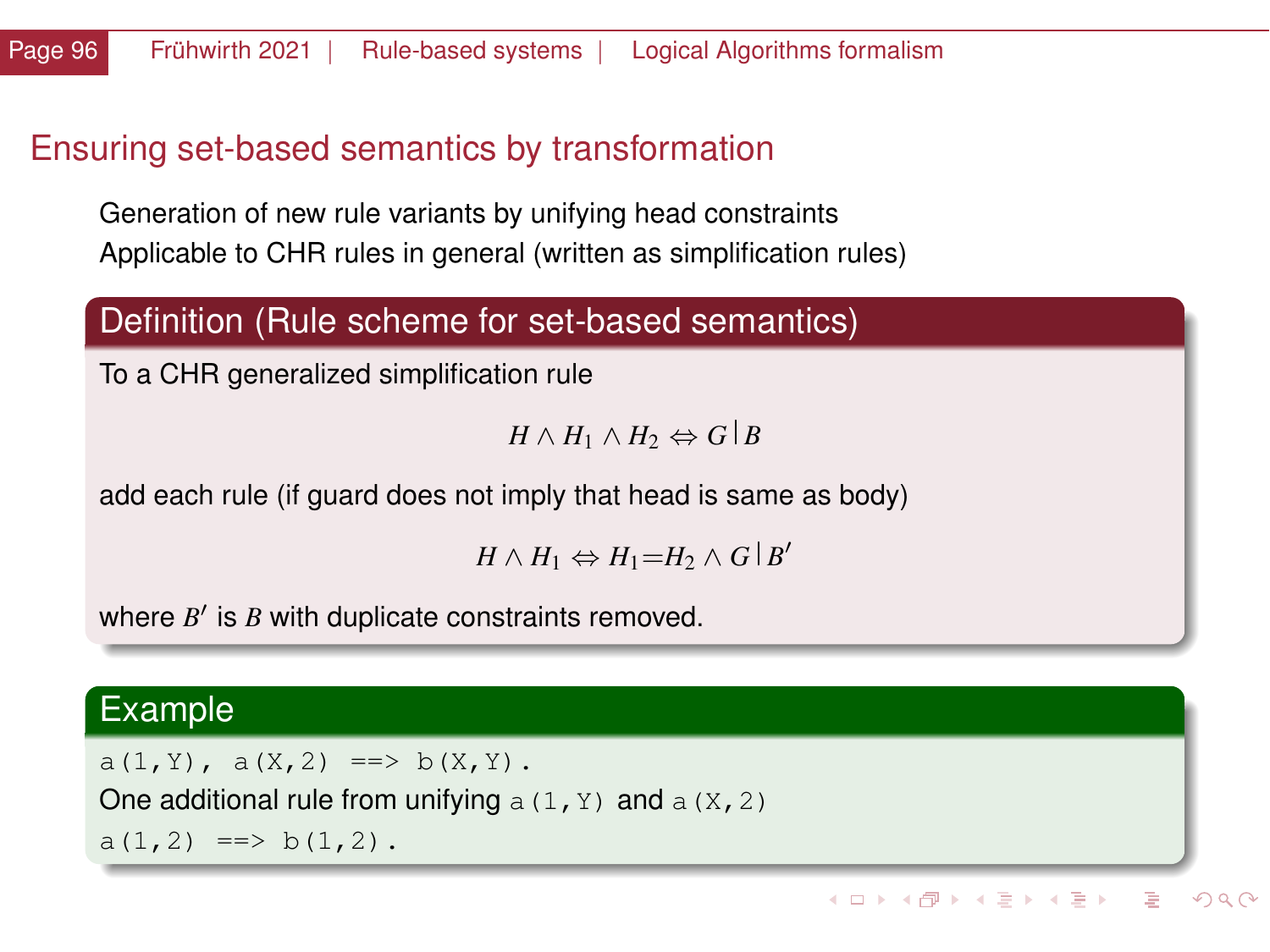# LA Set-Basedness by Confluence Analysis

# Example

Set Rule

 $a(A, B) \setminus a(A, B) \leqslant$  true.

Example Rule

 $a(1, Y)$ ,  $a(X, 2) == b(X, Y)$ .

Critical Overlap (other overlaps are joinable)

 $a(1, Y)$ ,  $a(X, 2)$ ,  $(a(1, Y), a(X, 2)) = (a(A, B), a(A, B))$ 

after simplification

 $a(1,Y)$ ,  $a(X,2)$ ,  $X=1, Y=2$ 

Critical Pair

```
a(1, Y), X=1, Y=2 \langle \rangle a(1, Y), a(X, 2), X=1, Y=2, b(X, Y)
```
after applying set rule to second state

a(1, Y), X=1, Y=2  $\langle \rangle$  a(1, Y), X=1, Y=2, b(X, Y)

For confluence, add rule from first to second state, simplified

 $a(1,2) \implies b(1,2)$ .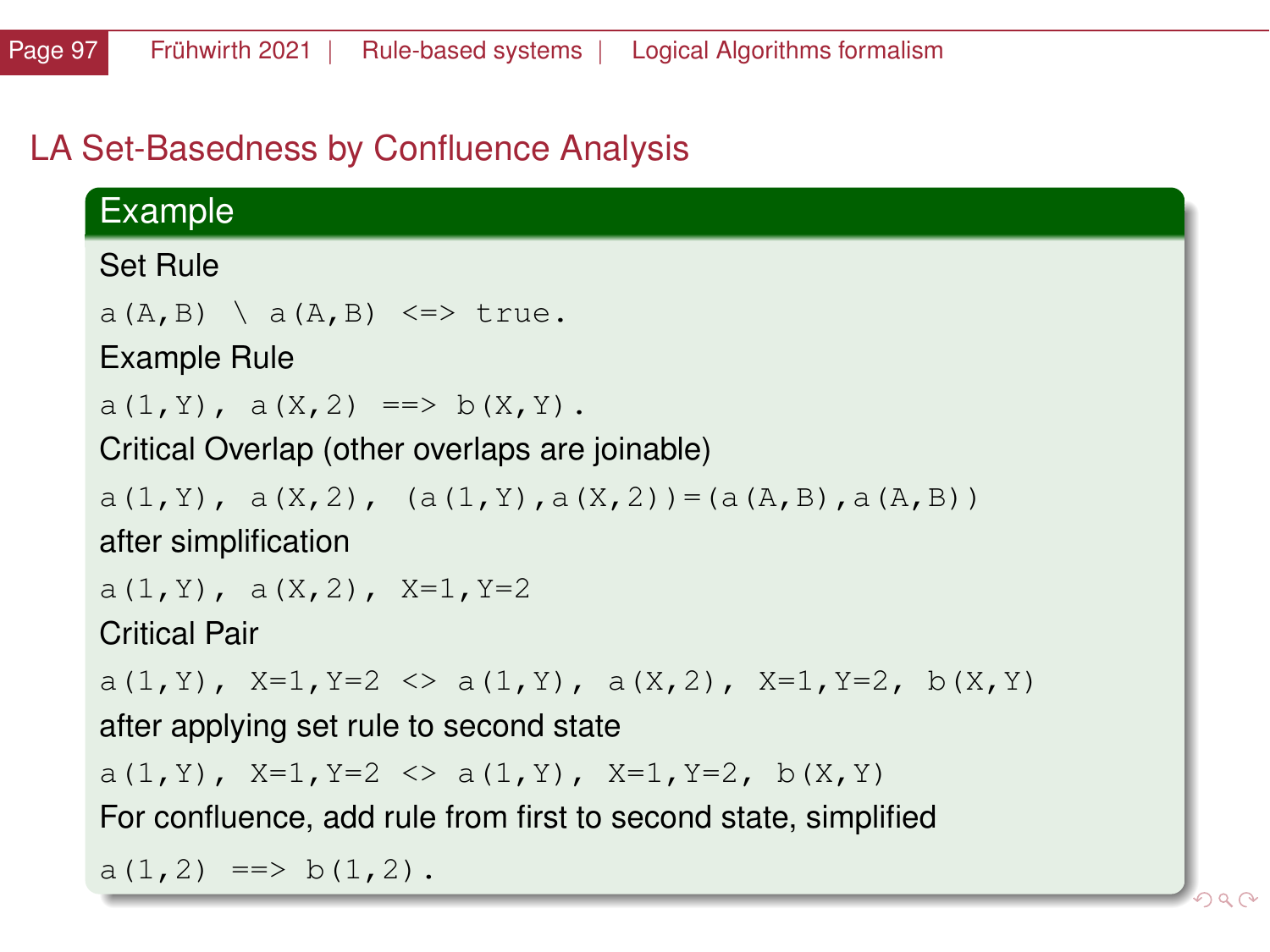#### LA example (Dijkstra's shortest paths)

#### Example (Dijkstra in LA)

d0 @ 0: dist(X,N) ∧ dist(X,M) ∧ N<M  $\rightarrow$  del(dist(X,M)) dn @ N: dist(X,N)  $\land$  edge(X,Y,M)  $\rightarrow$  dist(Y,N+M)

#### Example (LA Dijkstra in CHR)

```
dist(X,N) \setminus dist(X,N) \leq > true.del(dist(X,N)) \ del(dist(X,N)) <=> true.
del(dist(X,N)) \setminus dist(X,N) \iff true.% analogous for edge/3
d0 @ dist(X,N), dist(X,M) ==> N<M | del(dist(X,M)) :0.
dn \theta dist(X,N), edge(X,Y,M) ==> dist(Y,N+M) :N.
```
Set-based transformation does not introduce more rules Permanent deletion of larger distances correct

イロト イ団 トイミト イミト ニミー りんぴ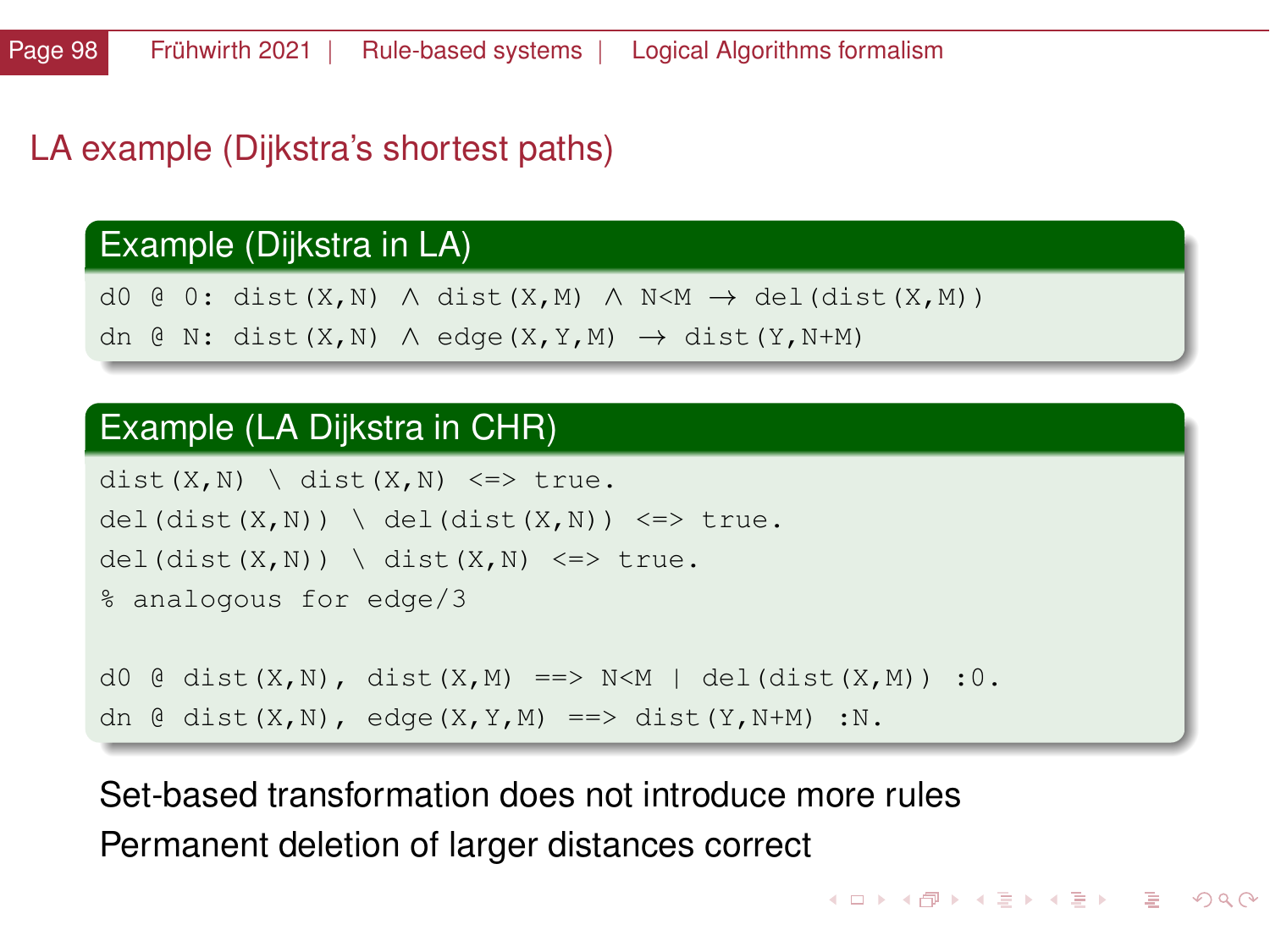# Production Rule Examples in LA

Set-basedness does not add rules. Permanent deletion problematic.

|  | Example (Minimum in CHR) |  |
|--|--------------------------|--|
|--|--------------------------|--|

num(Y), min(X) ==>  $Y < X$  | del(min(X)).

 $num(X) == > min(X)$ .

Number X can never be minimum again.

# Example (Transitive closure in CHR)

 $\frac{1}{2}$  p(X, Y), p(X, Y) = > del(p(X, Y)) ?

 $e(X, Y) \implies p(X, Y)$ .

Duplicate elimination is already covered by set-basedness.

# Example (Marital Status in CHR)

 $married(X)$ ,  $single(X) ==> del(single(X)).$ 

 $person(X) ==> single(X)$ .

Married person can never become single again.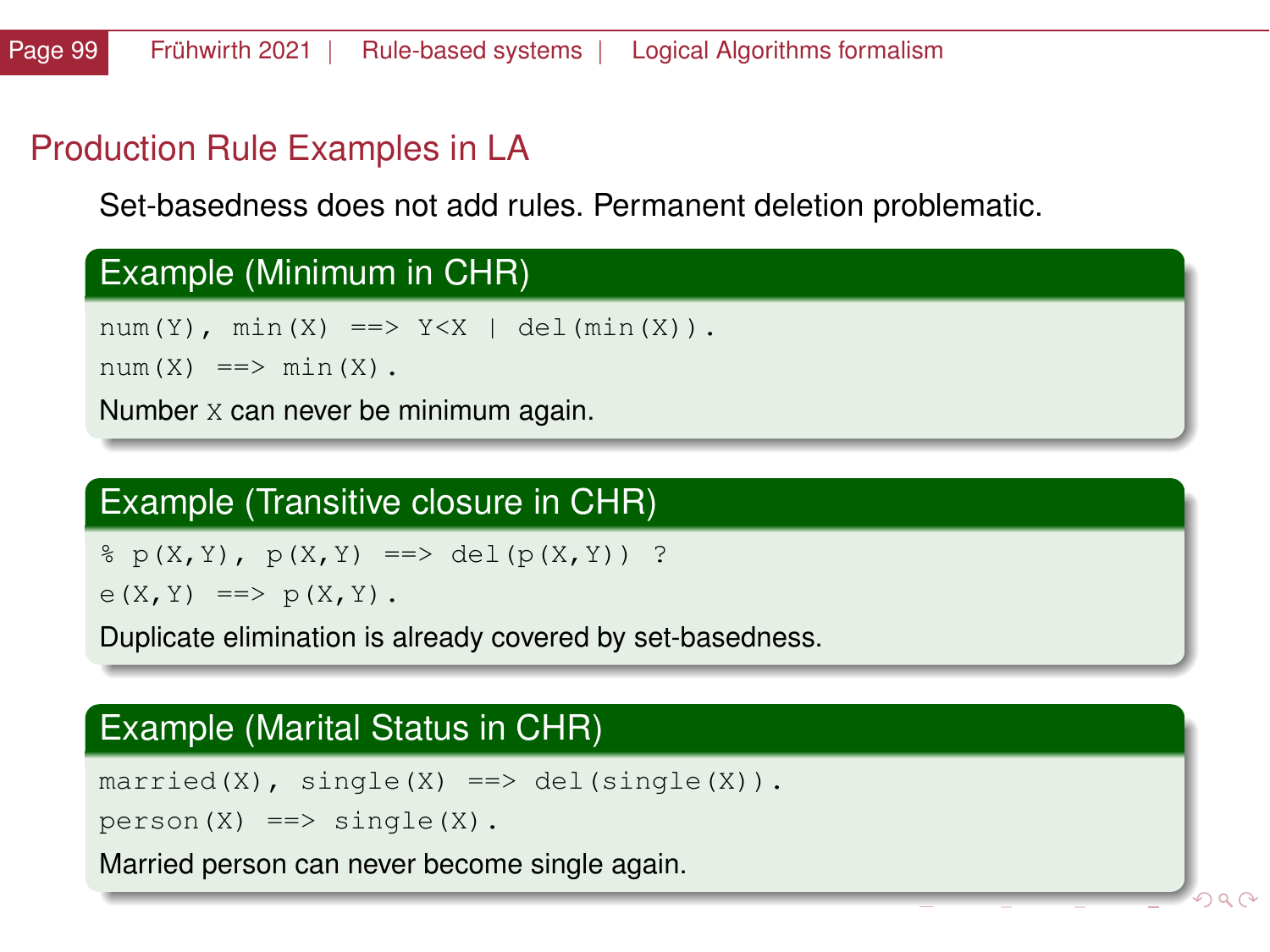# LA Deletion and Confluence

# Example (General Schematic Case)

```
Permanent deletion for some constraint A
```

```
del(A) \setminus A \Leftrightarrow true.
```
# Arbitrary program rule with constraint A

```
A \wedge B \Rightarrow G \wedge C
```
### Overlap of the two rules

```
del(A) ∧ A ∧ B ∧ G
```
### Critical pair, simplified

```
del(A) ∧ B ∧ G <> del(A) ∧ B ∧ G ∧ C
```
For confluence, we may add rule deleting all of C

```
del(A) \wedge B \Rightarrow G | det(C)
```

```
but does not work if C contains deletion
```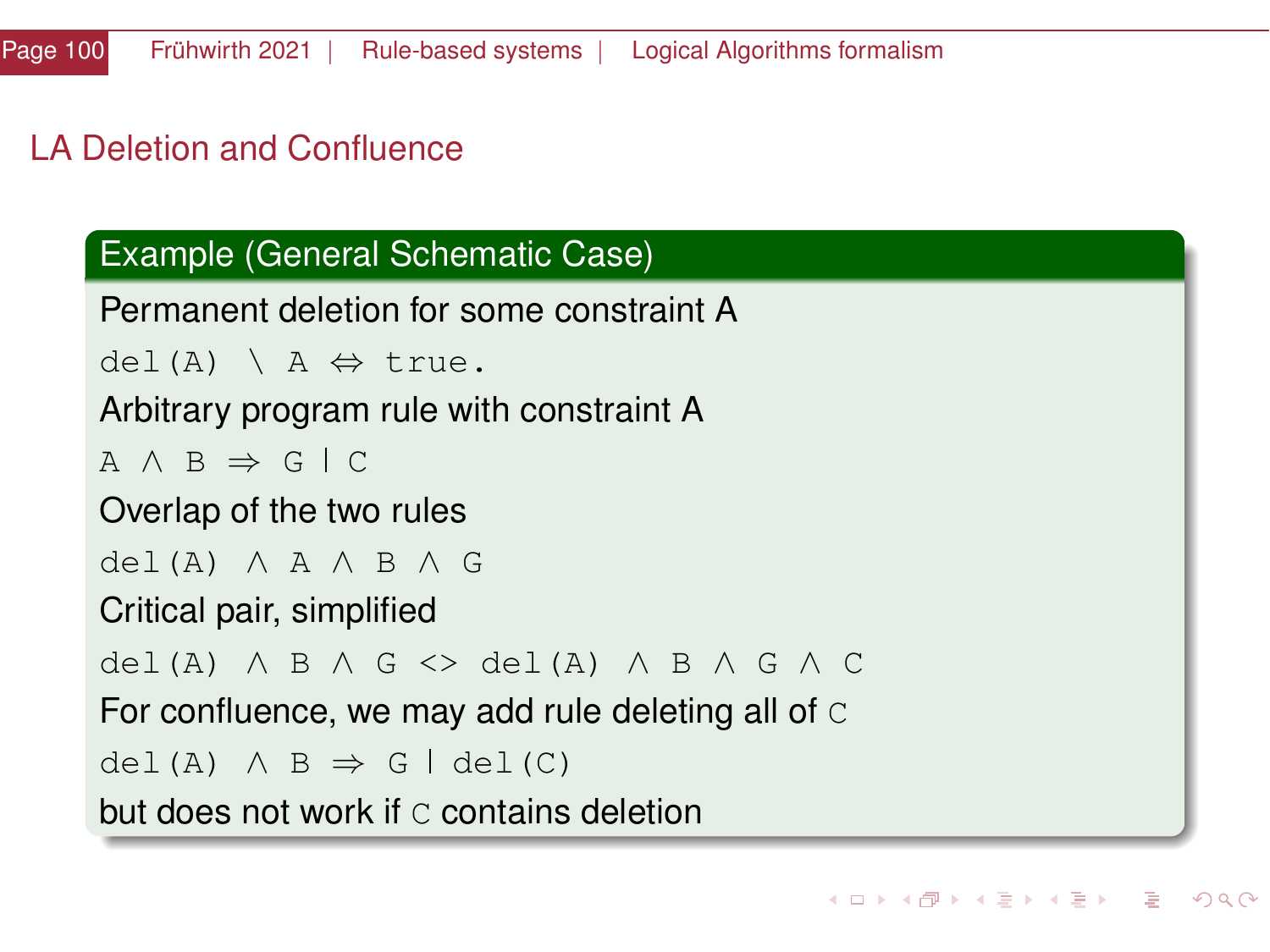### Non-Permanent Deletion and Duplicates in LA

Permanent deletion may be problematic. Can we avoid it?

 $\blacktriangleright$  LA atoms get a unique numeric identifier.

 $\Rightarrow$  LA deletion and Set-Basedness only apply to atoms with same identifier.

 $\Rightarrow$  Same atom can be added back with a new identifier.

- $\blacktriangleright$  Auxiliary constraint lastId/1 keeps track of last identifier used.  $lastID(0)$  is added as first atom to each query.
- $\blacktriangleright$  In rules, same identifier only for atoms both in head and body. Other identifiers in head are ignored. For the body atoms, new identifiers are generated.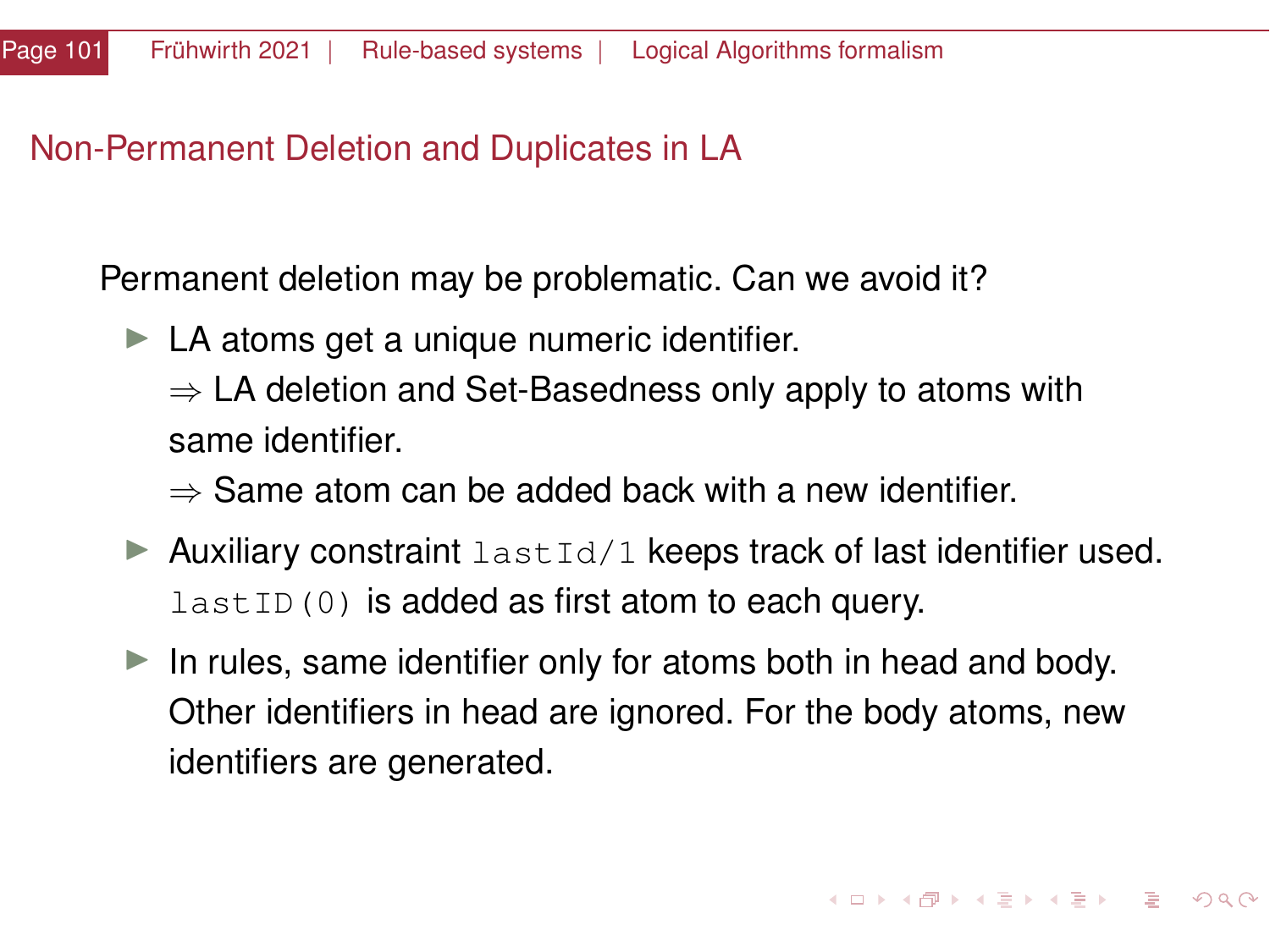# Embedding CHR in LA with Identifiers for Atoms

Definition (Rule scheme for embedding PGRS-CHR in LA)

Generalised simpagation PGRS CHR rule, only comparisons in guard

H1...Hi \ H<sub>i+1</sub>...Hn ⇔ G | B1 ... Bm

translates to LA rule with numeric identifiers added to LA atoms

```
lastID(Id) ∧
H1[Id1]. . .Hi[Idi] ∧ Hi+1[Idi+1]. . .Hn[Idn] ∧ G ⇒
       del(lastID(Id)) ∧ lastID(Id+m) ∧
       del(Hi+1[Idi+1]). . .del(Hn[Idn]) ∧
       B1[Id+1]...Bm[Id+m]
```
where  $A[\text{Id}]$  stands for A with an additional argument  $Id$  and where  $Id$ ,  $Id1...Idn$  are new different variables.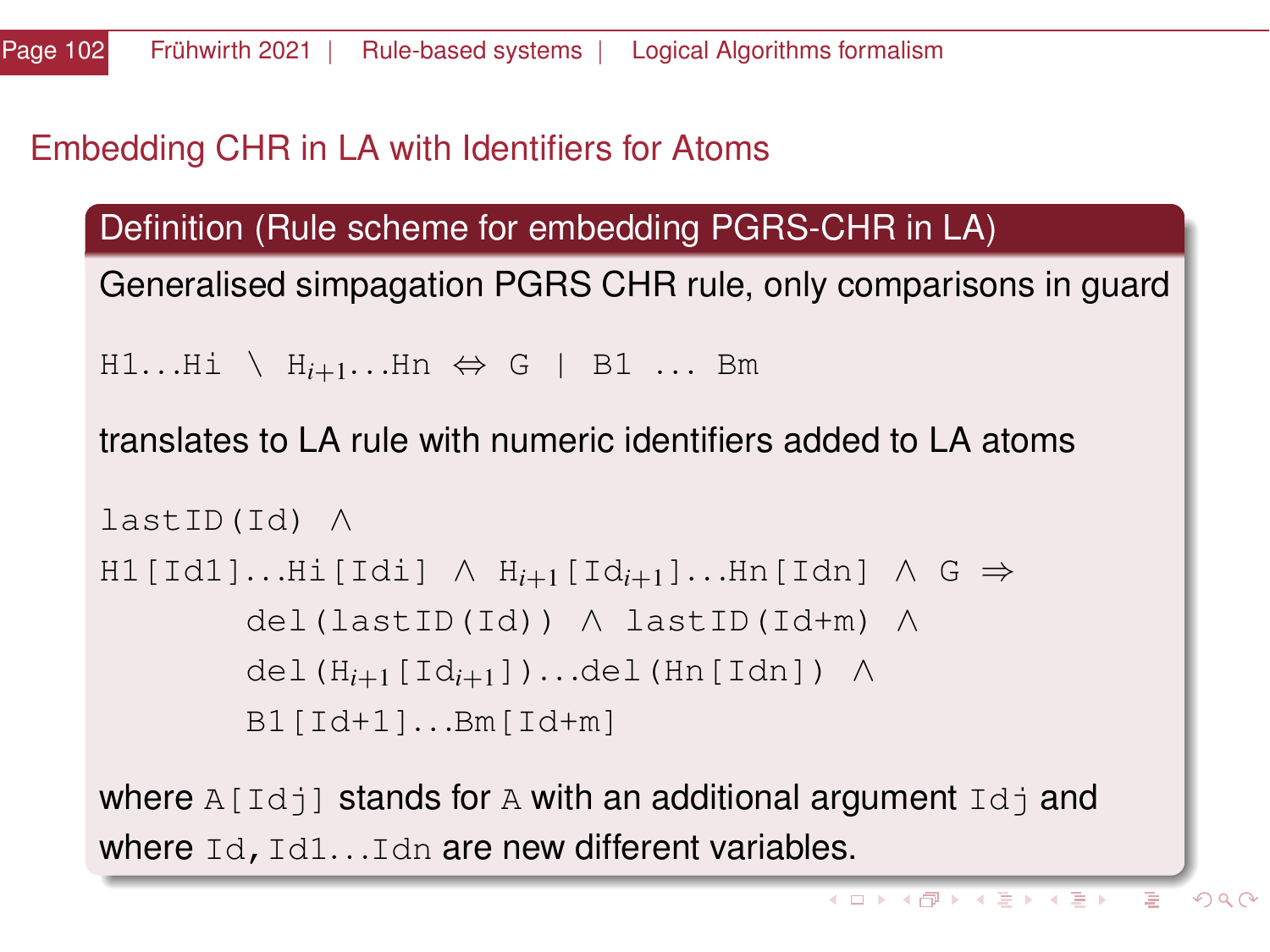# Deductive Databases

- $\blacktriangleright$  Deductive database systems can make deductions (inferences) based on stored rules and facts.
- $\triangleright$  Combination of logic programming and relational databases.
	- $\blacktriangleright$  More expressive than relational databases (recursion).
	- $\blacktriangleright$  Less expressive than logic programming systems (constants only).
- $\blacktriangleright$  Applications: semantic web, data integration, information extraction, program analysis, security, cloud computing, machine learning.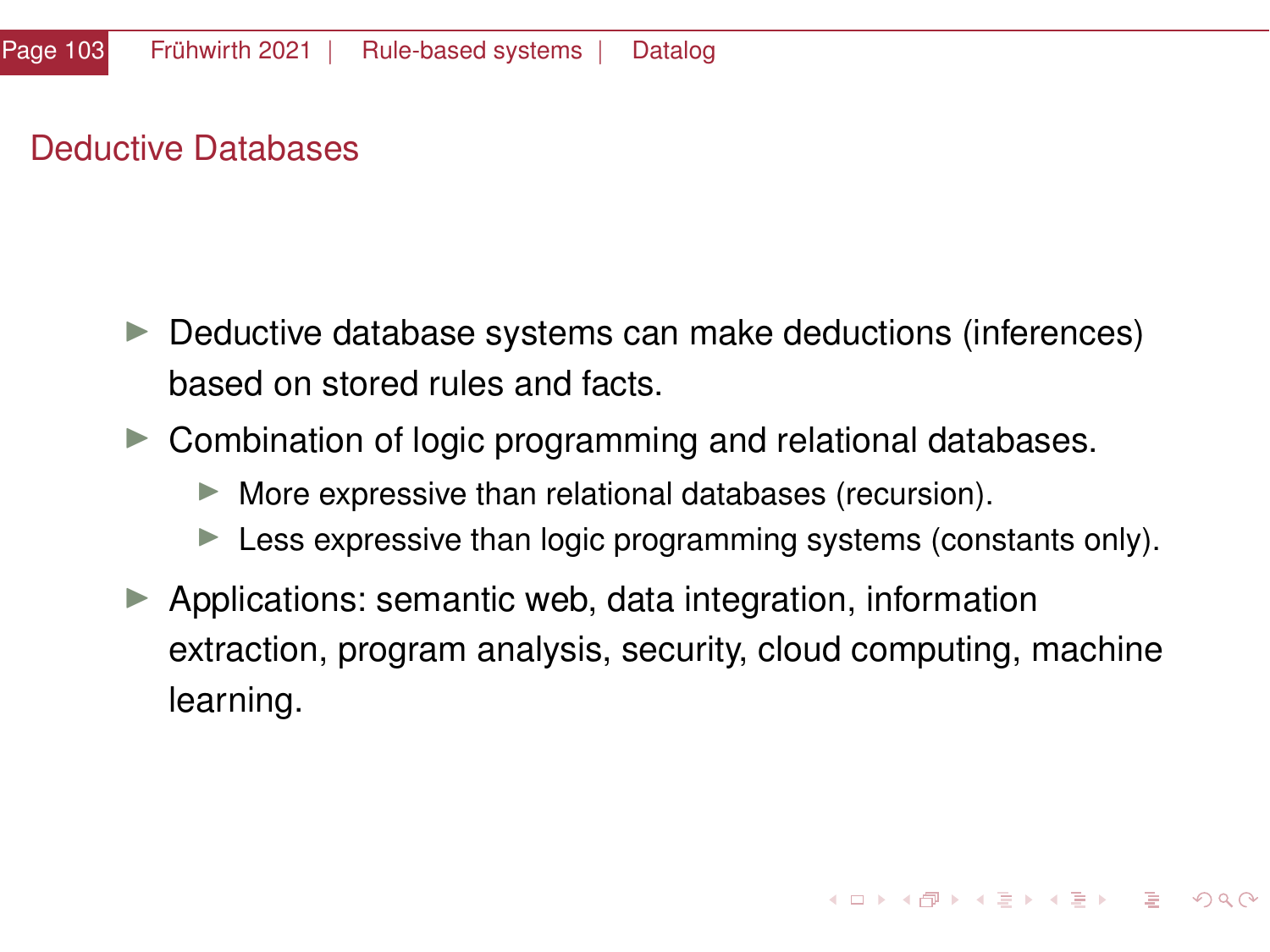### Datalog for Deductive Databases

Datalog is deductive database query language (no updates)

- $\blacktriangleright$  Logical inference rules similar to Logical Algorithms and Prolog
	- ▶ Atoms are **set-based**. Rules are range-restricted
- ▶ Only **finite domains** of constants (no function symbols)
- **Nonmonotonic Negation** as in production rule systems and Prolog
- ► Negation must be **safe**: ground at execution time
- **Stratification:** No recursion through negation
- ▶ Datalog is **not Turing complete** (finite data)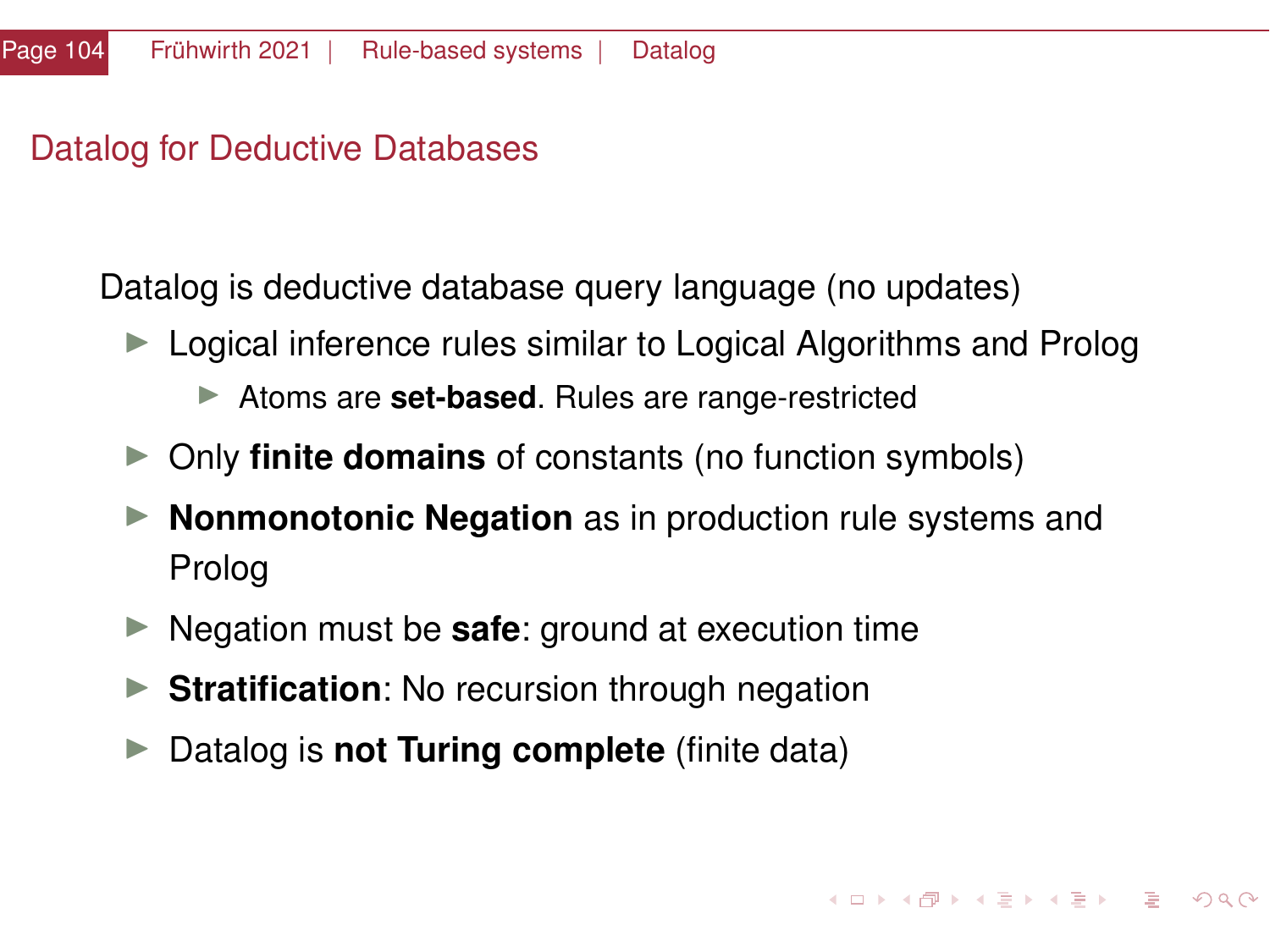# Datalog

Datalog Evaluation Strategy

- $\triangleright$  Evaluated by bottom-up propagation like Logical Algorithms
- $\blacktriangleright$  For efficiency, evaluation is made query-driven
	- ▶ **Magic-Set** transformation adds filter predicates to rules

Influence of Datalog

- $\triangleright$  Magic Set evaluation implemented in IBM's DB2 system
- $\triangleright$  Influenced database language SQL to allow for recursive queries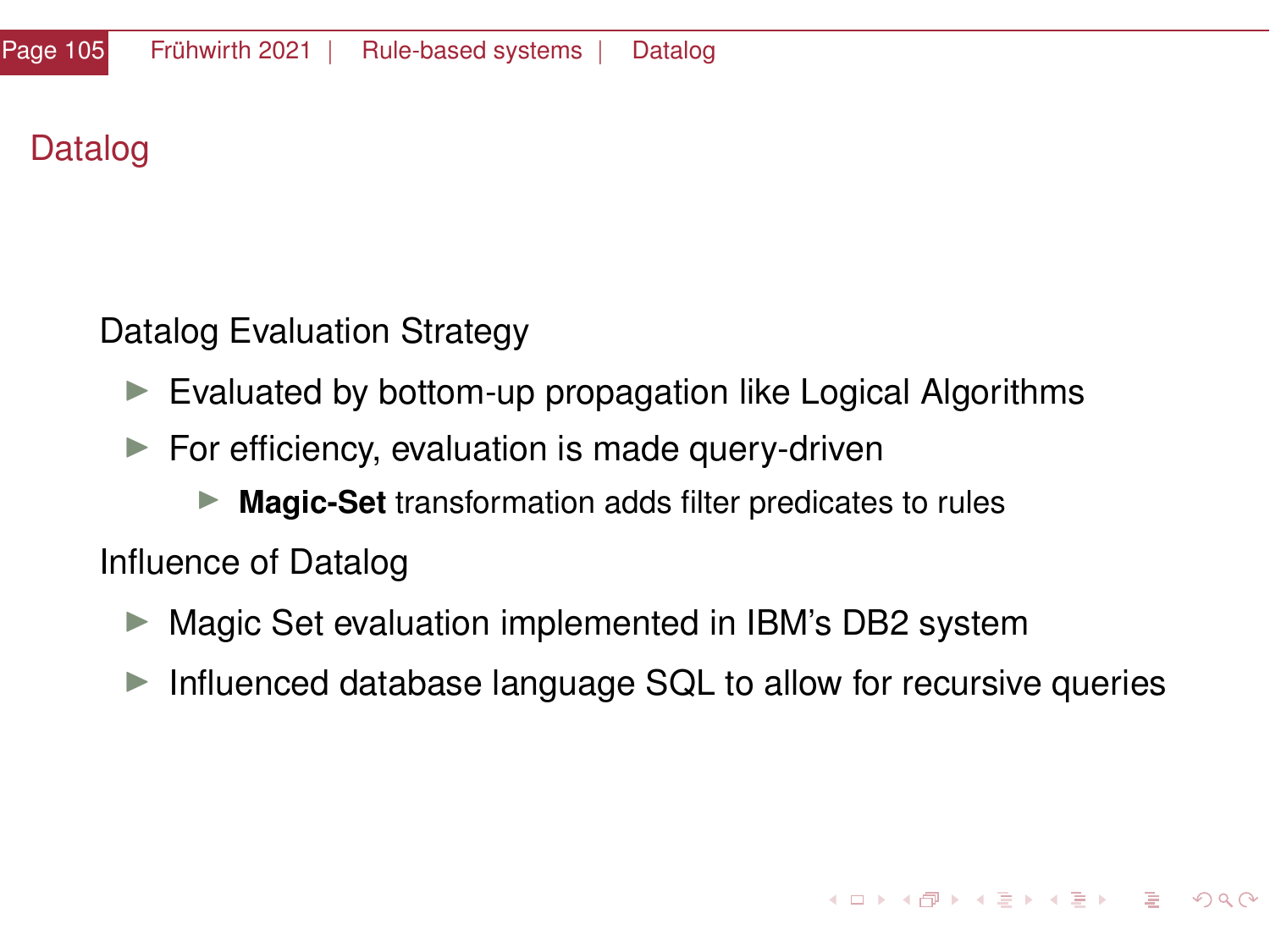# <span id="page-105-0"></span>Embedding Datalog in CHR

# Definition (Rule scheme for Datalog predicate)

Each *n*-ary Datalog predicate *a*/*n* generates simpagation rule  $(A = a(x_1, \ldots, x_n)$  with  $x_i$  distinct variables) A \ A ⇔ true. % Set-Basedness

# Definition (Rule scheme for Datalog rule and fact)

**Datalog rule** *C*:-*A* or **fact (tuple)** *C* translate to propagation rule

 $A_1 \Rightarrow A_2 \mid C$  (if  $A_1$  is empty, use auxiliary constraint db for  $A_1$ ) and derived rules from set-based transformation (see LA)

 $(A_1:$  atoms from  $A_1: A_2:$  built-ins from  $A_1: C:$  single user atom)

Analogous to translation of Logical Algorithms to CHR Stratified safe **negation** by negation-as-absence from PR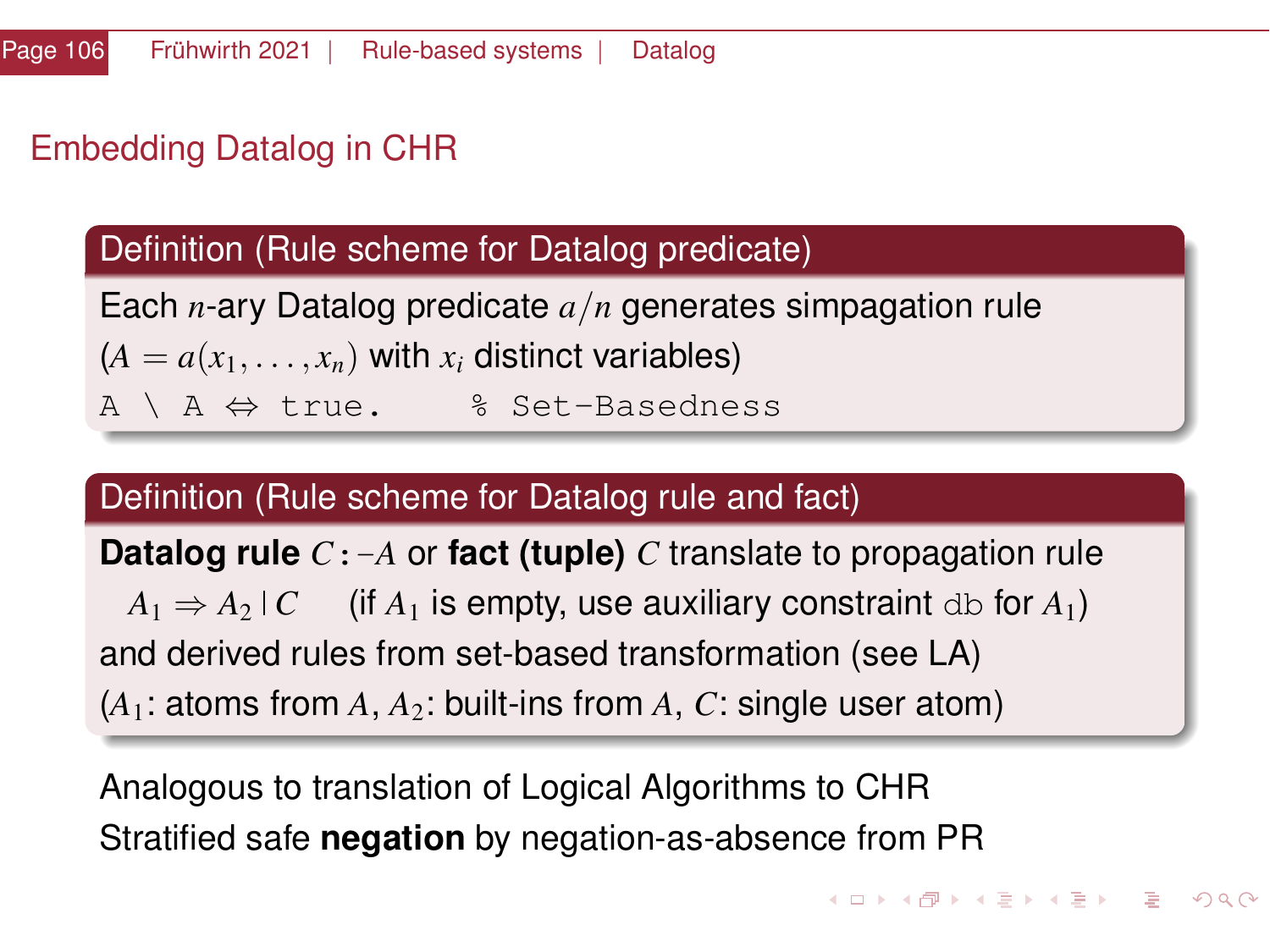# <span id="page-106-0"></span>Examples with Negation in Datalog

# Example (Shaving paradox in Datalog)

Non-stratified but safe negation (not allowed in Datalog)

```
\mathbf{shaves}(\text{barber}, X) \coloneqq \text{man}(X), -(\mathbf{shaves}(X, X), \text{true}).
```
Consider query man(barber) (Russell's paradox)

### Example (Minimum in Datalog)

Stratified but un-safe negation (not allowed in Datalog)

 $min(X)$  : -  $num(X)$ , -( $num(Y)$ ,  $Y\leq X$ ).

### Example (Marital status in Datalog)

```
Stratified and safe negation, translated as negation-as-absence
s single(X) :- person(X), -(married(X), true).
fire, person(X) ==> check(status, [X]).married(X) \ check(status, [X]) <=> true.
gle(X).
```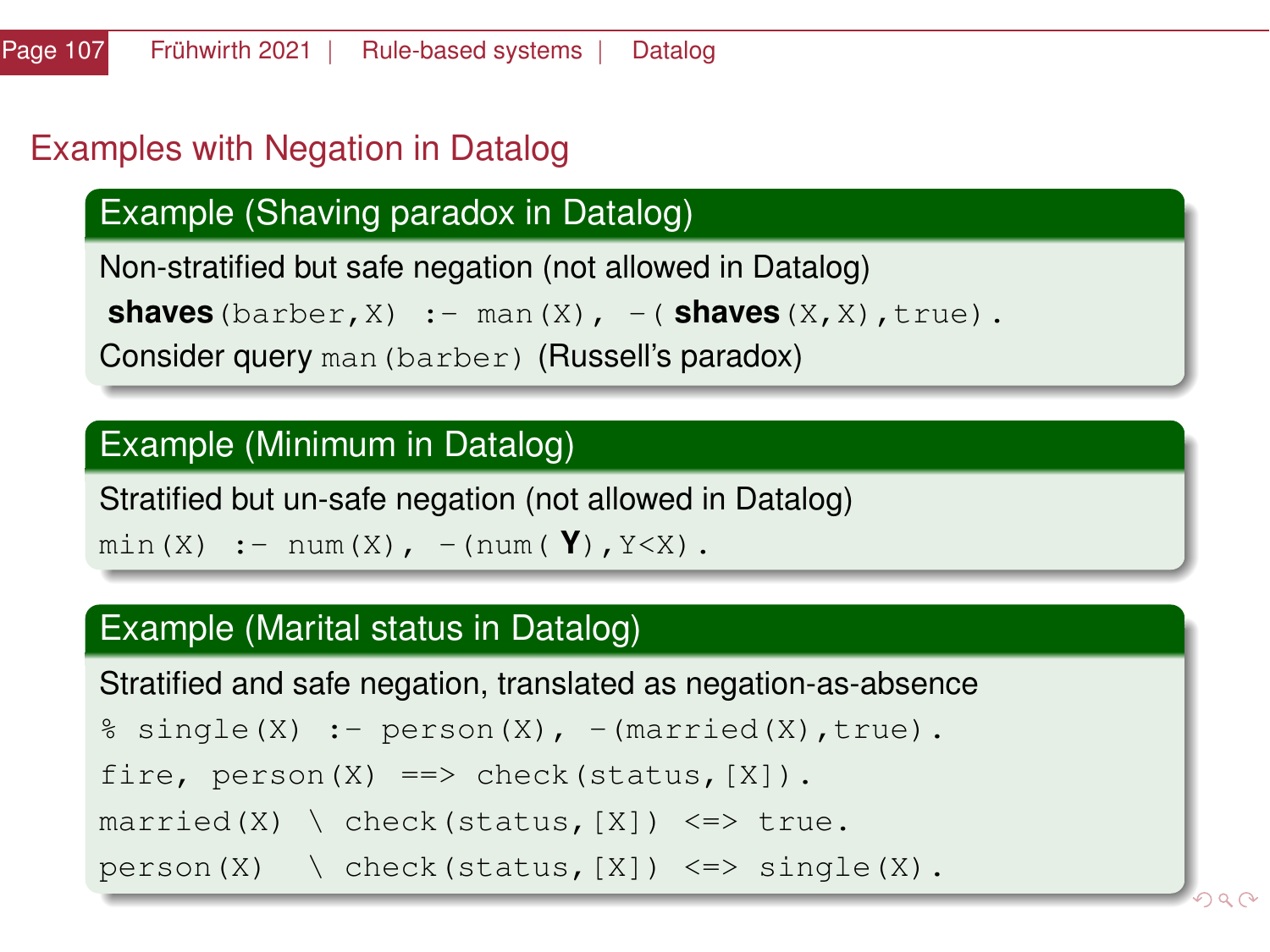# <span id="page-107-0"></span>Example Datalog in CHR

Example (Transitive Closure in Datalog)

```
p(X, Y) :- e(X, Y).
```
 $p(X, Z)$  :-  $e(X, Y)$ ,  $p(Y, Z)$ .

### Example (Transitive Closure in Datalog-CHR)

 $e(X, Y) \setminus e(X, Y) \leq v$  true.

```
p(X, Y) \geq p(X, Y) \leq \geq true.
```
 $e(X, Y) \implies p(X, Y)$ .  $e(X, Y)$ ,  $p(Y, Z) == > p(X, Z)$ .

Set-based rule transformation does not introduce more rules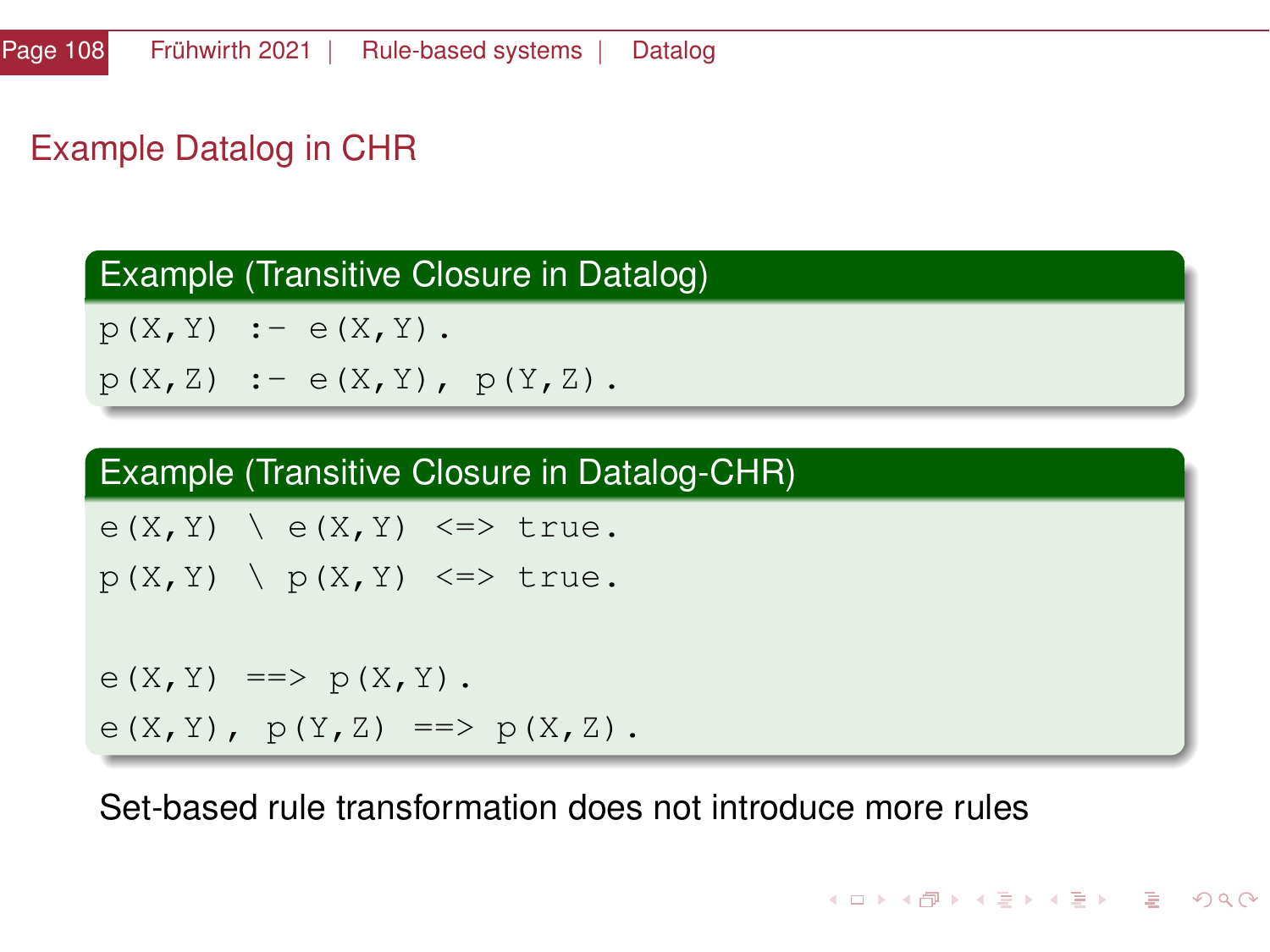# <span id="page-108-0"></span>Datalog Magic Set Transformation Optimization (I)

Generate only tuples (constraints) relevant to query demand pattern  $q(A)$ In pattern A, variables stand for arbitrary values and will not be bound

## Definition (Magic Set Query Generation)

Add query pattern subsumption rule (first in the program for termination)

```
subsume \theta q(A) \qquad q(B) \leq => match(A,B) | true
```
For each Datalog PGRS CHR propagation rule (B single CHR constraint)

```
H1...Hn \Rightarrow G \mid B
```
add query pattern generating inverted backwards rule

```
q(A) \Rightarrow copy(A, B), G | q(H1)...q(Hn)
```
First rule keeps more general pattern,  $match(A, B)$  holds if B instance of A Built-i[n](#page-47-0)  $\text{copy}(A, B)$  $\text{copy}(A, B)$  $\text{copy}(A, B)$  $\text{copy}(A, B)$  $\text{copy}(A, B)$  unifies B with copy of A, to inter[se](#page-107-0)c[t p](#page-109-0)[a](#page-143-0)[tte](#page-108-0)[r](#page-109-0)n[s](#page-48-0) A a[nd](#page-0-0) B

 $\Omega$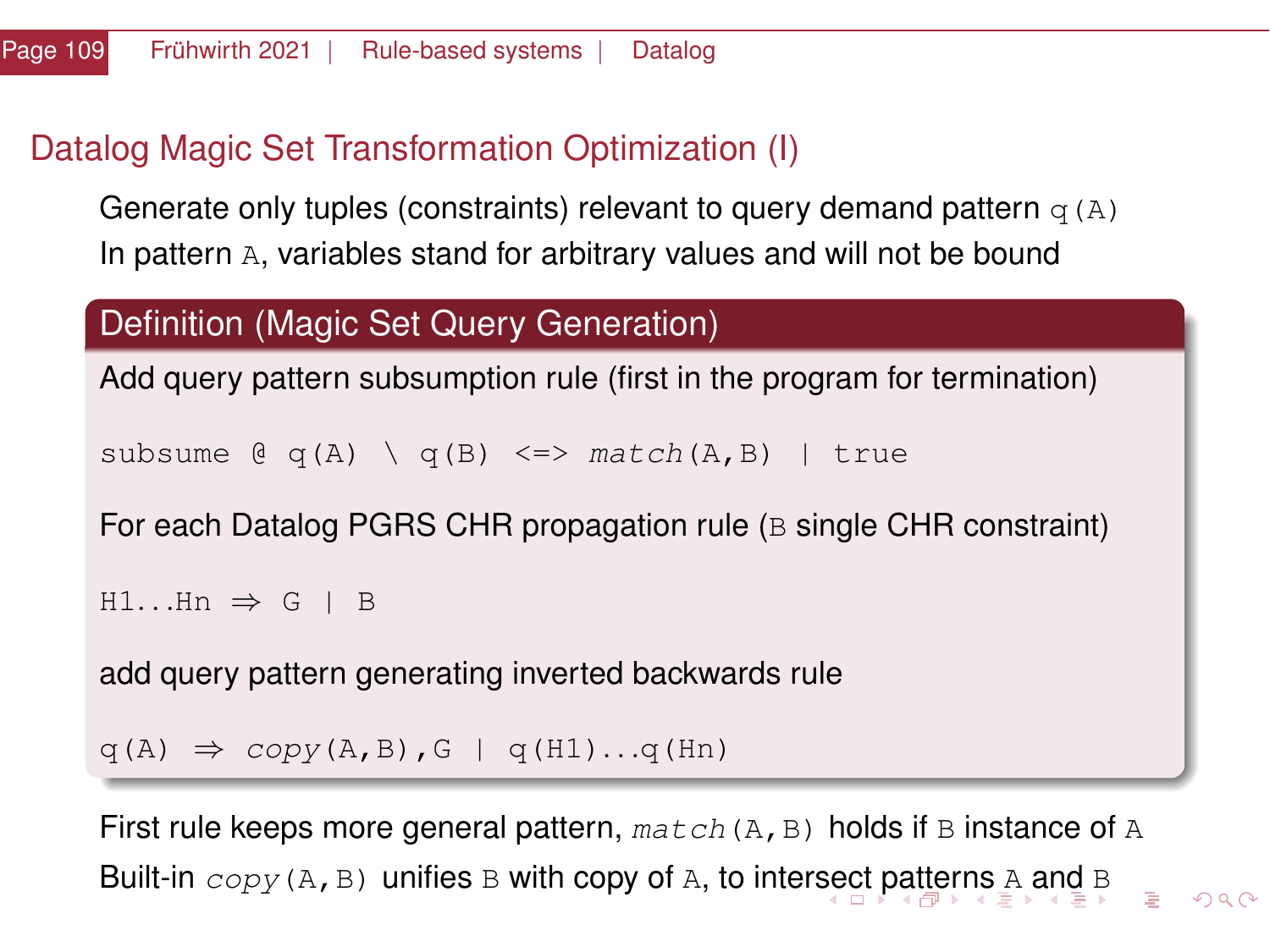# <span id="page-109-0"></span>Datalog Magic Set Transformation Optimization (II)

Filter database tuples (constraints) according to query demand pattern  $q(A)$ .

```
Definition (Magic Set Tuple Filter)
Each Datalog PGRS CHR propagation rule (B single CHR constraint)
H1...Hn \Rightarrow G \mid Bis replaced by query-filtered rule
H1...Hn, q(A) \Rightarrow copy(A, B), G \mid B
```
Datalog propagation rule now fires only if needed, if query pattern demands it

**KORK CREAKER DE VOOR**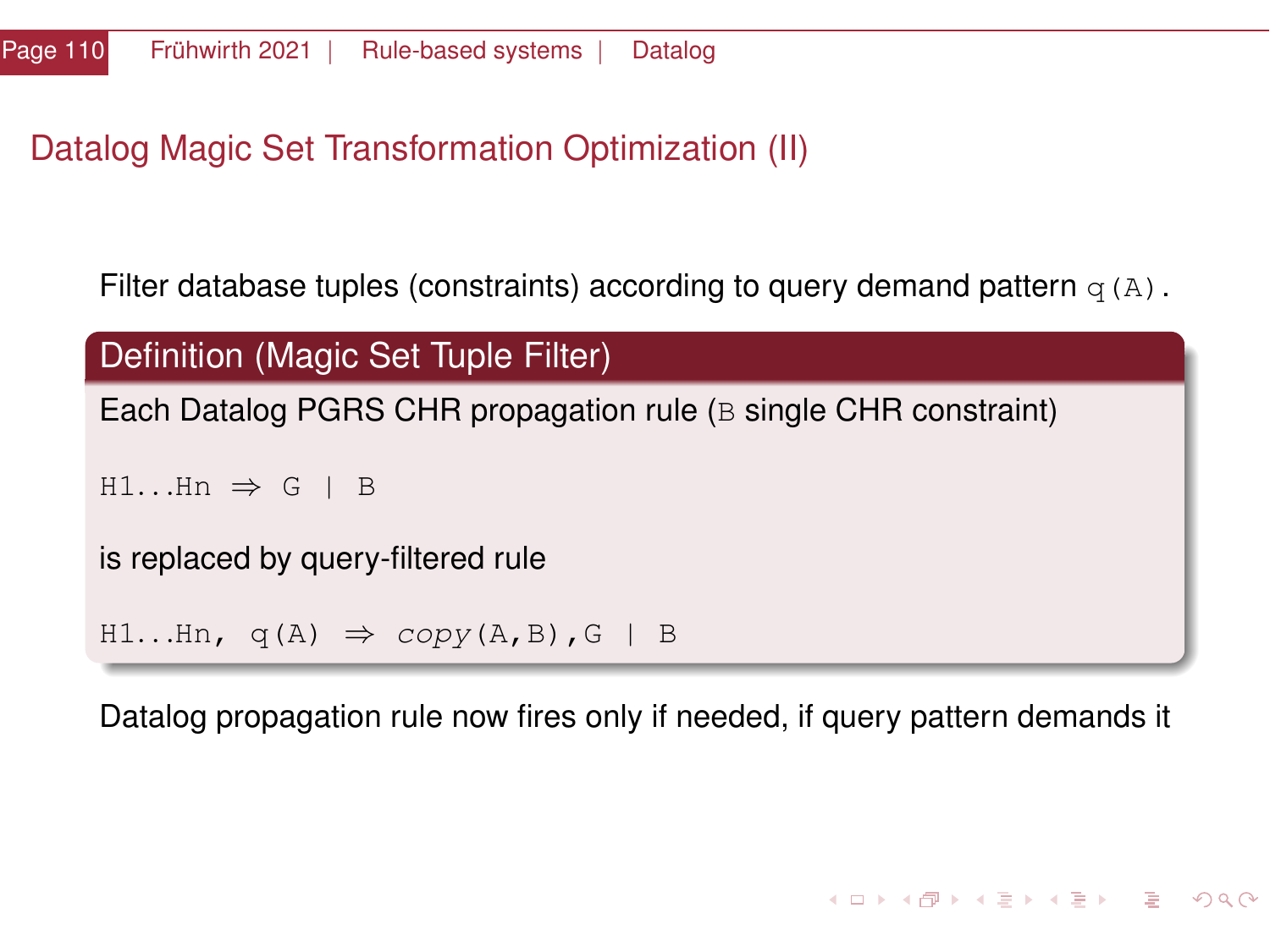## Example Datalog Magic Set Transformation Optimization

#### Example (Transitive Closure)

```
Given Datalog CHR propagation rules
```
 $e(X, Y) \implies p(X, Y)$ .  $e(X, Y)$ ,  $p(Y, Z) == > p(X, Z)$ . db ==>  $e(1,2)$ . db ==> ... ..

are replaced by the propagation rules

```
% query generation rules (for db/0 not needed)
q(A) \implies \text{copy}(A, p(X, Y)) \mid q(e(X, Y)).q(A) \implies \text{copy}(A, p(X, Z)) \mid q(e(X, Y)), q(p(Y, Z)).% query-filtered rules
e(X, Y), q(A) \implies \text{match}(A, p(X, Y)) | p(X, Y).
e(X, Y), p(Y, Z), q(A) == > match(A, p(X, Z)) | p(X, Z).
db, q(A) ==> match(A,e(1,2)) | e(1,2). db, q(A) ==> ...
         \text{sample query} ?- db, q(p(,2))
```
 $\mathbf{A} \otimes \mathbf{A} \otimes \mathbf{A} \otimes \mathbf{A} \otimes \mathbf{A} \otimes \mathbf{A} \otimes \mathbf{A} \otimes \mathbf{A} \otimes \mathbf{A} \otimes \mathbf{A} \otimes \mathbf{A} \otimes \mathbf{A} \otimes \mathbf{A} \otimes \mathbf{A} \otimes \mathbf{A} \otimes \mathbf{A} \otimes \mathbf{A} \otimes \mathbf{A} \otimes \mathbf{A} \otimes \mathbf{A} \otimes \mathbf{A} \otimes \mathbf{A} \otimes \mathbf{A} \otimes \mathbf{A} \otimes \mathbf{$  $QQ$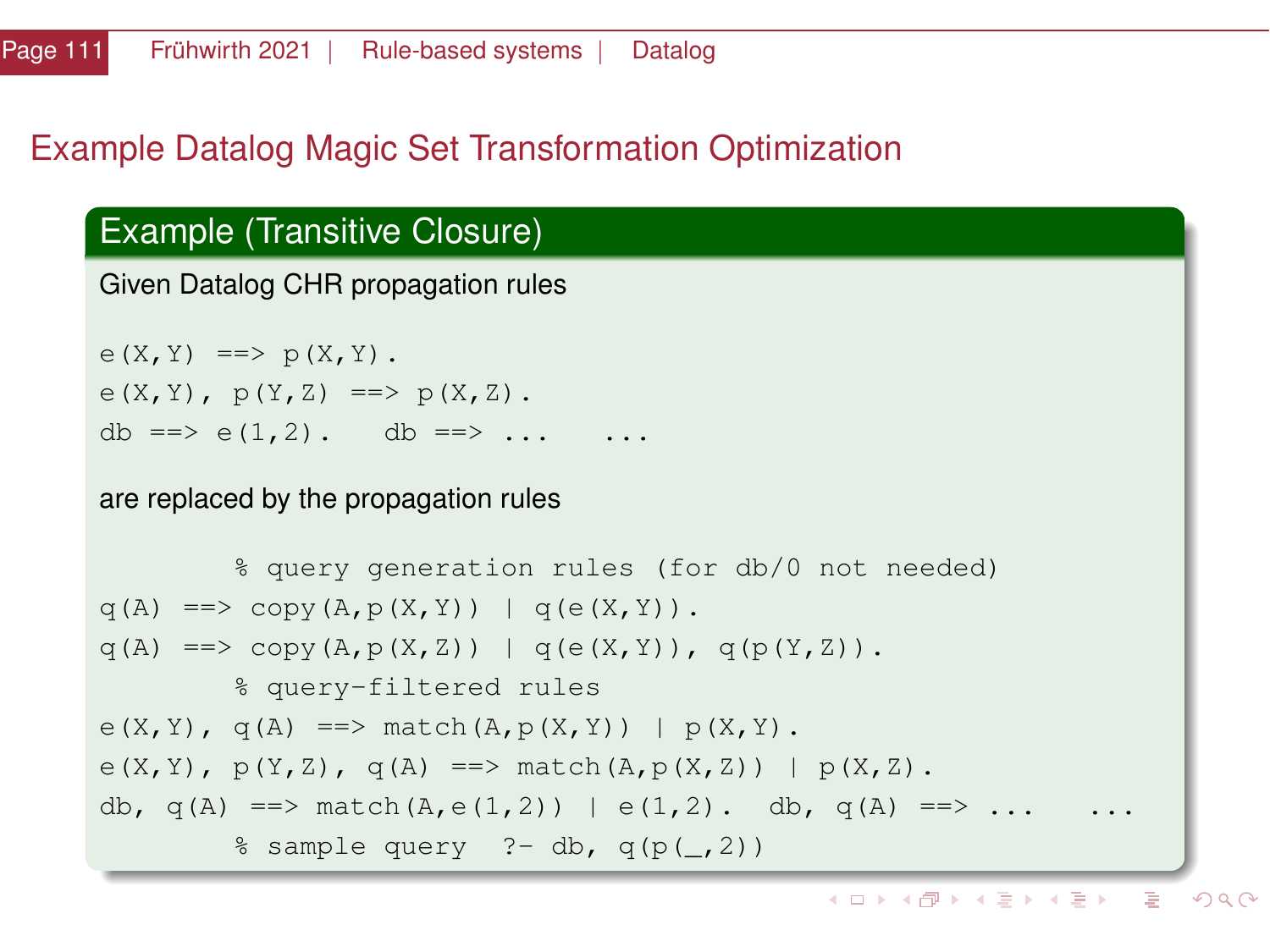#### Example Queries Datalog Magic Set

## Example (Transitive Closure)

```
Given the Datalog database facts (tuples)
```
db ==> e(1,2). db ==> e(2,3). db ==> e(3,4). db ==> e(4,2).

#### Some queries and their results

```
?- db, q(p(4,1)).
% no path found
q(e(\_1)), q(p(\_1)), e(1,2), e(2,3), e(3,4), e(4,2)% actually all edges and no path ending in 1 found
?- db, q(p(4,3)).
% path found
q(e(, )), q(p(, 3)), e(1,2), e(2,3), e(3,4), e(4,2),
p(1,3), p(2,3), p(3,3), p(4,3)% all paths ending in 3 needed to compute result
```
イロト イ押 トイヨ トイヨト E.  $QQ$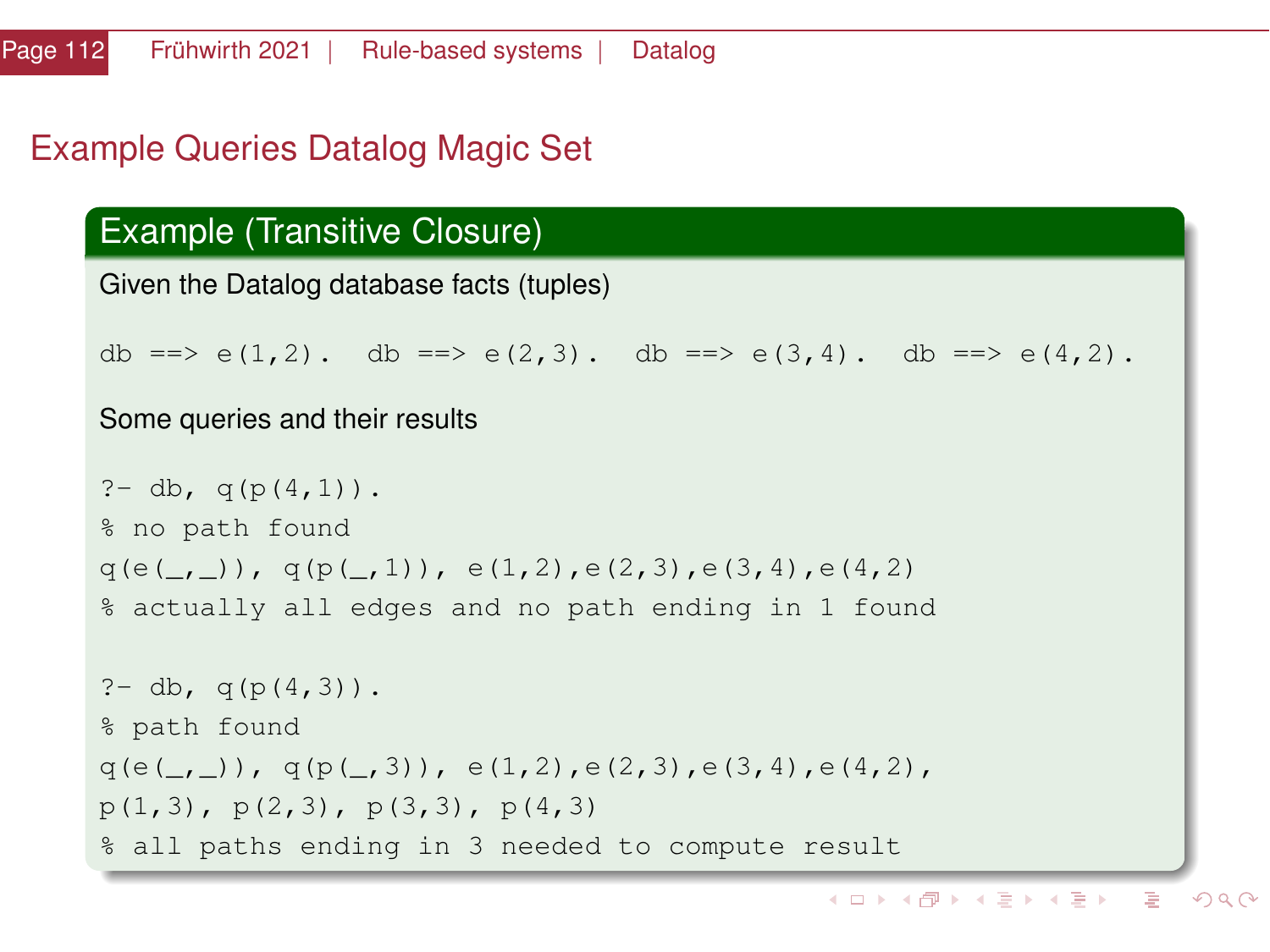### Datalog Magic Set Transformation Optimization (III)

#### Definition (Magic Set for Negation)

Each Datalog PGRS CHR propagation rule with negation (N unique identifier)

 $N \oplus H1...Hn$ ,  $-(NH, NC) \Rightarrow G \oplus B$  (B single CHR constraint)

is replaced by query pattern generating inverted backwards rule

```
q(A) \Rightarrow copy(A, B) | q(H1)...q(Hn), q(\textbf{NH})
```
and by rules for negation-as-absence with  $q/1$  (only rule N1 query-filtered)

```
N1 @ fire, H1...Hn, q(A) \Rightarrow G, match(A, B) check(N, Vars)
N2 \in NH \setminus check(N,Vars) \Leftrightarrow NC true
N3 @ H1...Hn \ check(N,Vars) \Leftrightarrow B
```
where  $Vars$  are the variables from the lhs  $H1...Hn$ , G.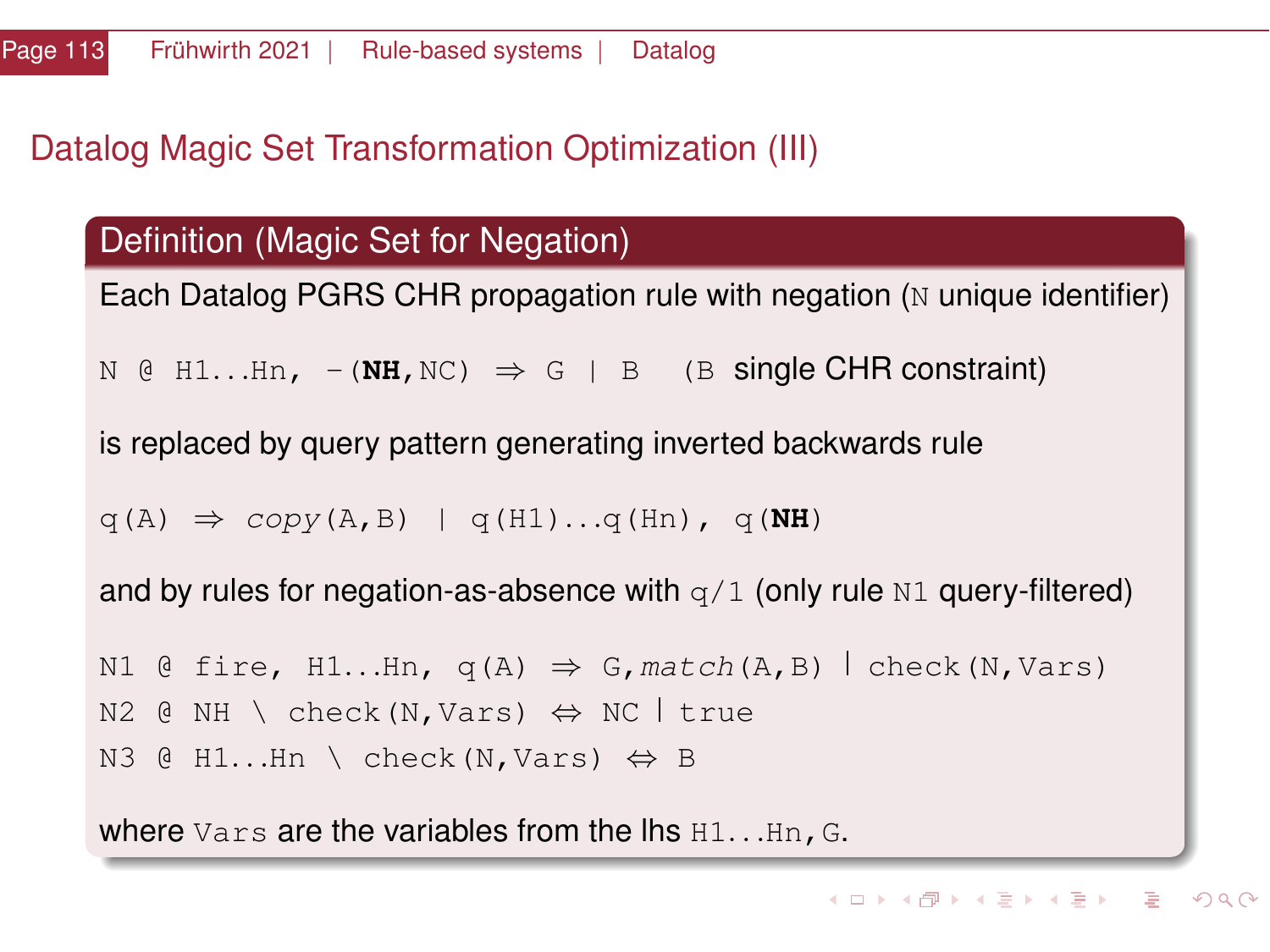# Example Datalog Magic Set with Negation

#### Example (Marital Status)

```
Given Datalog CHR propagation rules
```
 $person(X)$ ,  $-(married(X)$ ,  $true)$  ==> single(X). db ==> person(sue). db ==> ... ..

#### are replaced by the propagation rules

```
% query generation rules (for db/0 not needed)
q(A) ==> copy(A, single(X)) | q(person(X)), q(married(X)).
         % query-filtered rules with negation-as-absence
fire, person(X), q(A) == > match(A, single(X)) | check(status,[X]).
married(X) \setminus check(status, [X]) \leq > true.person(X) \setminus check(status, [X]) \leq>> single(X).
db, q(A) \implies \text{match}(A, \text{person}(sue)) | person(sue).
db, q(A) \implies \ldots \ldots% sample query ?- db, q(single(_)), fire
```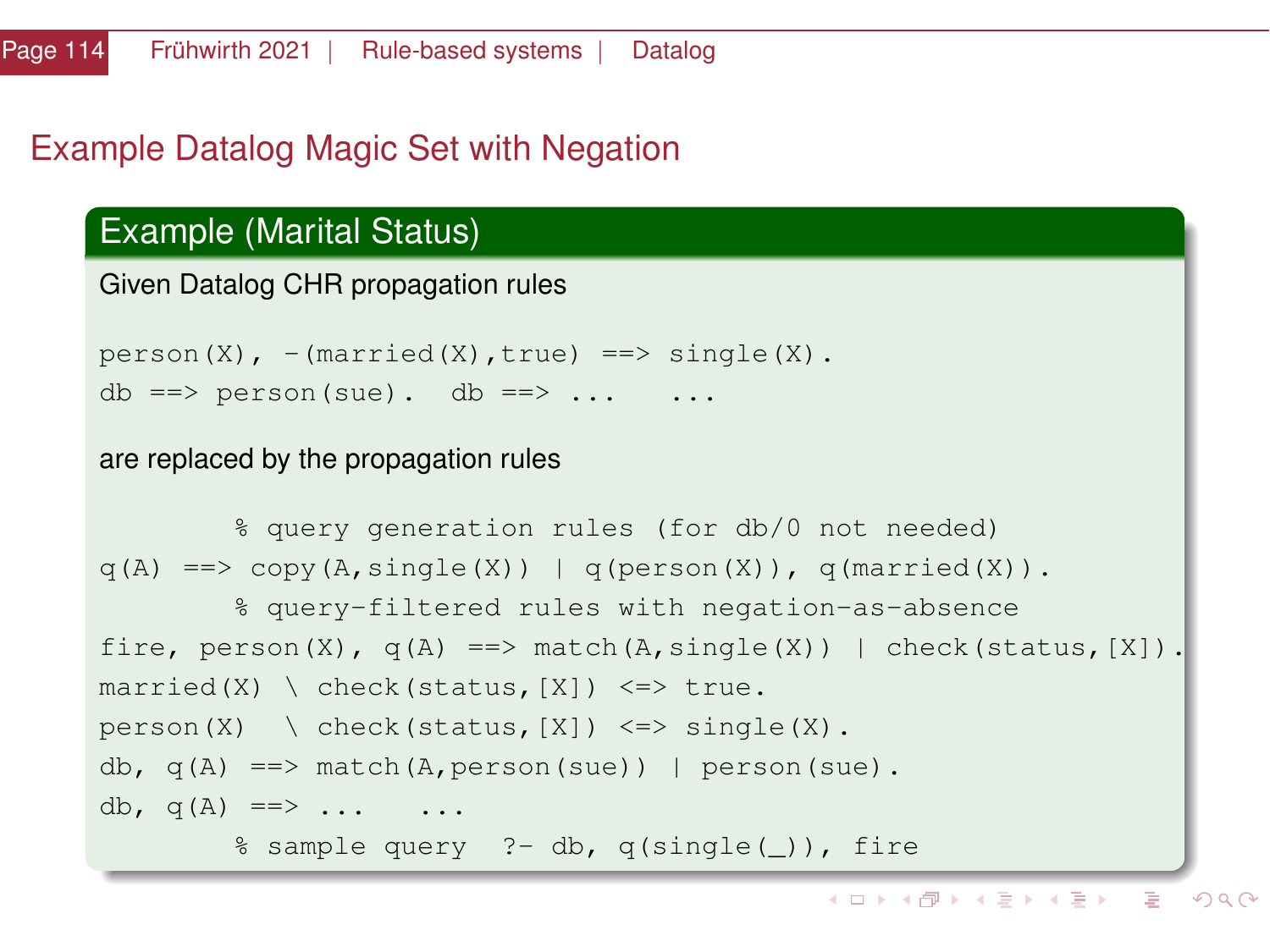# Example Queries Datalog Magic Set with Negation

#### Example (Marital Status)

```
Given the Datalog database facts (tuples)
db ==> person(sue). db ==> person(sam).
db == married(sam). db == married(fred).
Some queries and their results
?- db, q(married(sue)), fire.
db, q(married(sue)) % no fact found
?- db, q(\text{married}(\_)), fire.
db, q(married(_)), married(fred), married(sam)
?- db, q(single(_)), fire.
db, q(\text{married}(\_)), q(\text{person}(\_)), q(\text{single}(\_)),
person(sam),person(sue), married(fred),married(sam), single(sue)
```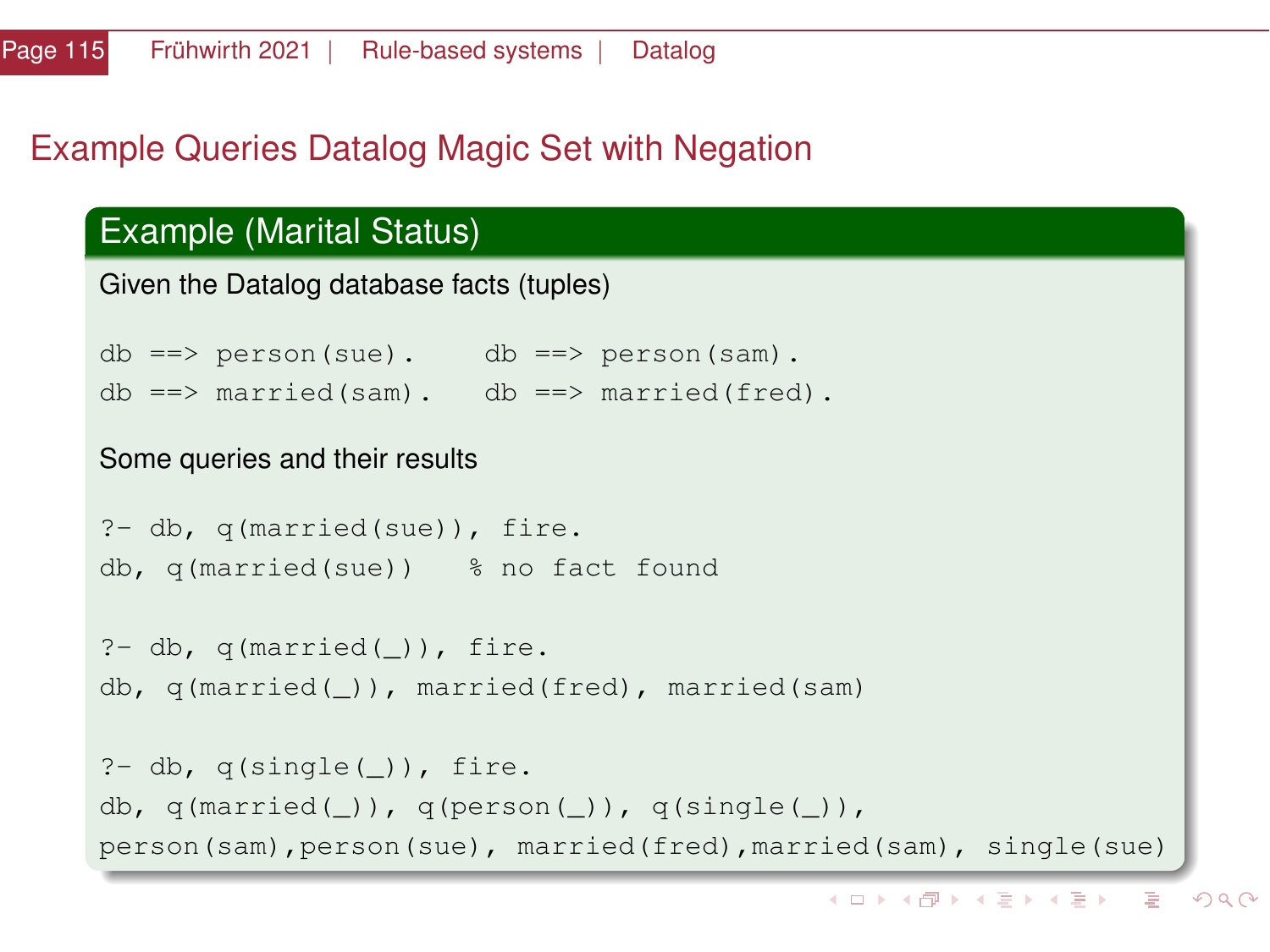## **Constraint-based and logic-based programming**

- $\blacktriangleright$  Rule-based programming languages
	- $\blacktriangleright$  Rules with logical variables subject to built-ins (like CHR)
	- $\blacktriangleright$  Rules without multiple head and body atoms
	- $\blacktriangleright$  Developed since the 1980's
- ▶ Constraint Logic Programming (CLP), Prolog
	- $\triangleright$  Combines declarativity of logic programming and efficiency of constraint solving
	- $\triangleright$  Prolog is CLP with syntactic equality as only built-in constraint
	- $\blacktriangleright$  with negation-as-failure and disjunction for search
- ▶ Concurrent Constraint Programming (CCP)
	- $\triangleright$  Ask-and-Tell metaphor of communication by constraints
	- $\blacktriangleright$  Approach closest to CHR
	- $\blacktriangleright$  Guards like CHR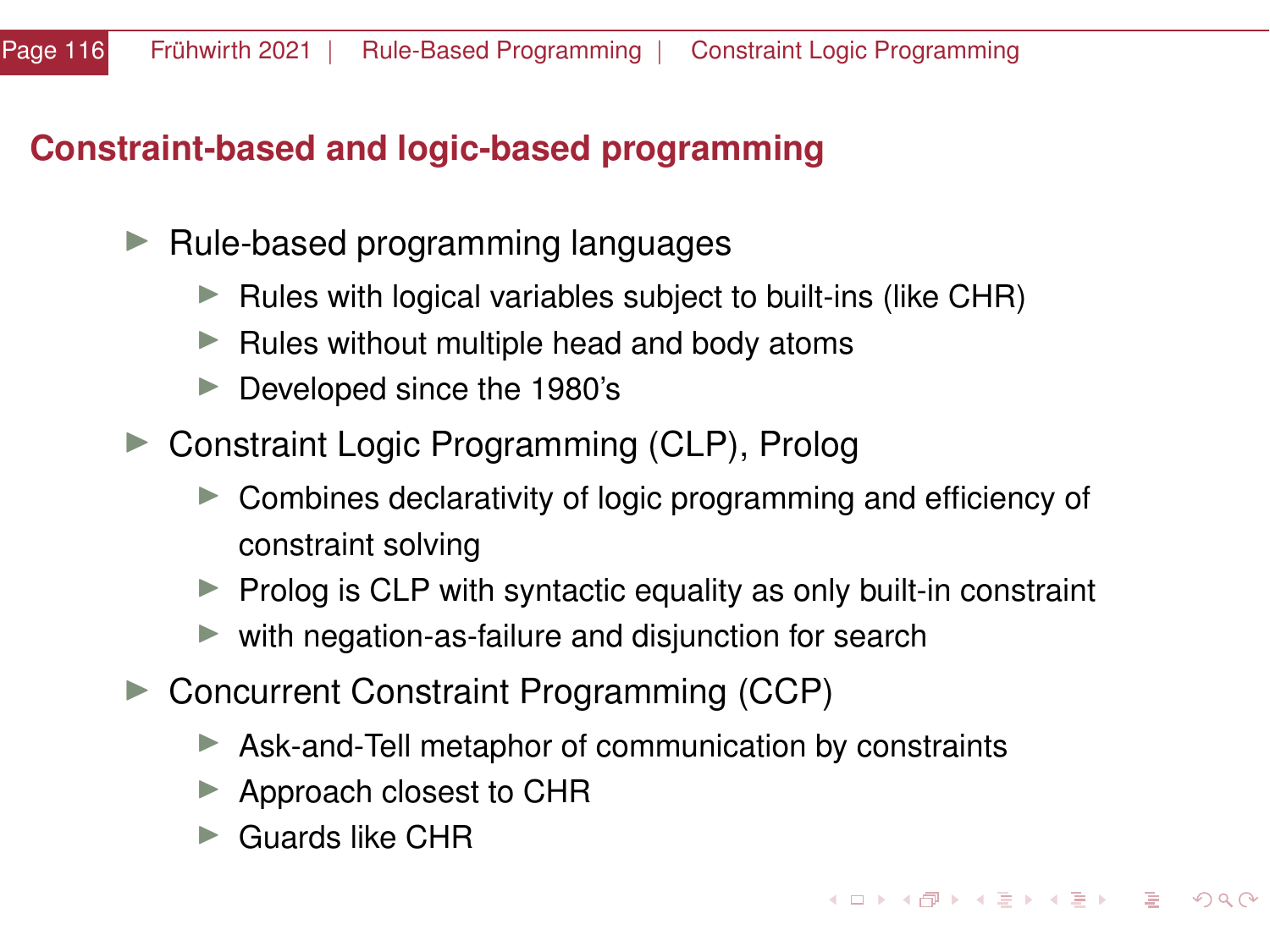Prolog and Constraint Logic Programming

- Top-down evaluation (Datalog, LA have bottom-up evaluation)
- $\triangleright$  Don't-know nondeterminism by choice of rule (or disjunct)
- ▶ Nonmonotonic Negation-as-failure (like negation-as-absence)

## Definition (CLP program)

CLP program: multi-set of Horn clauses

 $A \leftarrow G$ 

where *A* is single atom and *G* is conjunction of atoms, built-ins and negated conjunctions of the form *neg*(*G*)) Fact *A* is written as clause *A* ← *true*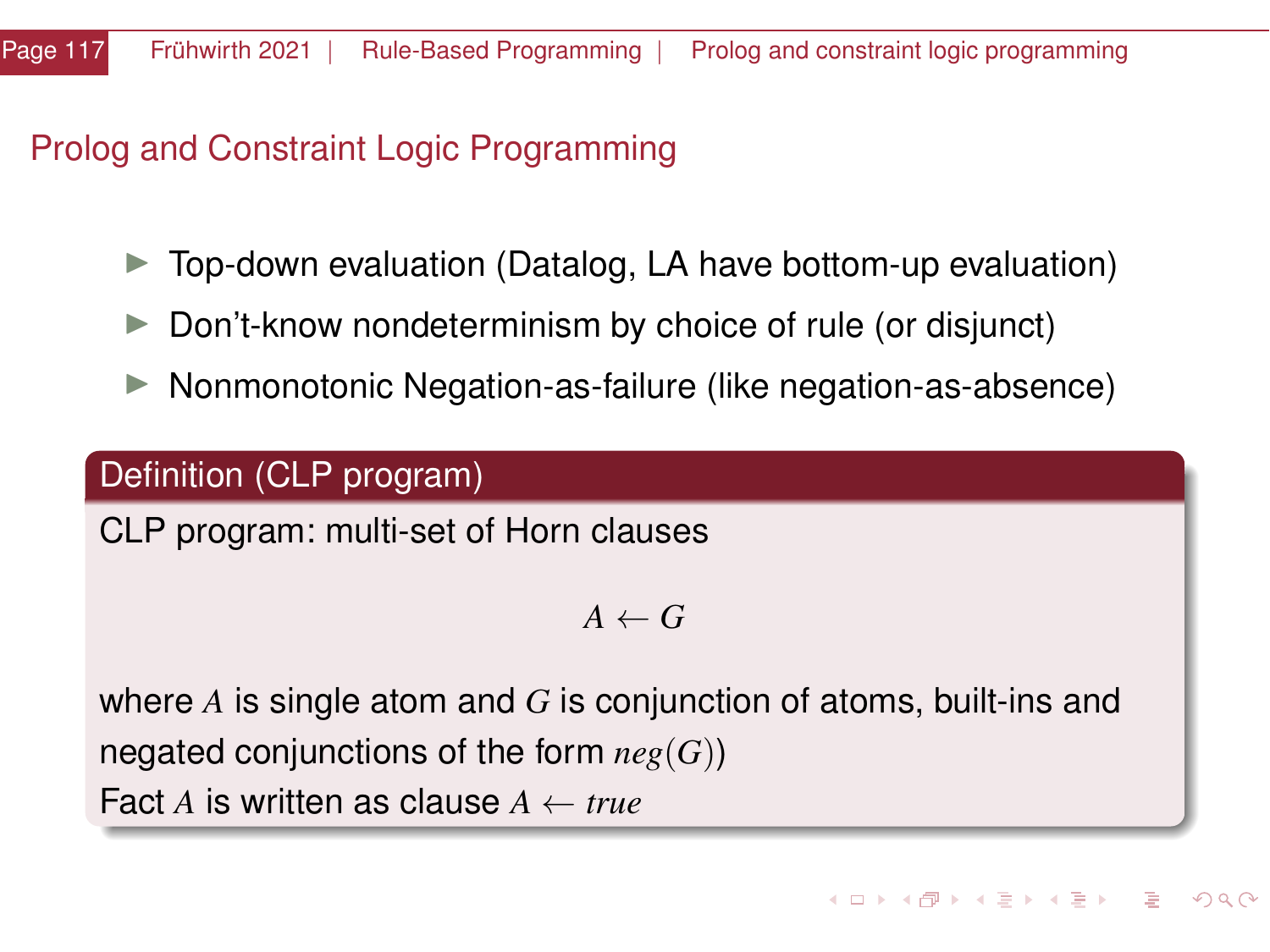CLP in CHR with disjunction (CHR $\vee$ )

- **► CHR**<sup>∨</sup>: CHR language extension with disjunction in body
- $\blacktriangleright$  CLP program translates to equivalent CHR $\vee$  program
- $\blacktriangleright$  CLP head unification and clause choice moved to body of CHR<sup> $\lor$ </sup> rule

 $\mathbf{A} \otimes \mathbf{A} \otimes \mathbf{A} \otimes \mathbf{A} \otimes \mathbf{A} \otimes \mathbf{A} \otimes \mathbf{A} \otimes \mathbf{A} \otimes \mathbf{A} \otimes \mathbf{A} \otimes \mathbf{A} \otimes \mathbf{A} \otimes \mathbf{A} \otimes \mathbf{A} \otimes \mathbf{A} \otimes \mathbf{A} \otimes \mathbf{A} \otimes \mathbf{A} \otimes \mathbf{A} \otimes \mathbf{A} \otimes \mathbf{A} \otimes \mathbf{A} \otimes \mathbf{A} \otimes \mathbf{A} \otimes \mathbf{$ 

 $\Omega$ 

▶ Required transformation is **Clark's completion**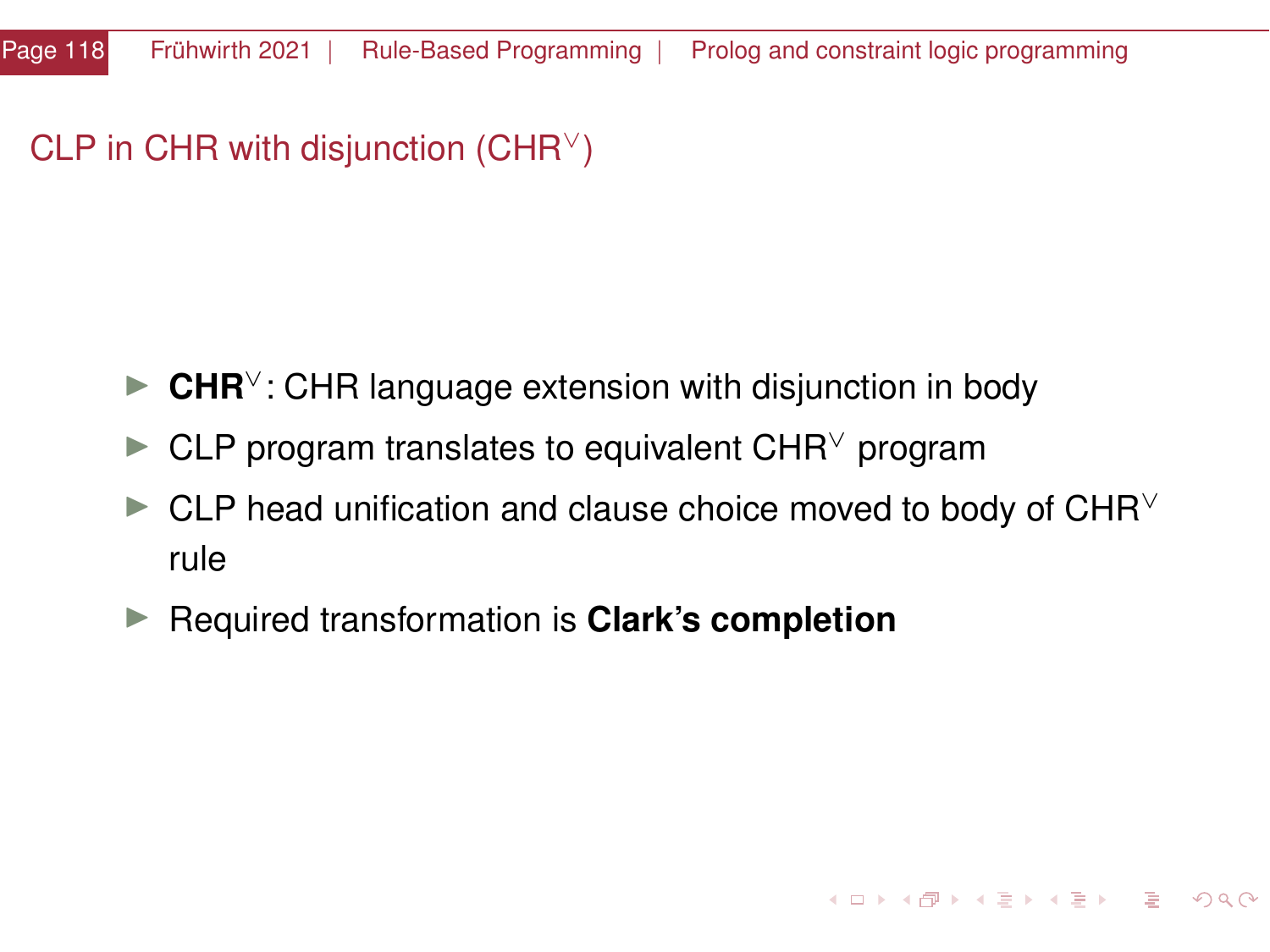# Clark's completion

Declarative semantics of CLP program as logic formula according to closed-world assumption (CWA)

#### Definition (Rule scheme for Clark's completion for CLP clauses)

Clark's completion of predicate *p*/*n* defined by *m* clauses as

$$
\bigwedge_{i=1}^m \forall (p(\overline{t}_i) \leftarrow G_i)
$$

is the first-order logic formula

$$
p(\bar{x}) \leftrightarrow \bigvee_{i=1}^{m} \exists \bar{y}_i \ (\bar{t}_i = \bar{x} \land G_i)
$$

 $(\bar{t}_i$  sequences of *n* terms,  $\bar{y}_i$  variables in  $G_i$  and  $t_i$ ,  $\bar{x}$  sequence of *n* new variables)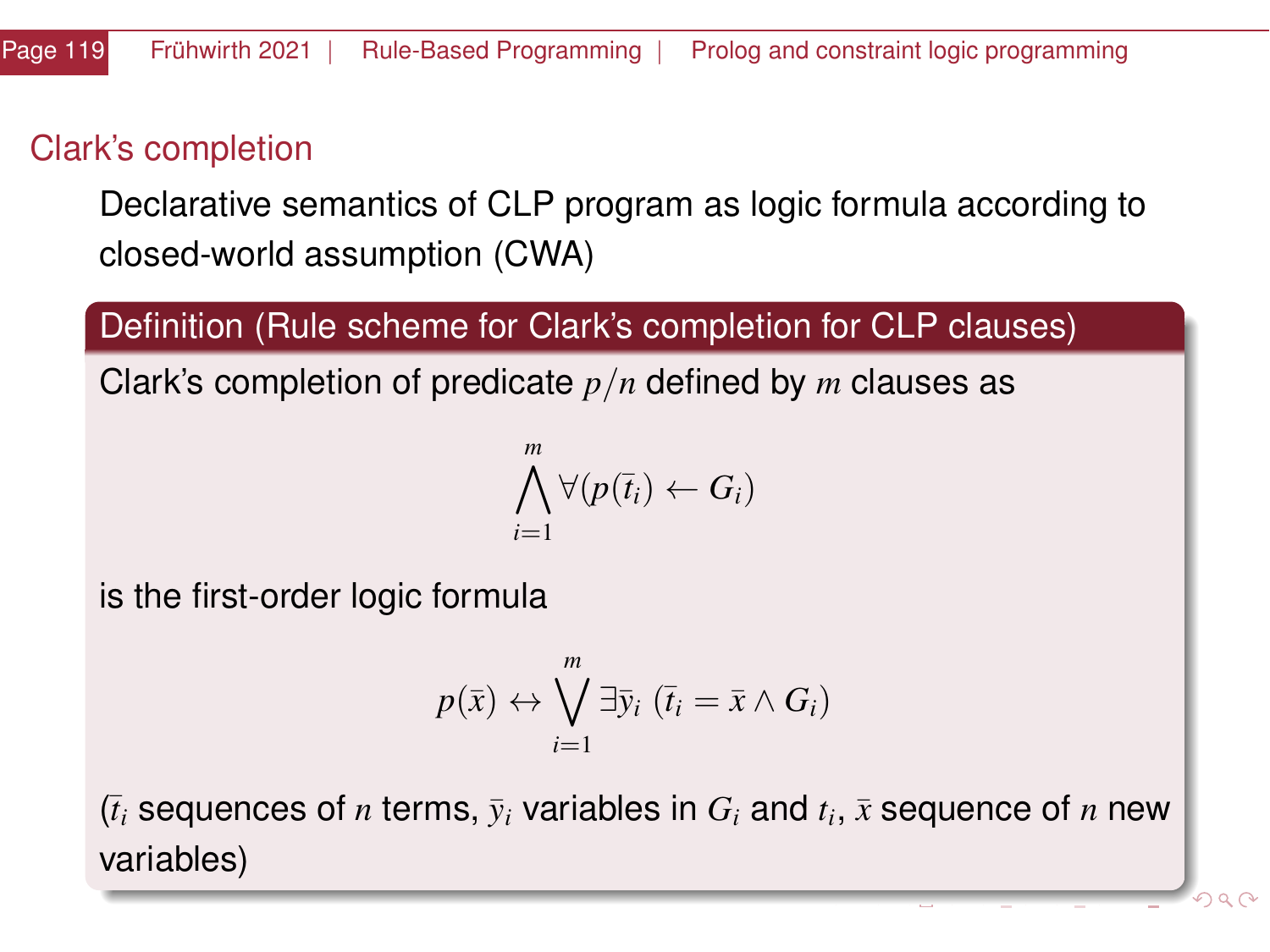# Clark's completion for Negation

Logically negate formula of Clark's completion

Definition (Rule scheme for negation with Clark's completion)

Negation of predicate *p*/*n* defined by *m* clauses as

$$
\bigwedge_{i=1}^m \forall (p(\overline{t}_i) \leftarrow G_i)
$$

is the first-order logic formula

$$
\neg p(\bar{x}) \leftrightarrow \bigwedge_{i=1}^m \forall \bar{y}_i \neg (\bar{t}_i = \bar{x} \land G_i)
$$

 $(\bar{t}_i$  sequences of *n* terms,  $\bar{y}_i$  variables in  $G_i$  and  $t_i$ ,  $\bar{x}$  sequence of *n* new variables)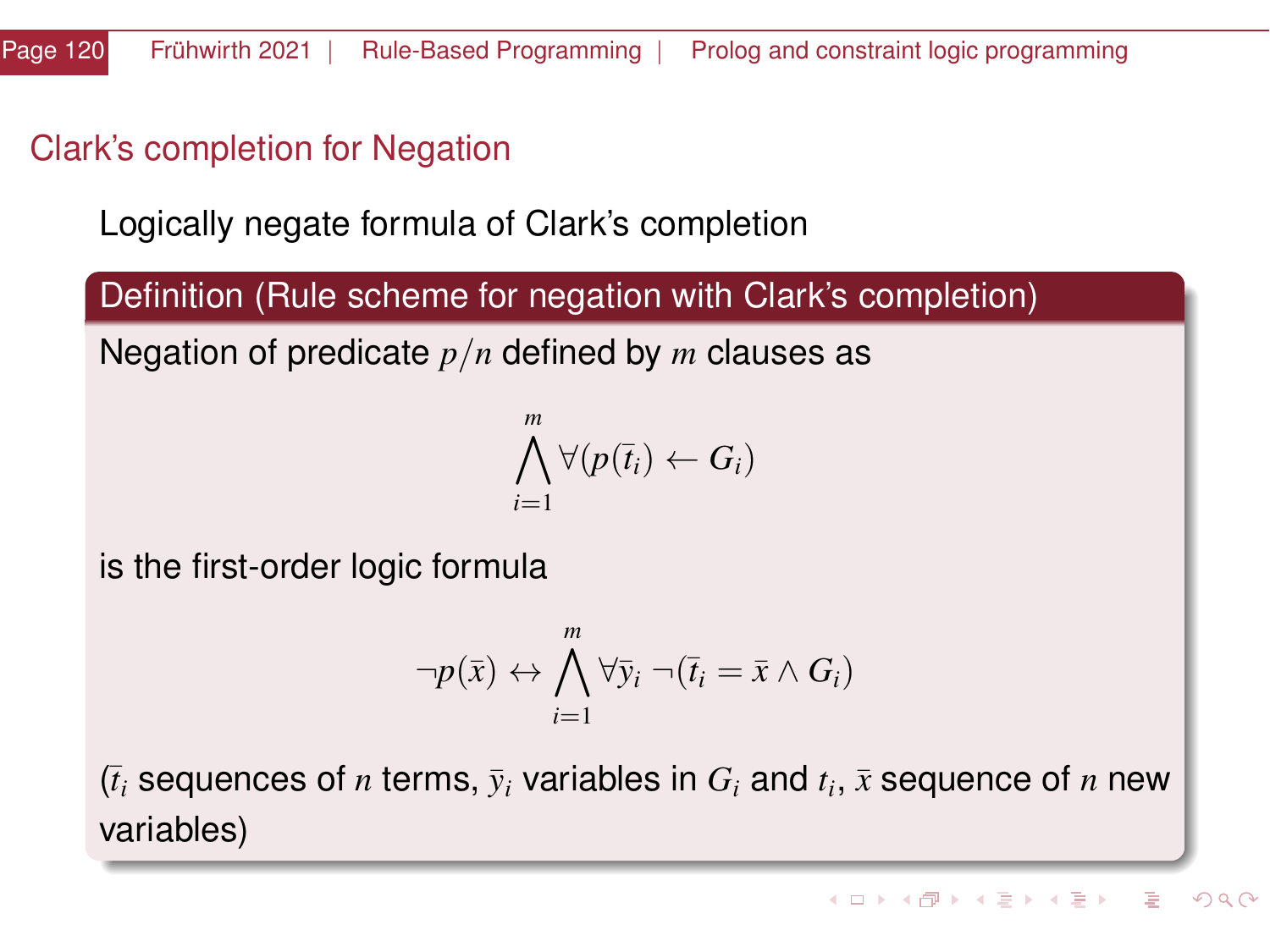# CLP embedding in CHR (I)

Direct implementation of declarative semantics

#### Definition (Rule scheme for CLP clauses with negation)

For each predicate *p*/*n* add Clark's completion of *p*/*n* as rule with disjunction p(¯*x*) <=> t1=¯*x*,G1 ; . . . ; tm=¯*x*,Gm and add negation of Clark's completion of *p*/*n* as two rules for neg/1 neg(p( $\bar{x}$ )) <=> neg((t1= $\bar{x}$ ,G1)),...,neg((tm= $\bar{x}$ ,Gm)) neg((p $(\bar{x})$ ,G)) <=> neg((t1= $\bar{x}$ ,G1,G)),...,neg((tm= $\bar{x}$ ,Gm,G))

#### Definition (Generic rules for negation of deterministic built-ins)

Add generic rules in given order. Built-ins deterministic: at most one answer. neg(GH) <=> **copy**(GH,(G,H)),builtin(G),call(G) | neg(H) neg(G)  $\le$  > builtin(G), call(G) | false neg(G)  $\le$   $\ge$  true  $\frac{1}{6}$  (may be nonmonotonic if G not ground)  $(G,H,GH$  are variables, builtin(G) holds if G builtin,  $copy/2$  as before)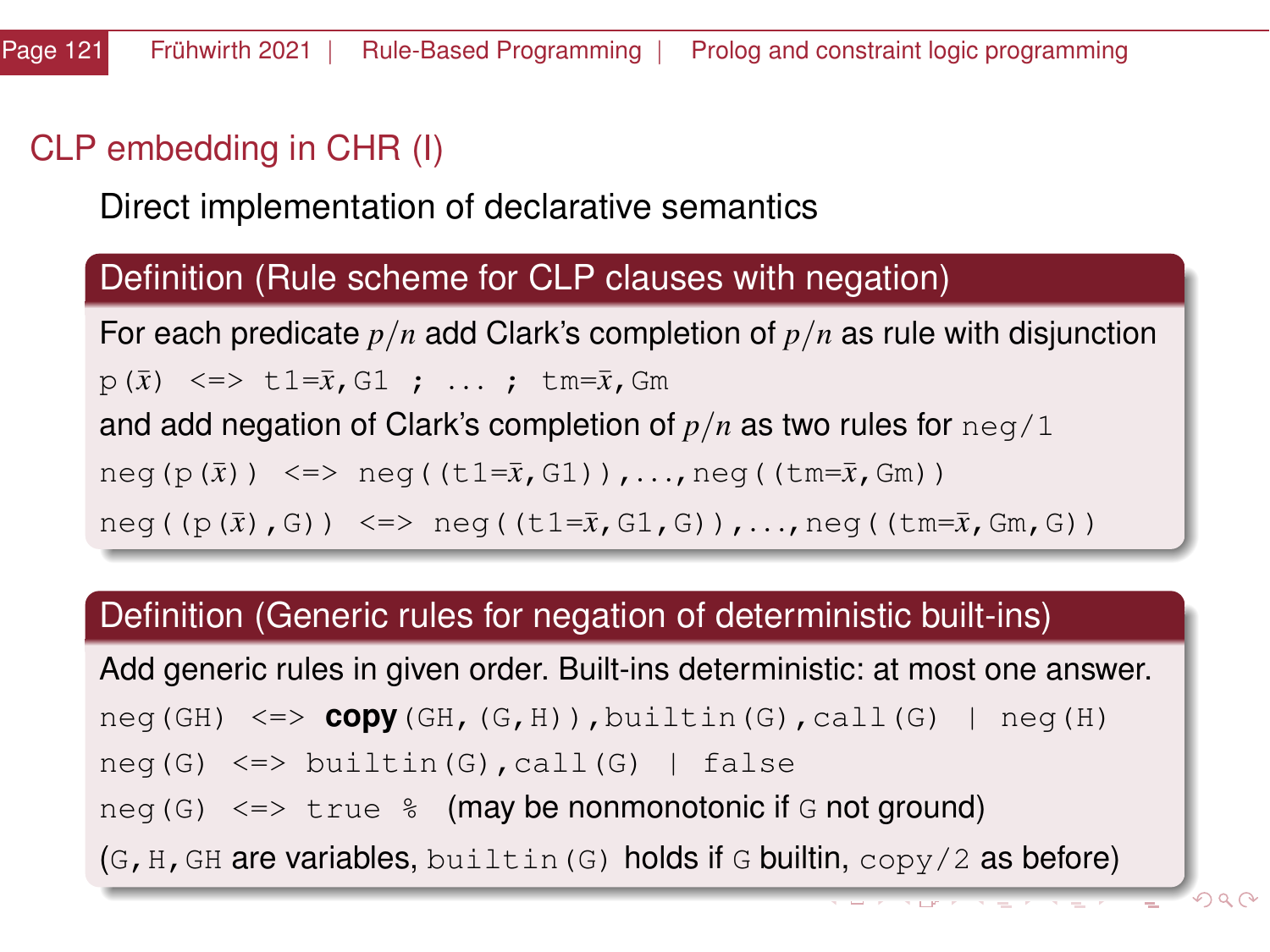# Example CLP embedding in CHR

#### Example (Append in Prolog)

 $append([], L, L)$ .

 $append([H|L1], L2, [H|L3])$  : - append(L1, L2, L3).

#### Example (Append in CHR<sup>∨</sup>)

append $(X, Y, Z) \leq \geq X= [$ ,  $Y=L, Z=L$ ;

 $X=[H|L1]$ ,  $Y=L2$ ,  $Z=[H|L3]$ , append(L1, L2, L3).

 $neg(append(X,Y,Z)) \leq \geq neq((X=[],Y=L,Z=L)),$  $neq$  ((X=[H|L1], Y=L2, Z=[H|L3], append(L1, L2, L3))). neg((append $(X, Y, Z)$ , G))  $\le$   $\ge$  neg((X=[], Y=L, Z=L, G)),  $neg((X=[H|L1], Y=L2, Z=[H|L3], append(L1, L2, L3), G)).$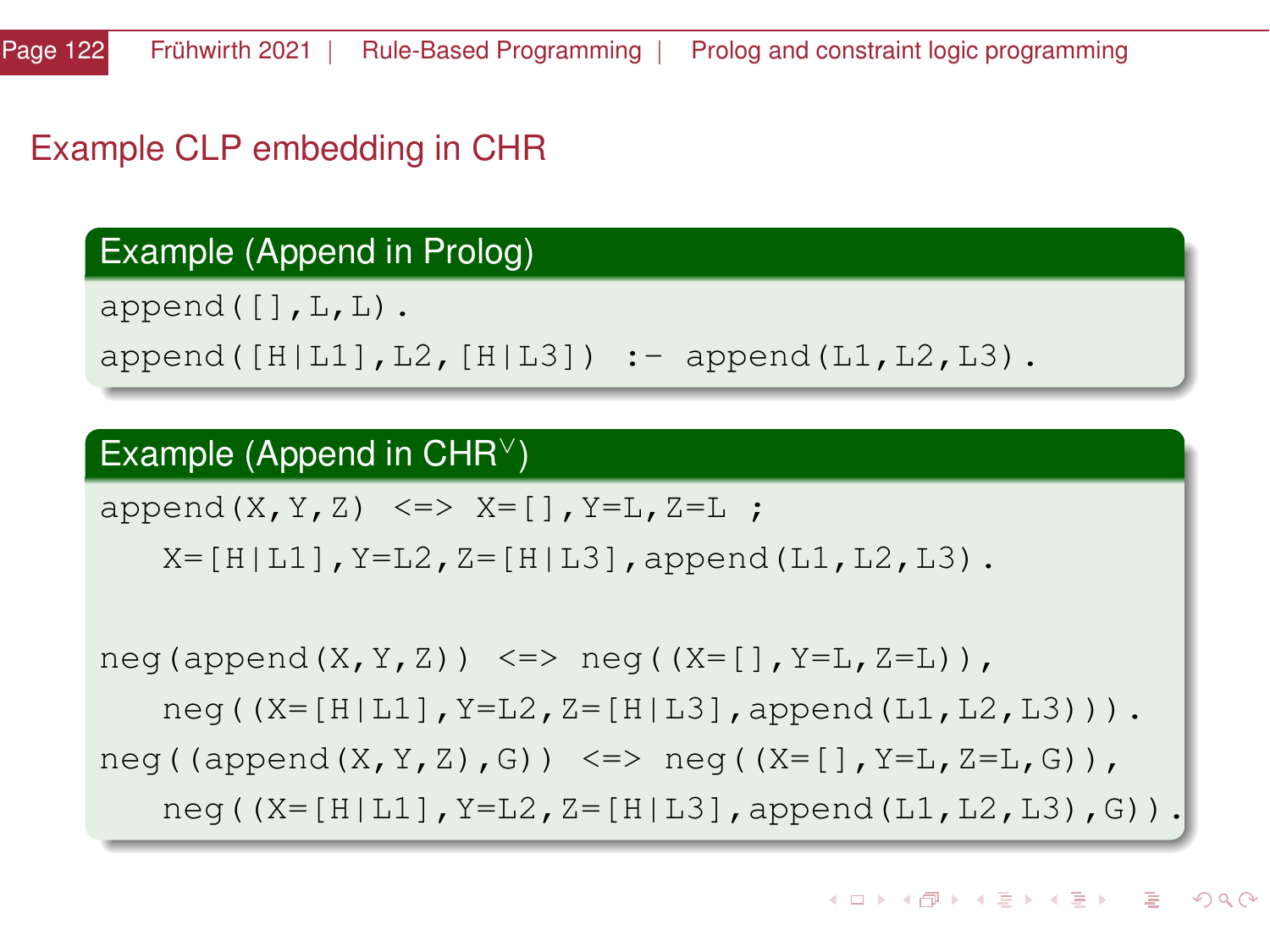# CLP embedding in CHR (II)

Direct consequence of declarative semantics: if for a query for *p*/*n* the built-ins for all clauses except one clause fail, use this one clause.

#### Definition (Rule scheme for deterministic cases)

```
For each predicate p/n use Clark's completion of p/n to add m rules, one for
each original clause i of p/n
det<sub>-</sub>i \theta p(\bar{x}) <=>
```

```
\setminus+((t1=\bar{x},C1)),..., \+((tm=\bar{x},Cm)) | % without \+((ti=\bar{x},Ci))
```

```
ti=\bar{x}, Gi
```
where  $\setminus +$  is the built-in negation of CLP, the  $C_i$  are the built-ins of  $G_i$ 

Rules are added as short-cuts before other rules of translation.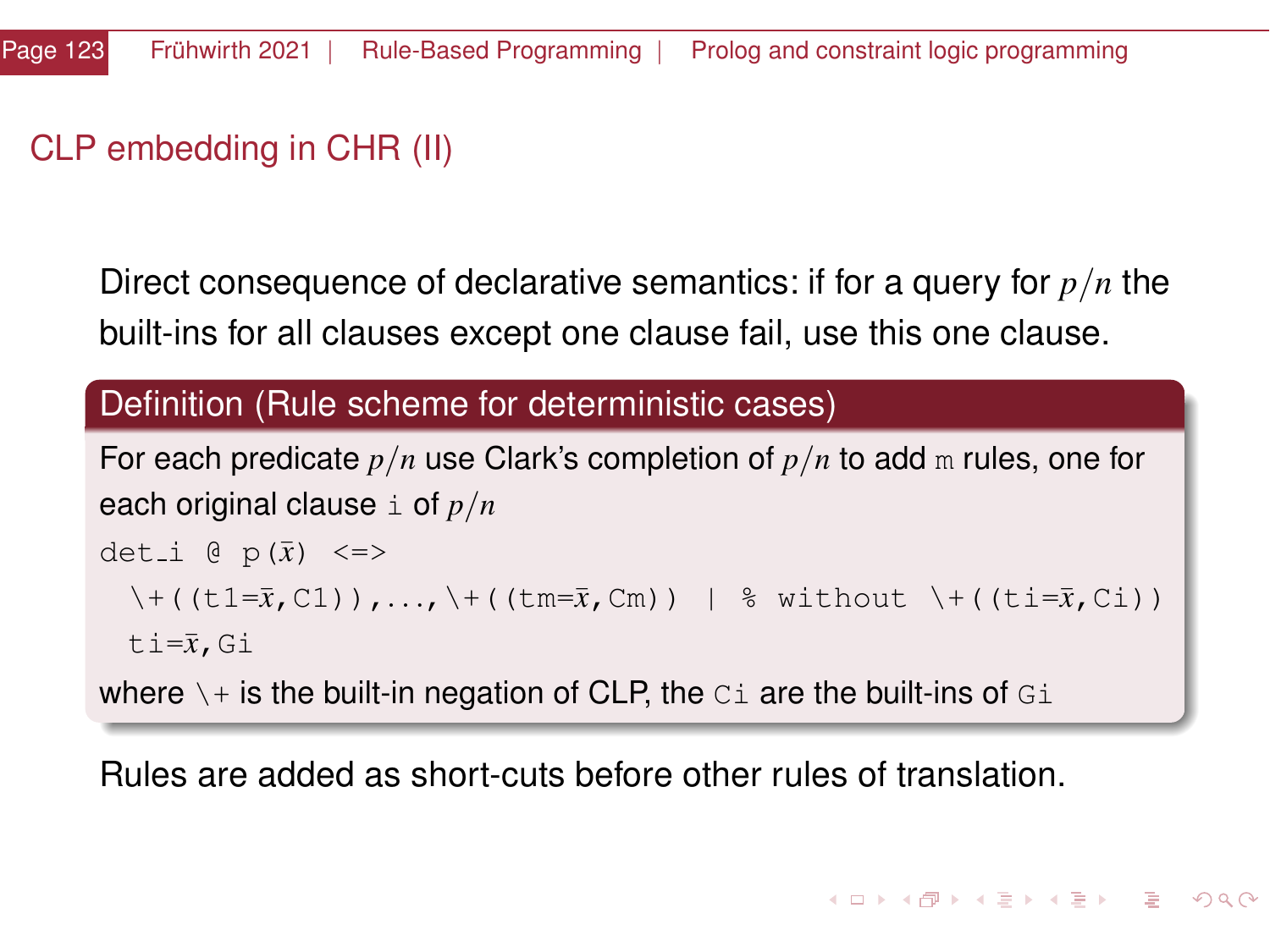# Example deterministic CLP embedding in CHR

# Example (Append in Prolog)

 $append([], L, L)$ .  $append([H|L1], L2, [H|L3])$  :- append(L1, L2, L3).

#### Example (Deterministic Append in CHR)

```
append(X, Y, Z) \iff \{(X=[H|LI], Y=L2, Z=[H|L3])\}X=[ ], Y=L, Z=L.
append(X, Y, Z) \le \rightarrow \setminus + ((X=[], Y=L, Z=L))
                 X = [H|I_1], Y = I_2, Z = [H|I_3], append(I.1, I.2, I.3).
```
Sample Queries with deterministic rules alone

```
?- append([1],[2],L).
  L = [1, 2]?- append(L1, L2, [1, 2]).
  append(L1,L2,[1,2])
?- append([a], [b]).
```
false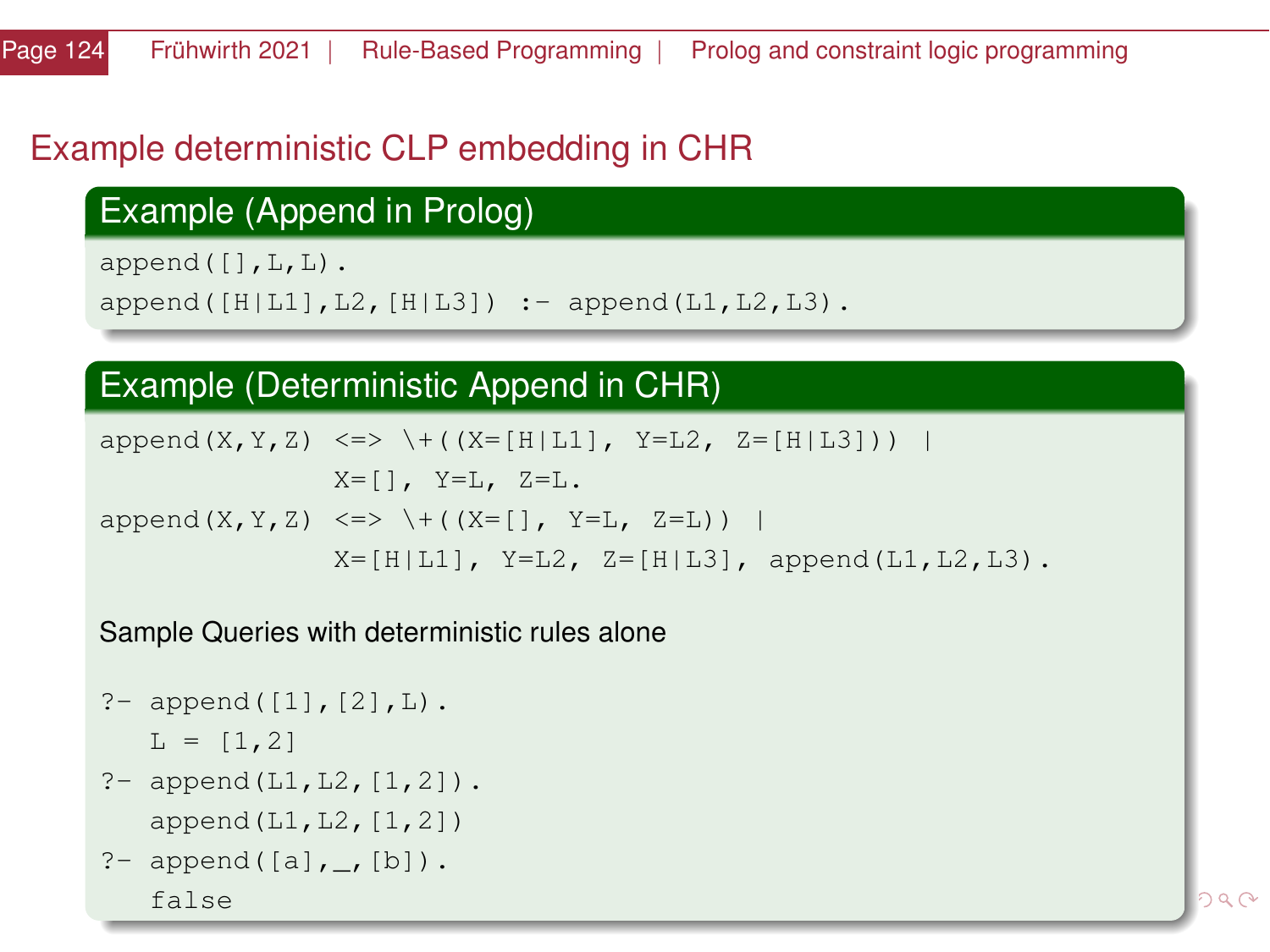#### Magic Set Transformation for CLP in CHR

Use variant of Datalog Magic Set transformation with negation

 $\Rightarrow$  computes all answers bottom-up at once, keeps intermediate results

#### Definition (Magic Set Transformation for CLP clauses)

Replace each CLP clause (G deterministic built-ins,  $A$ ,  $B1...Bn$  atoms)

KED KARD KED KED A BLADA

```
A := G. B1...Bn
```
by query pattern generating rule (if  $n>0$ )

```
q(A1) \Rightarrow copy(A1, A), G | q(B1)...q(Bn)
```
and by query-filtered rule in the other direction

```
B1...Bn, q(A1) \Rightarrow copy(A1, A), G \mid A
```
Built-in  $\exp(y/2)$  is used to intersect patterns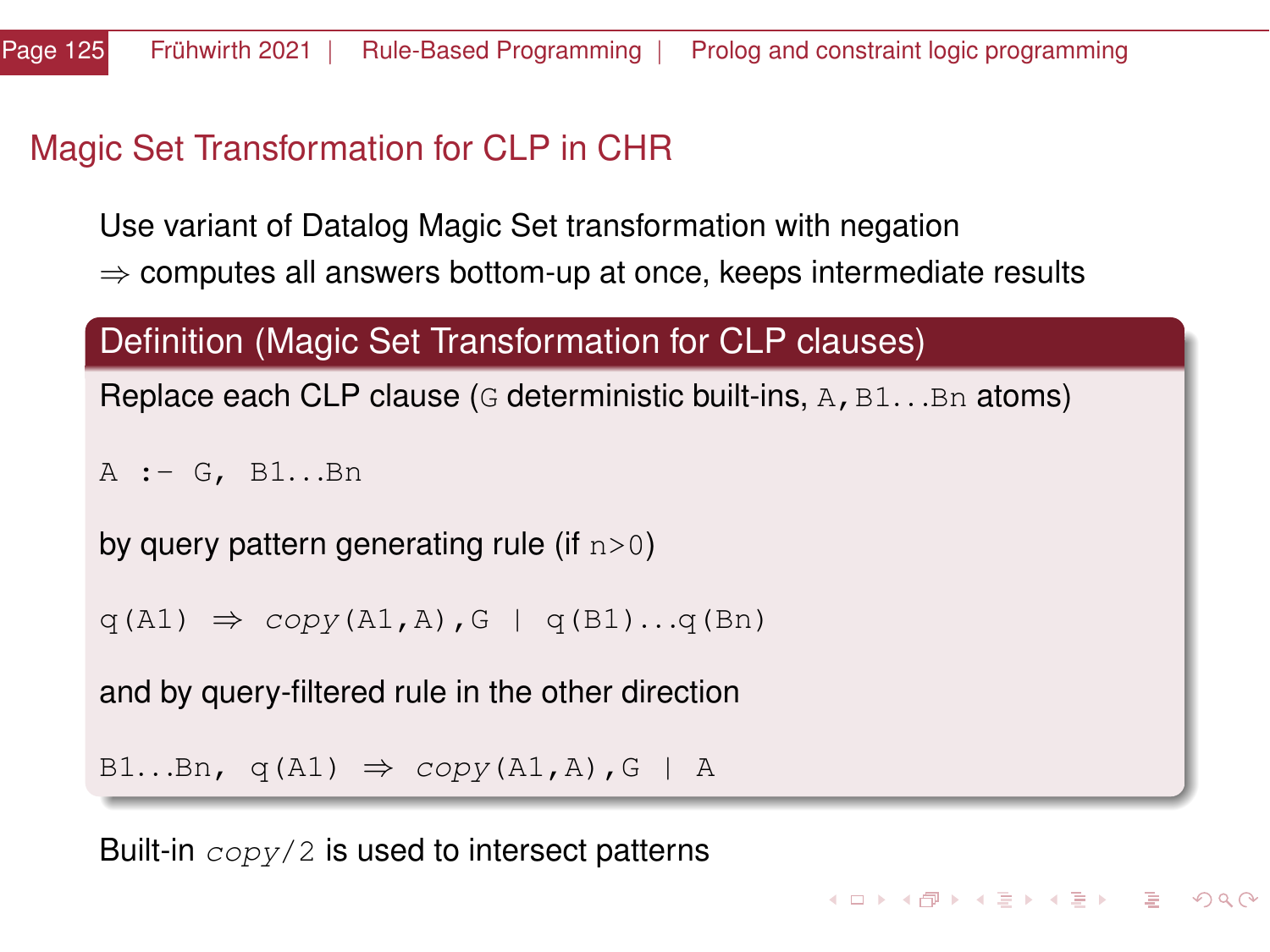```
% query generation rules
q(A) \implies \text{copy}(A, ap([B|C], D, [B|E])) \mid q(ap(C, D, E)).% query-filtered rules
q(A) ==> copy(A, ap([], B, B)) | ap([], B, B).
ap(C, D, E), q(A) \implies copy(A, ap([B|C], D, [B|E])) | ap([B|C], D, [B|E]).
```
are replaced by CHR propagation rules

```
ap([l,L,L]).
ap([H|L1], L2, [H|L3]) : - ap(L1, L2, L3).
```
Prolog clauses

# Example CLP Magic Set Transformation

Example (CLP Append in CHR)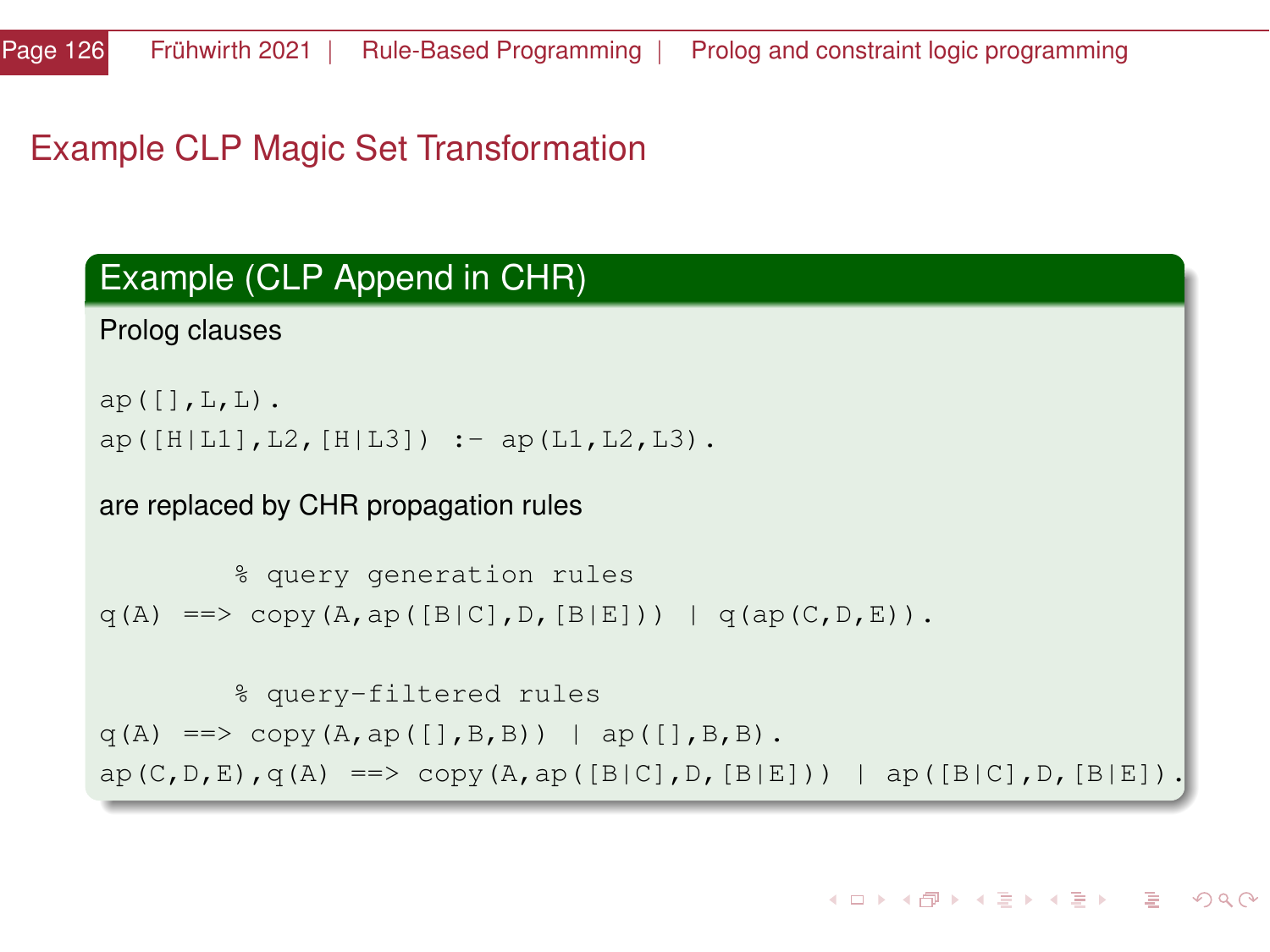# <span id="page-126-0"></span>Example Queries CLP Magic Set

#### Example (CLP Append in CHR)

```
? - q(ap(a, \ldots)).
q(ap(a, , )) % no answer produced, i.e. failure
? - q(a p([1], [2], L)).
q(a p([1],[2],)), q(a p([1,[2],)))ap([1],[2],[1,2]), ap([1,[2],[2])? - q(ap(L1,L2,[1,Y])).
q(ap(\_,\_,[1,Y])), q(ap(\_,\_,[Y])), q(ap(\_,\_,[])ap([], [1, Y1], [1, Y1]), ap([1], [Y2], [1, Y2]), ap([1, Y3], [1, Y3])ap([], [Y2], [Y2]), ap([Y3], [], [Y3]), ap([], [], []?- q(ap(L1, L2, L3)). % nontermination
```
If there are infinitely many answers, magic set computation does not terminate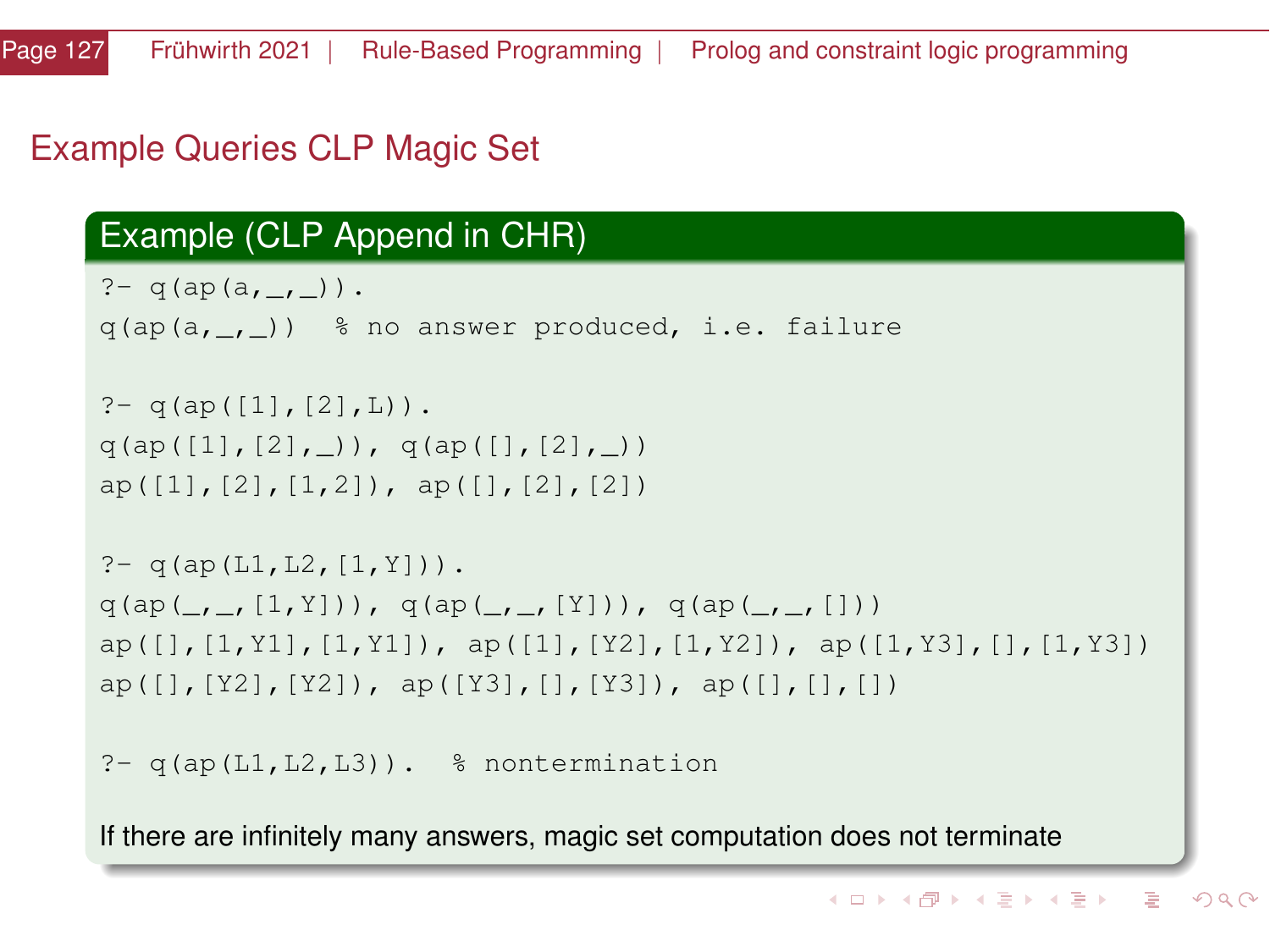## <span id="page-127-0"></span>Example CLP Magic Set Transformation

## Example (CLP Minimum in CHR)

```
% Given Prolog clauses
```

```
m(X, Y, X) : - X=<Y.
```

```
m(X, Y, Y) : - X>=Y.
```

```
% no query generation rules
```

```
% query-filtered rules
```

```
\alpha(A) ==> copy(A,m(X,Y,X)),X=<Y | m(X,Y,X).
```

```
q(A) ==> copy(A, m(X, Y, Y)), X>=Y | m(X, Y, Y).
```
#### Sample queries

```
? - q(m(1,2,)).
  q(m(1,2,)), m(1,2,1)? - q(m(1,1,-)).
  q(m(1,1,-)), m(1,1,1), m(1,1,1) % two identical answers
? - q(m(1, 0, 1)).
  q(m(1,0,1)) % no answer produced, i.e. failure
?- q(m(1, 1))ted
```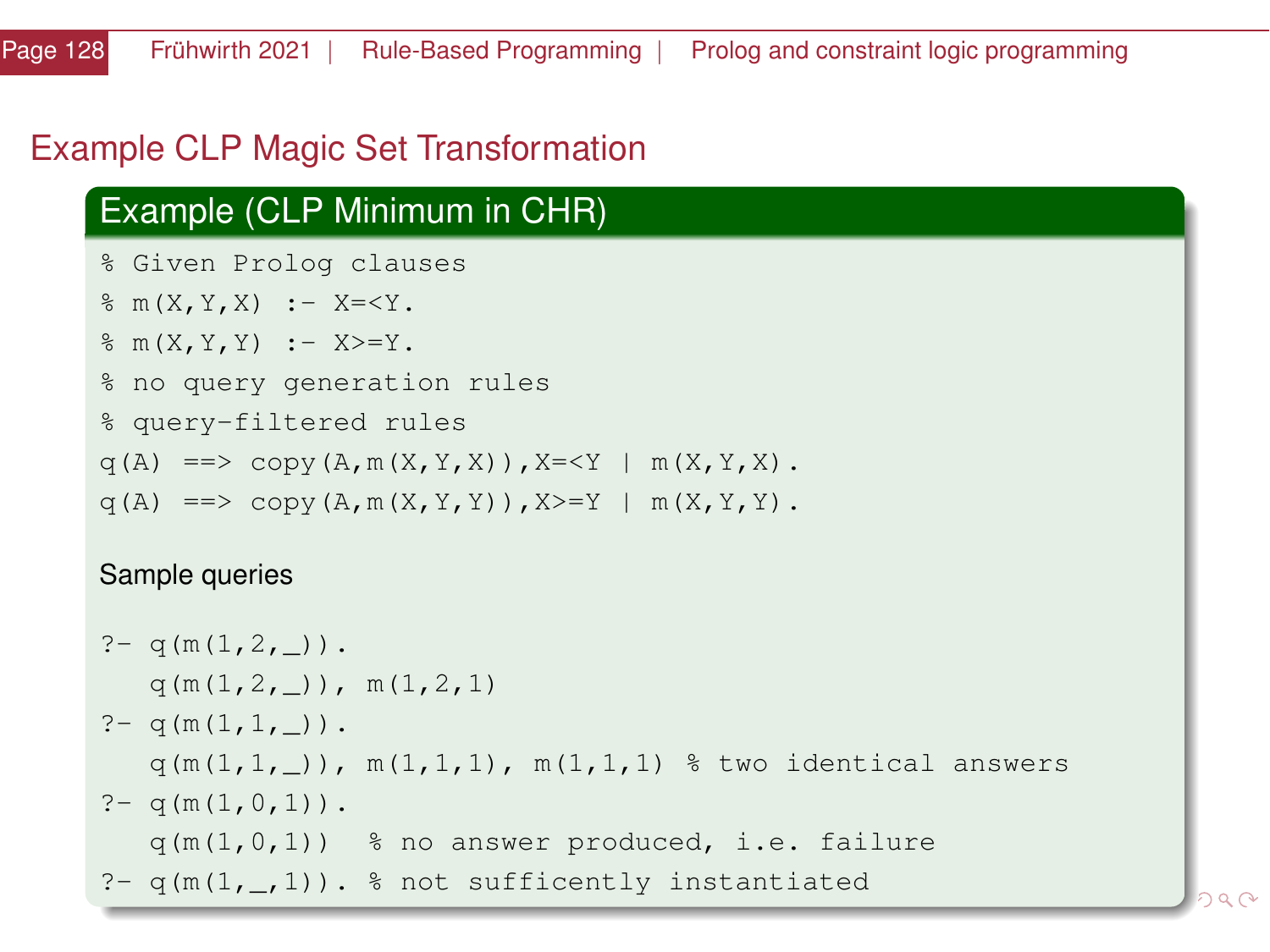# <span id="page-128-0"></span>Textbook Example (Prime sieve)

#### Comparison between Prolog and CHR by example

#### Example (Prime sieve in Prolog)

```
primes(N,Ps):- upto(2,N,Ns), sift(Ns,Ps).
```

```
upto(F, T, []) : - F>T, !.
upto(F.T.[F|Ns1]):- F1 is F+1, upto(F1.T.Ns1).
```

```
sift([],[]).sift([P|Ns],[P|Ps1]):- filter(Ns,P,Ns1), sift(Ns1,Ps1).
filter([],P,[]).
```

```
filter([X|In], P, Out):- X mod P ::= 0, !, filter(In, P, Out).filter([X|In],P,[X|Out1]):- filter(In,P,Out1).
```
#### Prolog uses nonmonotonic cut operator.

| Example (Prime sieve in CHR)                              |  |
|-----------------------------------------------------------|--|
| upto (N) $\le$ > N>1   M is N-1, upto (M), prime (N).     |  |
| sift @ prime(I) \ prime(J) $\leq$ > J mod I =:= 0   true. |  |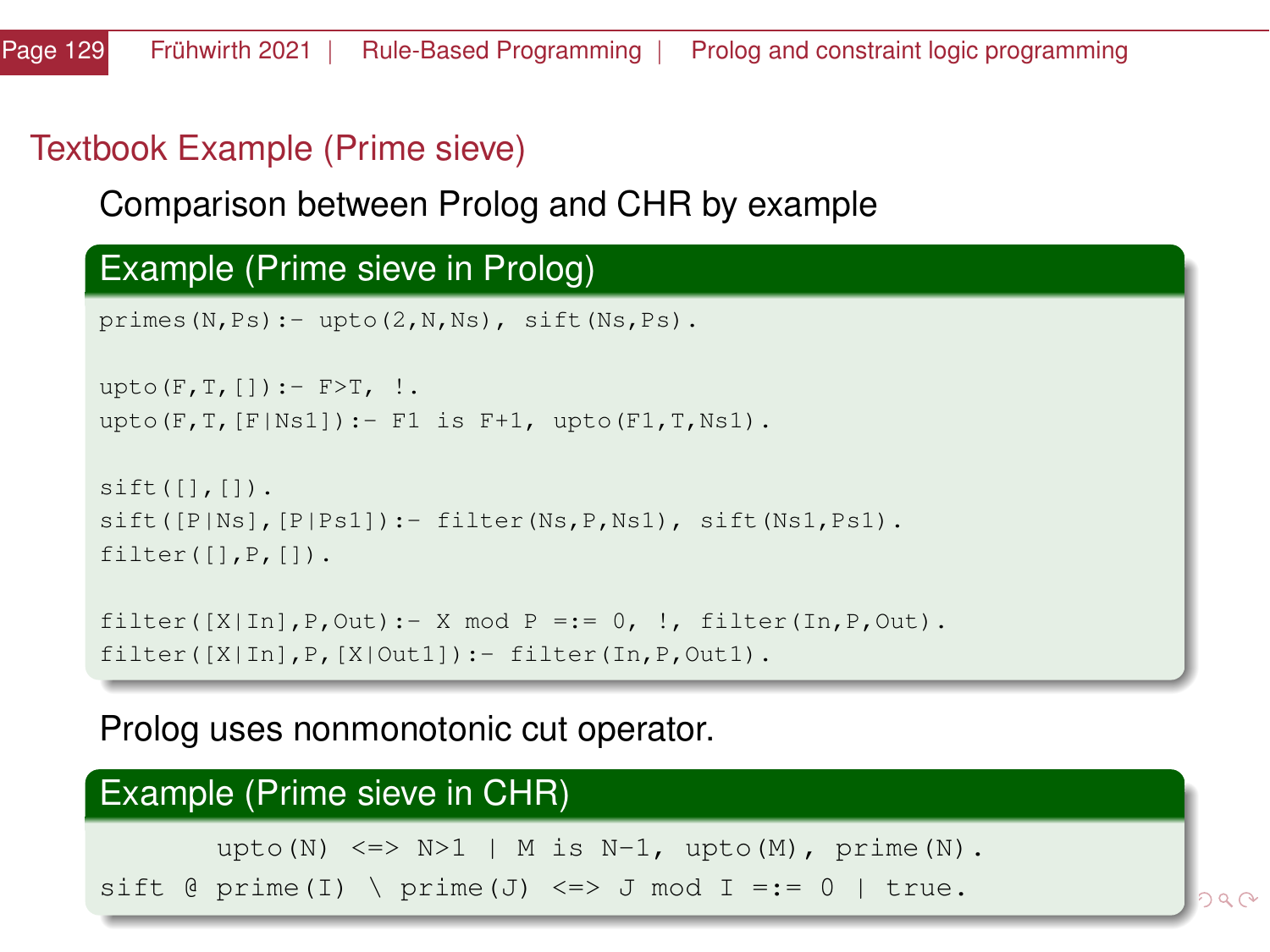# <span id="page-129-0"></span>Textbook Example (Shortest path)

Comparison between Prolog and CHR by example

## Example (Shortest path in Prolog)  $p(From, To, Path, 1) := e(From, To)$ . p(From,To,Path,N) :- e(From,Via), not member(Via,Path), p(Via,To,[Via|Path],N1), N is N1+1. shortestp(From, To, N)  $:$  - p(From, To,  $[$ ], N), not (p(From,To,[],N1),N1<N).

Prolog uses nonmonotonic negation-as-failure.

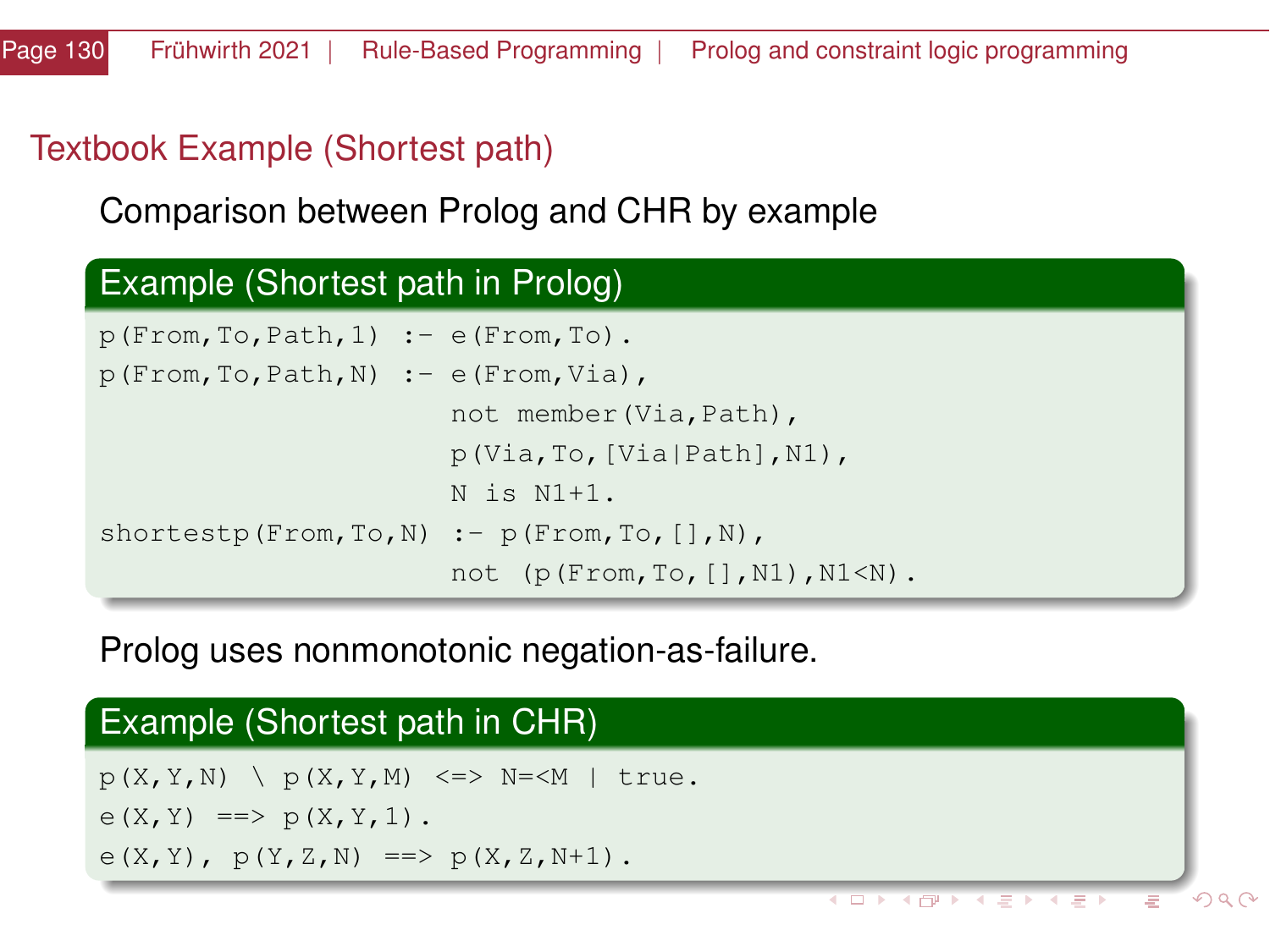# Concurrent constraint programming

 $\triangleright$  Concurrent constraint (CC) language framework

- $\blacktriangleright$  Permits both dont-care and dont-know nondeterminism
- $\triangleright$  Consider the committed-choice search-free fragment of CC (don't-care nondeterminism like CHR)

#### Definition (Abstract syntax of CC program)

CC program is a finite sequence of declarations

Declarations  $D ::= p(\bar{t}) \leftarrow A | D, D$ Agents  $A ::= true \mid c \mid \sum_{i=1}^{n} c_i \rightarrow A_i \mid A \mid A \mid p(\bar{t})$ 

( *user-defined predicate symbol,*  $\bar{t}$  *sequence of terms,*  $c$  and  $c_i$ 's constraints)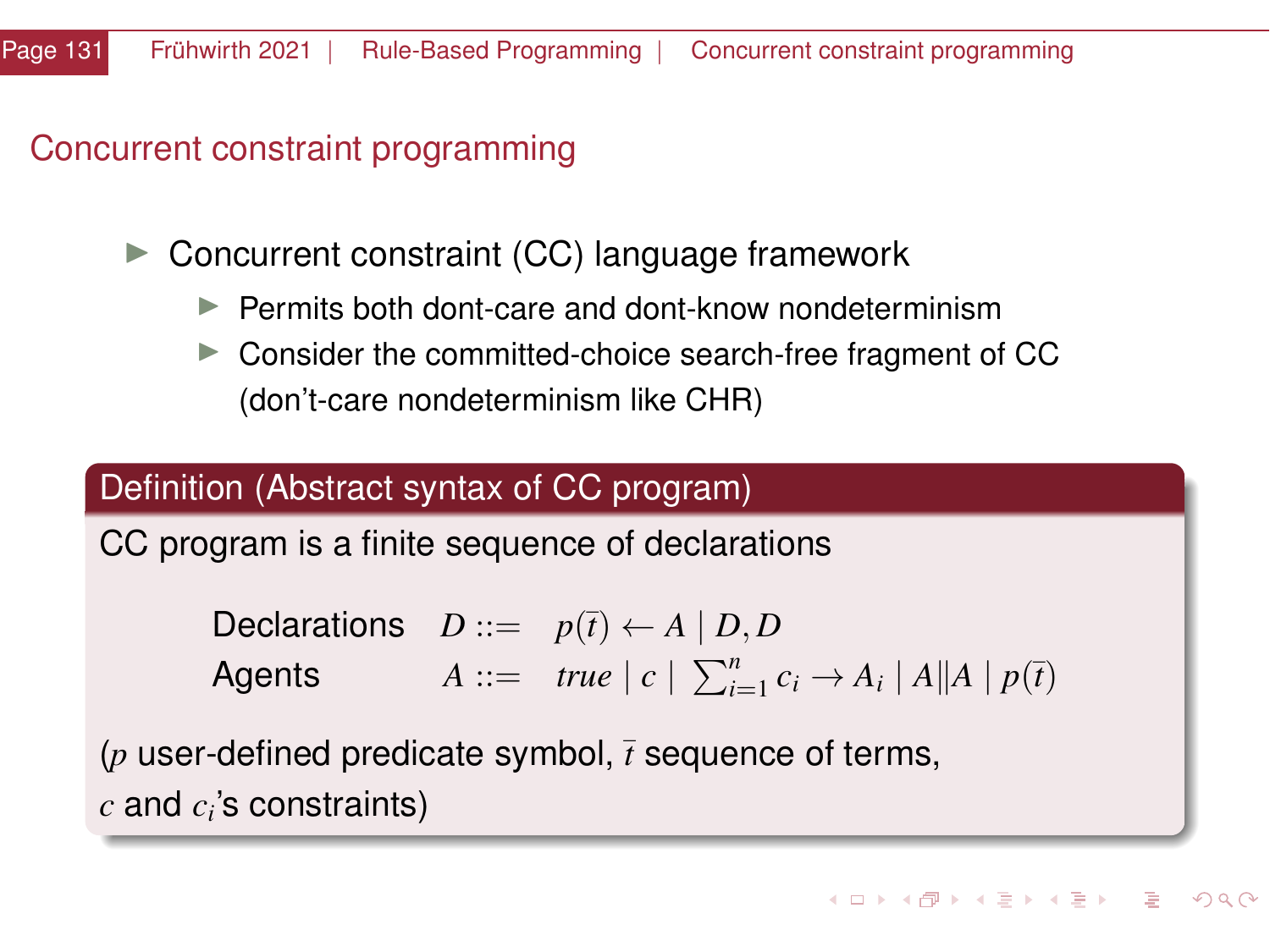### Ask-and-tell

**Ask-and-tell**: communication mechanism of CC (and CHR)

- **Tell:** Add a constraint to the constraint store (producer / server)
- **Ask:** Inquiry whether or not constraint holds (consumer / client)
	- $\blacktriangleright$  Checks whether constraint is implied by constraint store
	- $\blacktriangleright$  Realized by simple test if constraint ground

Generalizes idea of concurrent data flow computations

I Operation (constraint) waits until its parameters are known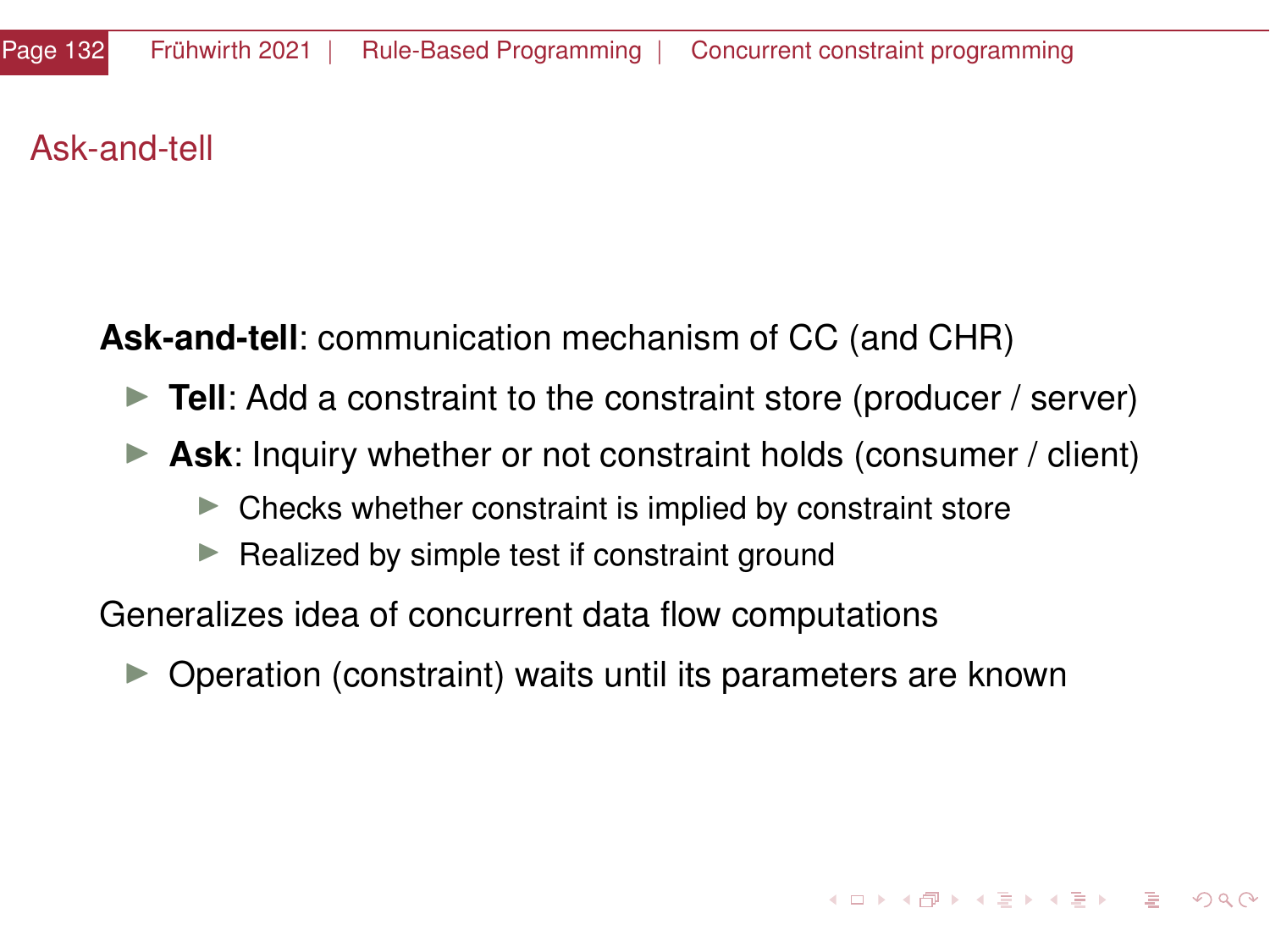# CC operational semantics (I)

States are pairs of agents and built-in constraint store

Definition (Ask and Tell)

**Tell**: adds constraint *c* to constraint store

$$
\langle c, d \rangle \rightarrow \langle true, c \wedge d \rangle
$$

**Ask**: nondeterministically choose constraint *c<sup>i</sup>* implied by store *d* and continue with associated agent *A<sup>i</sup>*

$$
\langle \sum_{i=1}^{n} c_i \to A_i, d \rangle \to \langle A_j, d \rangle \quad \text{if} \quad CT \models \forall (d \to c_j) \ (1 \leq j \leq n)
$$

イロト イ押 トイヨ トイヨト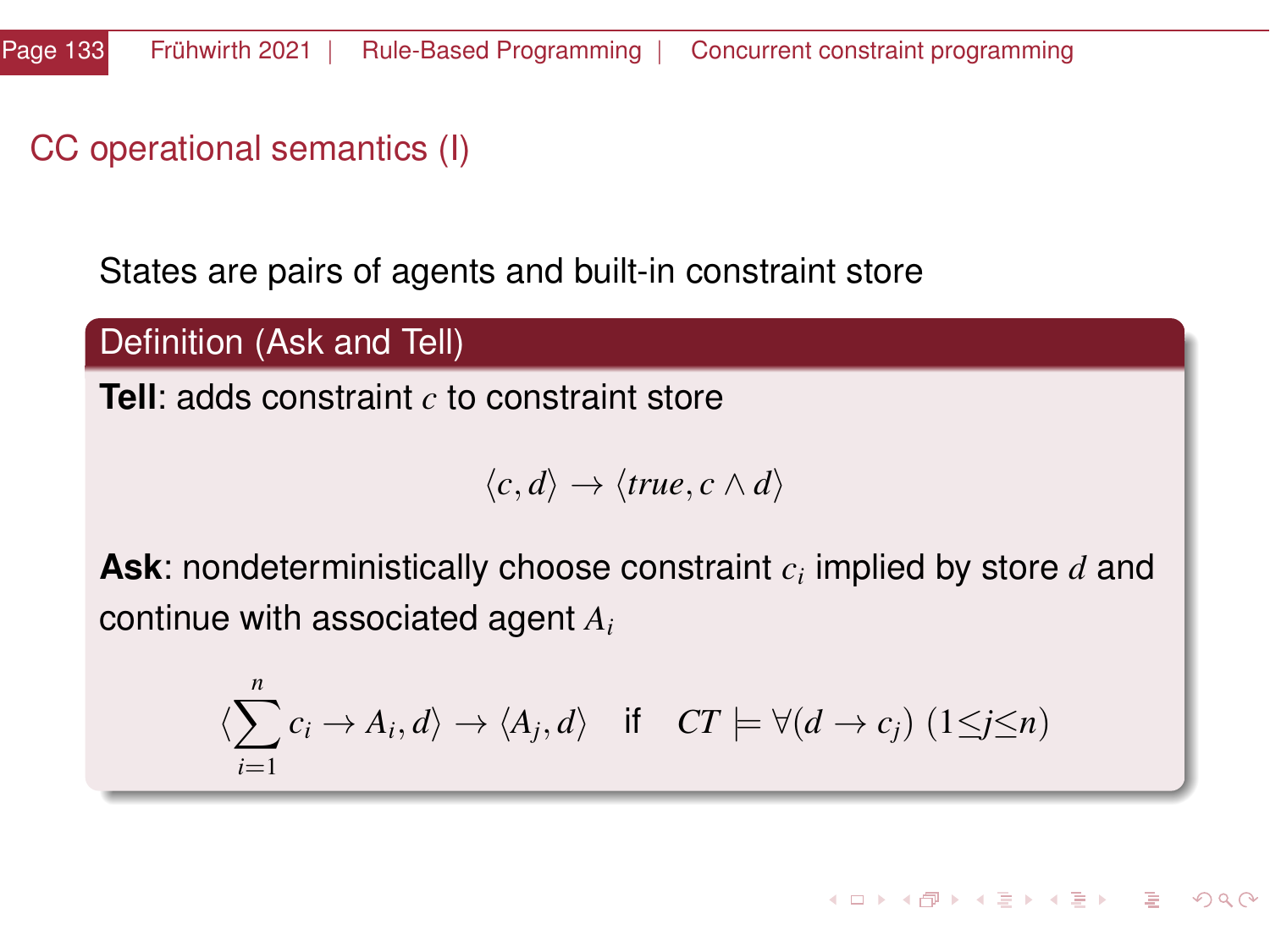# CC operational semantics (II)

#### Definition (Composition and Unfold)

**Composition**: Operator || defines concurrent composition of agents

$$
\langle A, c \rangle \rightarrow \langle A', c' \rangle
$$
  

$$
\langle (A \parallel B), c \rangle \rightarrow \langle (A' \parallel B), c' \rangle
$$
  

$$
\langle (B \parallel A), c \rangle \rightarrow \langle (B \parallel A'), c' \rangle
$$

**Unfold**: replaces agent  $p(\bar{t})$  by its definition

 $\langle p(\overline{t}), c \rangle \rightarrow \langle A, \overline{t} = \overline{s} \wedge c \rangle$  if declaration  $p(\overline{s}) \leftarrow A$  in program *P*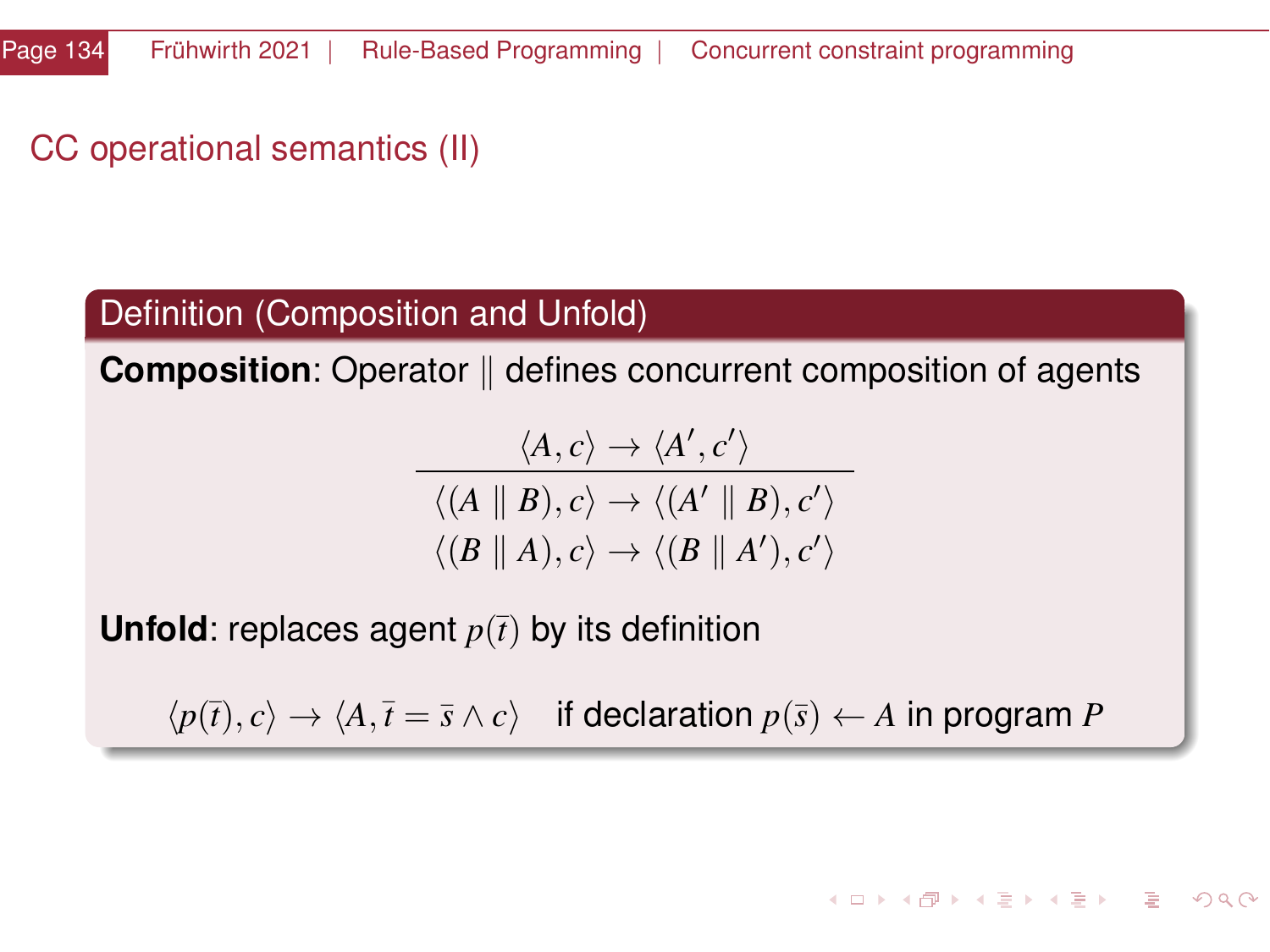## Embedding in CHR

Translation scheme maps

- $\triangleright$  CC predicates  $\rightarrow$  CHR constraints
- $\triangleright$  CC constraints  $\rightarrow$  CHR built-in constraints
- $\triangleright$  CC declaration  $\rightarrow$  CHR simplification rule
- $\triangleright$  CC agent  $\rightarrow$  CHR goal
- $\triangleright$  CC ask expression  $\rightarrow$  CHR simplification rules for auxiliary unary CHR constraint ask/1
- $\triangleright$  CC Ask constraint  $\rightarrow$  built-in in guard of CHR rule
- $\blacktriangleright$  CC Tell constraint  $\rightarrow$  built-in in body of CHR rule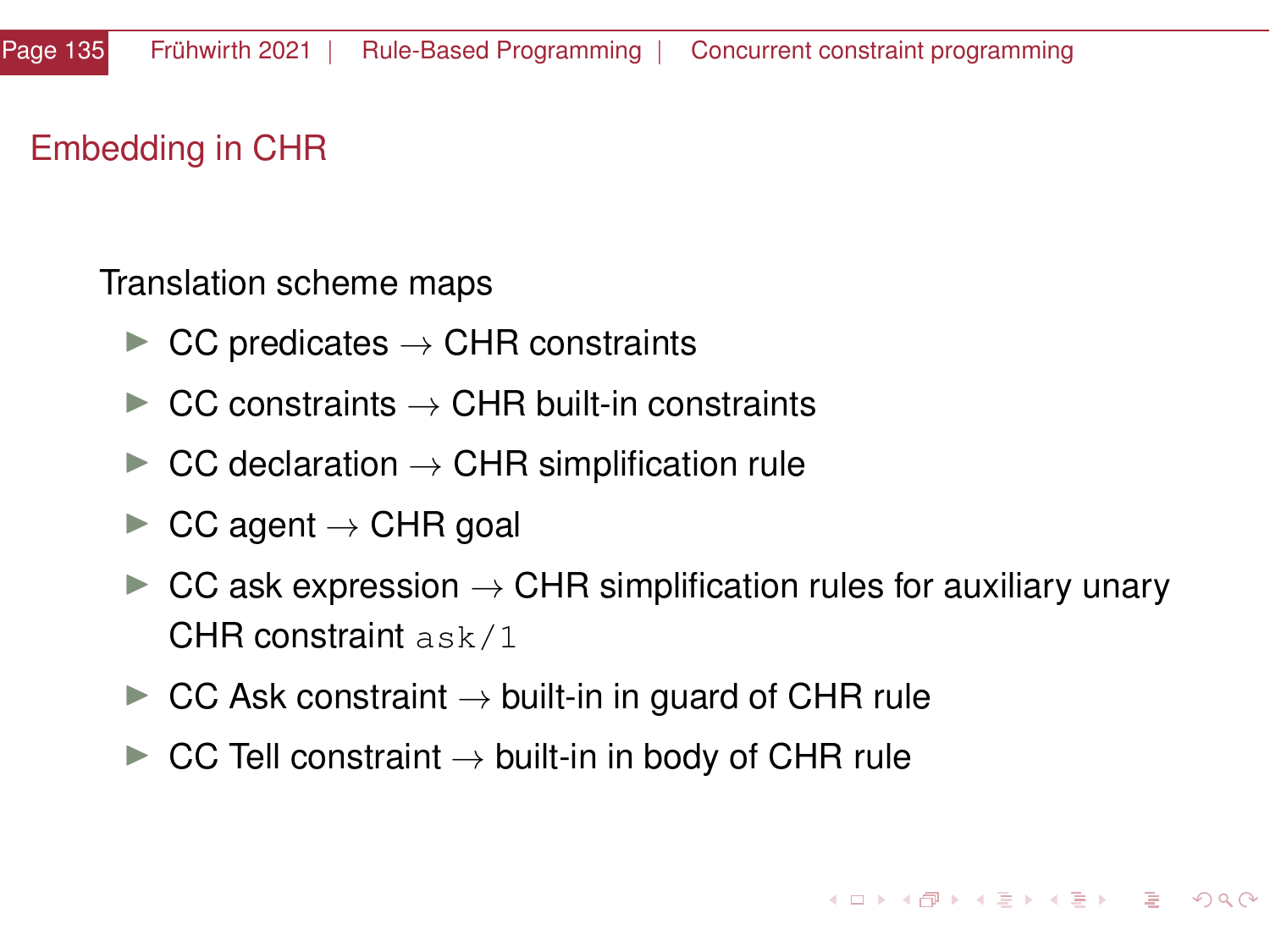#### **Translation**

# Definition (Rule scheme for CC expressions)

CC declarations and agents

| Declarations | $D ::= p(\bar{t}) \leftarrow A \mid D, D$                                                 |
|--------------|-------------------------------------------------------------------------------------------|
| Agents       | $A ::= true \mid c \mid \sum_{i=1}^{n} c_i \rightarrow A_i \mid A \mid A \mid p(\bar{t})$ |

embedded in CHR with single-headed simplification rules

Program  $D ::= p(\bar{x}) \Leftrightarrow \bar{x} = \bar{t} \wedge A \mid D, D$  ( $\bar{x}$  fresh distinct variables) Goals  $A ::= true \mid c \mid \text{ask}(\sum_{i=1}^{n} c_i \rightarrow A_i) \mid A \land A \mid p(\overline{t})$ 

For each Ask goal constraint  $\text{ask}(\sum_{i=1}^{n}c_{i}\rightarrow A_{i})$  generate  $n$ single-headed simplification rules

$$
ask(\sum_{i=1}^{n} c_i \rightarrow A_i) \Leftrightarrow c_i | A_i \ (1 \leq i \leq n)
$$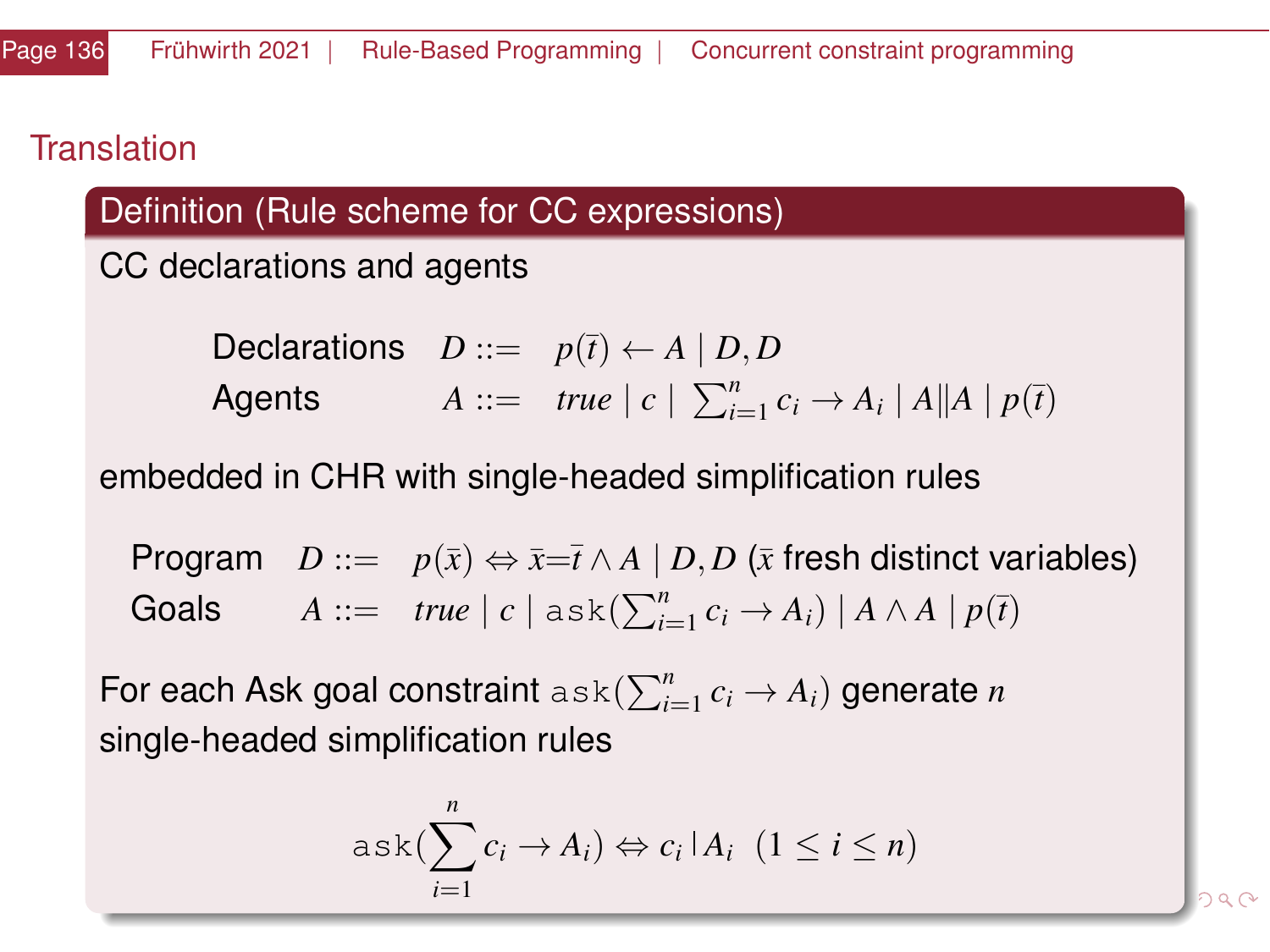# Example (Maximum)

Example (Maximum in CC)

 $max(X, Y, Z) \leftarrow (X \leq Y \rightarrow Y = Z) + (Y \leq X \rightarrow X = Z)$ 

#### Example (Maximum in CHR)

 $max(X, Y, Z) \Leftrightarrow ask((X \leq Y \rightarrow Y=Z) + (Y \leq X \rightarrow X=Z)).$  $ask((X\leq Y \rightarrow Y=Z) + (Y\leq X \rightarrow X=Z)) \Leftrightarrow X\leq Y \mid Y=Z$ . ask((X $\leq Y \rightarrow Y=Z$ ) + (Y $\leq X \rightarrow X=Z$ ))  $\Leftrightarrow Y \leq X \mid X=Z$ .

Simplify ask rules: introduce unique constraint symbol for each ask constraint goal, keep only variables. Program transformation replaces ask( $(X \leq Y \rightarrow Y=Z) + (Y \leq X \rightarrow X=Z)$ ) by ask max(X, Y, Z)

#### Example (Simplified maximum in CHR)

 $max(X, Y, Z) \Leftrightarrow askmax(X, Y, Z)$ . ask max(X, Y, Z)  $\Leftrightarrow$  X  $\lt Y$  Y=Z. ask max $(X, Y, Z) \Leftrightarrow Y\leq X \mid X=Z$ .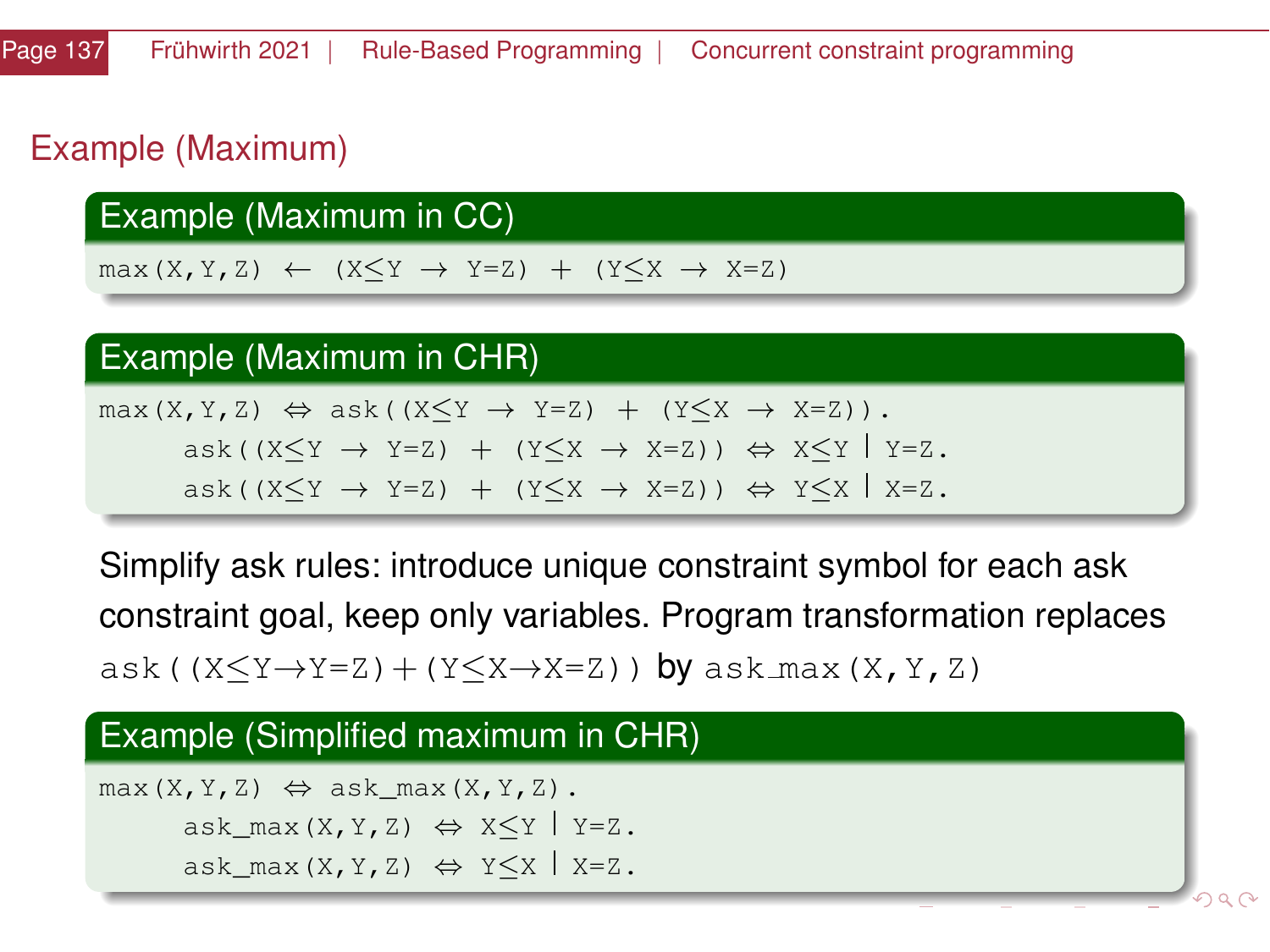# <span id="page-137-0"></span>Embedding rule-based approaches in CHR

Using source-to-source transformation for embeddings

- ▶ Rewriting- and graph-based **formalisms** 
	- ▶ GAMMA Multiset Transformation
	- Term Rewriting Systems and Functional Programming (also a language)

KED KARD KED KED A BLADA

- ▶ Colored Petri Nets
- ▶ Rule-based **systems** 
	- $\blacktriangleright$  Production Rules
	- ▶ Event-Condition-Action Rules
	- $\blacktriangleright$  Logical Algorithms (also a formalism)
- ▶ Logic- and constraint-based **programming languages** 
	- $\triangleright$  Datalog for Deductive Databases (also a system)
	- ▶ Prolog and Constraint Logic Programming
	- ▶ Concurrent Constraint Programming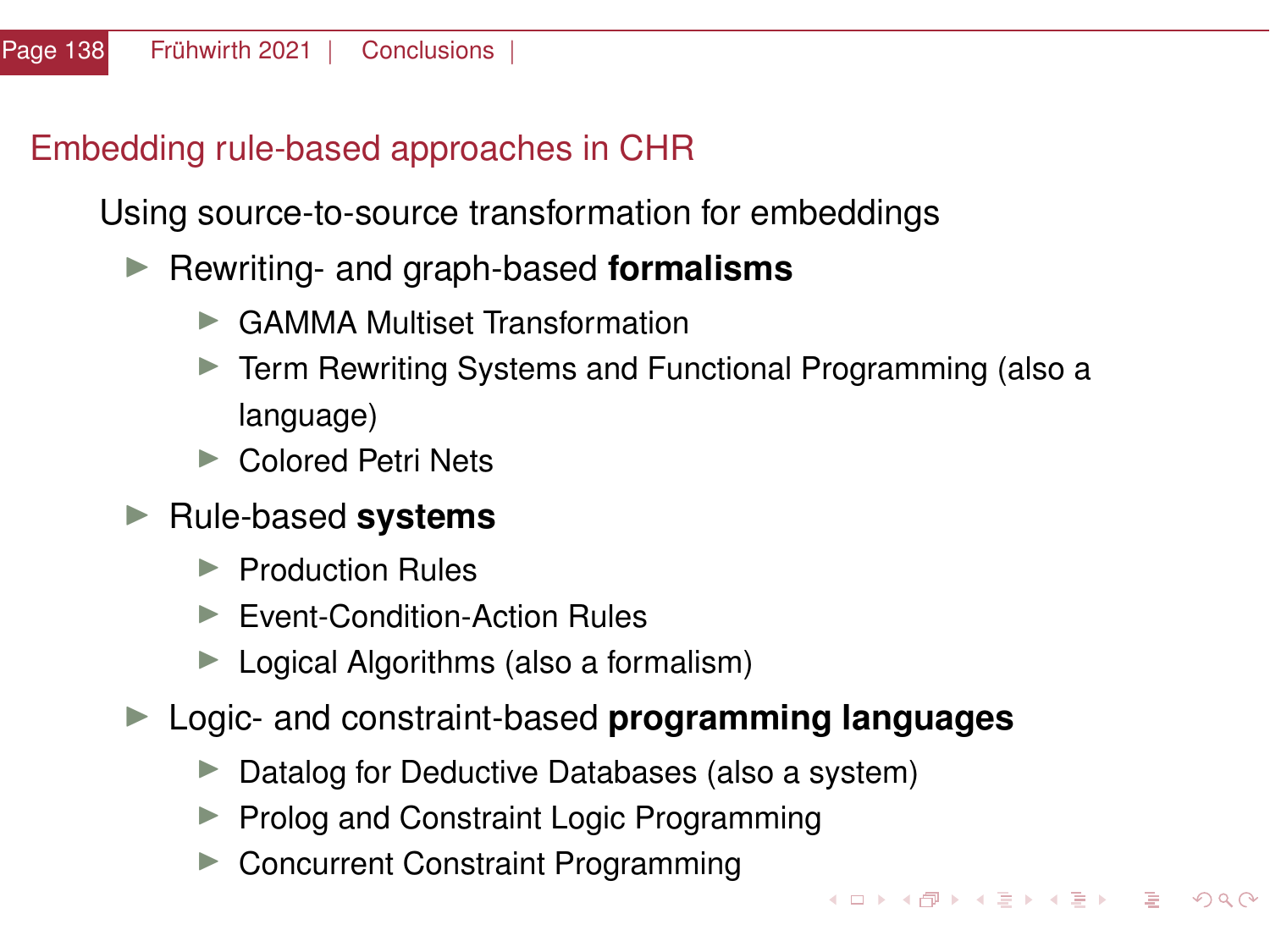# <span id="page-138-0"></span>Advantages of Embeddings in CHR

# Advantages of CHR for **execution**

- $\blacktriangleright$  Effective and efficient high-level embeddings
- $\triangleright$  Abstract (non-ground) execution for compile-time partial evaluation and program transformation
- Incremental, anytime, online algorithms for free
- $\blacktriangleright$  Concurrent, parallel for confluent programs
- $\triangleright$  Completion can make programs confluent

# Advantages of CHR for **analysis**

- $\blacktriangleright$  Decidable confluence and operational equivalence
- $\blacktriangleright$  Estimating complexity semi-automatically
- $\blacktriangleright$  Logic-based declarative semantics for correctness

*Embeddings for comparison and cross-fertiliza[tio](#page-137-0)[n \(](#page-139-0)[tr](#page-137-0)[an](#page-138-0)[s](#page-139-0)[f](#page-47-0)[e](#page-48-0)[r o](#page-143-0)[f id](#page-0-0)[e](#page-143-0)[as\)](#page-0-0)*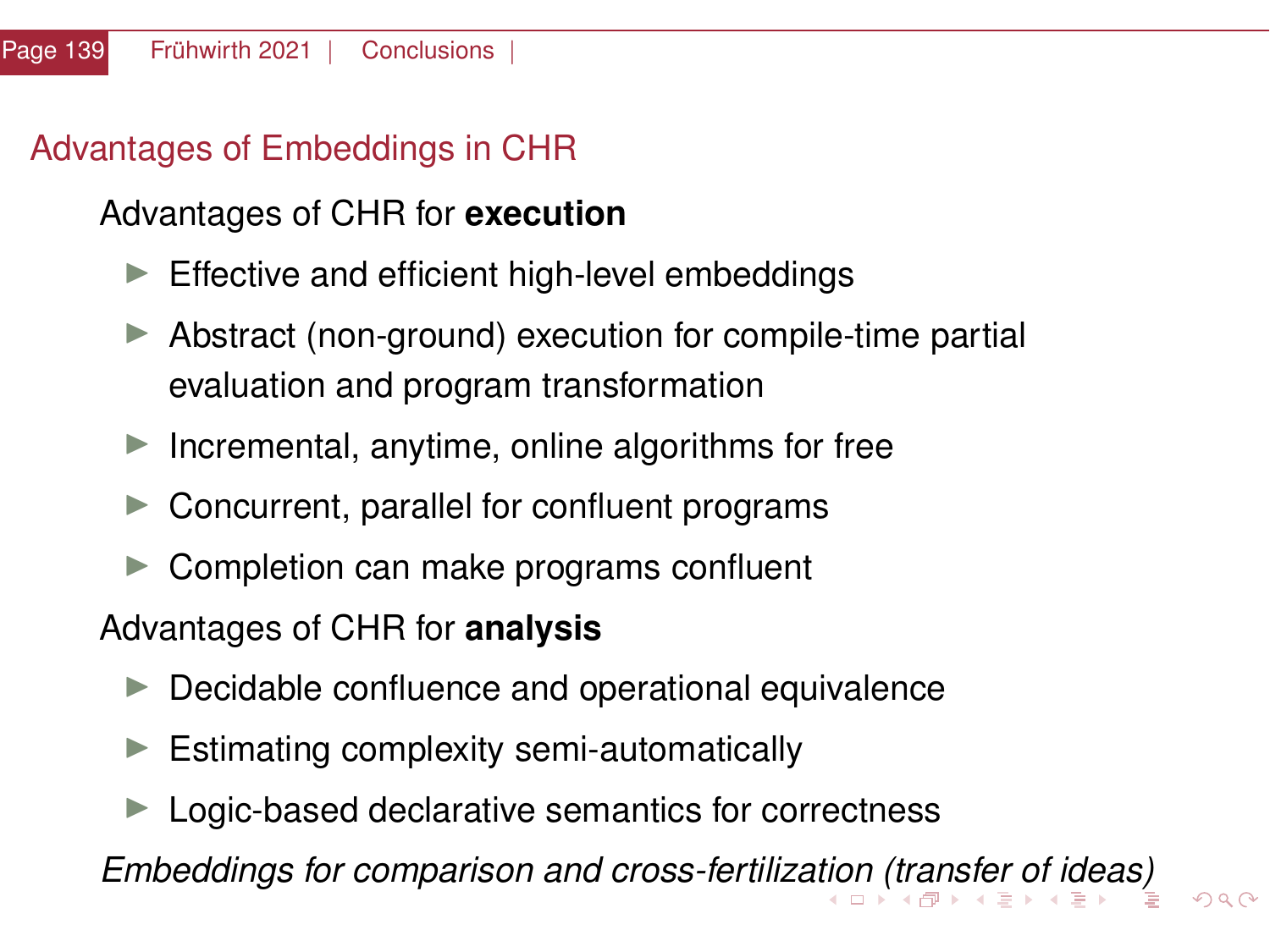<span id="page-139-0"></span>Positive ground range-restricted CHR

- Approaches can be embedded into simple CHR fragment (except constraint logic programming and concurrent programming)
	- **P positive**: no built-ins in body of rule
	- **In ground**: queries ground
	- **P** range-restricted: variables in body also occur in head or as result of auxiliary functions as non-failing built-ins in body
- $\blacktriangleright$  These conditions imply
	- $\blacktriangleright$  Every state in a computation is ground
	- $\blacktriangleright$  CHR constraints need to do not wake up
	- $\blacktriangleright$  Guard entailment check is just test
	- Computations cannot fail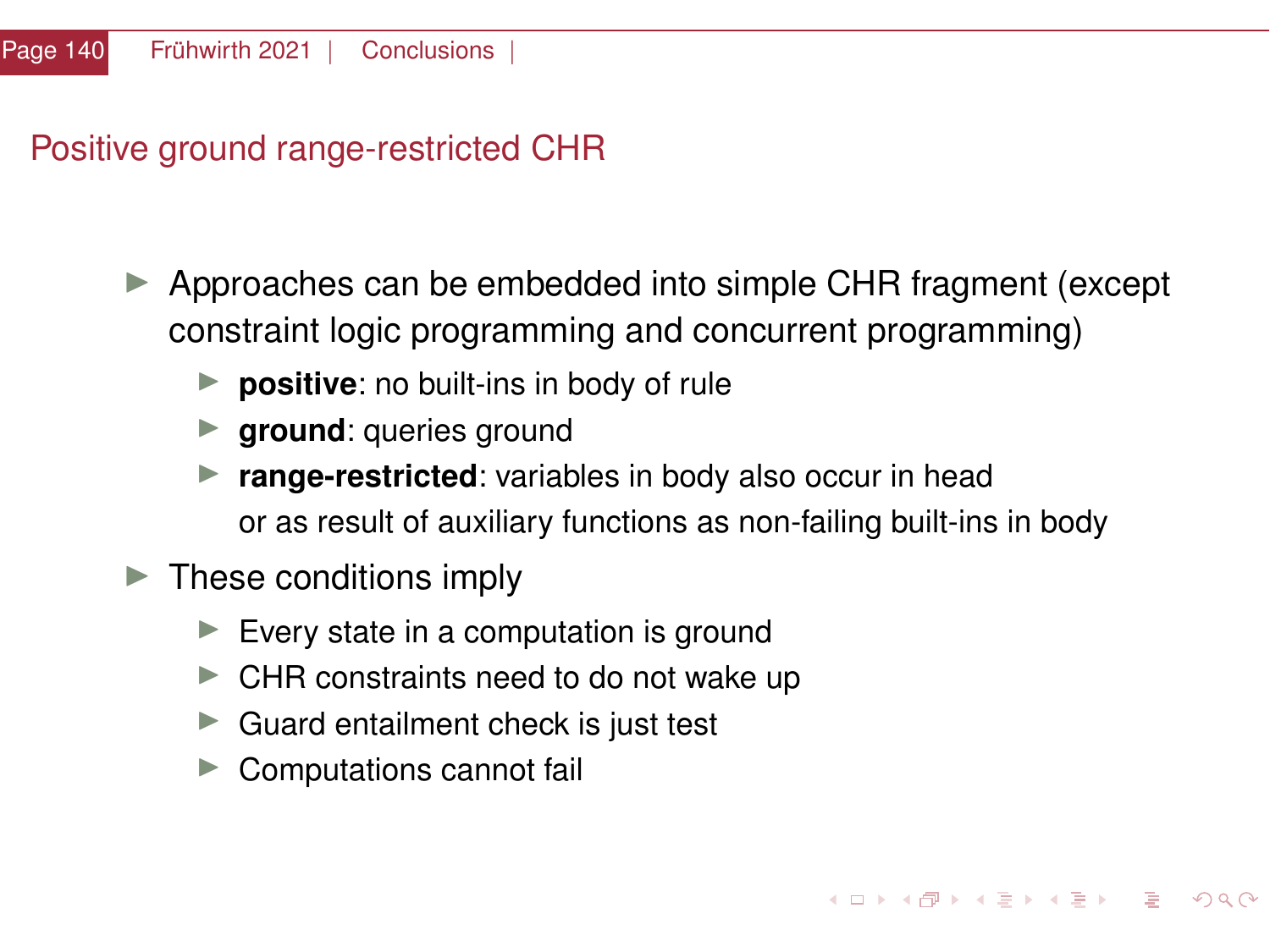# Additional Features of Embeddings

CHR implementations and language extensions exist for

- **non-monotonic negation** of rule-based systems and constraint logic programming
- **Conflict resolution** of rule-based systems (rule priorities)
- **explicit deletion** of rule-based systems
- **set-based semantics** of Logical Algorithms and Datalog
- **bottom-up and top-down evaluation** combined by magic sets of Datalog and constraint logic programming
- **built-in search** of constraint logic programming
- **diagrammatic notation** of graph-based systems (Petri Nets)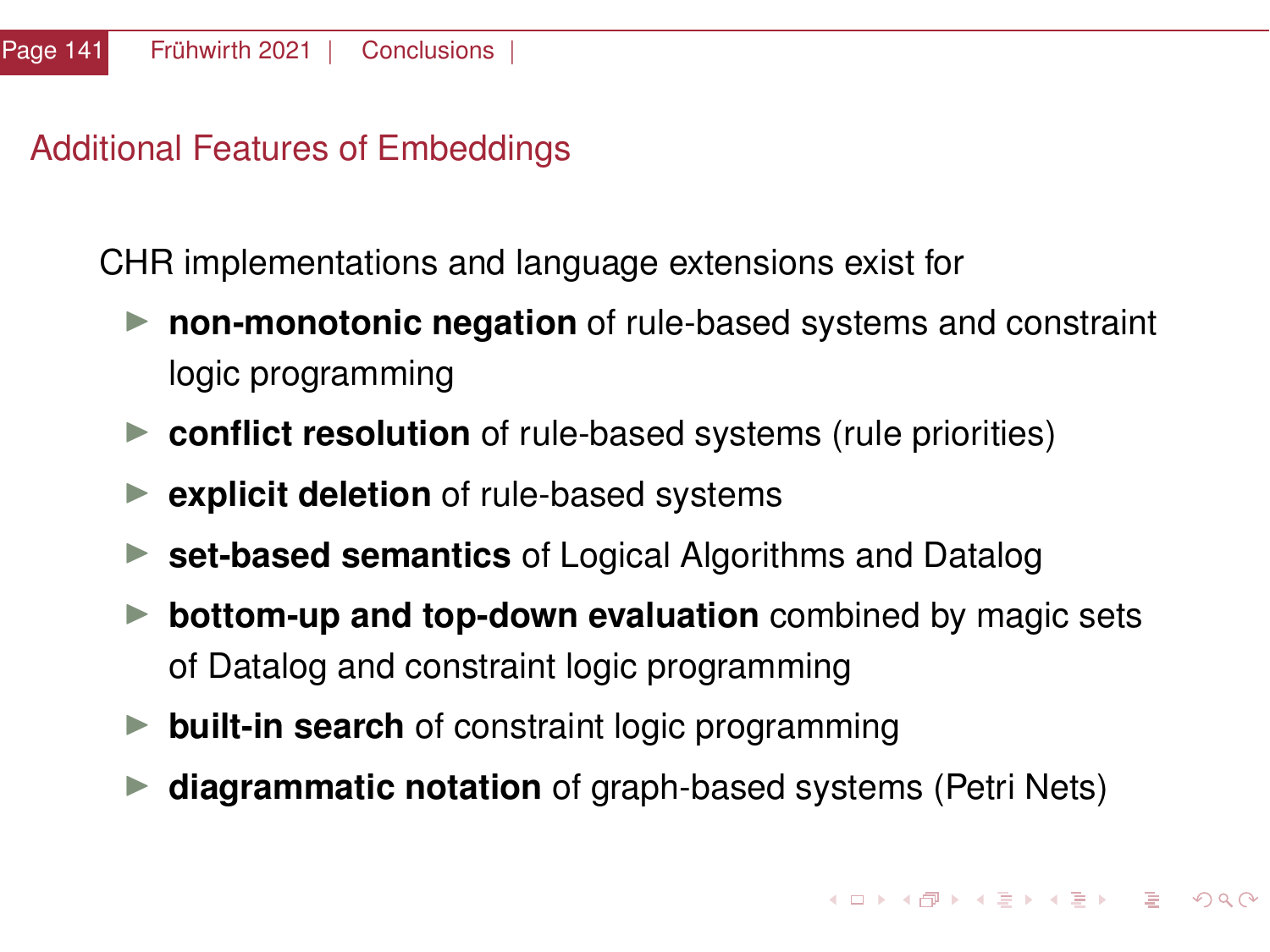# Features of CHR for programming

*Unique combination of features in CHR*

- **Multiple head and body atoms** only in rule-based formalisms and rule-based systems
	- $\blacktriangleright$  Avoid use of loops and recursion for iteration
- **Propagation rules** only in rule-based systems, constraint logic programming languages
	- $\blacktriangleright$  Make implicit information explicit
- **Non-ground constraints** only in constraint-based languages
	- $\triangleright$  Constraint solving with logical variables
	- $\blacktriangleright$  Notion of failure due to inconsistent built-in constraints
- **Example 2 Logical Declarative Semantics** only in term rewriting systems, constraint logic programming
	- $\triangleright$  Computations justified by logic reading of rules as formulas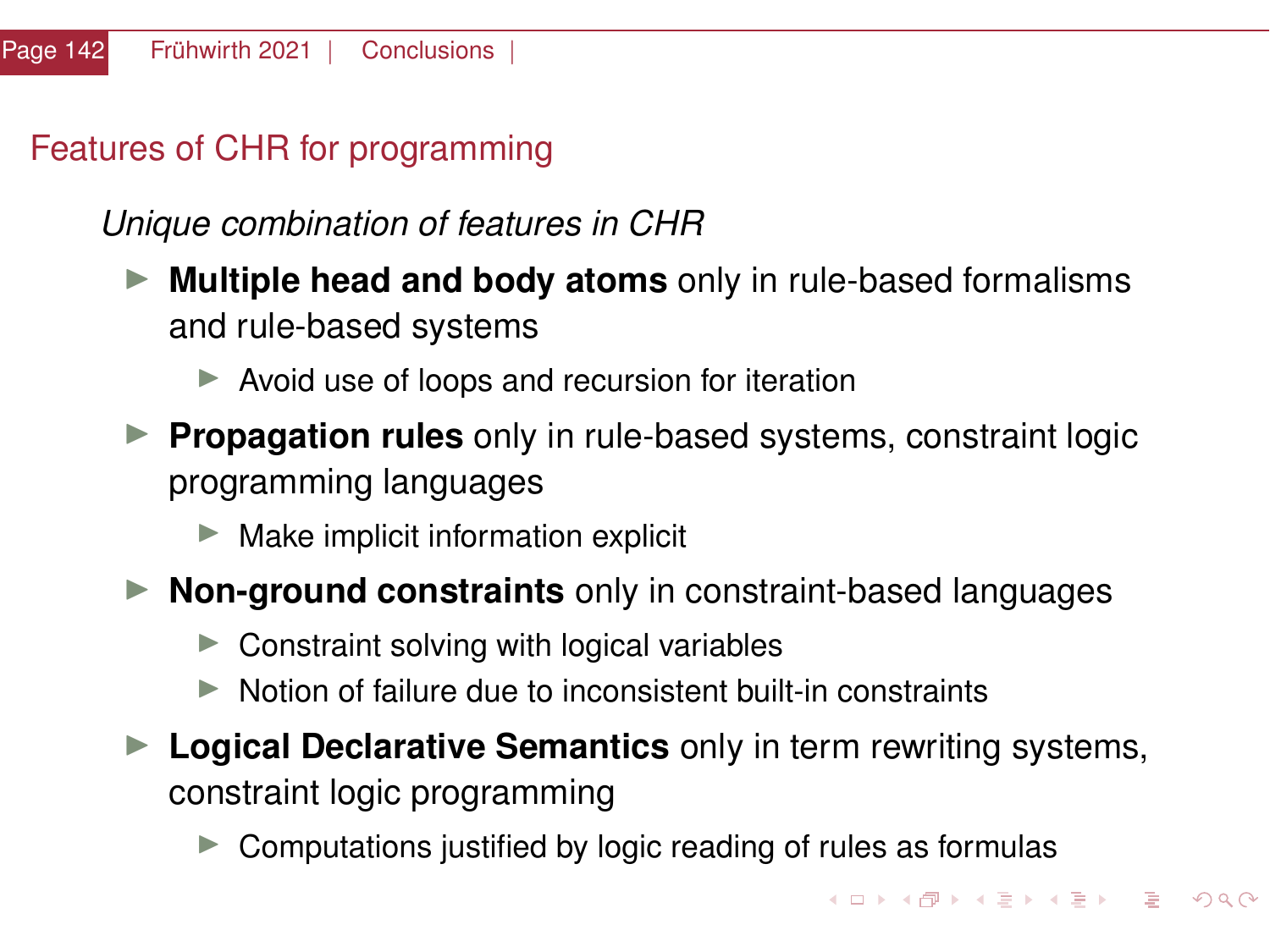# Embedding fragments of CHR in other rule-based approaches

# **Positive ground range-restricted fragments** embeddable into

- I *Rule-based systems*
- I **Only simplification rules** in *rule-based formalisms*
	- $\triangleright$  GAMMA
	- $\triangleright$  Only tree-structured simplification rules in term rewriting
	- Only single-headed simplification rules in functional programming
- **Only rules over finite data** (not Turing-complete) in Datalog and Petri Nets
- **Non-ground fragments** embeddable into
	- **F** Single-headed simplification rules in
		- I *Constraint-based programming languages*
	- **F** Single-bodied propagation rules in
		- Constraint logic programming languages